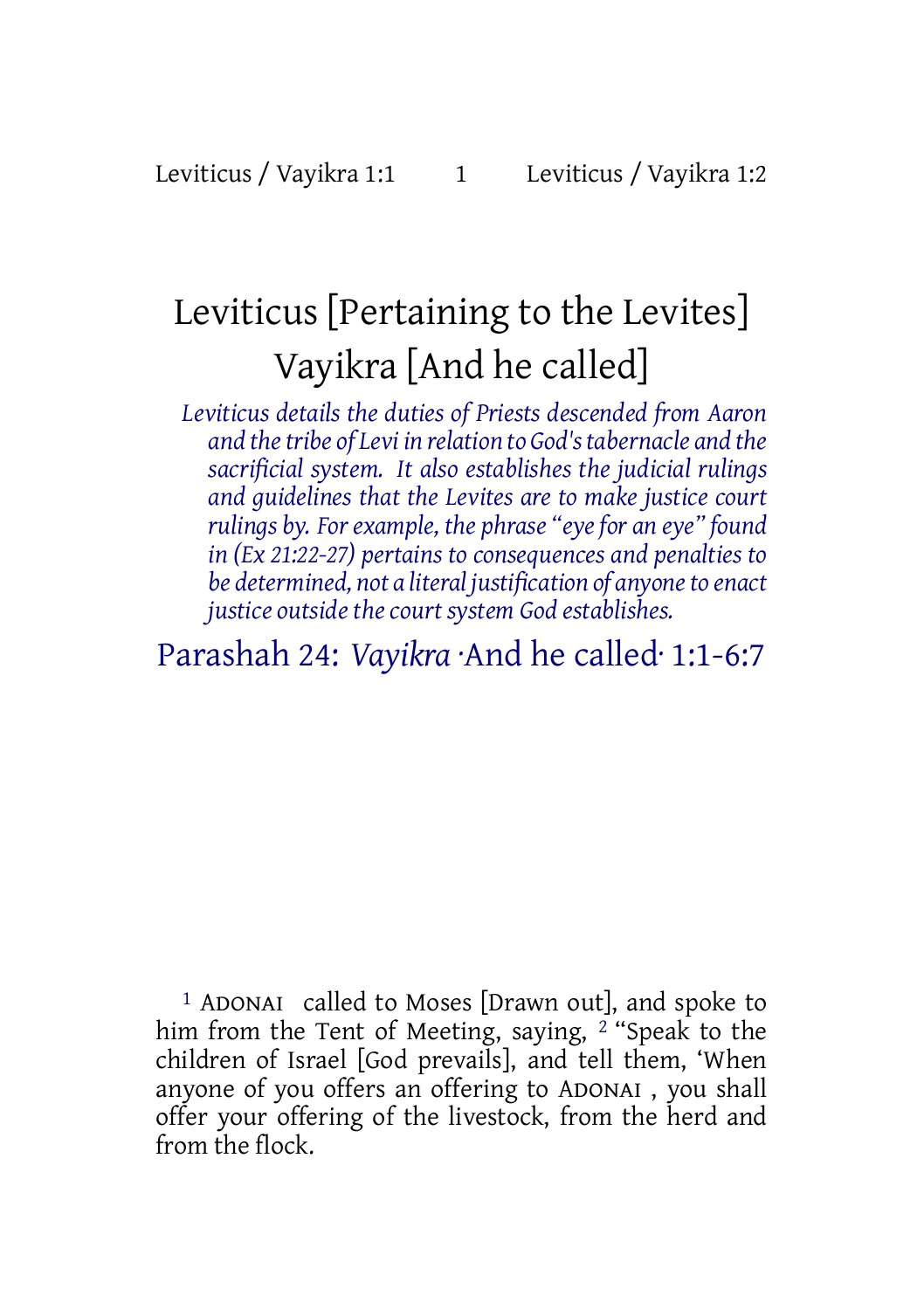#### Leviticus / Vayikra 1:3 2 Leviticus / Vayikra 1:9

 $^3$   $^*$  " 'If his offering is a burnt offering from the herd, he shall offer a male without defect. He shall offer it at the door of the Tent of Meeting, that he may be accepted before ADONAI . 4He shall lay his hand on the head of the burnt offering, and it shall be accepted for him to make atonement for him. 5He shall kill the bull before ADONAI . Aaron [Light-bringer]'s sons, the priests, shall present the blood and sprinkle the blood around on the altar that is at the door of the Tent of Meeting. 6 He shall flay the burnt offering, and cut it into pieces. <sup>7</sup>The sons of Aaron [Lightbringer] the priest shall put fire on the altar, and lay wood in order on the fire; 8 and Aaron [Light-bringer]'s sons, the priests, shall lay the pieces, the head, and the fat in order on the wood that is on the fire which is on the altar; 9 but itsinnards and itslegs he shall wash with water. The priest shall burn all of it on the altar, for a burnt offering,

<sup>\*</sup> 1:3 Lev 1:3 (Lev 1:1-9, 17:11) (#2b.108): The procedure for the burnt offerings of animals that are from the herd, flock, or birds Consider: (v4) Directs the person bring the offering to place their hand on the head of the animal (and vocally confess their sins to God), then the animal is slaughtered and atonement is made on their behalf / Directive: (v2-3) Describe the sin offering as male and without defect / Directive: (v2-9) Person's responsibility of actions in sacrifice are:  $(v2-3)$  bring the animal to the tent of meeting,  $(v4)$ lay hands on the animal's head as a substitutionary sacrifice, (v5) slaughter the animal before God and the *Cohenim* ·Priests·, (v6) skin the animal, (v6) cut the animal in pieces, (v9) to wash the entrails and the lower legs of the animal with water / Directive: (v2-9) The *Cohenim* ·Priests· are responsible for the actions of sacrifice are: (v5) to present the blood of the sacrifice, (v5) splash the blood of all sides of the altar, (v7) attend to the fire on the altar, (v8) to arrange the pieces, head, and fat of the animal on the wood of the fire altar, (v9) to make the entrails and lower legs to go up in smoke as a burnt offering / Consider: In making a sacrifice, the one who sinned will get the blood of the sacrifice on his body while he prepares the meat for burning. The consequences of sin is death (Gen 9:4-6; Rom 6:23) and this person knows this consequence well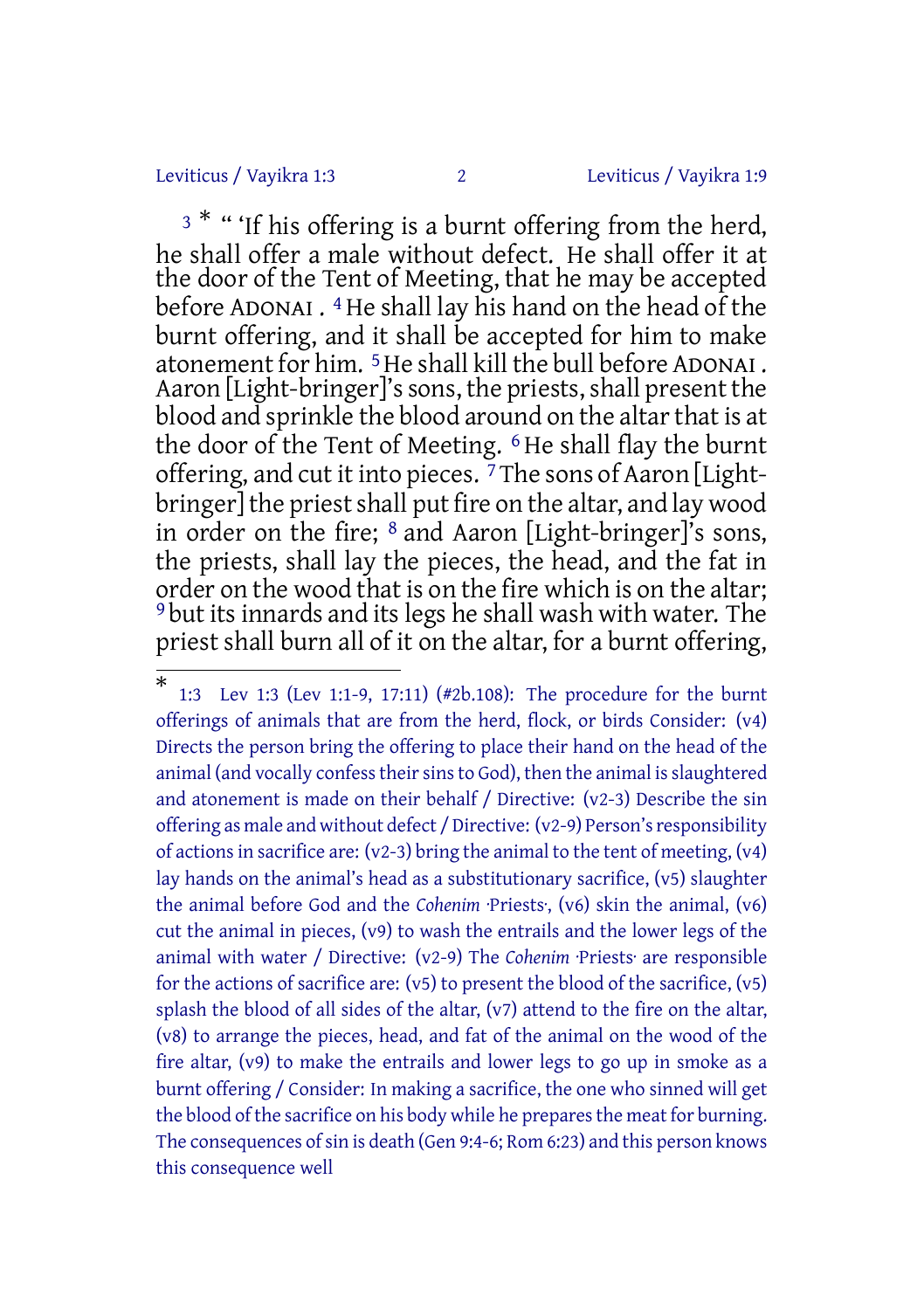#### Leviticus / Vayikra 1:10 3 Leviticus / Vayikra 2:2

an offering made by fire, of a pleasant aroma to ADONAI .

<sup>10</sup> " 'If his offering is from the flock, from the sheep, or from the goats, for a burnt offering, he shall offer a male without defect. 11 He shall kill it on the north side of the altar before ADONAI . Aaron [Light-bringer]'s sons, the priests, shall sprinkle its blood around on the altar. 12 He shall cut it into its pieces, with its head and its fat. The priest shall lay them in order on the wood that is on the fire which is on the altar,  $13$  but the innards and the legs he shall wash with water. The priest shall offer the whole, and burn it on the altar. It is a burnt offering, an offering made by fire, of a pleasant aroma to ADONAI .

*(2)* 14 " 'If his offering to ADONAI is a burnt offering of birds, then he shall offer his offering of turtledoves or of young pigeons. 15 The priest shall bring it to the altar, and wring off its head, and burn it on the altar; and its blood shall be drained out on the side of the altar; 16 and he shall take away its crop with its filth, and cast it beside the altar on the east part, in the place of the ashes. 17 He shall tear it by its wings, but shall not divide it apart. The priest shall burn it on the altar, on the wood that is on the fire. It is a burnt offering, an offering made by fire, of a pleasant aroma to ADONAI .

#### 2

<sup>1\*</sup> " 'When anyone offers an offering of a meal offering to ADONAI , his offering shall be of fine flour. He shall pour oil on it, and put frankincense on it.  $2$  He shall bring it to Aaron [Light-bringer]'s sons, the priests; and he shall take his handful of its fine flour, and of its oil, with all its frankincense; and the priest shall burn its memorial on

<sup>\*</sup> 2:1 Lev 2:1 (Lev ch. 2) (#2b.109): The procedure for the grain offering (also called meal offering)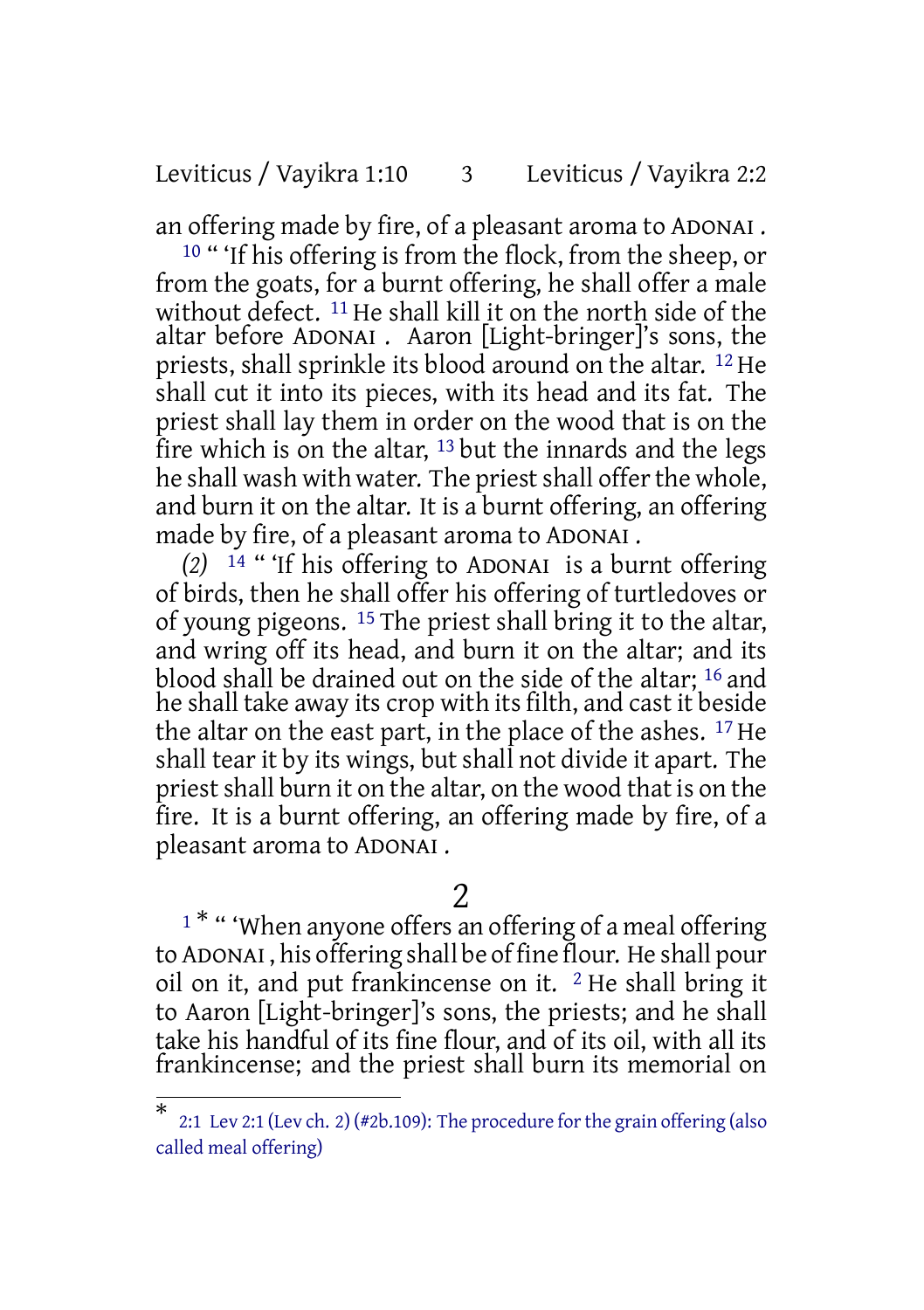### Leviticus / Vayikra 2:3 4 Leviticus / Vayikra 2:13

the altar, an offering made by fire, of a pleasant aroma to ADONAI . 3 That which is left of the meal offering shall be Aaron [Light-bringer]'s and his sons'. It is a most holy thing of the offerings of ADONAI made by fire.

<sup>4 "</sup> 'When you offer an offering of a meal offering baked in the oven, it shall be unleavened cakes of fine flour mixed with oil, or unleavened wafers anointed with oil. <sup>5</sup> If your offering is a meal offering of the griddle, it shall be of unleavened fine flour, mixed with oil. <sup>6</sup> You shall cut it in pieces, and pour oil on it. It is a meal offering. *(3)* 7 If your offering is a meal offering of the pan, it shall be made of fine flour with oil. <sup>8</sup> You shall bring the meal offering that is made of these things to ADONAI : and it shall be presented to the priest, and he shall bring it to the altar. 9 The priest shall take from the meal offering its memorial, and shall burn it on the altar, an offering made by fire, of a pleasant aroma to ADONAI . <sup>10</sup> That which is left of the meal offering shall be Aaron [Light-bringer]'s and his sons'. It is a thing most holy of the offerings of ADONAI made by fire.

<sup>11</sup> † " 'No meal offering, which you shall offer to ADONAI , shall be made with yeast; for you shall burn no yeast, nor any honey, as an offering made by fire to ADONAI . 12 As an offering of first fruits you shall offer them to ADONAI : but they shall not rise up for a pleasant aroma on the altar.  $13 \pm$  Every offering of your meal offering you shall season with salt. § You must not

<sup>†</sup> 2:11 Lev 2:11 (#2b.110): T. Not to offer leaven or honey in <sup>a</sup> grain offering / R. Not to burn honey or yeast on the Altar of Burnt Offerings  $\pm$  2:13 Lev 2:13 (#2b.111): T. Salt must be offered with every grain offering / R. To salt all sacrifices  $\frac{\$}{\,2.13\,$  Lev 2:13 (#2b.112): T. Not to forget "the salt of the covenant with your God" with your grain offering / R. Not to omit the salt from sacrifices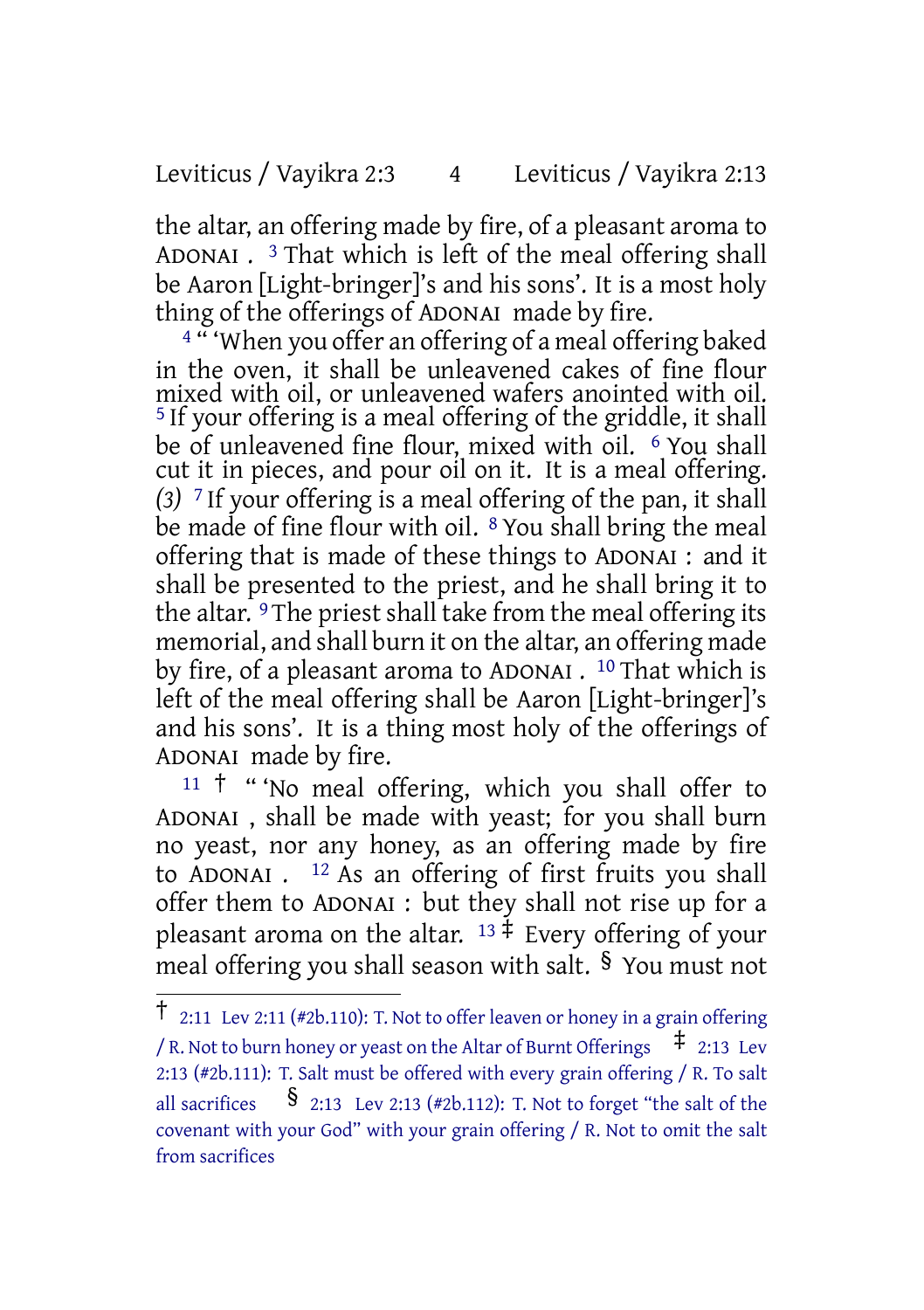omit the salt of the covenant of your God with your meal offering. With all your offerings you shall offer salt.

<sup>14</sup> " 'If you offer a meal offering of first fruits to ADONAI , you shall offer for the meal offering of your first fruits grain in the ear parched with fire, bruised grain of the fresh ear. 15 You shall put oil on it, and lay frankincense on it: it is a meal offering. 16 The priest shall burn as its memorial, part of its bruised grain, and part of its oil, along with all its frankincense: it is an offering made by fire to ADONAI .

3

*(4)* 1 " 'If his offering is a sacrifice of peace offerings; if he offers it from the herd, whether male or female, he shall offer it without defect before ADONAI . 2 He shall lay his hand on the head of his offering, and kill it at the door of the Tent of Meeting: and Aaron [Light-bringer]'s sons, the priests, shall sprinkle the blood around on the altar. 3He shall offer of the sacrifice of peace offerings an offering made by fire to ADONAI ; the fat that covers the innards, and all the fat that is on the innards, 4 and the two kidneys, and the fat that is on them, which is by the loins, and the cover on the liver, with the kidneys, he shall take away. 5 Aaron [Light-bringer]'s sons shall burn it on the altar on the burnt offering, which is on the wood that is on the fire: it is an offering made by fire, of a pleasant aroma to ADONAI .

6 " 'If his offering for a sacrifice of peace offerings to ADONAI is from the flock; male or female, he shall offer it without defect.  $\frac{7}{7}$  If he offers a lamb for his offering, then he shall offer it before ADONAI ; 8 and he shall lay his hand on the head of his offering, and kill it before the Tent of Meeting: and Aaron [Light-bringer]'s sons shall sprinkle its blood around on the altar. <sup>9</sup>He shall offer from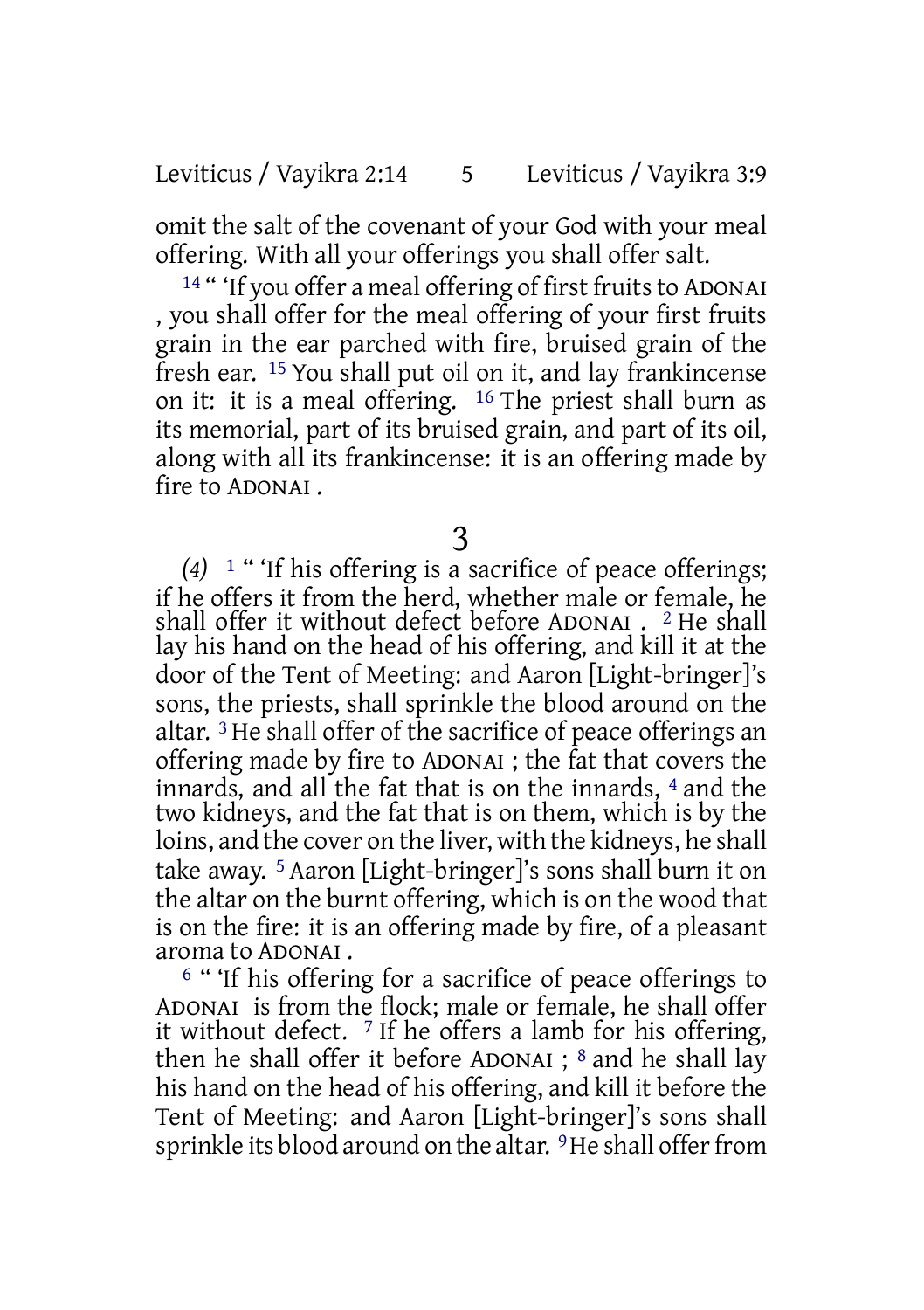### Leviticus / Vayikra 3:10 6 Leviticus / Vayikra 4:3

the sacrifice of peace offerings an offering made by fire to ADONAI ; its fat, the entire tail fat, he shall take away close to the backbone; and the fat that covers the inwards, and all the fat that is on the inwards,  $10$  and the two kidneys, and the fat that is on them, which is by the loins, and the cover on the liver, with the kidneys, he shall take away.  $11$  The priest shall burn it on the altar: it is the food of the offering made by fire to ADONAI .

<sup>12</sup> " If his offering is a goat, then he shall offer it before ADONAI : 13 and he shall lay his hand on its head, and kill it before the Tent of Meeting; and the sons of Aaron [Lightbringer] shall sprinkle its blood around on the altar.  $^{14}$  He shall offer from it as his offering, an offering made by fire to ADONAI ; the fat that covers the innards, and all the fat that is on the innards,  $^{15}$  and the two kidneys, and the fat that is on them, which is by the loins, and the cover on the liver, with the kidneys, he shall take away. 16 The priest shall burn them on the altar: it is the food of the offering made by fire, for a pleasant aroma; all the fat is ADONAI 's.

<sup>17</sup> \* " 'It shall be a perpetual regulation throughout all your generations in all your dwellings, that you shall eat neither fat † nor blood.' "

#### 4

*(5)* 1 ADONAI spoke to Moses [Drawn out], saying, 2 "Speak to the children of Israel [God prevails], saying, 'If anyone sins unintentionally against any of the *mitzvot* ·instructions· that ADONAI has ordered not to be done, if he does any one of them,  $3$  then if the anointed priest sins

<sup>\*</sup> 3:17 Lev 3:17 (#3.196): T. Not to eat fat / R. Not to eat certain fats of clean animals (such as ox, sheep, or goat)  $\frac{1}{1}$  3:17 Lev 3:17 (#3.197): Not to eat blood of any kind / Note: The blood is the life (of the animal). Blood makes atonement because of the life (Lev 17:11)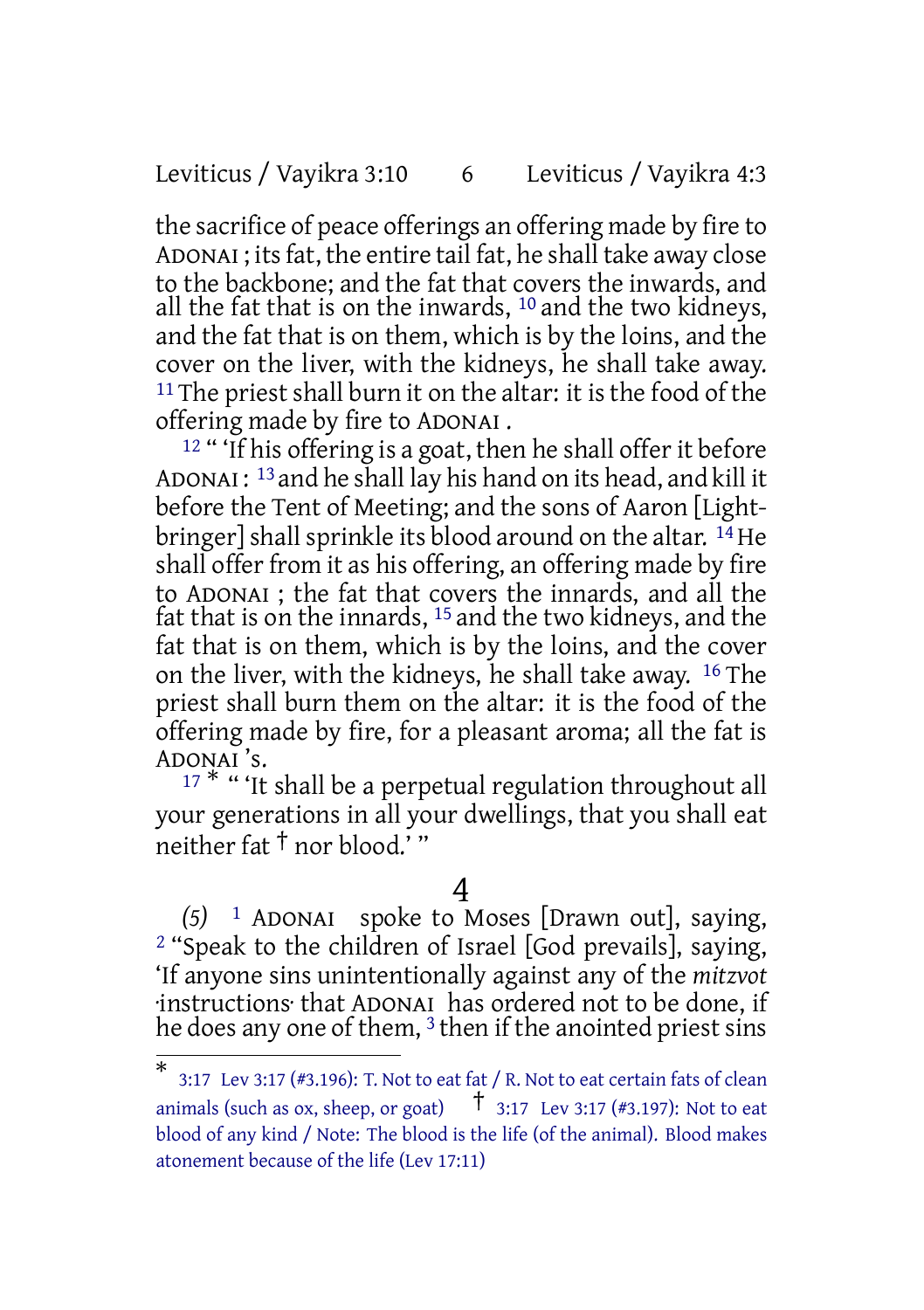#### Leviticus / Vayikra 4:4 7 Leviticus / Vayikra 4:13

so as to bring guilt on the people, then let him offer for his sin, which he has sinned, a young bull without defect to ADONAI for a sin offering. 4 He shall bring the bull to the door of the Tent of Meeting before ADONAI ; and he shall lay his hand on the head of the bull, and kill the bull before ADONAI . 5 The anointed priest shall take some of the blood of the bull, and bring it to the Tent of Meeting. 6 The priest shall dip his finger in the blood, and sprinkle some of the blood seven times before ADONAI , before the veil of the sanctuary. 7 The priest shall put some of the blood on the horns of the altar of sweet incense before ADONAI , which is in the Tent of Meeting; and he shall pour out all of rest of the blood of the bull at the base of the altar of burnt offering, which is at the door of the Tent of Meeting. 8He shall take all the fat of the bull of the sin offering off of it; the fat that covers the innards, and all the fat that is on the innards, <sup>9</sup> and the two kidneys, and the fat that is on them, which is by the loins, and the cover on the liver, with the kidneys, he shall take away, 10 as it is taken off of the bull of the sacrifice of peace offerings. The priest shall burn them on the altar of burnt offering. <sup>11</sup> The bull's skin, all its meat, with its head, and with its legs, its innards, and its dung, 12 he shall carry the whole bull outside of the camp to a clean place, where the ashes are poured out, and burn it on wood with fire. Where the ashes are poured out, it shall be burned.

<sup>13 \*</sup> " 'If the whole congregation of Israel [God prevails] sins, and the thing is hidden from the eyes of the assembly, and they have done something against any the *mitzvot*

<sup>\*</sup> 4:13 Lev 4:13-14 (Lev 4:13-21) (#2b.113): T. To offer a young bull as a sin sacrifice for the unintentional sin of the entire assembly of Israel / R. The Great Rabbinical Court / the *Sanhedrin* ·Sitting together· is to offer a sacrifice when it rules in error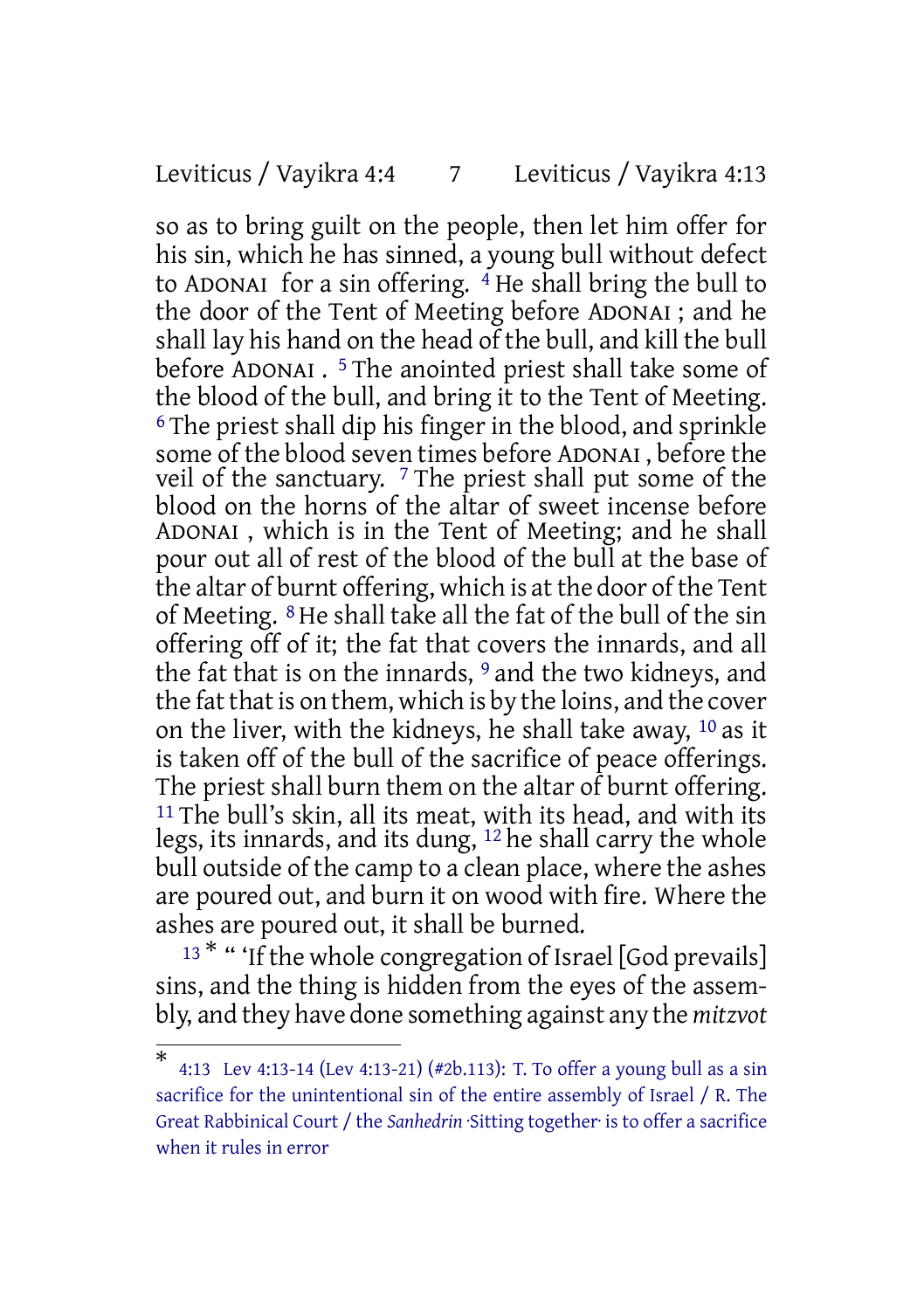#### Leviticus / Vayikra 4:14 8 Leviticus / Vayikra 4:26

·instructions· of ADONAI concerning things which should not be done, they are guilty. 14 When the sin in which they have sinned is known, then the assembly shall offer a young bull for a sin offering, and bring it before the Tent of Meeting. 15 The elders of the congregation shall lay their hands on the head of the bull before ADONAI ; and the bull shall be killed before ADONAI . 16 The anointed priest shall bring of the blood of the bull to the Tent of Meeting: <sup>17</sup> and the priest shall dip his finger in the blood, and sprinkle it seven times before ADONAI , before the veil. 18 He shall put some of the blood on the horns of the altar which is before ADONAI , that is in the Tent of Meeting; and the rest of the blood he shall pour out at the base of the altar of burnt offering, which is at the door of the Tent of Meeting. <sup>19</sup> All its fat he shall take from it, and burn it on the altar. 20 Thus shall he do with the bull; as he did with the bull of the sin offering, so shall he do with this; and the priest shall make atonement for them, and they shall be forgiven. <sup>21</sup> He shall carry the bull *outside the camp,* and *burn it* †as he burned the first bull. It is the sin offering for the assembly.

<sup>22</sup> " 'When a ruler sins, and unwittingly does something against any the *mitzvot* ·instructions· of ADONAI concerning things which should not be done, he is guilty. 23 If his sin, in which he has sinned, is made known to him, he shall bring as his offering a goat, a male without defect. 24 He shall lay his hand on the head of the goat, and kill it in the place where they kill the burnt offering before ADONAI . It is a sin offering. 25 The priest shall take some of the blood of the sin offering with his finger, and put it on the horns of the altar of burnt offering. He shall pour out the rest of its blood at the base of the altar of burnt offering. 26 All its fat he shall burn on the altar, like the

<sup>†</sup> 4:21 Quoted in Heb 13:11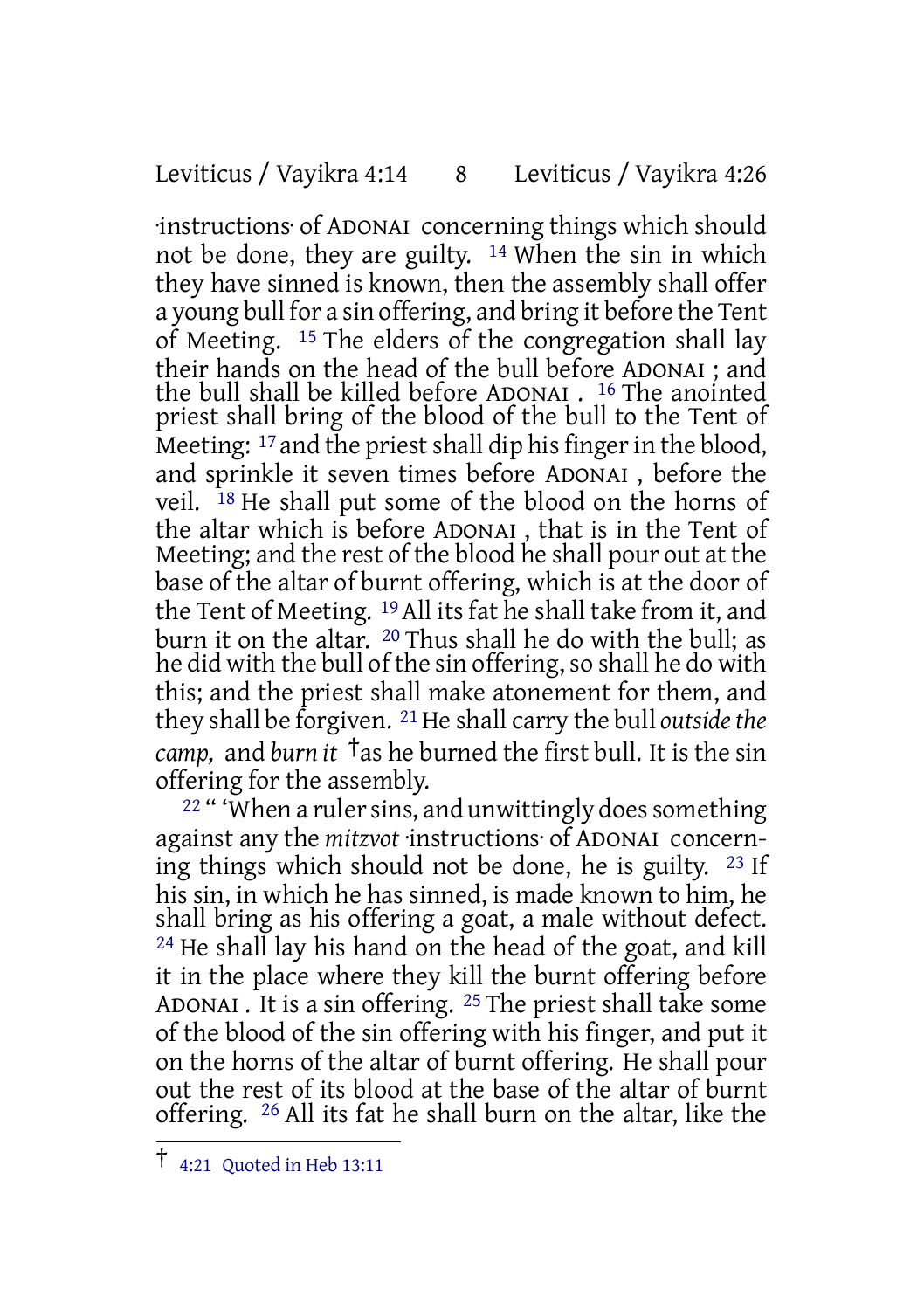Leviticus / Vayikra 4:27 9 Leviticus / Vayikra 4:35

fat of the sacrifice of peace offerings; and the priest shall make atonement for him concerning his sin, and he will be forgiven.

 $(6)$  <sup>27</sup> <sup> $\pm$ </sup> " <sup>1</sup>If anyone of the common people sins unwittingly, and they have done something against any the *mitzvot* ·instructions· of ADONAI concerning things which should not be done, they are guilty. <sup>28</sup> If his sin, which he has sinned, is made known to him, then he shall bring for his offering a goat, a female without defect, for his sin which he has sinned. 29 He shall lay his hand on the head of the sin offering, and kill the sin offering in the place of burnt offering. 30 The priest shall take some of its blood with his finger, and put it on the horns of the altar of burnt offering; and the rest of its blood he shall pour out at the base of the altar. 31 All its fat he shall take away, like the fat is taken away from off of the sacrifice of peace offerings; and the priest shall burn it on the altar for a pleasant aroma to ADONAI; and the priest shall make atonement for him, and he will be forgiven.

 $32$  " 'If he brings a lamb as his offering for a sin offering, he shall bring a female without defect. 33 He shall lay his hand on the head of the sin offering, and kill it for a sin offering in the place where they kill the burnt offering. 34 The priest shall take some of the blood of the sin offering with his finger, and put it on the horns of the altar of burnt offering; and all the rest of its blood he shall pour out at the base of the altar. 35 All its fat he shall take away, like the fat of the lamb is taken away from the sacrifice of peace offerings; and the priest shall burn them

<sup>‡</sup> 4:27 Lev 4:27-28 (Lev 4:27-5:6) (#2b.114): T. For an individual to bring a flawless female goat or lamb (v32) as a sin offering if he has sinned unintentionally causing uncleanness / R. Every person must bring a sin offering for his transgression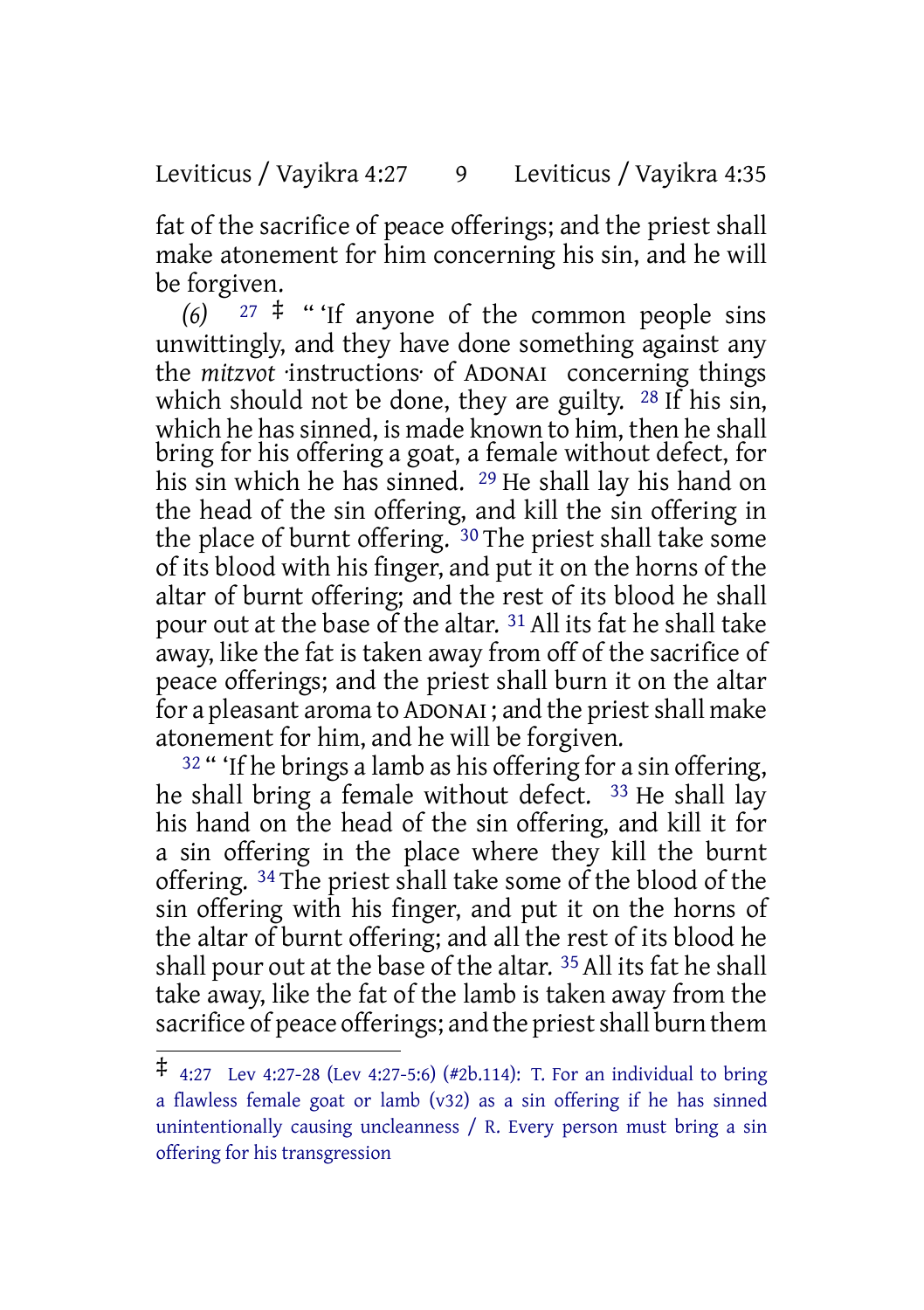Leviticus / Vayikra 5:1 10 Leviticus / Vayikra 5:7

on the altar, on the offerings of ADONAI made by fire; and the priest shall make atonement for him concerning his sin that he has sinned, and he will be forgiven.

## 5

<sup>1</sup> \* " 'If anyone sins, in that he *sh'ma* ·hear obey· the voice of adjuration, he being a witness, whether he has seen or known, if he does not report it, then he shall bear his iniquity.

<sup>2</sup> "'Or if anyone touches any unclean thing, whether it is the carcass of an unclean animal, or the carcass of unclean livestock, or the carcass of unclean creeping things, and it is hidden from him, and he is unclean, then he shall be guilty.

<sup>3</sup> " 'Or if he touches the uncleanness of man, whatever his uncleanness is with which he is unclean, and it is hidden from him; when he knows of it, then he shall be guilty.

<sup>4</sup> " 'Or if anyone swears rashly with his lips to do evil, or to do good, whatever it is that a man might utter rashly with an oath, and it is hidden from him; when he knows of it, then he shall be guilty of one of these.  $5$  It shall be, when he is guilty of one ofthese, he shall *yadah* ·extend handsin confession· of that in which he has sinned: 6 and he shall bring his trespass offering to ADONAI for his sin which he has sinned, a female from the flock, a lamb or a goat, for a sin offering; and the priest shall make atonement for him concerning his sin.

 $7$ <sup>†</sup> " 'If he can't afford a lamb, then he shall bring his trespass offering for that in which he has sinned, two turtledoves, or two young pigeons, to ADONAI ; one for

<sup>\*</sup> 5:1 Lev 5:1 (#9.558): For one who has evidence to testify in court  $\uparrow$  5:7 Lev 5:7-11 (Lev 5:6-7, 5:1-13) (#2b.115): To offer a sacrifice according to the person's ability, their means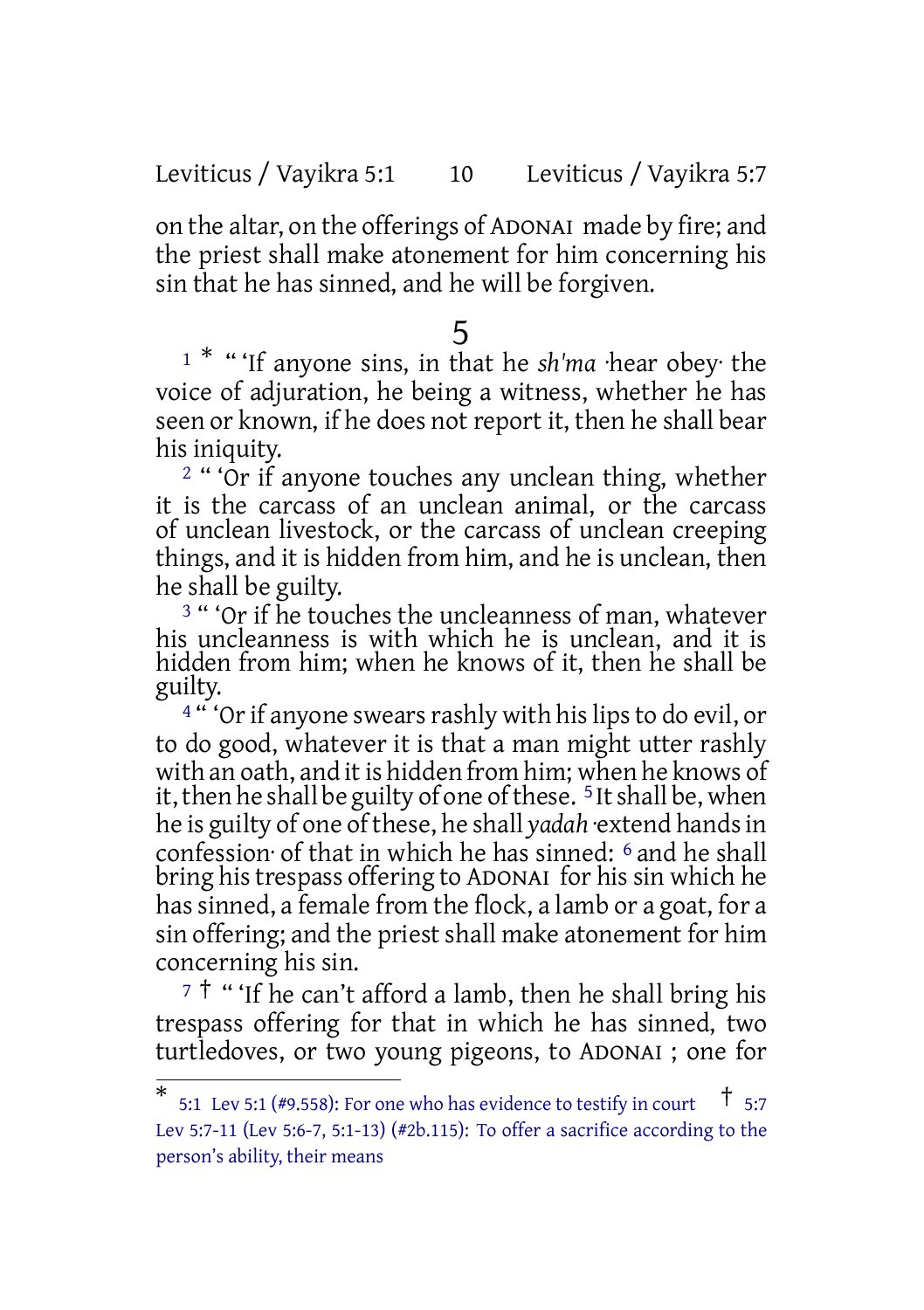Leviticus / Vayikra 5:8 11 Leviticus / Vayikra 5:15

a sin offering, and the other for a burnt offering.  $8 \neq He$ shall bring them to the priest, who shall first offer the one which is for the sin offering, and wring off its head from its neck, but shall not sever it completely. <sup>9</sup> He shall sprinkle some of the blood of the sin offering on the side of the altar; and the rest of the blood shall be drained out at the base of the altar. It is a sin offering. <sup>10</sup> He shall offer the second for a burnt offering, according to the judgement; and the priest shall make atonement for him concerning his sin which he has sinned, and he shall be forgiven.

*(7)* 11 " 'But if he can't afford two turtledoves, or two young pigeons, then he shall bring his offering for that in which he has sinned, one tenth of an ephah [an omer; 2.3 q; 2.2 L] of fine flour for a sin offering.  $\frac{6}{5}$  He shall put no oil on it, \* and he shall not put any frankincense on it, for it is a sin offering.  $12$  He shall bring it to the priest, and the priest shall take his handful of it as the memorial portion, and burn it on the altar, on the offerings of ADONAI made by fire. It is a sin offering.  $13$  The priest shall make atonement for him concerning his sin that he has sinned in any of these things, and he will be forgiven; and the rest shall be the priest's, as the meal offering.' "

<sup>14</sup> ADONAI spoke to Moses [Drawn out], saying,  $15$  "If anyone commits a trespass, and sins unwittingly, in the holy things of ADONAI; then he shall bring his trespass offering to ADONAI , a ram without defect from the flock,

<sup>‡</sup> 5:8 Lev 5:8 (#2b.116): Not to sever the head nor to decapitate <sup>a</sup> bird brought as a sin offering  $\frac{1}{5:11}$  Lev 5:11 (Lev 5:11-13) (#2b.117): T. Not to put olive oil on the flour grain offering that is made for sin / R. Not to put oil on the meal offerings of wrongdoers \* 5:11 Lev 5:11 (Lev 5:11-13) (#2b.118): T. Not to put frankincense on the grain offering that is made for sin / R. Not to put frankincense on the meal offerings of wrongdoers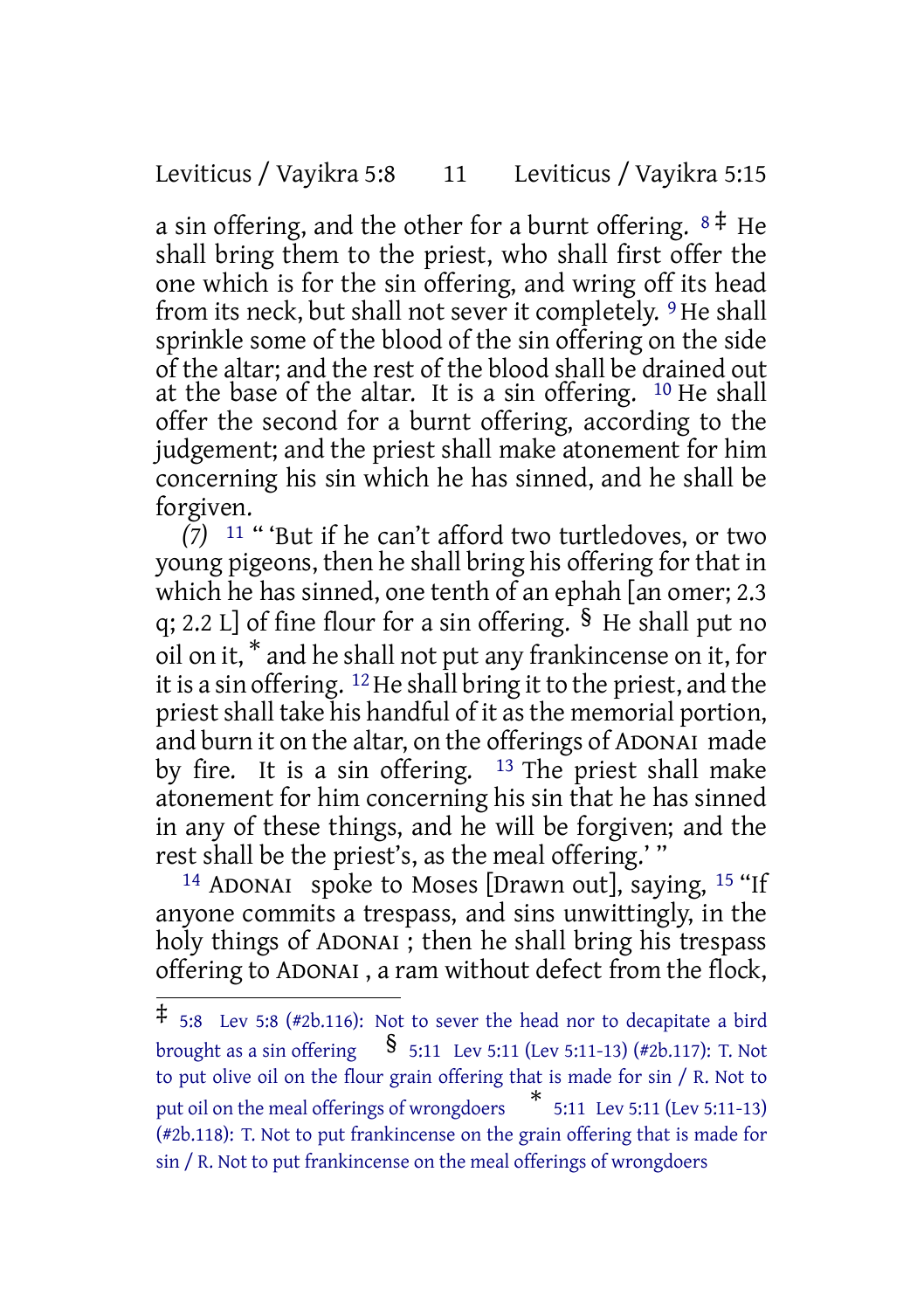### Leviticus / Vayikra 5:16 12 Leviticus / Vayikra 6:3

according to your estimation in silver by shekels, after the shekel of the sanctuary (the shekel is 0.4oz; 11.34 g), for a trespass offering.  $16 \dot{+}$  He shall make restitution for that which he has done wrong in the holy thing, and shall add a fifth part to it, and give it to the priest; and the priest shall make atonement for him with the ram of the trespass offering, and he will be forgiven.

<sup>17</sup> ‡ "If anyone sins against any the *mitzvot* ·instructions· of ADONAI concerning things which should not be done, though he didn't know it, yet he is guilty, and shall bear his iniquity. 18 He shall bring a ram without defect from of the flock, according to your estimation, for a trespass offering, to the priest; and the priest shall make atonement for him concerning the thing in which he sinned and didn't know it, and he will be forgiven. 19 It is a trespass offering. He is certainly guilty before ADONAI ."

#### 6

<sup>1</sup> \* ADONAI spoke to Moses [Drawn out], saying, <sup>2</sup> "If anyone sins, and commits a trespass against ADONAI , and deals falsely with his neighbor in a matter of deposit, or of bargain, or of robbery, or has oppressed his neighbor, <sup>3</sup> or has found that which was lost, and dealt falsely

<sup>†</sup> 5:16 Lev 5:16 (Lev 5:14-16) (#8.491): For he who cheats (by not offering the full amount of tithe or first fruits) in things dedicated to Adonai, he is to offer a guilt offering and add a fifth onto the value and restore it  $\ddagger$  5:17 Lev 5:17-18 (Lev 5:15-19) (#1.6): T. For a person to bring a conditional-guilt offering, if he is in doubt as to whether he has committed a sin or unintentional sin for which a person is to bring a sin offering or if he has not done such a sin / R. If a person is not sure if they have committed a sin requiring a sin sacrifice or if they have not committed such sin, then they should bring <sup>a</sup> sin offering to make sure they are guiltless \* 6:1 Hebrew ch. 6 v. 8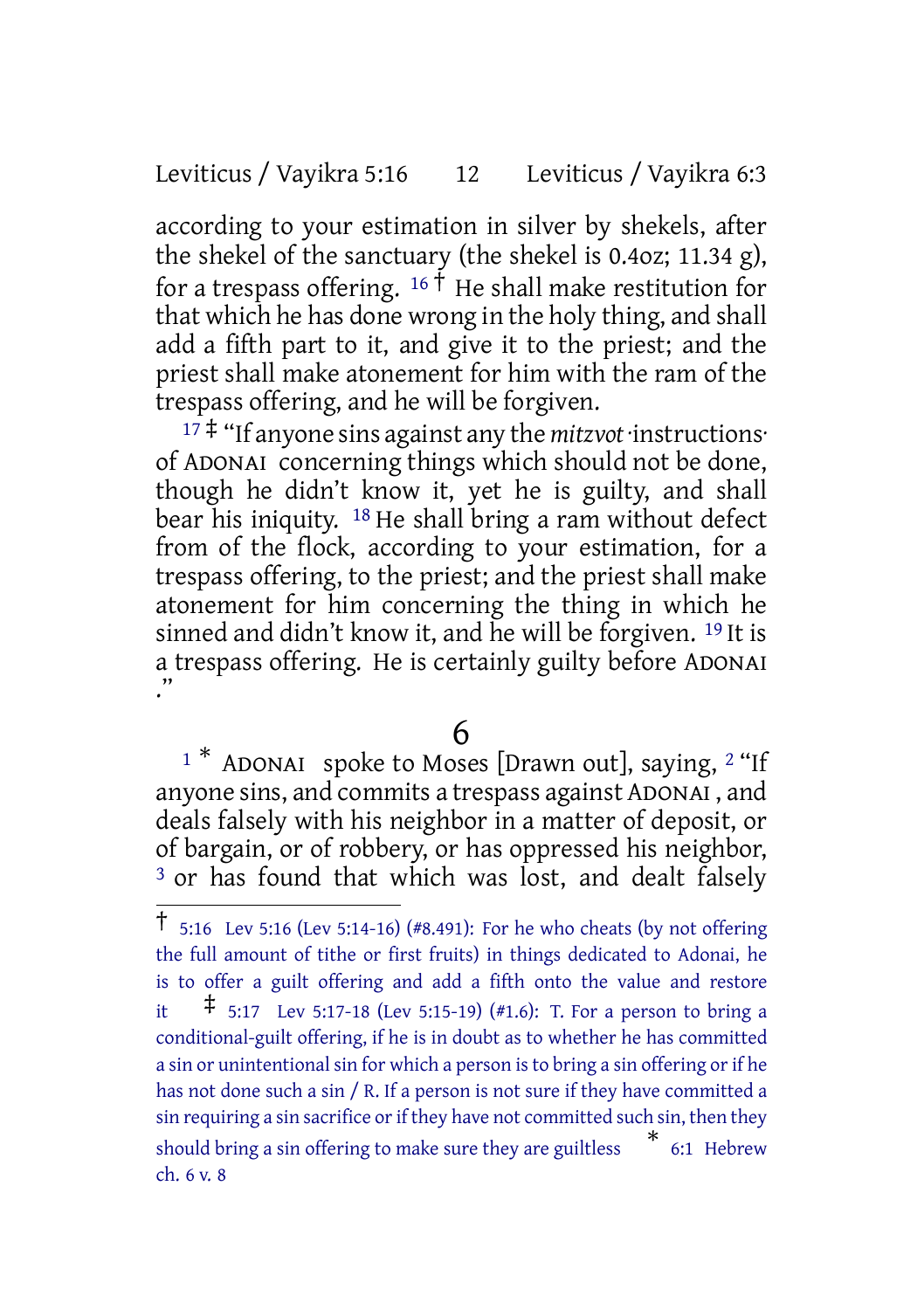Leviticus / Vayikra 6:4 13 Leviticus / Vayikra 6:9

therein, and swearing to a lie; in any of these things that a man does, sinning therein;  $4\uparrow$  then it shall be, if he has sinned, and is guilty, he shall restore that which he took by robbery, or the thing which he has gotten by oppression, or the deposit which was committed to him, or the lost thing which he found, *(Maftir ·Conclusion·)* 5 or any thing about which he has sworn falsely; he shall restore it even in full, and shall add a fifth part more to it. To him to whom it belongs he shall give it, in the day of his being found guilty.  $6 \frac{1}{4}$  He shall bring his trespass offering to ADONAI , a ram without defect from the flock, according to your estimation, for a trespass offering, to the priest.  $7 \text{ }$  The priest shall make atonement for him before ADONAI , and he will be forgiven concerning whatever he does to become guilty."

*Haftarah Vayikra ·Taking leave · And he called·: Yesha'yahu / Isaiah 43:21-44:19 B'rit Hadashah ·New Covenant·: Mark 7:1-30*

Parashah 25: *Tzav* ·Command· 6:8-8:36

<sup>8</sup> \* ADONAI spoke to Moses [Drawn out], saying, 9 "Enjoin Aaron [Light-bringer] and his sons, saying, 'This is the *Torah* ·Teaching· of the burnt offering: the burnt offering shall be on the hearth on the altar all night until

<sup>†</sup> 6:4 Lev 6:4 (Lev 6:1-7; Ex 22:1-4, OU487) [Heb Bible Lev 5:23 (Lev 5:20-26)]  $(*8.492):$  T. To completely restore the items(s) which another took by robbery to the original owner and add a fifth to it / R. Return the robbed object or its value ‡ 6:6 Lev 6:6 (Lev 6:1-7) [Heb Bible Lev 5:25 (Lev 5:20-5:26)] (#1.7): To bring a guilt offering to the Sanctuary when guilt is ascertained  $\frac{8}{5}$  6:7 Hebrew ch. 5 v. 26 \* 6:8 Hebrew ch. 6 v. 1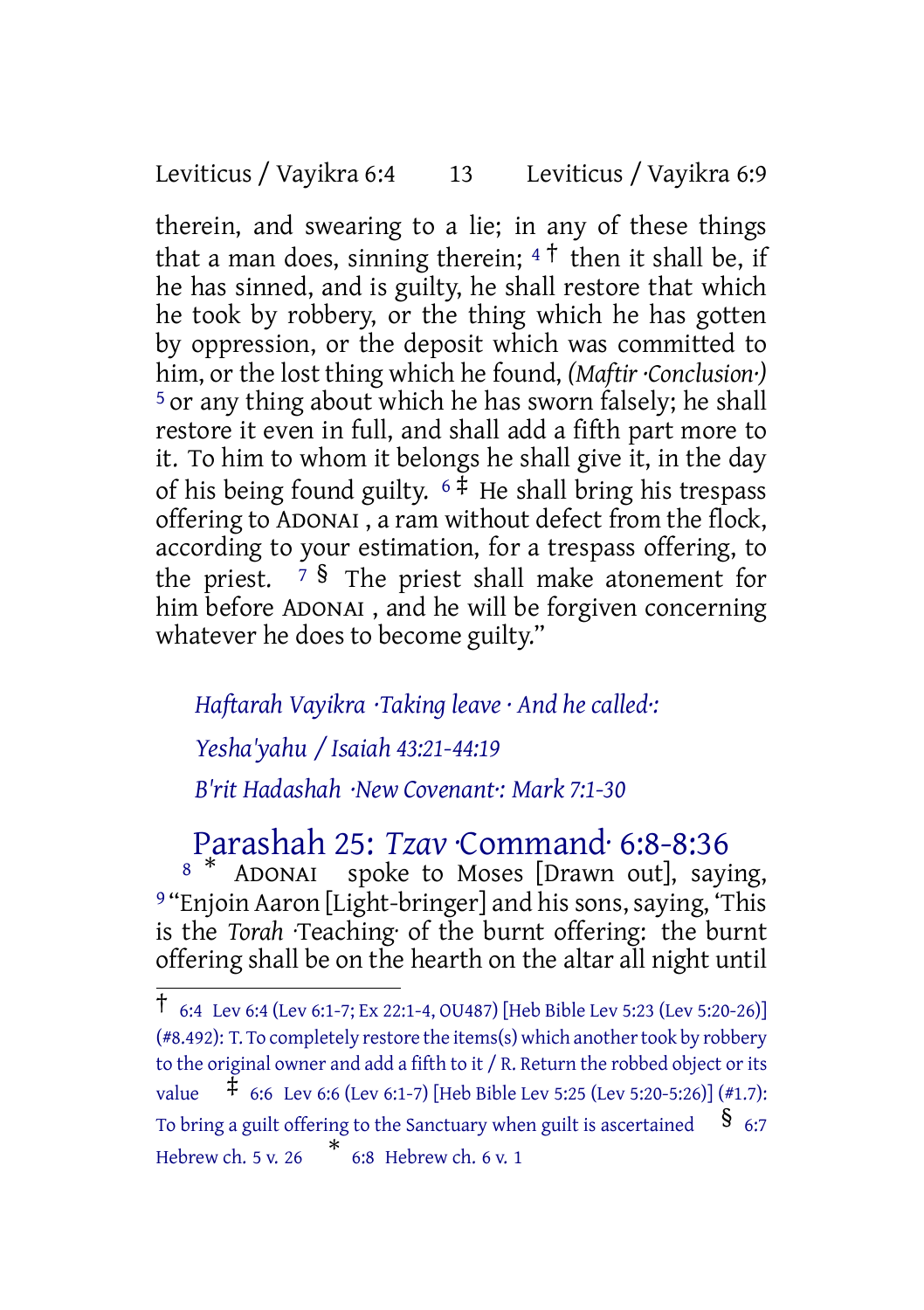#### Leviticus / Vayikra 6:10 14 Leviticus / Vayikra 6:17

the morning; and the fire of the altar shall be kept burning on it.  $10^{\circ}$  The priest shall put on his linen garment, and he shall put on his linen breeches upon his body; and he shall remove the ashes from where the fire has consumed the burnt offering on the altar, and he shall put them beside the altar. <sup>11</sup> He shall take off his garments, and put on other garments, and carry the ashes outside the camp to a clean place.  $12 \ddagger$  The fire on the altar shall be kept burning on it, it shall not go out; and the priest shall burn wood on it every morning: and he shall lay the burnt offering in order upon it, and shall burn on it the fat of the peace offerings.  $13\overline{8}$  Fire shall be kept burning on the altar continually; it shall not go out.

<sup>14</sup> " This is the *Torah* ·Teaching of the meal offering: the sons of Aaron [Light-bringer] shall offer it before ADONAI , before the altar. <sup>15</sup>He shall take from there his handful of the fine flour of the meal offering, and of its oil, and all the frankincense which is on the meal offering, and shall burn it on the altar for a pleasant aroma, as its memorial, to ADONAI .  $^{16\, \text{*}}$  That which is left of it Aaron [Light-bringer] and his sons shall eat. It shall be eaten without yeast in a holy place. They shall eat it in the court of the Tent of Meeting.  $17 \dagger$  It shall not be baked with yeast. I have given it as their portion of my offerings made by fire. It is

 $\dagger$  6:10 Lev 6:10 [Heb Bible Lev 6:3] (#2b.119): Remove the ashes from the fire on the Altar of Burnt Offerings daily ‡ 6:12 Lev 6:12 (Lev 6:12-13) [Heb Bible Lev 6:5 (Lev 6:5-6)] (#2b.120): T. To have a fire burning continually on the Altar of Burnt Offerings / R. To light a fire on the altar every day  $\frac{\$}{6:13}$ Lev 6:13 [Heb Bible Lev 6:6] (#2b.121): Not to allow the fire of the Altar of Burnt Offerings to be extinguish \* 6:16 Lev 6:16 (Lev 6:14-19) [Heb Bible Lev 6:9 (Lev 6:7-11)] (#1.8): Aaron and his sons shall eat the remained of the grain offering  $\uparrow$  6:17 Lev 6:17 (Lev 6:14-18) [Heb Bible Lev 6:10 (Lev 6:7-11)] (#2b.122): Not to bake the grain offerings with leaven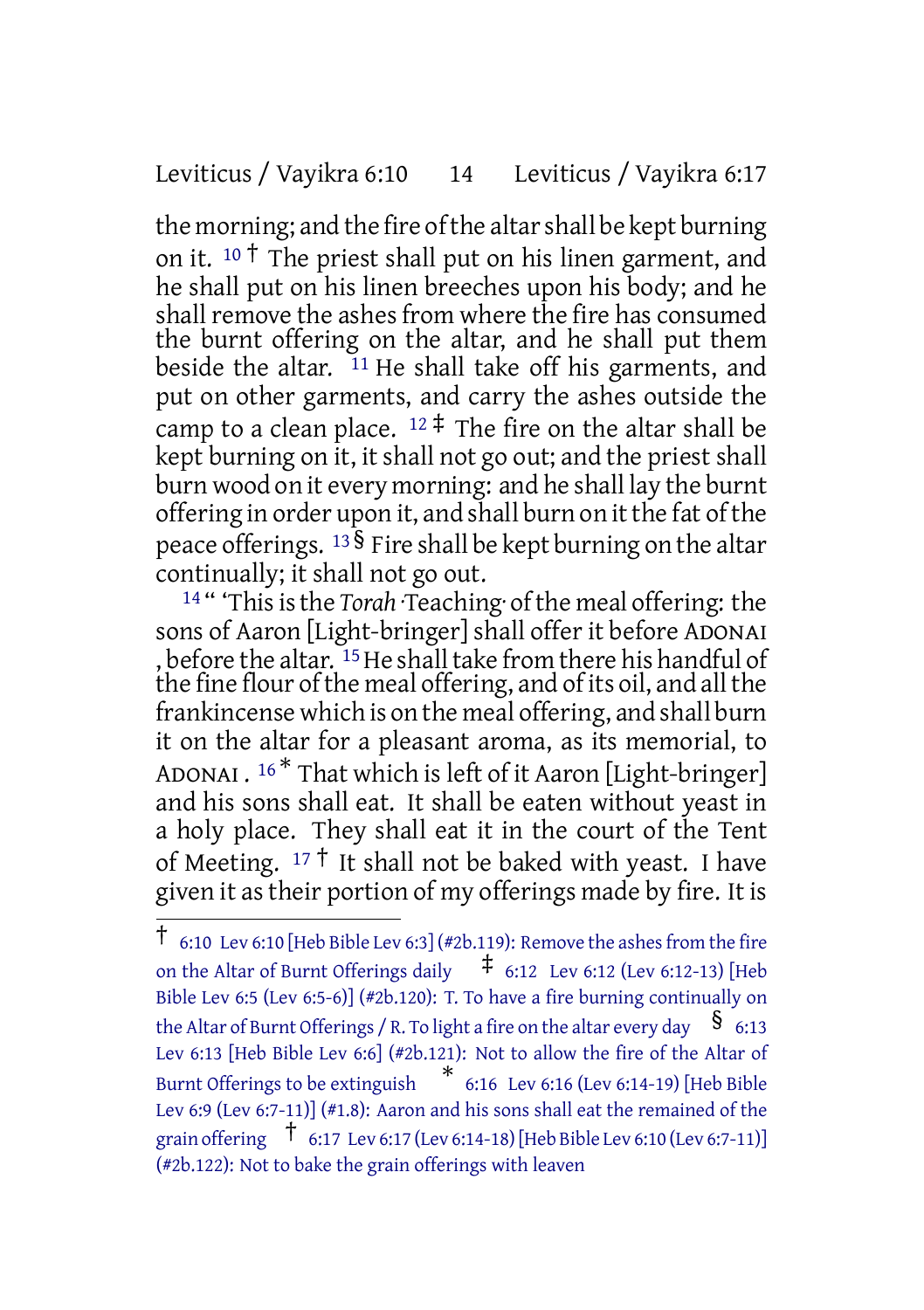#### Leviticus / Vayikra 6:18 15 Leviticus / Vayikra 6:27

most holy, as the sin offering, and as the trespass offering. 18Every male among the children of Aaron [Light-bringer] shall eat of it, as their *chok* portion forever throughout all your generations, from the offerings of ADONAI made by fire. Whoever touches them shall be holy.' "

*(2)* <sup>19</sup> ADONAI spoke to Moses [Drawn out], saying, <sup>20</sup> ‡ "This is the offering of Aaron [Light-bringer] and of his sons, which they shall offerto ADONAI in the day when he is anointed: one tenth of an ephah [an omer; 2.3 q; 2.2 L] of fine flour for a meal offering perpetually, half of it in the morning, and half of it in the evening.  $2\overline{1}$  It shall be made with oil in a griddle. When it is soaked, you shall bring it in. You shall offer the meal offering in baked pieces for a pleasant aroma to ADONAI .  $^{22}$  The anointed priest that will be in his place from among his sons shall offer it. By a statute forever, it shall be wholly burned to ADONAI .  $^{23}\,$ § Every meal offering of a priest shall be wholly burned. It shall not be eaten."

<sup>24</sup> ADONAI spoke to Moses [Drawn out], saying,  $25$ <sup>\*</sup> "Speak to Aaron [Light-bringer] and to his sons, saying, 'Thisisthe *Torah* ·Teaching· ofthe sin offering: in the place where the burnt offering is killed, the sin offering shall be killed before ADONAI . It is most holy. 26 The priest who offers it for sin shall eat it. It shall be eaten in a holy place, in the court of the Tent of Meeting. 27 Whatever shall touch its flesh shall be holy. When there is any of its blood

<sup>‡</sup> 6:20 Lev 6:20 (Lev 6:19-23) [Heb Bible Lev 6:13 (Lev 6:12-16)] (#2b.123): The *Cohen Gadol* ·High Priest· (v22) offers <sup>a</sup> grain offering daily § 6:23 Lev 6:23 [Heb Bible Lev 6:16] (#2b.124): T. The twice daily grain offering of the Cohen ·Priest· shall be entirely made burn up in smoke, it must not be eaten / R. Not to eat the meal offering of the *Cohen Gadol* ·High Priest· \* 6:25 Lev 6:25 (Lev 6:24-30) [Heb Bible Lev 6:18 (Lev 6:17-23)] (#2b.125): The procedure for the sin offering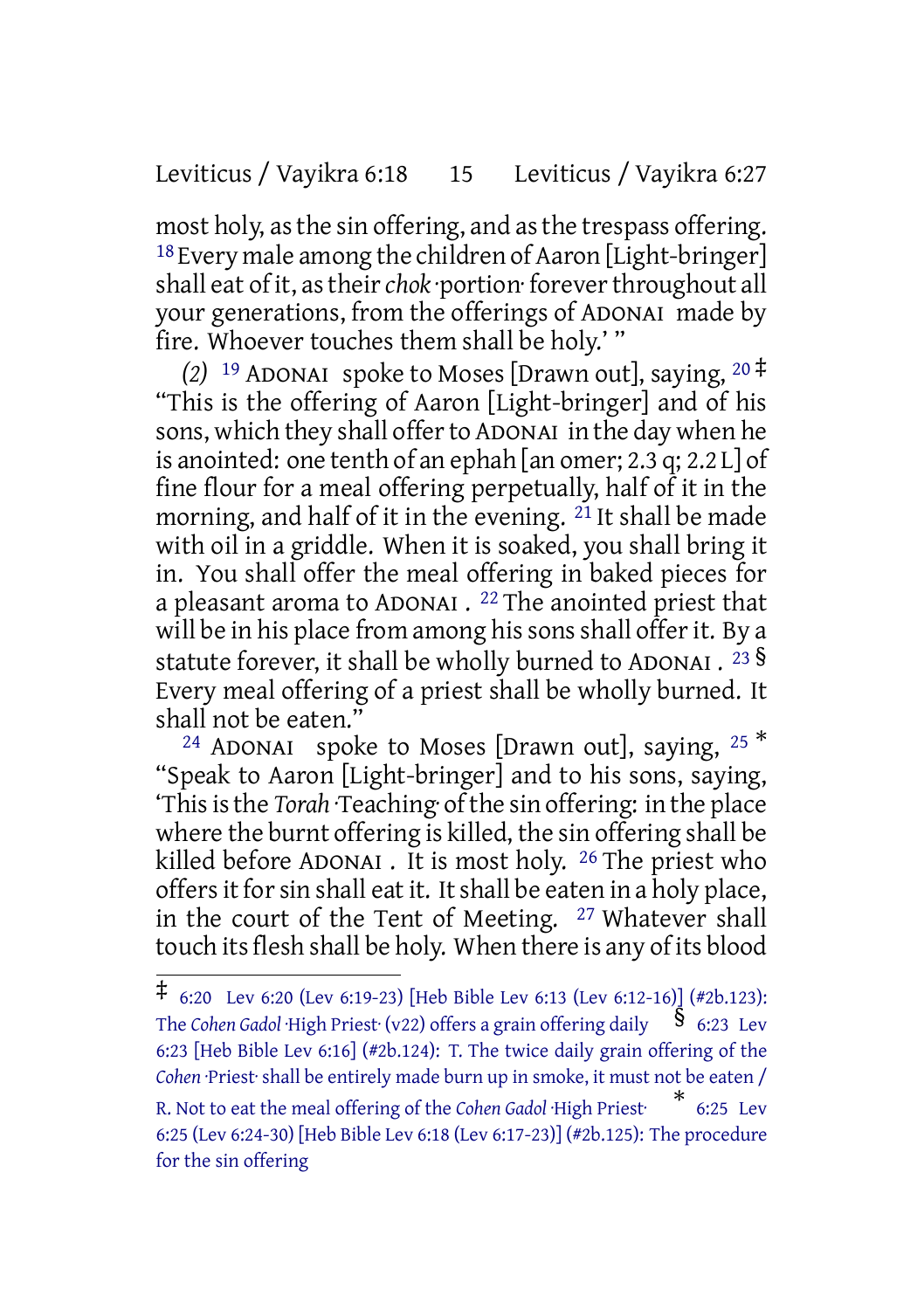### Leviticus / Vayikra 6:28 16 Leviticus / Vayikra 7:10

sprinkled on a garment, you shall wash that on which it was sprinkled in a holy place. 28 But the earthen vessel in which it is boiled shall be broken; and if it is boiled in a bronze vessel, it shall be scoured, and rinsed in water.  $29$  Every male among the priests shall eat of it: it is most holy.  $30 \text{ } \dagger \text{ } \dagger$  No sin offering, of which any of the blood is brought into the Tent of Meeting to make atonement in the Holy Place, shall be eaten: it shall be burned with fire.

## 7

1 " 'This is the *Torah* ·Teaching· of the trespass offering. It is most holy.  $2 \text{ In the place where they kill the burnt}$ offering, he shall kill the trespass offering; and its blood he shall sprinkle around on the altar. 3 He shall offer all of its fat: the fat tail, and the fat that covers the innards, <sup>4</sup> and the two kidneys, and the fat that is on them, which is by the loins, and the cover on the liver, with the kidneys, shall he take away;  $5$  and the priest shall burn them on the altar for an offering made by fire to ADONAI : it is a trespass offering. 6 Every male among the priests may eat of it. It shall be eaten in a holy place. It is most holy.

 $7$  " 'As is the sin offering, so is the trespass offering; there is one *Torah* ·Teaching· for them. The priest who makes atonement with them shall have it.  $8$  The priest who offers any man's burnt offering, even the priest shall have for himself the skin of the burnt offering which he has offered. <sup>9</sup> Every meal offering that is baked in the oven, and all that is dressed in the pan, and on the griddle, shall be the priest's who offers it.  $10$  Every meal offering, mixed with oil or dry, belongs to all the sons of Aaron [Light-bringer], one as well as another.

 $\frac{1}{1}$  6:30 Hebrew ch. 6 v. 23  $\pm$  6:30 Lev 6:30 [Heb Bible Lev 6:23] (#2b.126): Not to eat the flesh of sin offerings in which the blood was brought inside the Tent of Meeting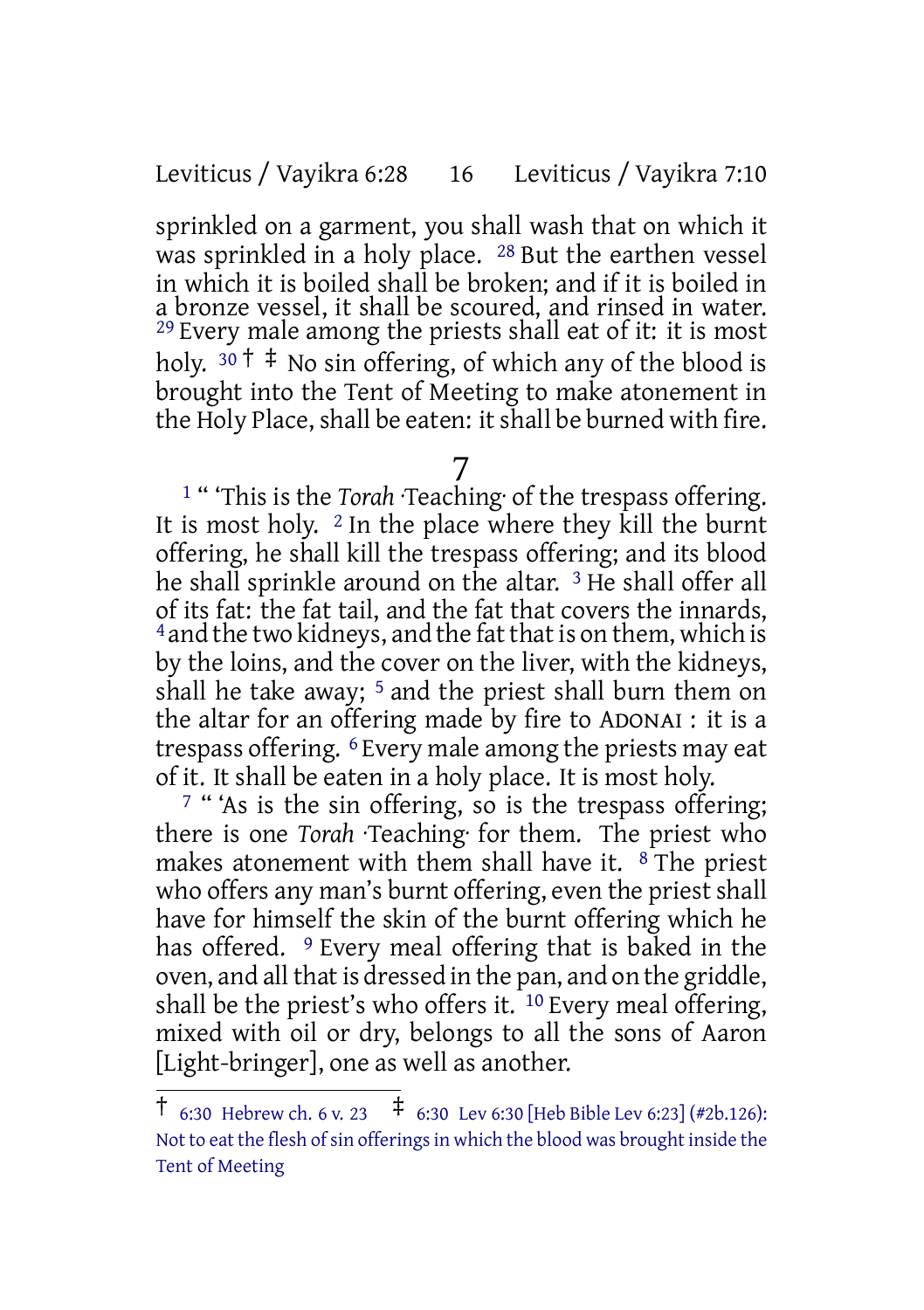#### Leviticus / Vayikra 7:11 17 Leviticus / Vayikra 7:16

*(3)* <sup>11</sup> \* " 'This is the *Torah* ·Teaching· of the sacrifice of peace offerings, which *one shall offer to ADONAI* . 12 If he *offers* it for a *thanksgiving,* then he shall offer with the *sacrifice of thanksgiving* † unleavened cakes mixed with oil, and unleavened wafers anointed with oil, and cakes mixed with oil. 13 With cakes of leavened bread he shall offer his offering with the sacrifice of his peace offerings for thanksgiving. 14 Of it he shall offer one out of each offering for a heave offering to ADONAI . It shall be the priest's who sprinkles the blood of the peace offerings.  $15$  The flesh of the sacrifice of his peace offerings for thanksgiving shall be eaten on the day of his offering. He shall not leave any of it until the morning.

<sup>16</sup> " 'But if the sacrifice of his offering is a vow, or a free will offering, it shall be eaten on the day that he offers his sacrifice; and on the next day what remains of it shall be

<sup>\*</sup> 7:11 Lev 7:11 (Lev 7:11-21) (#2b.128):"The Law of the sacrifice of the peace offering" (v11) T. Directive: Among the sacrifices for Thanksgiving (v12-15), one of each gift (sacrifice animal) is to be presented to the *Cohen* ·Priest· as his possession, the rest of the animals and the *matzah* ·unleavened bread· associated will be offered up to Adonai on the altar. The meat is to be eaten that same day T. Directive: For sacrifices connected with a Vow Offerings (v16-18), the same directions apply, except the meat may be eaten on the second day also, but not on the third day / T. Directive: For Vow Offerings, any meat eaten on the third day will cause the offering to be not accepted and he will bear the consequences of his wrongdoing T. Directive: The Peace Offering meat may not touch anything unclean, otherwise it must be burned up completely / Directive: Any clean person may eat the Peace Offerings / T. Directive: Any person who is unclean may not offer Peace Offerings, nor may any person who touched something unclean touch the Peace Offerings / Consequence: Such a person will be cut off from his people  $\uparrow$  7:12 Quoted in Heb 13:15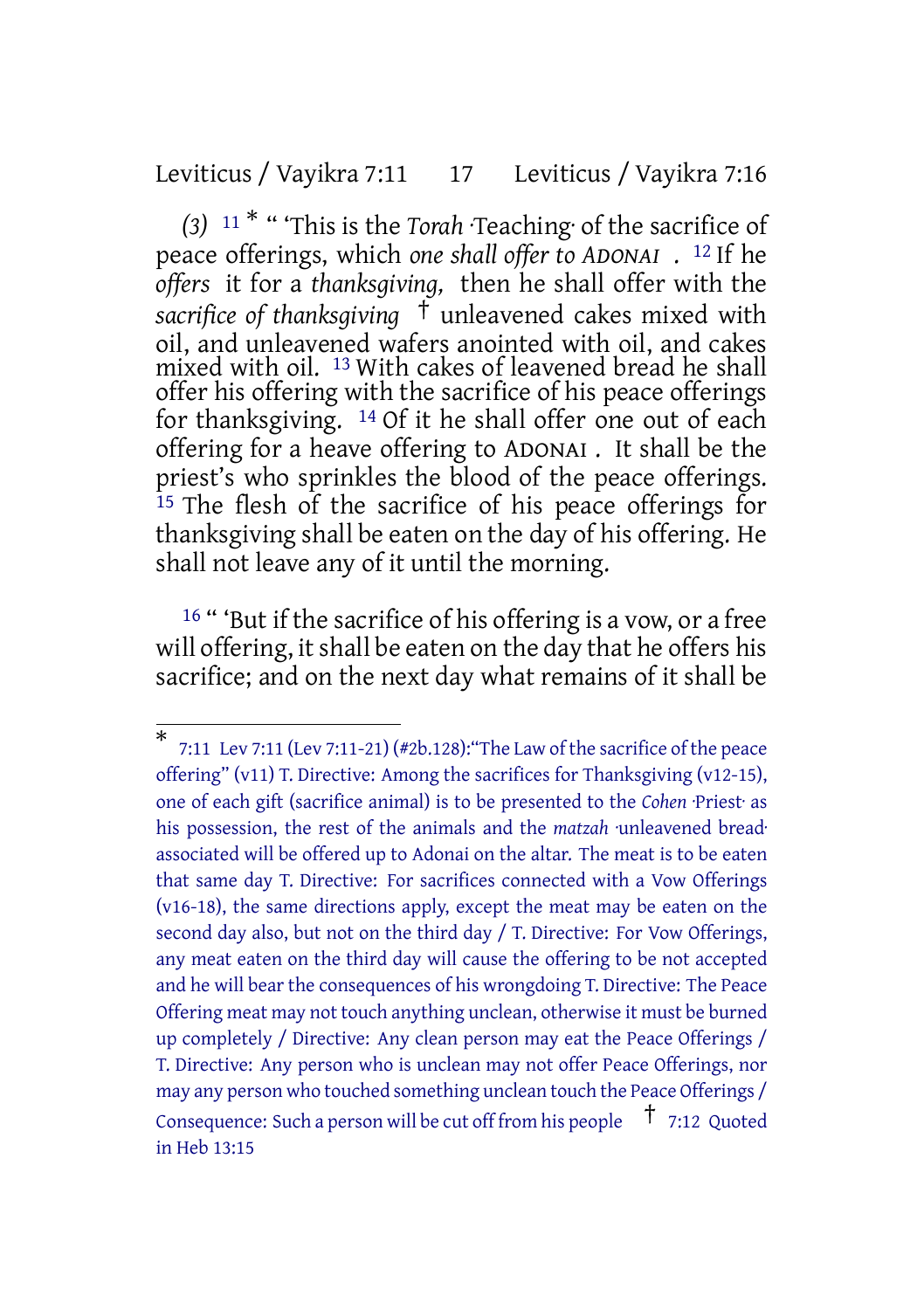### Leviticus / Vayikra 7:17 18 Leviticus / Vayikra 7:24

eaten:  $17 \ddagger$  but what remains of the meat of the sacrifice on the third day shall be burned with fire. <sup>18</sup> § If any of the meat of the sacrifice of his peace offerings is eaten on the third day, it will not be accepted, and it shall not be credited to him who offers it. It will be an abomination, and the soul who eats any of it will bear his iniquity.

<sup>19 \*</sup> "The meat that touches any unclean thing shall not be eaten.  $\dagger$  It shall be burned with fire. As for the meat, everyone who is clean may eat it;  $20 \frac{4}{3}$  but the soul who eats of the meat of the sacrifice of peace offerings, that belongs to ADONAI , having his uncleanness on him, that soul shall be cut off from his people. 21 When anyone touches any unclean thing, the uncleanness of man, or an unclean animal, or any unclean abomination, and eats some of the meat of the sacrifice of peace offerings, which belong to ADONAI , that soul shall be cut off from his people.' "<br><sup>22</sup> ADONAI

spoke to Moses [Drawn out], saying, 23 "Speak to the children of Israel [God prevails], saying, 'You shall eat no fat, of bull, or sheep, or goat. 24 The fat of that which dies of itself, and the fat of that which is

<sup>‡</sup> 7:17 Lev 7:17 (Lev 7:16-18) (#2b.129): T. To burn the flesh of peace offering sacrifice that remains on the third day / R. To burn the leftover sacrifices § 7:18 Lev 7:18 (Lev 7:16-18) (#2b.130): T. Not to eat the sacrifice flesh after three days / R. Not to eat the abomination of intended delay; it is punished by uncleanness and removal / R. Not to eat from sacrifices offered with improper intentions \* 7:19 Lev 7:19 (Lev 7:19-20) (#2b.131): Not to eat consecrated foods that have become unclean  $\uparrow$  7:19 Lev 7:19 (Lev 7:19-20)  $(42b.132)$ : T. Sacrificial meat that touches something unclean must be burned with fire / R. To burn the flesh of any sacrifice that has become ceremonially unclean ‡ 7:20 Lev 7:20 (Lev 7:19-21) (#2b.133): T. <sup>A</sup> *Cohen* ·Priest· who is unclean shall not eat any of the peace offering food / R. A person who is unclean shall not eat consecrated food nor holy things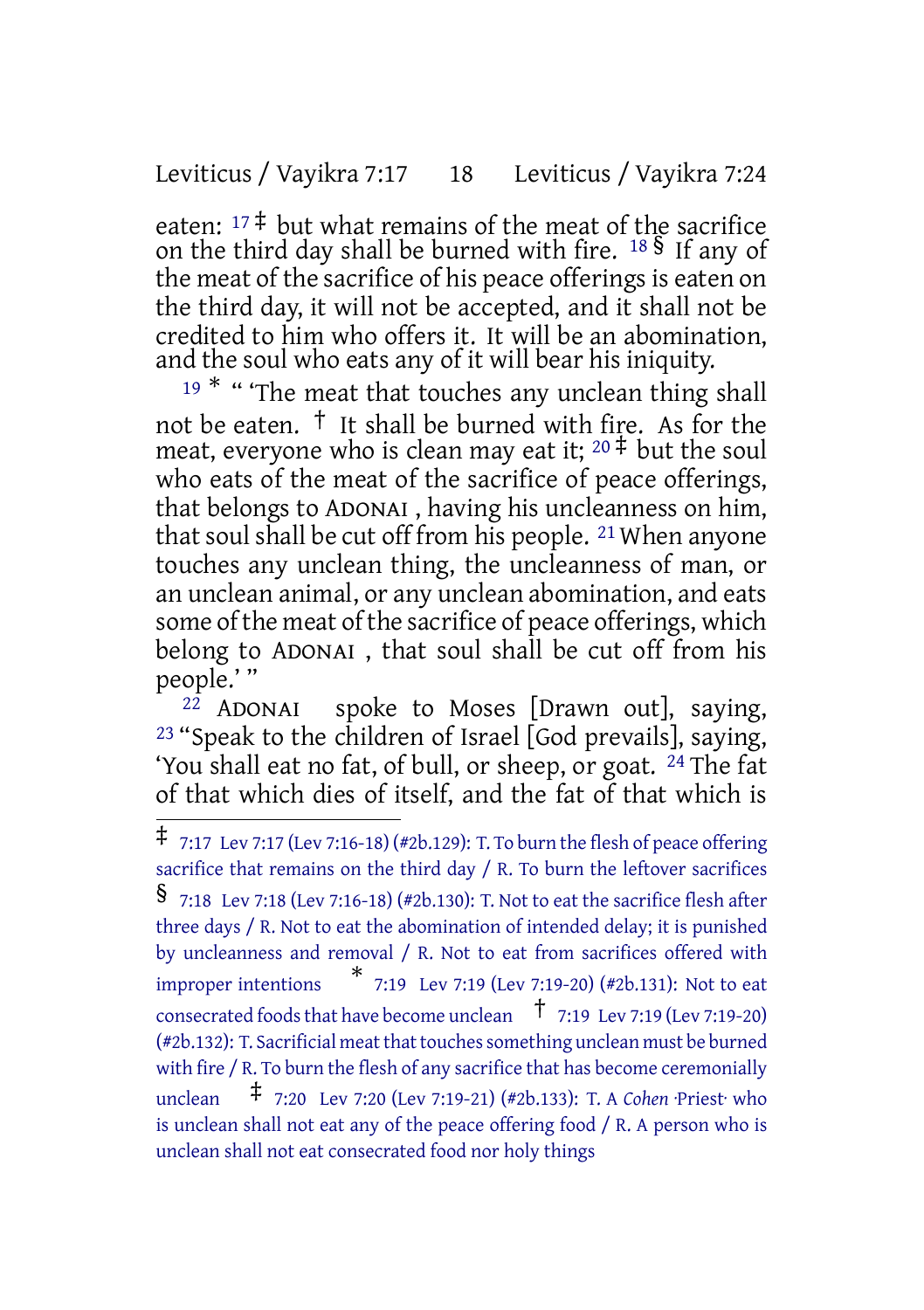torn of animals, may be used for any other service, but you shall in no way eat of it. 25 For whoever eats the fat of the animal, of which men offer an offering made by fire to ADONAI , even the soul who eats it shall be cut off from his people. <sup>26</sup> You shall not eat any blood, whether it is of bird or of animal, in any of your dwellings. 27 Whoever it is who eats any blood, that soul shall be cut off from his people.' "

28 ADONAI spoke to Moses [Drawn out], saying,  $29$  "Speak to the children of Israel [God prevails], saying, 'He who offers the sacrifice of his peace offerings to ADONAI shall bring his offering to ADONAI out of the sacrifice of his peace offerings.  $30$  With his own hands he shall bring the offerings of ADONAI made by fire. He shall bring the fat with the breast, that the breast may be waved for a wave offering before ADONAI . 31 The priest shall burn the fat on the altar, but the breast shall be Aaron [Light-bringer]'s and his sons'. 32 The right thigh you shall give to the priest for a heave offering out of the sacrifices of your peace offerings. 33 He among the sons of Aaron [Light-bringer] who offers the blood of the peace offerings, and the fat, shall have the right thigh for a portion. 34 For the breast that is waved and the thigh that is raised I have taken from the children of Israel [God] prevails] out of the sacrifices of their peace offerings, and have given them to Aaron [Light-bringer] the priest and to his sons as their *chok* ·portion· forever from the children of Israel [God prevails].' "

35 This is the anointing portion of Aaron [Lightbringer], and the anointing portion of his sons, out of the offerings of ADONAI made by fire, in the day when he presented them to minister to ADONAI in the priest's office; 36 which ADONAI enjoined to be given them of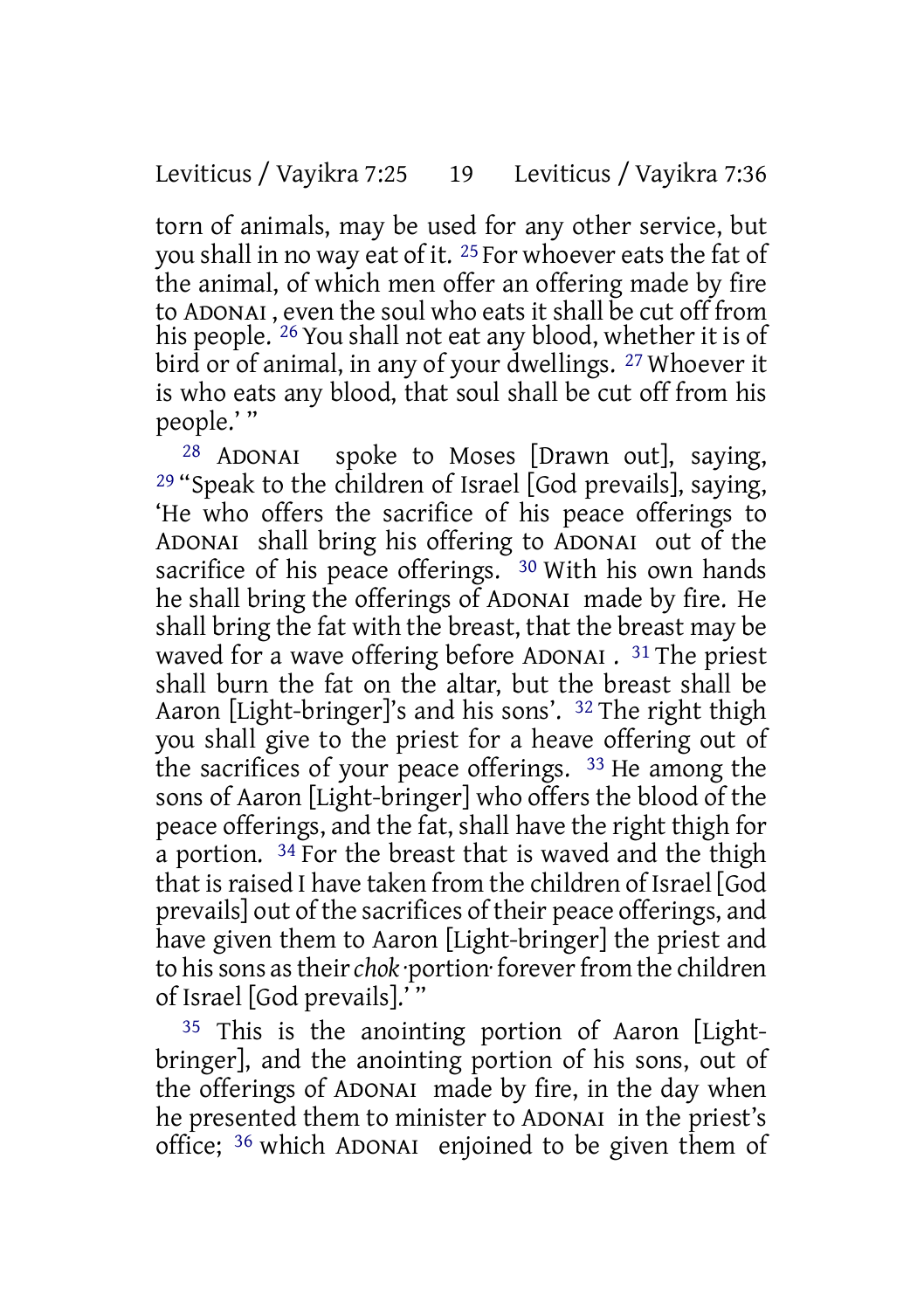the children of Israel [God prevails], in the day that he anointed them, by a regulation forever throughout all their generations. 37 This is the *Torah* ·Teaching· of the burnt offering, of the meal offering, and of the sin offering, and of the trespass offering, and of the consecration, and of the sacrifice of peace offerings; 38 which ADONAI enjoined Moses [Drawn out] in Mount Sinai [Thorn], in the day that he enjoined the children of Israel [God prevails] to offer their offerings to ADONAI , in the wilderness of Sinai [Thorn].

8

*(4)* 1 ADONAI spoke to Moses [Drawn out], saying, 2 "Take Aaron [Light-bringer] and his sons with him, and the garments, and the anointing oil, and the bull of the sin offering, and the two rams, and the basket of *matzah* ·unleavened bread·; 3 and assemble all the congregation at the door of the Tent of Meeting."

4 Moses [Drawn out] did as ADONAI enjoined him; and the congregation was assembled at the door of the Tent of Meeting. 5 Moses[Drawn out]said to the congregation, "Thisisthe thing which ADONAI has enjoined to be done." 6 Moses [Drawn out] brought Aaron [Light-bringer] and his sons, and washed them with water. <sup>7</sup> He put the coat on him, tied the sash on him, clothed him with the robe, put the ephod on him, and he tied the skillfully woven band of the ephod on him, and fastened it to him with it. <sup>8</sup> He placed the breastplate on him; and in the breastplate he put the *'Urim* ·Lights· and the *Thummim* ·Perfections·. 9 He set the turban on his head; and on the turban, in front, he set the golden plate, the holy crown; as ADONAI enjoined Moses [Drawn out]. 10 Moses [Drawn out] took the anointing oil, and anointed the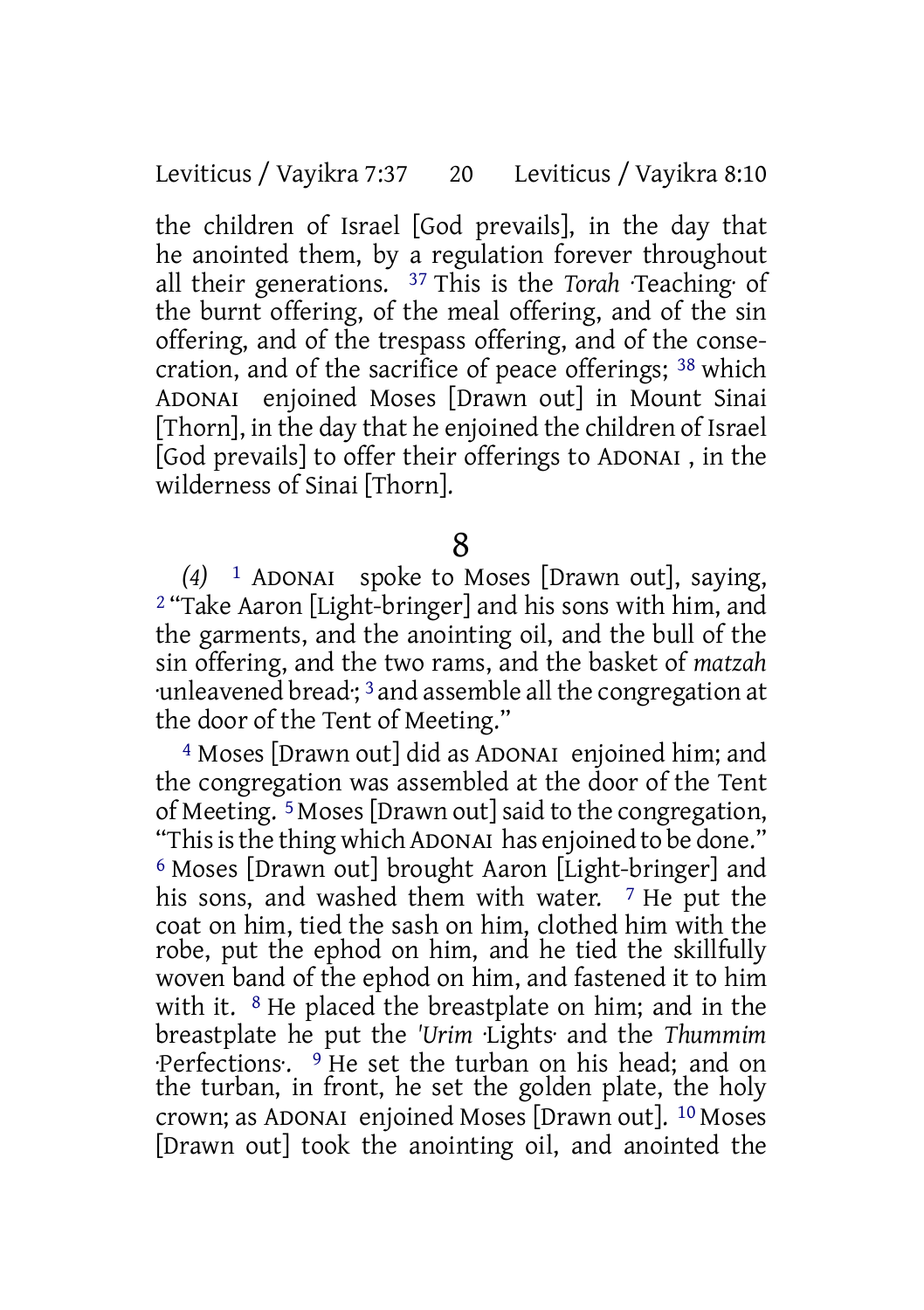tabernacle and all that was in it, and sanctified them. <sup>11</sup> He sprinkled it on the altar seven times, and anointed the altar and all its utensils, and the basin and its base, to sanctify them. 12 He poured some of the anointing oil on Aaron [Light-bringer]'s head, and anointed him, to sanctify him. <sup>13</sup> Moses [Drawn out] brought Aaron [Lightbringer]'s sons, and clothed them with coats, and tied sashes on them, and put headbands on them; as ADONAI enjoined Moses [Drawn out].

*(5)* 14 He brought the bull of the sin offering, and Aaron [Light-bringer] and his sons laid their hands on the head of the bull of the sin offering. 15 He killed it; and Moses [Drawn out] took the blood, and put it around on the horns of the altar with his finger, and purified the altar, and poured out the blood at the base of the altar, and sanctified it, to make atonement for it. 16 He took all the fat that was on the innards, and the cover of the liver, and the two kidneys, and their fat; and Moses [Drawn out] burned it on the altar. 17 But the bull, and its skin, and its meat, and its dung, he burned with fire outside the camp; as ADONAI enjoined Moses [Drawn out]. 18 He presented the ram of the burnt offering: and Aaron [Light-bringer] and his sons laid their hands on the head of the ram. 19He killed it; and Moses [Drawn out] sprinkled the blood around on the altar. 20 He cut the ram into its pieces; and Moses [Drawn out] burned the head, and the pieces, and the fat. 21 He washed the innards and the legs with water; and Moses [Drawn out] burned the whole ram on the altar. It was a burnt offering for a pleasant aroma. It was an offering made by fire to ADONAI ; as ADONAI enjoined Moses [Drawn out]. (6)<sup>22</sup> He presented the other ram, the ram of consecration: and Aaron [Light-bringer] and his sons laid their hands on the head of the ram.  $^{23}$  He killed it; and Moses [Drawn out] took some of its blood,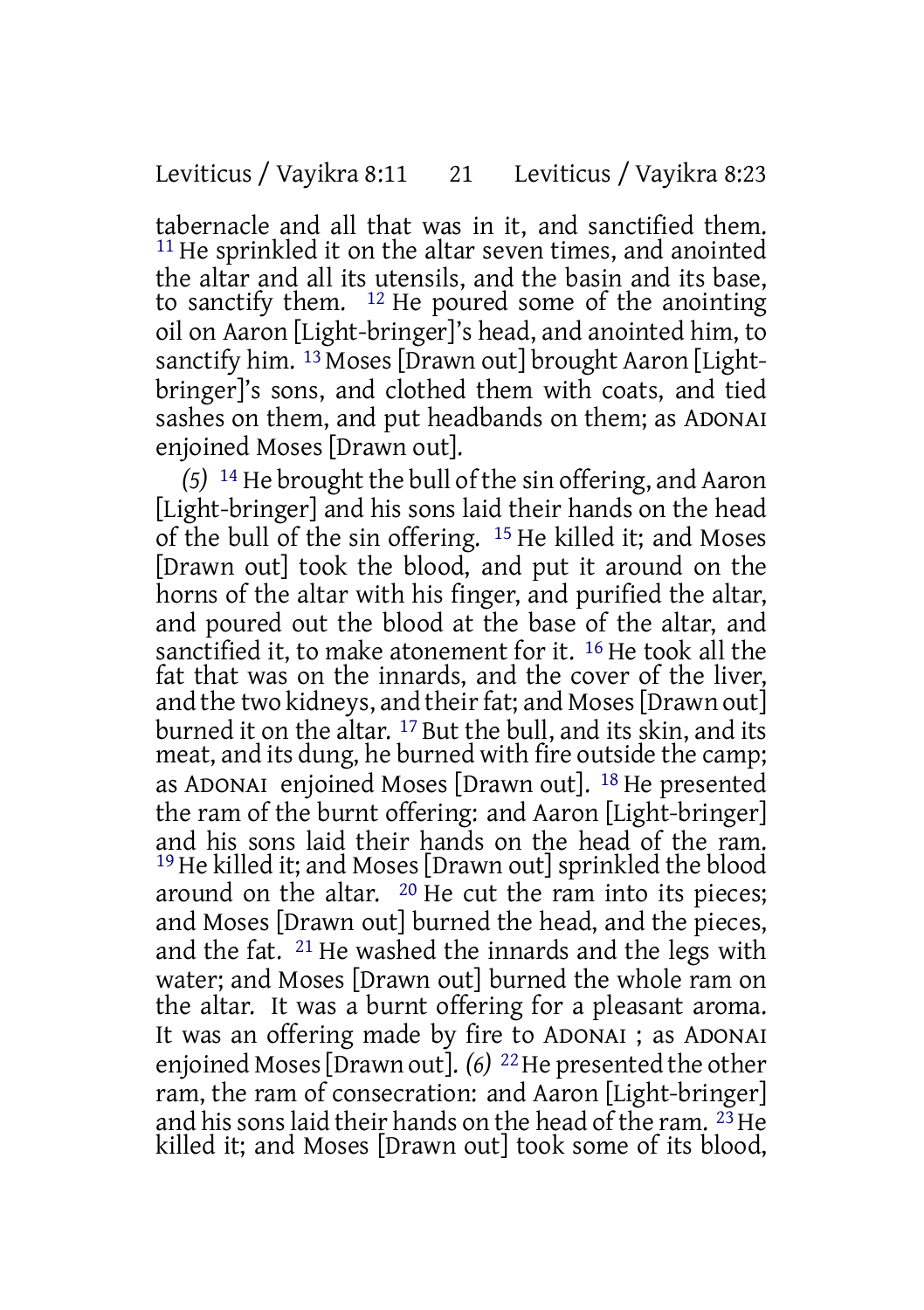and put it on the tip of Aaron [Light-bringer]'s right ear, and on the thumb of his right hand, and on the great toe of his right foot. 24 He brought Aaron [Light-bringer]'s sons; and Moses [Drawn out] put some of the blood on the tip of their right ear, and on the thumb of their right hand, and on the great toe of their right foot; and Moses [Drawn out] sprinkled the blood around on the altar. 25 He took the fat, and the fat tail, and all the fat that was on the innards, and the cover of the liver, and the two kidneys, and their fat, and the right thigh; 26 and out of the basket of *matzah* ·unleavened bread·, that was before ADONAI , he took one unleavened cake, and one cake of oiled bread, and one wafer, and placed them on the fat, and on the right thigh.  $27$  He put all these in Aaron [Lightbringer]'s hands and in his sons' hands, and waved them for a wave offering before ADONAI . 28 Moses [Drawn out] took them from their hands, and burned them on the altar on the burnt offering. They were a consecration for a pleasant aroma. It was an offering made by fire to ADONAI . 29 Moses [Drawn out] took the breast, and waved it for a wave offering before ADONAI . It was Moses [Drawn out]' portion of the ram of consecration, as ADONAI enjoined Moses [Drawn out]. *(7)* 30 Moses [Drawn out] took some of the anointing oil, and some of the blood which was on the altar, and sprinkled it on Aaron [Light-bringer], on his garments, and on hissons, and on hissons' garments with him, and sanctified Aaron [Light-bringer], his garments, and his sons, and his sons' garments with him.

31 Moses [Drawn out] said to Aaron [Light-bringer] and to his sons, "Boil the meat at the door of the Tent of Meeting, and there eat it and the bread that is in the basket of consecration, as I enjoined, saying, 'Aaron [Light-bringer] and his sons shall eat it.' <sup>32</sup> What remains of the meat and of the bread you shall burn with fire.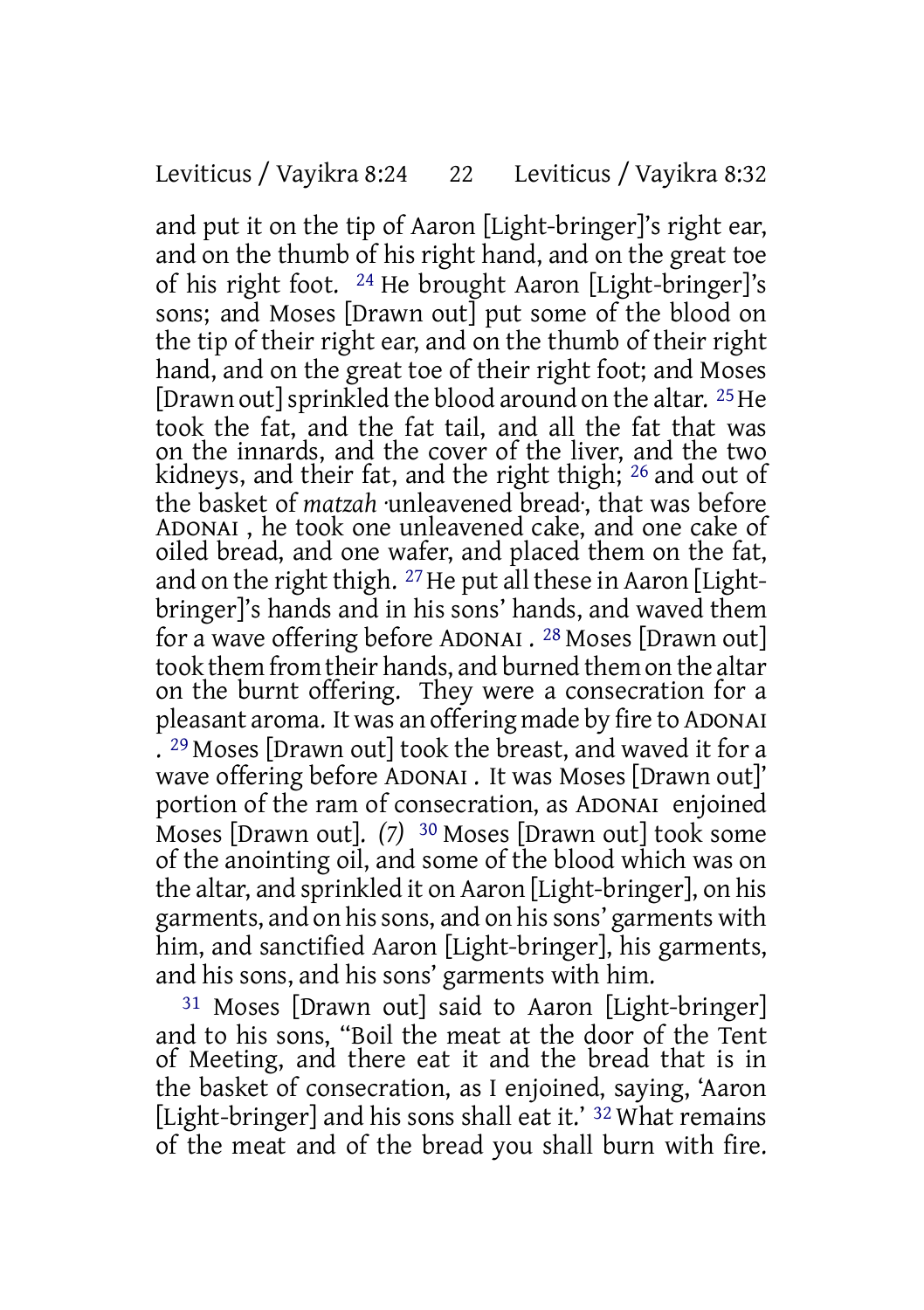*(Maftir ·Conclusion·)* 33 You shall not go out from the door of the Tent of Meeting seven days, until the days of your consecration are fulfilled: for he shall consecrate you seven days. 34 What has been done today, so ADONAI has enjoined to do, to make atonement for you. 35 You shall stay at the door of the Tent of Meeting day and night seven days, and thereby obeying what ADONAI has ordered done, so that you may not die. For this is what I am enjoined." 36 Aaron [Light-bringer] and his sons did all the things which ADONAI enjoined by Moses [Drawn out].

*Haftarah Tzav ·Taking leave · Enjoin·: Yirmeyahu / Jeremiah 7:21-8:3, 9:23-24 B'rit Hadashah ·New Covenant·: Mark 7:31-9:1* Parashah 26: *Sh'mini* ·Eighth· 9:1-11:47

9

1 On the eighth day, Moses [Drawn out] called Aaron [Light-bringer] and his sons, and the elders of Israel [God prevails]; 2 and he said to Aaron [Light-bringer], "Take a calf from the herd for a sin offering, and a ram for a burnt offering, without defect, and offer them before ADONAI . 3 You shall speak to the children of Israel [God prevails], saying, 'Take a male goat for a sin offering; and a calf and a lamb, both a year old, without defect, for a burnt offering; 4 and a bull and a ram for peace offerings, to sacrifice before ADONAI ; and a meal offering mixed with oil: for today ADONAI appears to you.' "

5 They brought what Moses [Drawn out] enjoined before the Tent of Meeting: and all the congregation came near and stood before ADONAI . 6 Moses [Drawn out] said,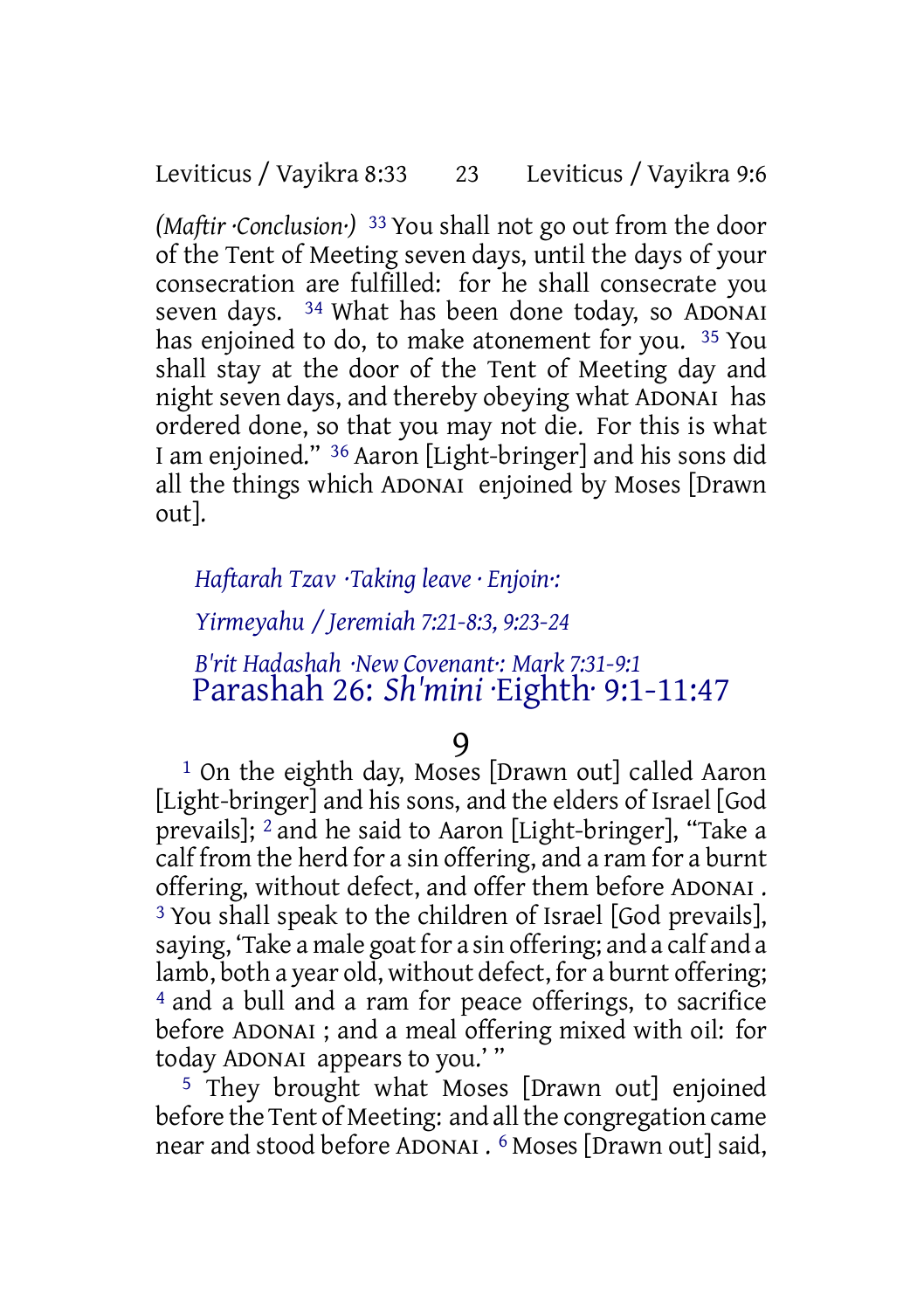"Thisisthe thing which ADONAI enjoined that you should do: and the *kavod Yahweh* ·weighty glory of He sustains breathing· shall appear to you." 7 Moses [Drawn out] said to Aaron [Light-bringer], "Draw near to the altar, and offer your sin offering, and your burnt offering, and make atonement for yourself, and for the people; and offer the offering of the people, and make atonement for them; as ADONAI enjoined."

8 So Aaron [Light-bringer] came near to the altar, and killed the calf of the sin offering, which was for himself. 9 The sons of Aaron [Light-bringer] presented the blood to him; and he dipped his finger in the blood, and put it on the horns of the altar, and poured out the blood at the base of the altar: 10 but the fat, and the kidneys, and the cover from the liver of the sin offering, he burned upon the altar; as ADONAI enjoined Moses [Drawn out].  $11$  The meat and the skin he burned with fire outside the camp. 12 He killed the burnt offering; and Aaron [Light-bringer]'s sons delivered the blood to him, and he sprinkled it around on the altar. <sup>13</sup> They delivered the burnt offering to him, piece by piece, and the head: and he burned them upon the altar. <sup>14</sup> He washed the innards and the legs, and burned them on the burnt offering on the altar. 15 He presented the people's offering, and took the goat of the sin offering which was for the people, and killed it, and offered it for sin, like the first.  $16$  He presented the burnt offering, and offered it according to the judgement. *(2)* 17 He presented the meal offering, and filled his hand from there, and burned it upon the altar, besides the burnt offering of the morning. 18 He also killed the bull and the ram, the sacrifice of peace offerings, which was for the people: and Aaron [Lightbringer]'s sons delivered to him the blood, which he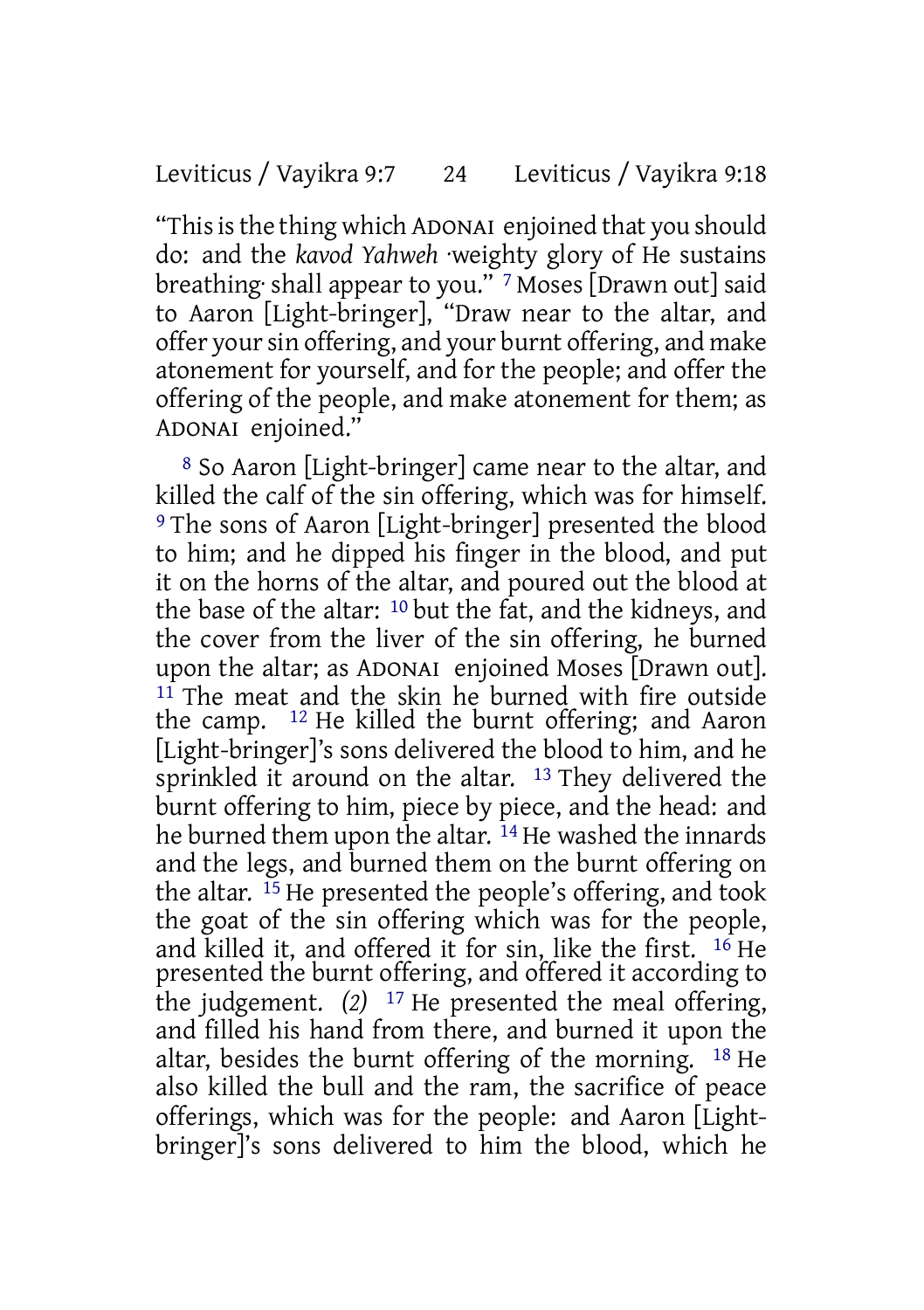sprinkled around on the altar, <sup>19</sup> and the fat of the bull and of the ram, the fat tail, and that which covers the innards, and the kidneys, and the cover of the liver: <sup>20</sup> and they put the fat upon the breasts, and he burned the fat on the altar: 21 and the breasts and the right thigh Aaron [Light-bringer] waved for a wave offering before ADONAI , as Moses [Drawn out] enjoined. 22 Aaron [Light-bringer] lifted up his hands toward the people, and blessed them; and he came down from offering the sin offering, and the burnt offering, and the peace offerings.

23 Moses [Drawn out] and Aaron [Light-bringer] went into the Tent of Meeting, and came out, and blessed the people: and the *kavod Yahweh* ·weighty glory of He sustains breathing· appeared to all the people. *(3)* 24 Fire came out from before ADONAI , and consumed the burnt offering and the fat upon the altar. When all the people saw it, they shouted, and fell on their faces.

#### 10

1 Nadab and Abihu, the sons of Aaron [Light-bringer], each took his censer, and put fire in it, and laid incense on it, and offered strange fire before ADONAI , which he had not enjoined them.  $2$  Fire came out from before ADONAI, and devoured them, and they died before ADONAI .

<sup>3</sup> Then Moses [Drawn out] said to Aaron [Light-bringer], "This is what ADONAI spoke of, saying,

'I will show myself holy to those who come near me,

and before all the people I will be glorified.' "

Aaron [Light-bringer] held his peace. 4 Moses [Drawn out] called Mishael and Elzaphan, the sons of Uzziel the *dod* ·uncle· of Aaron [Light-bringer], and said to them, "Draw near, carry your brothers from before the sanctuary out of the camp." 5 So they came near, and carried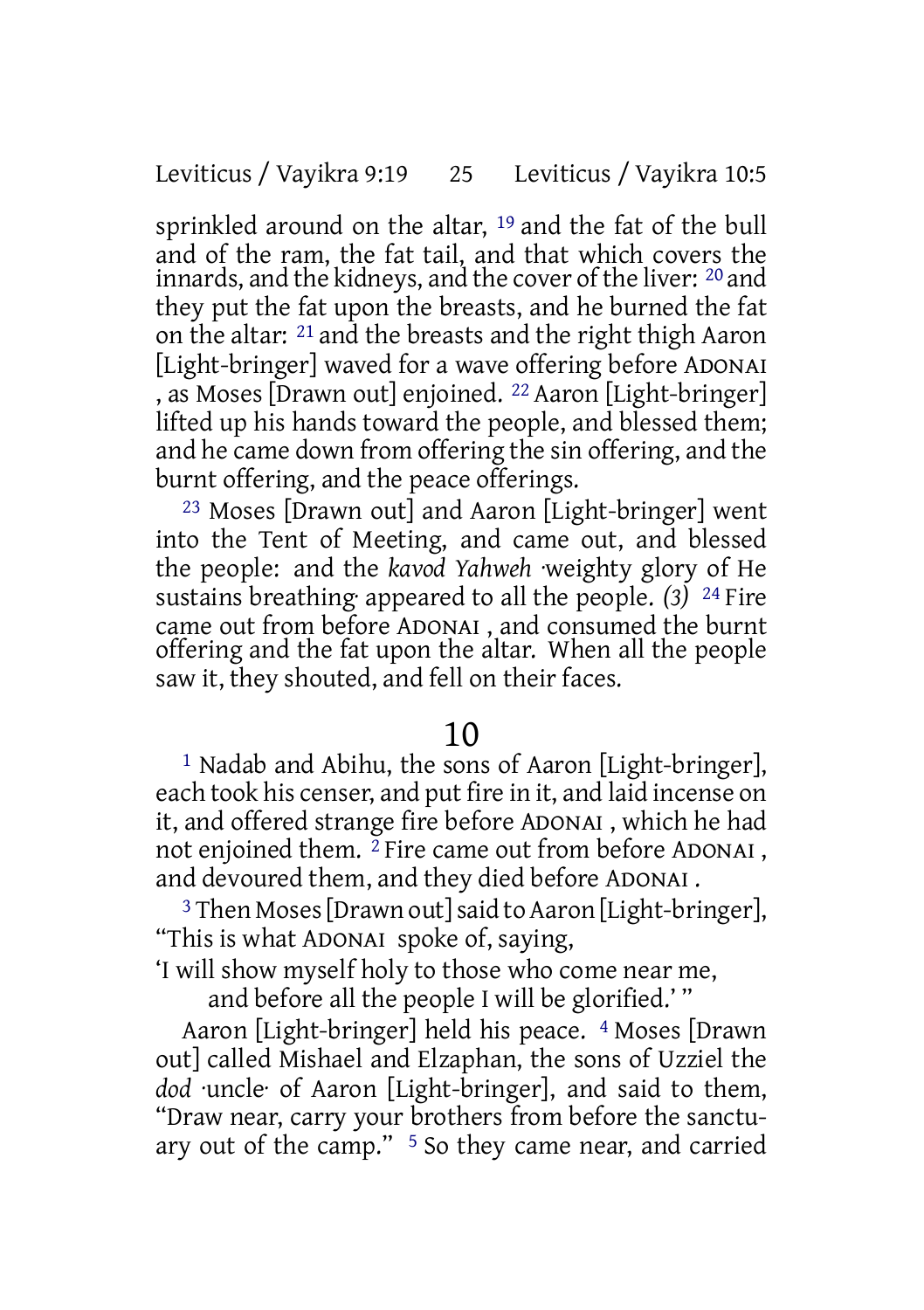Leviticus / Vayikra 10:6 26 Leviticus / Vayikra 10:12

them in their coats out of the camp, as Moses[Drawn out] had said.

<sup>6</sup> \* Moses [Drawn out] said to Aaron [Light-bringer], and to Eleazar [Help of God] and to Ithamar, his sons, "Don't let the hair of your heads go loose,  $\dagger$  and don't tear your clothes; so that you don't die, and so that he not be angry with all the congregation; but let your brothers, the whole house of Israel [God prevails], bewail the burning which ADONAI has kindled.  $7 \frac{4}{3}$  You shall not go out from the door of the Tent of Meeting, lest you die; for the anointing oil of ADONAI is on you." They did according to the word of Moses [Drawn out]. 8 Then ADONAI said to Aaron [Light-bringer], <sup>9</sup> § "You and your sons are not to drink wine or strong drink whenever you go into the Tent of Meeting, or you will die. Thisshall be a regulation forever throughout all your generations. 10 You are to make a distinction between the holy and the common, and between the unclean and the clean. 11 You are to teach the children of Israel [God prevails] all the statutes which ADONAI has spoken to them by Moses [Drawn out]."<br>(4)

<sup>12</sup> Moses [Drawn out] spoke to Aaron [Light-

<sup>\*</sup> 10:6 Lev 10:6 (Lev 10:1-6) (#2b.134): T. A *Cohen* ·Priest· shall not enter the Sanctuary with unkempt hair in mourning / R. A Cohen ·Priest· must not enter the Temple with long hair † 10:6 Lev 10:6 (Lev 10:1-6) (#2b.135): T. <sup>A</sup> *Cohen* ·Priest· shall not enter the Sanctuary in torn clothing or rent garments in mourning / R. A *Cohen* ·Priest·shall not enterthe Sanctuary in torn clothing or rent garments ‡ 10:7 Lev 10:7 (Lev 10:1-7) (#2b.136): <sup>A</sup> *Cohen* ·Priest· shall not leave the Courtvard during their concentrated service  $\quad$  § 10:9 Lev 10:9 (Lev 10:9-11) (#2b.137): T. A wine-intoxicated *Cohen* ·Priest· shall not enter the Sanctuary / R. A *Cohen* ·Priest· must not enter the Temple intoxicated R. Some Rabbis apply this command as "any person must not enter the Temple intoxicated" not only to the *Cohenim* ·Priests·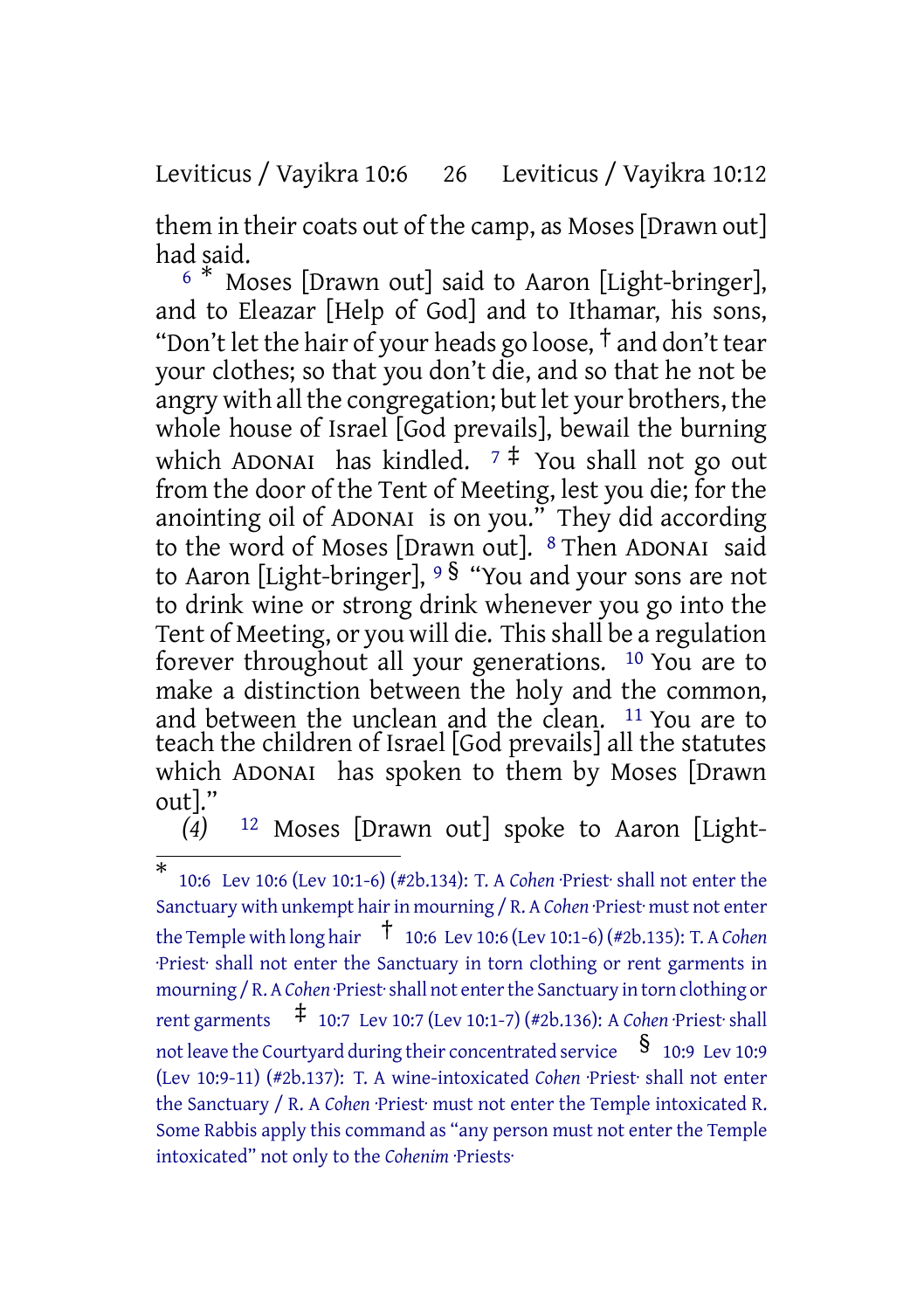Leviticus / Vayikra 10:13 27 Leviticus / Vayikra 10:19

bringer], and to Eleazar [Help of God] and to Ithamar, his sons who were left, "Take the meal offering that remains ofthe offerings of ADONAI made by fire, and eatit without yeast beside the altar; for it is most holy; 13 and you shall eat it in a holy place, because it is your *chok* portion, and your sons' *chok* ·portion·, of the offerings of ADONAI made by fire: for so I am enjoined.  $^{14}$  The breast that is waved and the thigh that is raised you shall eat in a clean place, you, and your sons, and your daughters with you: for they are given as your *chok* ·portion·, and your sons' *chok* ·portion·, out of the sacrifices of the peace offerings of the children of Israel [God prevails]. 15The thigh that is raised and the breast that is waved they shall bring with the offerings made by fire of the fat, to wave it for a wave offering before ADONAI : and it shall be yours, and your sons' with you, as a *chok* ·portion· forever; as ADONAI has enjoined."

*(5)* 16 Moses [Drawn out] diligently inquired about the goat of the sin offering, and, behold, it was burned: and he was angry with Eleazar[Help of God] and with Ithamar, the sons of Aaron [Light-bringer] who were left, saying, 17 "Why haven't you eaten the sin offering in the place of the sanctuary, since it is most holy, and he has given it you to bear the iniquity of the congregation, to make atonement for them before ADONAI ? 18 Behold, its blood was not brought into the inner part of the sanctuary: you certainly should have eaten it in the sanctuary, as I enjoined."

<sup>19</sup> \* Aaron [Light-bringer] spoke to Moses [Drawn out], "Behold, today they have offered their sin offering and their burnt offering before ADONAI ; and such things as

<sup>\*</sup> 10:19 Lev 10:19 (Lev 10:1-3, 10:16-20)(#5.366): To mourn forrelatives(who have died)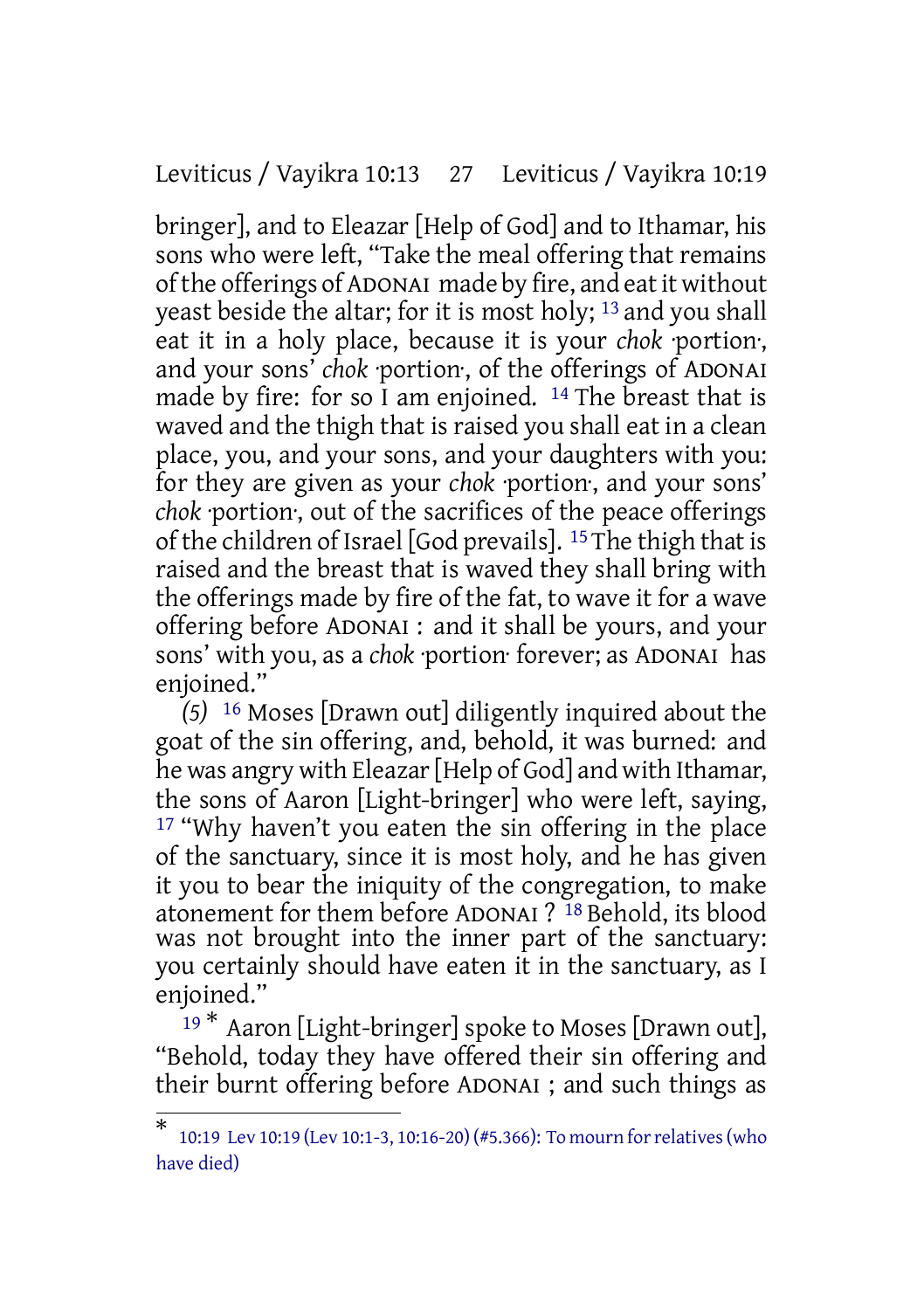Leviticus / Vayikra 10:20 28 Leviticus / Vayikra 11:8

these have happened to me. If I had eaten the sin offering today, would it have been pleasing in ADONAI 's sight?"

20 When Moses [Drawn out] *sh'ma* ·heard obeyed· that, it was pleasing in his sight.

#### 11

*(6)* 1 ADONAI spoke to Moses[Drawn out] and to Aaron [Light-bringer], saying to them,  $2^*$  "Speak to the children of Israel [God prevails], saying, 'These are the living things which you may eat among all the animals that are on the earth. <sup>3</sup> Whatever parts the hoof, and is cloven-footed, and chews the cud among the animals, that you may eat.

<sup>4†</sup> "Wevertheless these you shall not eat of those that chew the cud, or of those who part the hoof: the camel, because he chewsthe cud but does not have a parted hoof, he is unclean to you.<sup>5</sup> The cony, because he chews the cud but does not have a parted hoof, he is unclean to you. <sup>6</sup> The hare, because she chews the cud but does not part the hoof, she is unclean to you.  $7$  The pig, because he has a split hoof, and is cloven-footed, but does not chew the cud, he is unclean to you. 8Of their meat you shall not eat, and their carcasses you shall not touch; they are unclean to you.

<sup>\*</sup> 11:2 Lev 11:2 (Lev 11:1-3, 11:1-8, 11:44-45; Deut 14:4-6) (#3.198): T. To examine and identify the land animals that are *kosher* ·clean· for you to eat and their identifying signs / R. To examine the signs of land animals to distinguish between kosher and *non-kosher* Directive: Qualifications of *Kosher* ·Clean· animals, they have both a separate hoofthatis completely divided and chews cud / Note: It is a fact, no carnivore, only meat eating, is *kosher* ·clean· to eat where as a few omnivores, eats meat and plants, are *kosher* ·clean· for food † 11:4 Lev 11:4 (Lev 11:1-3, 11:1-8, 11:44-45; Deut 14:4-6) (#3.199): Not to eat *treif* ·unclean· land animals Directive: Qualification: These animals do not chew the cud and / or do not have a split hoof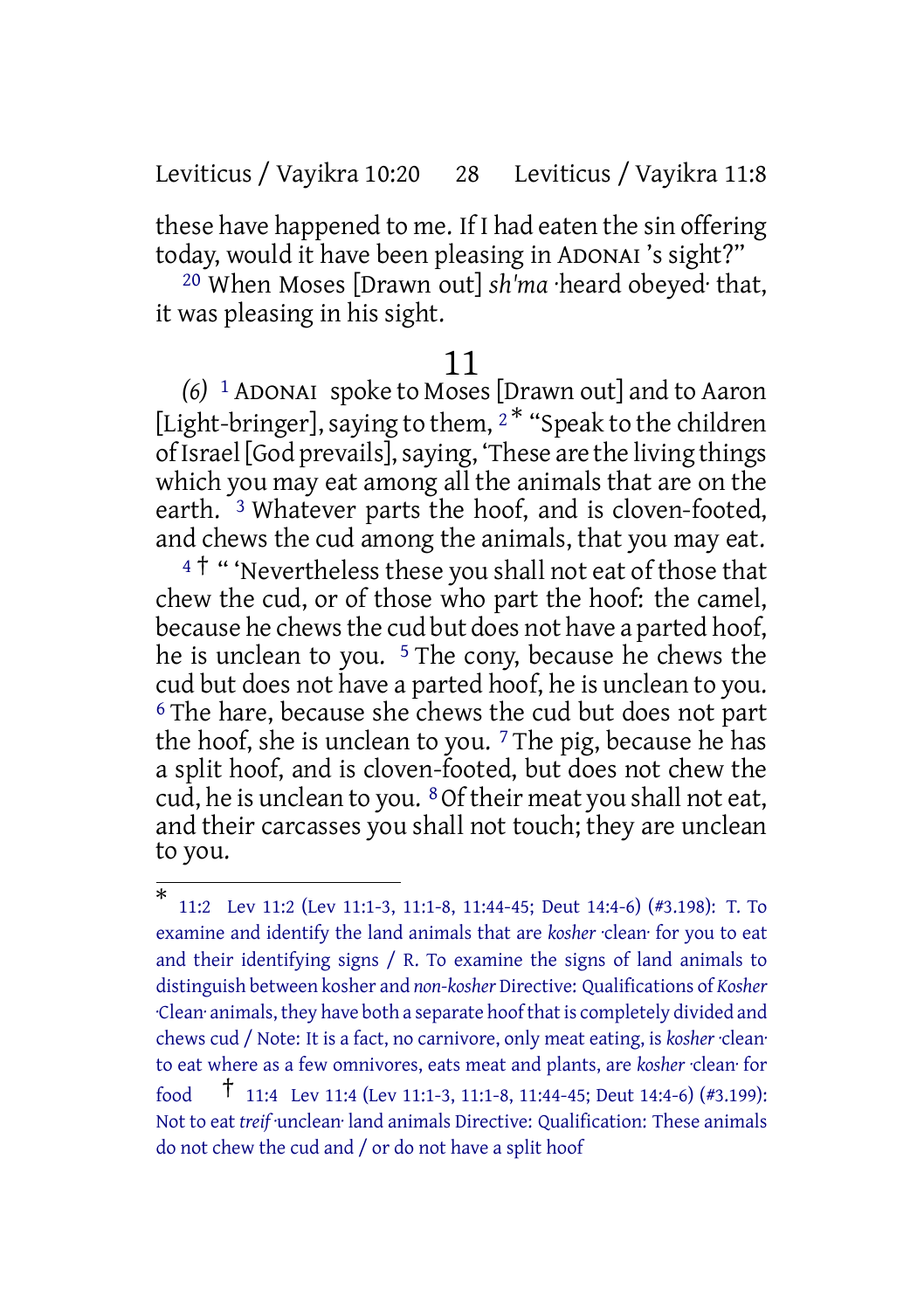Leviticus / Vayikra 11:9 29 Leviticus / Vayikra 11:21

 $9$   $\overset{\bullet}{*}$  " These you may eat of all that are in the waters: whatever has fins and scales in the waters, in the seas, and in the rivers, that you may eat.  $^{10}$  All that don't have fins and scales in the seas, and in the rivers, of all that move in the waters, and of all the living creatures that are in the waters, they are detestable to you,  $11\$  and you detest them. You shall not eat of their meat, and you shall detest their carcasses. 12 Whatever has no fins nor scales in the waters, that is detestable to you.

 $13$  \* " These you shall detest among the birds; they shall not be eaten, they are detestable: the eagle, and the vulture, and the black vulture, 14 and the red kite, any kind of black kite, 15 any kind of raven, 16 the horned owl, the screech owl, and the gull, any kind of hawk, 17 the little owl, the cormorant, the great owl, 18 the white owl, the desert owl, the osprey, 19 the stork, any kind of heron, the hoopoe, and the bat.

20 " 'All flying insects that walk on all fours are detestable to you.  $21 \nmid$  Yet you may eat these: of all winged creeping things that go on all fours, which have legs

<sup>‡</sup> 11:9 Lev 11:9 (Lev 11:44-45; Deut 14:9) (#3.200): The fish that are *kosher* ·clean· for you and their identifying signs Directive: Qualification: *kosher* fish have both fins and scales  $\overline{\text{S}}$  11:11 Lev 11:11 (Lev 11:10-12, 11:44-45; Deut 14:10) (#3.201): Not to eat *treif* unclean fish Directive: Qualification: These animals might live in a river or ocean, but do not have both fins and scales  $\overline{ }$  $*$  11:13 Lev 11:13 (Lev 11:13-19, 11:44-45; Deut 14:11-18) (#3.202): Not to eat *treif* unclean<sup>·</sup> fowl of the air  $\frac{1}{11:21}$  Lev 11:21 (Lev 11:20-23, 11:29-31, 11:44-45; Deut 14:19-20) (#3.203): The locust ·winged swarming creatures on four legs· that are *kosher* ·clean· for you and their identifying signs Directive: *Treif* ·Unclean· locust are winged swarming creatures that walk on all four legs, with one exception, *kosher* ·clean· locust are winged with four legs and have joints above the feet that enable them to jump off the ground. *Kosher* ·Clean· swarming fourlegged creatures includes: all kinds of locusts, grasshoppers, katydids, and crickets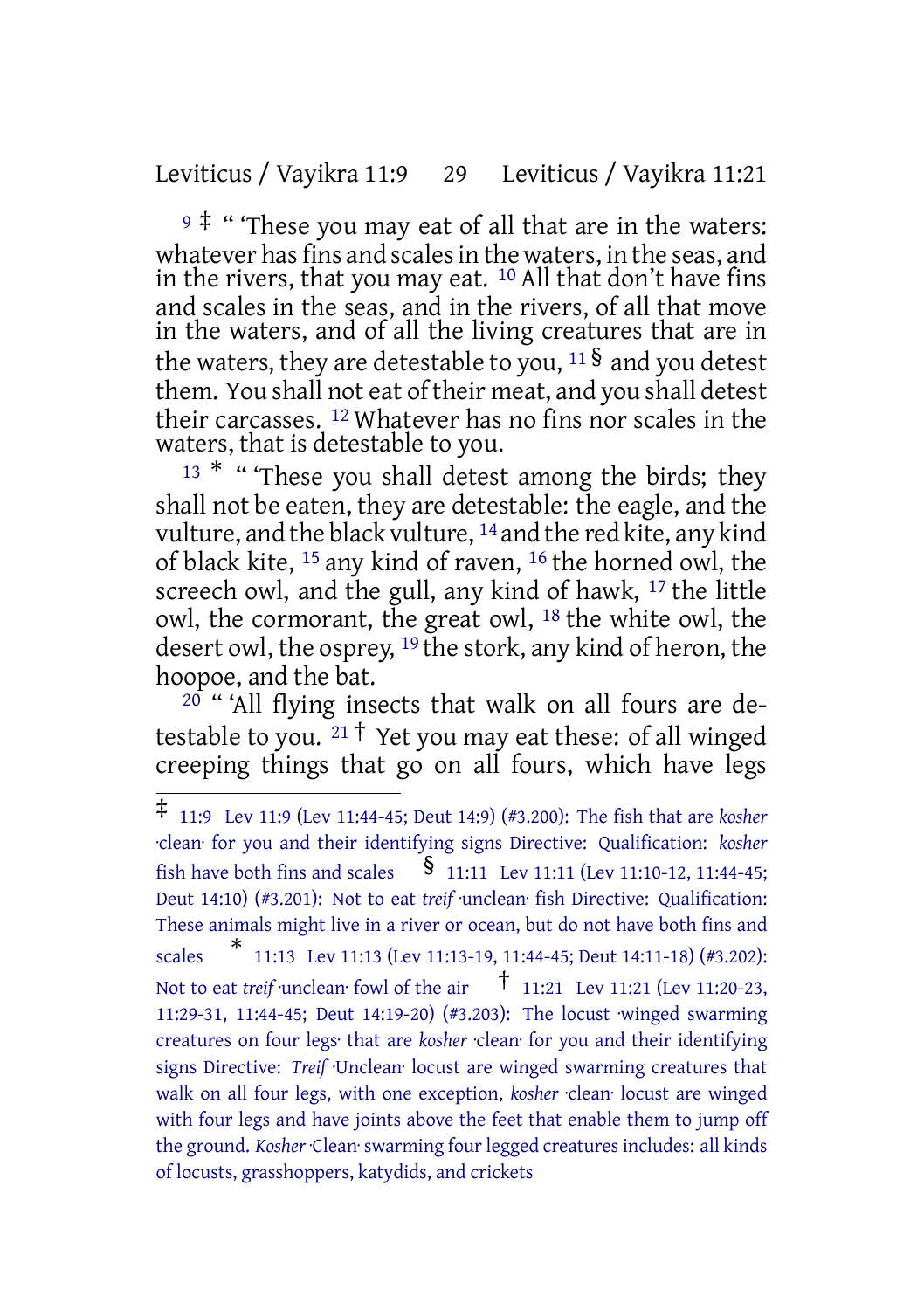Leviticus / Vayikra 11:22 30 Leviticus / Vayikra 11:33

above their feet, with which to hop on the earth. <sup>22</sup> Even of these you may eat: any kind of locust, any kind of katydid, any kind of cricket, and any kind of grasshopper. <sup>23</sup> But all winged creeping things which have four feet, are detestable to you.

<sup>24</sup> "By these you will become unclean: whoever touches their carcass shall be unclean until the evening.  $25$  Whoever carries any part of their carcass shall wash his clothes, and be unclean until the evening.

26 " 'Every animal which parts the hoof, and is not cloven-footed, nor chews the cud, is unclean to you. Everyone who touches them shall be unclean. 27 Whatever goes on its paws, among all animals that go on all fours, they are unclean to you. Whoever touches their carcass shall be unclean until the evening. <sup>28</sup> He who carries their carcass shall wash his clothes, and be unclean until the evening. They are unclean to you.

 $29$   $\ddagger$  " These are they which are unclean to you among the creeping things that creep on the earth: the weasel, the rat, any kind of great lizard,  $30$  the gecko, and the monitor lizard, the wall lizard, the skink, and the chameleon. <sup>31</sup> These are they which are unclean to you among all that creep. Whoever touches them when they are dead, shall be unclean until the evening. <sup>32</sup> On whatever any of them falls when they are dead, it shall be unclean; whether it is any vessel of wood, or clothing, or skin, or sack, whatever vessel it is, with which any work is done, it must be put into water, and it shall be unclean until the evening; then it will be clean. *(7)* 33 Every earthen vessel, into which any of them falls, all that is in it shall be unclean, and you shall

<sup>‡</sup> 11:29 Lev 11:29 (Lev 11:29-31, 11:29-38, 11:44-45) (#3.204): Eight species of creeping animals that swarm on the ground that are *treif* ·unclean· to eat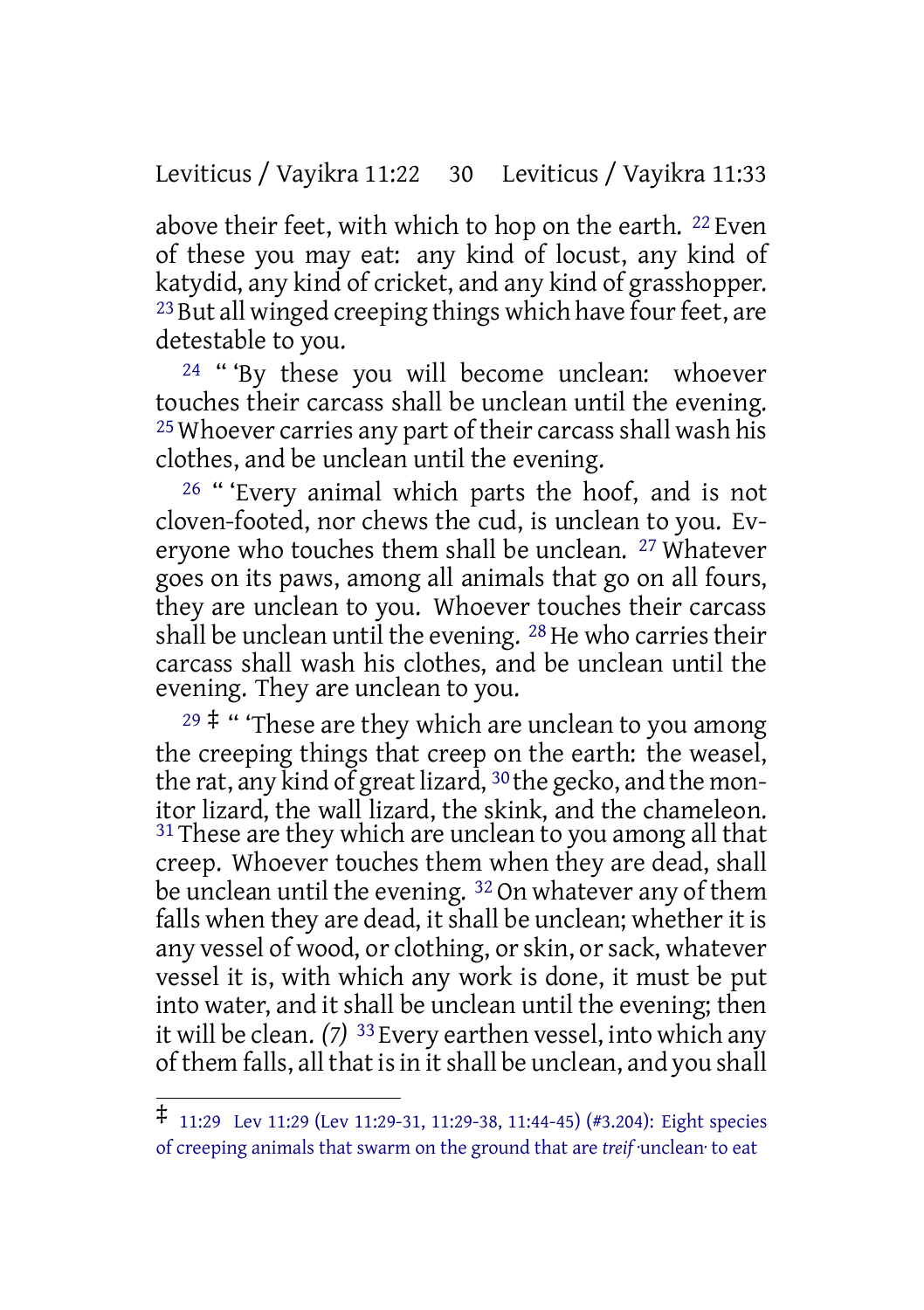### Leviticus / Vayikra 11:34 31 Leviticus / Vayikra 11:42

break it. <sup>34</sup> § All food which may be eaten, that on which water comes, shall be unclean; and all drink that may be drunk in every such vessel shall be unclean. <sup>35</sup> Everything where part of their carcass falls shall be unclean; whether oven, or range for pots, it shall be broken in pieces: they are unclean, and shall be unclean to you. 36 Nevertheless a spring or a cistern in which water is gathered shall be clean: but that which touches their carcass shall be unclean. <sup>37</sup> If part of their carcass falls on any sowing seed which is to be sown, it is clean.  $38$  But if water is put on the seed, and part of their carcass falls on it, it is unclean to you.

 $39$  \* " 'If any animal, of which you may eat, dies; he who touches its carcass shall be unclean until the evening. <sup>40</sup> He who eats of its carcass shall wash his clothes, and be unclean until the evening. He also who carries its carcass shall wash his clothes, and be unclean until the evening.

 $41 \dagger$  " 'Every creeping thing that creeps on the earth is detestable. It shall not be eaten.  $42 \pm \text{Whatever goes}$ on its belly, and whatever goes on all fours, or whatever has many feet, even all creeping things that creep on the

<sup>§</sup> 11:34 Lev 11:34 (Lev 11:32-38, 11:44-45) (#3.205): T. If clean foods or utensils for food preparation are contaminated by something *treif* unclean<sup>-</sup>, it thus becomes *treif* unclean· also / R. Observe the laws of impurity concerning liquid and solid foods 11:39 Lev 11:39 (Lev 11:32, 11:39-40, 11:44-45, 11:24-25) (#3.206): T. "If any animal, of which you may eat, dies; he who touches its carcass shall be *treif* unclean<sup>·</sup> until the evening" (v39) / R. That anyone who touches an animal that died of itself, that is not of slaughter, is *treif* ·unclean· † 11:41 Lev 11:41 (Lev 11:41-43, 11:44-45) (#3.207): Notto eat any animal that creeps upon the earth  $\pm$  11:42 Lev 11:42 (Lev 11:41-43, 11:44-45) (#3.208): T. Not to eat any animal, that moves on its belly on the ground, walks on all fours, walks on many feet, or has many legs / R. Not to eat a worm found in fruit once it has come out into the air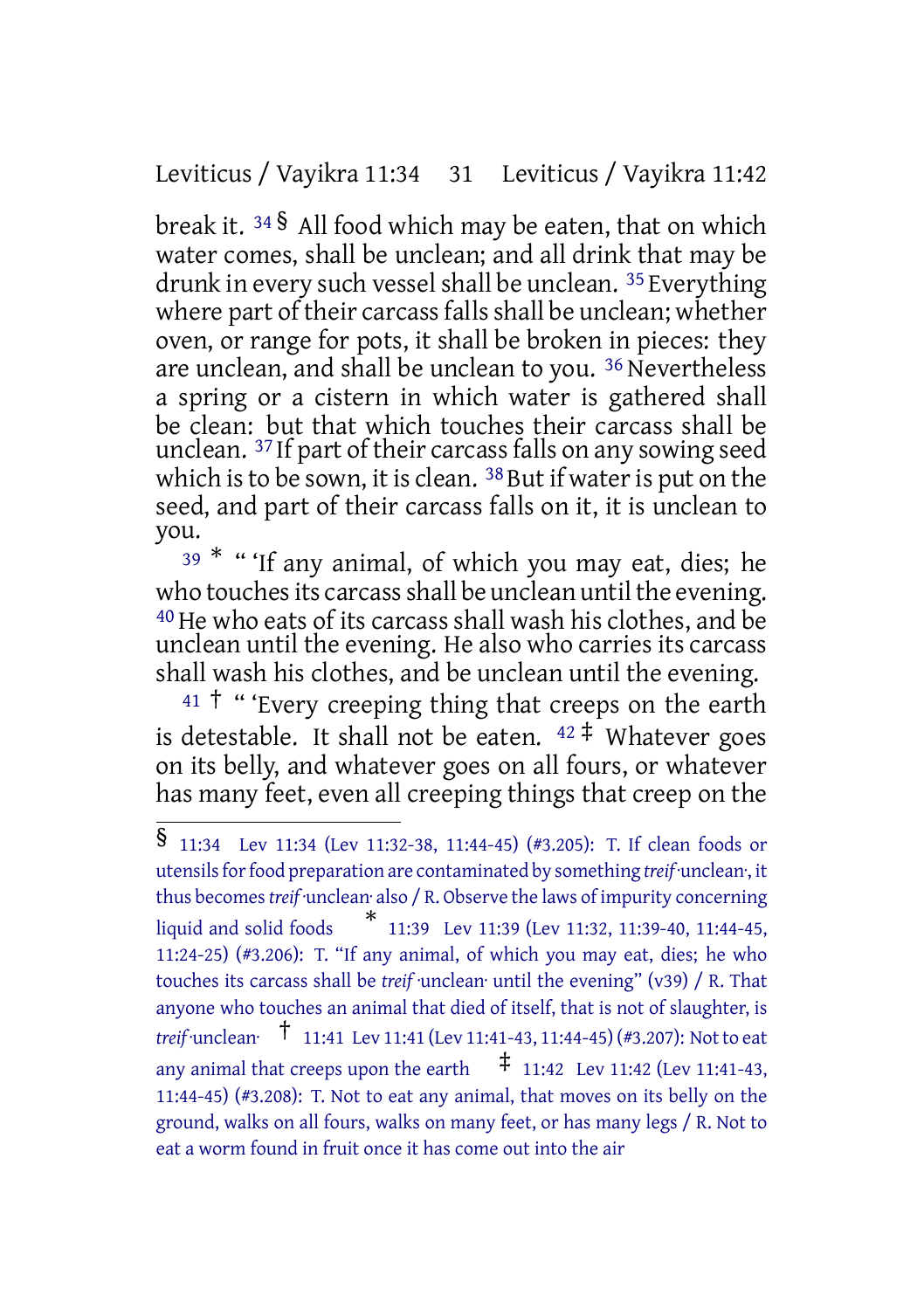#### *Leviticus / Vayikra 11:43 32 Leviticus / Vayikra 11:47*

earth, them you shall not eat; for they are detestable.  $43\,$ § You shall not make yourselves detestable with any creeping thing that creeps. You shall not make yourselves unclean with them, that you should be defiled thereby. 44 For I am ADONAI your God. Sanctify yourselves therefore, and *be holy; for I am holy.* \* You shall not defile yourselves with any kind of creeping thing that moves on the earth. *(Maftir ·Conclusion·)* 45 For I am ADONAI who brought you up out of the land of Egypt [Abode of slavery], to be your God. You shall therefore *be holy, for I am holy.* †

46 " 'This is the *Torah* ·Teaching· of the animal, and of the bird, and of every living creature that moves in the waters, and of every creature that creeps on the earth, 47 to make a distinction between the unclean and the clean, and between the living thing that may be eaten and the living thing that may not be eaten.' "

### *Haftarah Sh'mini ·Taking leave · Eighth·:*

*Sh'mu'el Bet / 2 Samuel 6:1-7:17 (A); 6:1-19 (S)*

*B'rit Hadashah ·New Covenant·: Mark 9:2-13* Parashah 27: *Tazria* ·She conceives· 12:1-13:59

<sup>§</sup> 11:43 Lev 11:43 (Lev 11:41-43, 11:44-45) (#3.209): T. This command is not found in the straightforward text, it is implied / R. Not to eat things that swarm in the water (other than fish) \* 11:44 Lev 11:44 (Lev 11:43-45, 11:44-45) (#3.210): T. Not to eat things that swarm upon the ground / R. Not to eat *treif* unclean· maggots R. Note: According to the Rabbis only certain "worms" are permitted for food. Worms that do not live in an isolated condition, but are found only in other substances. For instance, the maggots in meat, fruit, fish, drinking water, etc. (HuLev 67a, b) † 11:45 Quoted in 1 Pet 1:16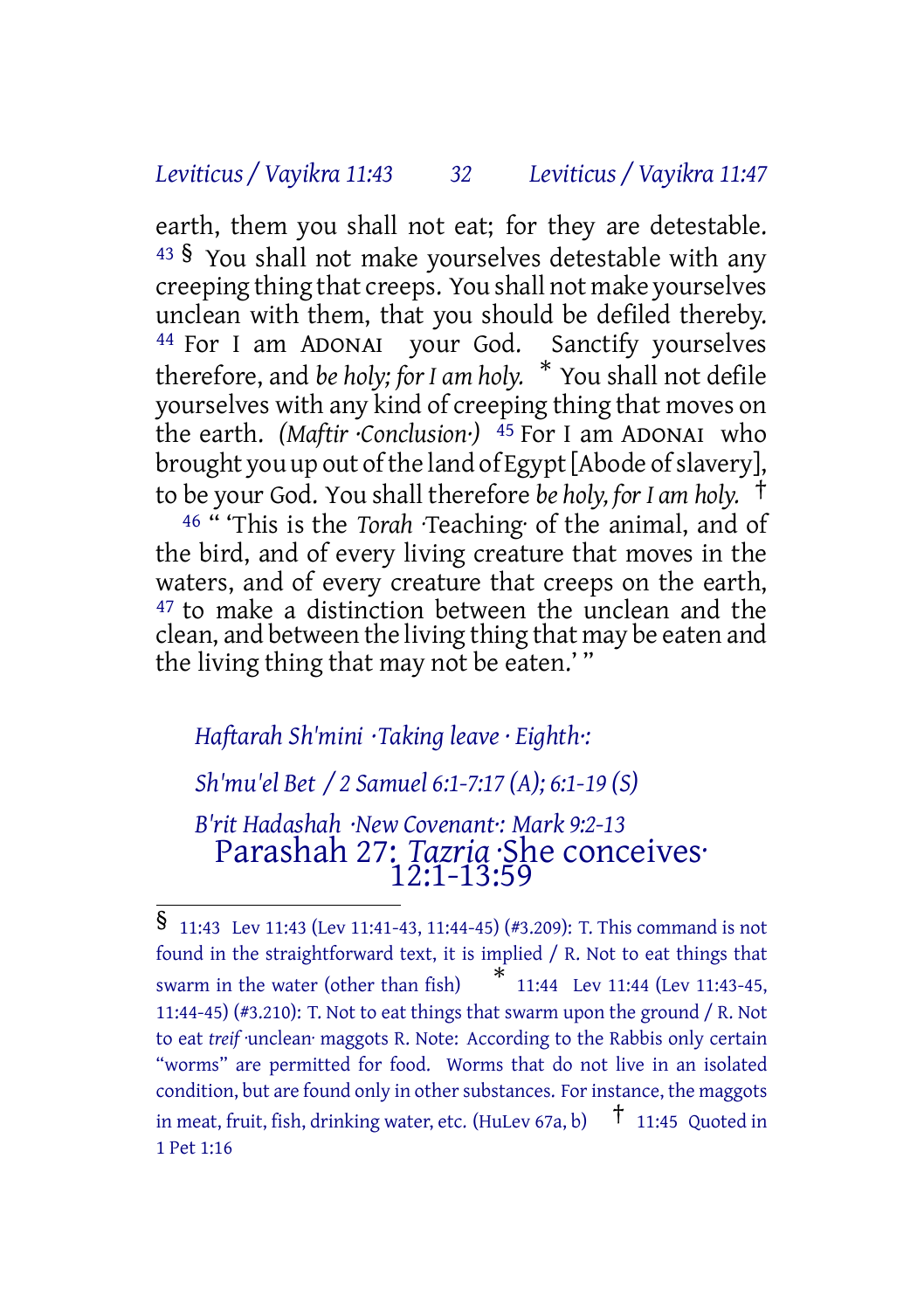### Leviticus / Vayikra 12:1 33 Leviticus / Vayikra 12:8

### 12

*Read with Parashah 28 in regular years; in leap years, read separately*

<sup>1</sup> ADONAI spoke to Moses [Drawn out], saying,  $2^*$ "Speak to the children of Israel [God prevails], saying, 'If a woman conceives, and bears a male child, then she shall be unclean seven days; as in the days of her monthly period she shall be unclean. <sup>3</sup> † On *theeighth day* the flesh of his foreskin shall be *circumcised.* ‡ <sup>4</sup> She shall continue in *purification* § of blood for thirty-three days. She shall not touch any holy thing, nor come into the sanctuary, until the days of her purifying are completed. 5 But if she bears a female child, then she shall be unclean two weeks, as in her period; and she shall continue in purification of blood for sixty-six days.

<sup>6</sub> \* " 'When the days of her purification are completed,</sup> for a son, or for a daughter, she shall bring to the priest at the door of the Tent of Meeting, a year old lamb for a burnt offering, and a young pigeon, or a turtledove, for a sin offering: 7 and he shall offer it before ADONAI , and make atonement for her; and she shall be cleansed from the fountain of her blood.

" 'This is the *Torah* ·Teaching· for her who bears, whether a male or a female. <sup>8</sup> If she cannot afford a lamb, then she shall take *two turtledoves, or two young pigeons;*

<sup>\*</sup> 12:2 Lev 12:2 (Lev 12:2-5, 12:1-8) (#3.211): A woman after childbirth is unclean like the menstruating woman  $\overline{t}$  12:3 Lev 12:3; Gen 17:12 (Gen 17:7-14) (#1.9): To circumcise every male among you on the eighth day after birth  $\pm$  12:3 Quoted in John 7:22  $\,$   $\,$   $\,$   $\,$  12:4 Quoted in Luke 2:21-22  $\,$   $\,$   $\,$   $\,$  12:6  $\,$ Lev 12:6 (Lev 12:6-8, 12:1-8) (#3.212): T. After a woman gives birth, she is to offer an offering following the days of her purification are fulfilled / R. A woman who gave birth must bring an offering after she goes to the *mikvah* ·ritual washing, baptism·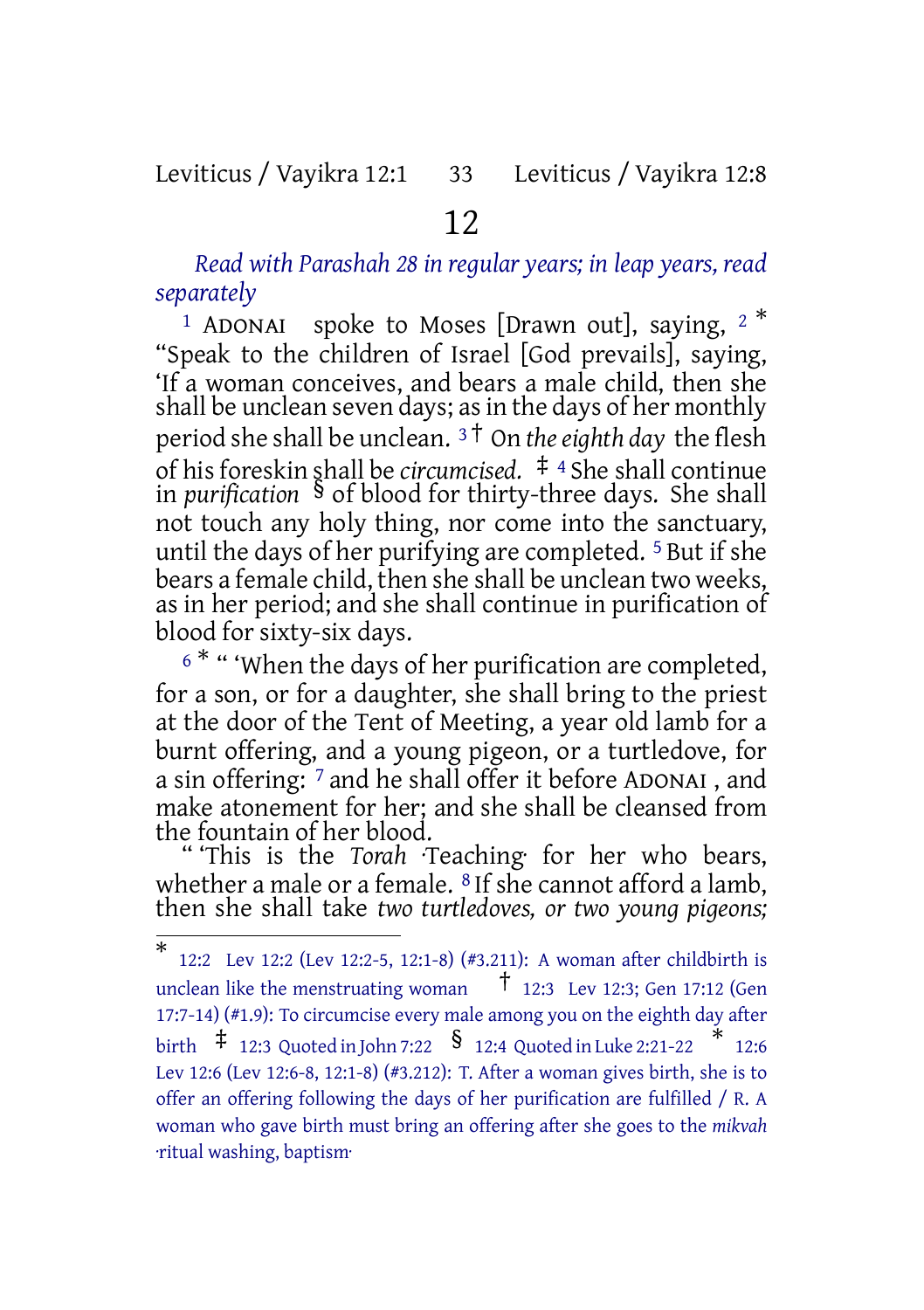Leviticus / Vayikra 13:1 34 Leviticus / Vayikra 13:8

† the one for a burnt offering, and the other for a sin offering: and the priest shall make atonement for her, and she shall be clean.' "

#### 13

1 ADONAI spoke to Moses [Drawn out] and to Aaron [Light-bringer], saying, <sup>2</sup> "When a man shall have a rising in his body's skin, or a scab, or a bright spot, and it becomesin the skin of his body the plague of *tzara'at*, then he shall be brought to Aaron [Light-bringer] the priest, or to one of his sons, the priests: 3 and the priest shall examine the plague in the skin of the body: and if the hair in the plague has turned white, and the appearance of the plague is deeper than the body's skin, it is the plague of *tzara'at*; and the priest shall examine him, and pronounce him unclean. <sup>4</sup> If the bright spot is white in the skin of his body, and its appearance is not deeper than the skin, and its hair has not turned white, then the priest shall isolate the infected person for seven days.  $5$  The priest shall examine him on the seventh day, and, behold, if in his eyes the plague is arrested, and the plague has not spread in the skin, then the priest shall isolate him for seven more days. *(LY:2)* <sup>6</sup> The priest shall examine him again on the seventh day; and behold, if the plague has faded, and the plague has not spread in the skin, then the priest shall pronounce him clean. It is a scab. He shall wash his clothes, and be clean. <sup>7</sup> But if the scab spreads on the skin, after he has shown himself to the priest for his cleansing, he shall show himself to the priest again. <sup>8</sup>The priest shall examine him; and behold, if the scab has spread on the skin, then the priest shall pronounce him unclean. It is *tzara'at*.

<sup>†</sup> 12:8 Quoted in Luke 2:24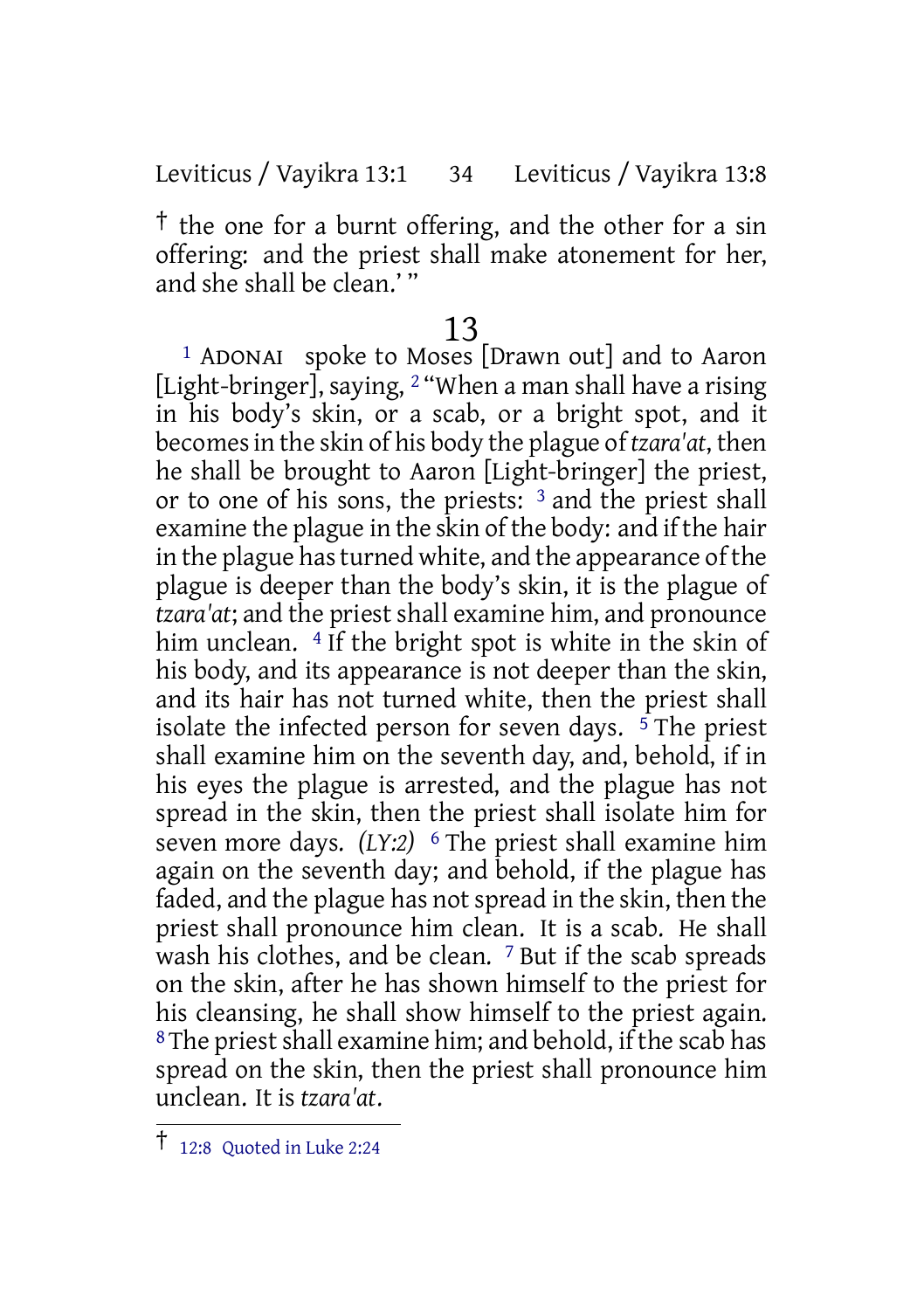### Leviticus / Vayikra 13:9 35 Leviticus / Vayikra 13:13

9 "When the plague of *tzara'at* is in a man, then he shall be brought to the priest; <sup>10</sup> and the priest shall examine him. Behold, if there is a white rising in the skin, and it has turned the hair white, and there is raw flesh in the rising, 11 it is a chronic *tzara'at* in the skin of his body, and the priest shall pronounce him unclean. He shall not isolate him, for he is already unclean.

<sup>12</sup> \* "If the *tzara'at* breaks out all over the skin, and the *tzara'at* covers all the skin of the infected person from his head even to his feet, as far as it appears to the priest; 13 then the priest shall examine him; and, behold, if the

<sup>\*</sup> 13:12 Lev 13:12-13 (Lev 13:9-17, 13:1-17, 13:1-46) (#3.213): A leper who has the infection spread over his entire body, the *Cohen* ·Priest· is to examine him and thus declare the person clean Consider: The origin of *tzara'at* ·leprosy· in Judaism is said to be caused not from natural sources, rather from God Himself to call attention to a particular unrepentant sin in a person's life. The most significant of which is *lashon harah* ·evil tongue·, that is speaking evil, gossip, slander, and backbiting (Talmud, Erachin 15B) / Note: Science: In the modern age, *tzara'at* on a person is called Leprosy or Hansen's Disease and *tzara'at* in a house or on clothing is called Mold or Mildew. Neither of these modern diseases named are not identical to the Biblical description. The Modern age does not know exactly what disease *tzara'at* is, it is possible the disease mutated or was only of divine-origin. Therefore, in Judaism, it was understood that only God can heal *tzara'at* ·leprosy· Consider: Because there was no known cure for *tzara'at* ·leprosy· it was like unto a death sentence in society for the person would be forced to leave everything behind, including possessions and family. The person would not feel human touch again and live in isolation or in a leper colony. Consider: The passage (Isaiah 35:5-7) is interpreted by the Rabbis that Messiah would be able to heal the blind (v5) and deaf (v5) and in addition, Messiah can cleanse *tzara'at* ·leprosy· because "the lame will leap like a deer" (v6). Only God is recorded to cure *tzara'at* ·leprosy· (Ex 4:6-7; Num 12:9-15; 2 Sam 3:28-30; 2 King 5:1-10, 5:25-27; Luke 4:27; 2 King 15:5; 2 Chr 26:16-21). There is no record of a Jewish man cleansing a leper except in (Matt 8:2-3, 10:8, 11:5; Mark 1:40-42; Luke 5:12-13, 7:22, 17:11-19)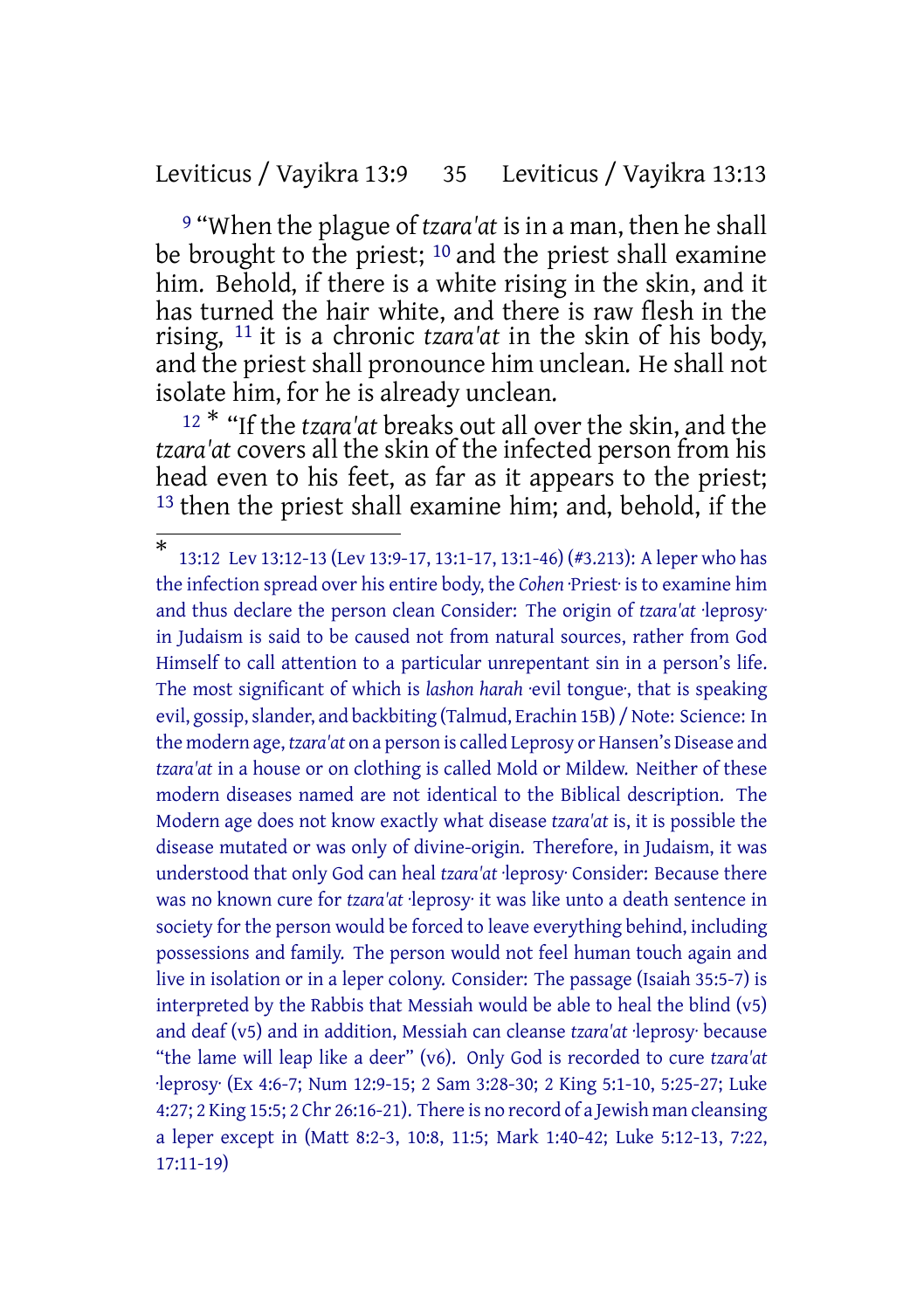*tzara'at* has covered all his flesh, he shall pronounce him clean of the plague. It has all turned white: he is clean. 14 But whenever raw flesh appears in him, he shall be unclean. 15 The priest shall examine the raw flesh, and pronounce him unclean: the raw flesh is unclean. It is *tzara'at*. 16 Or if the raw flesh turns again, and is changed to white, then he shall come to the priest; 17 and the priest shall examine him; and, behold, if the plague has turned white, then the priest shall pronounce him clean of the plague. He is clean.

*(LY:3)* 18 "When the body has a boil on its skin, and it has healed, 19 and in the place of the boil there is a white rising, or a bright spot, reddish-white, then it shall be shown to the priest;  $^{20}$  and the priest shall examine it; and behold, if its appearance is lower than the skin, and its hair has turned white, then the priest shall pronounce him unclean. It is the plague of *tzara'at*. It has broken out in the boil. 21 But if the priest examines it, and behold, there are no white hairs in it, and it is not deeper than the skin, but is dim, then the priest shall isolate him seven days. 22 If it spreads in the skin, then the priest shall pronounce him unclean. It is a plague. 23 But if the bright spot stays in its place, and has not spread, it is the scar from the boil; and the priest shall pronounce him clean.

*(RY:2, LY:4)* 24 "Or when the body has a burn from fire on its skin, and the raw flesh of the burn becomes a bright spot, reddish-white, or white, 25 then the priest shall examine it; and behold, if the hair in the bright spot has turned white, and its appearance is deeper than the skin; it is *tzara'at*. It has broken out in the burning, and the priest shall pronounce him unclean. It is the plague of *tzara'at*. 26 But if the priest examines it, and behold, there is no white hair in the bright spot, and it is not lower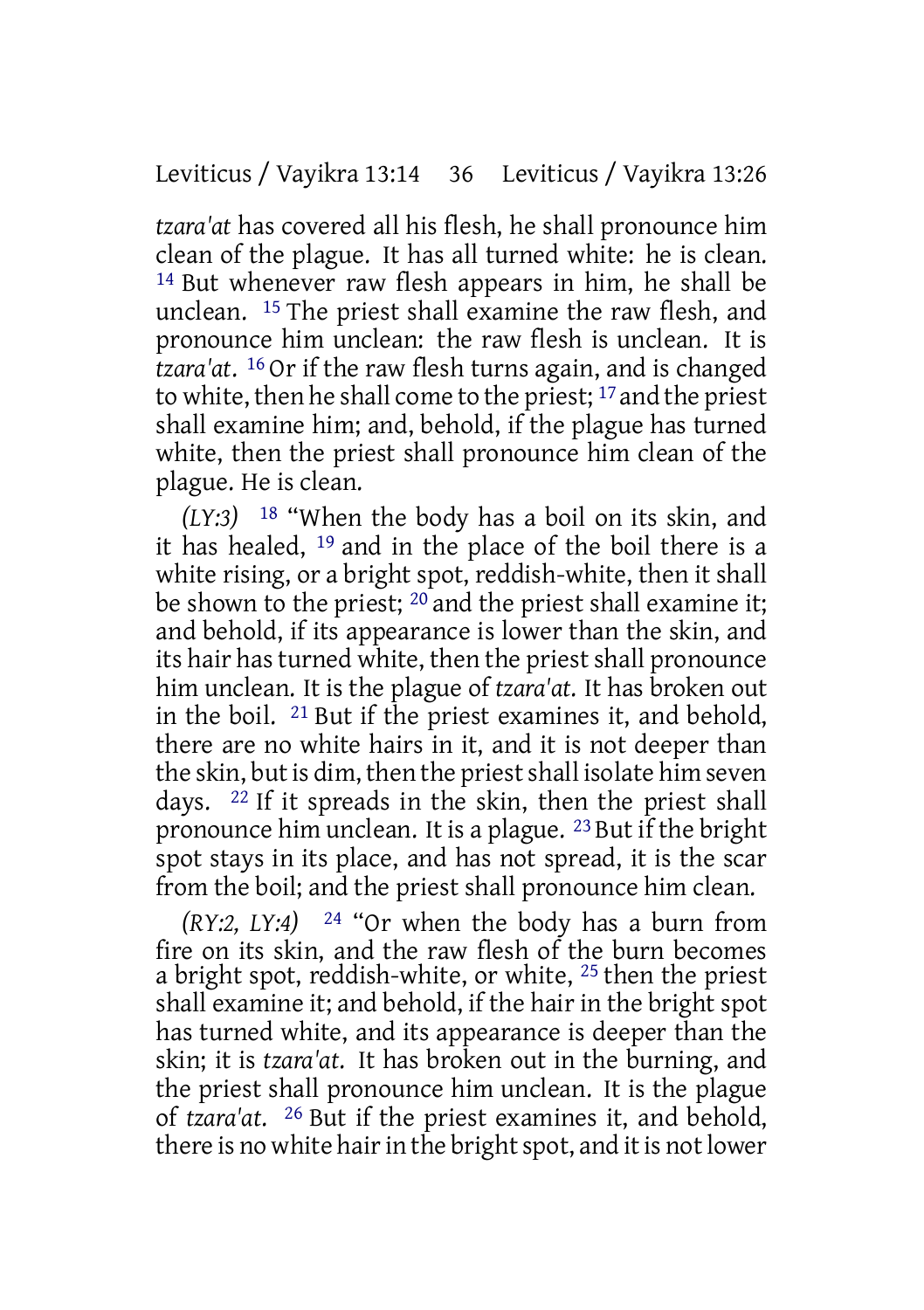Leviticus / Vayikra 13:27 37 Leviticus / Vayikra 13:35

than the skin, but is faded; then the priest shall isolate him seven days. <sup>27</sup> The priest shall examine him on the seventh day. If it has spread in the skin, then the priest shall pronounce him unclean. It is the plague of *tzara'at*. 28 If the bright spot stays in its place, and has not spread in the skin, but is faded, it is the swelling from the burn, and the priest shall pronounce him clean; for it is the scar from the burn.

*(LY:5)* 29 "When a man or woman has a plague on the head or on the beard, 30 then the priest shall examine the plague; and behold, if its appearance is deeper than the skin, and the hair in it is yellow and thin, then the priest shall pronounce him unclean: it is an itch, it is *tzara'at* of the head or of the beard. 31 If the priest examines the plague ofitching, and behold, its appearance is not deeper than the skin, and there is no black hair in it, then the priest shall isolate the person infected with itching seven days. <sup>32</sup> On the seventh day the priest shall examine the plague; and behold, if the itch has not spread, and there is no yellow hair in it, and the appearance of the itch is not deeper than the skin,  $33 + \text{then}$  he shall be shaved, but he shall not shave the itch; and the priest shall shut him up who has the itch seven more days. 34 On the seventh day, the priest shall examine the itch; and behold, if the itch has not spread in the skin, and its appearance is not deeper than the skin, then the priest shall pronounce him clean. He shall wash his clothes, and be clean.  $35 \neq 31$ 

<sup>†</sup> 13:33 Lev 13:33 (#3.214): Not to shave off the hair in the *tzara'at* ·leprosy· infected area (See more notes in Lev 13:33 OU213)  $\uparrow$  13:35 Lev 13:45 (Lev 13:45-46)(#3.215): Forthe leperto be known to all by these things: his clothes shall be rent and torn, and the hair of his head shall be loose, and he shall cover his upper lip, and he shall cry "*tamei, tamei* ·unclean, unclean·" when walking around non-lepers (See more notes in Lev 13:33 OU213)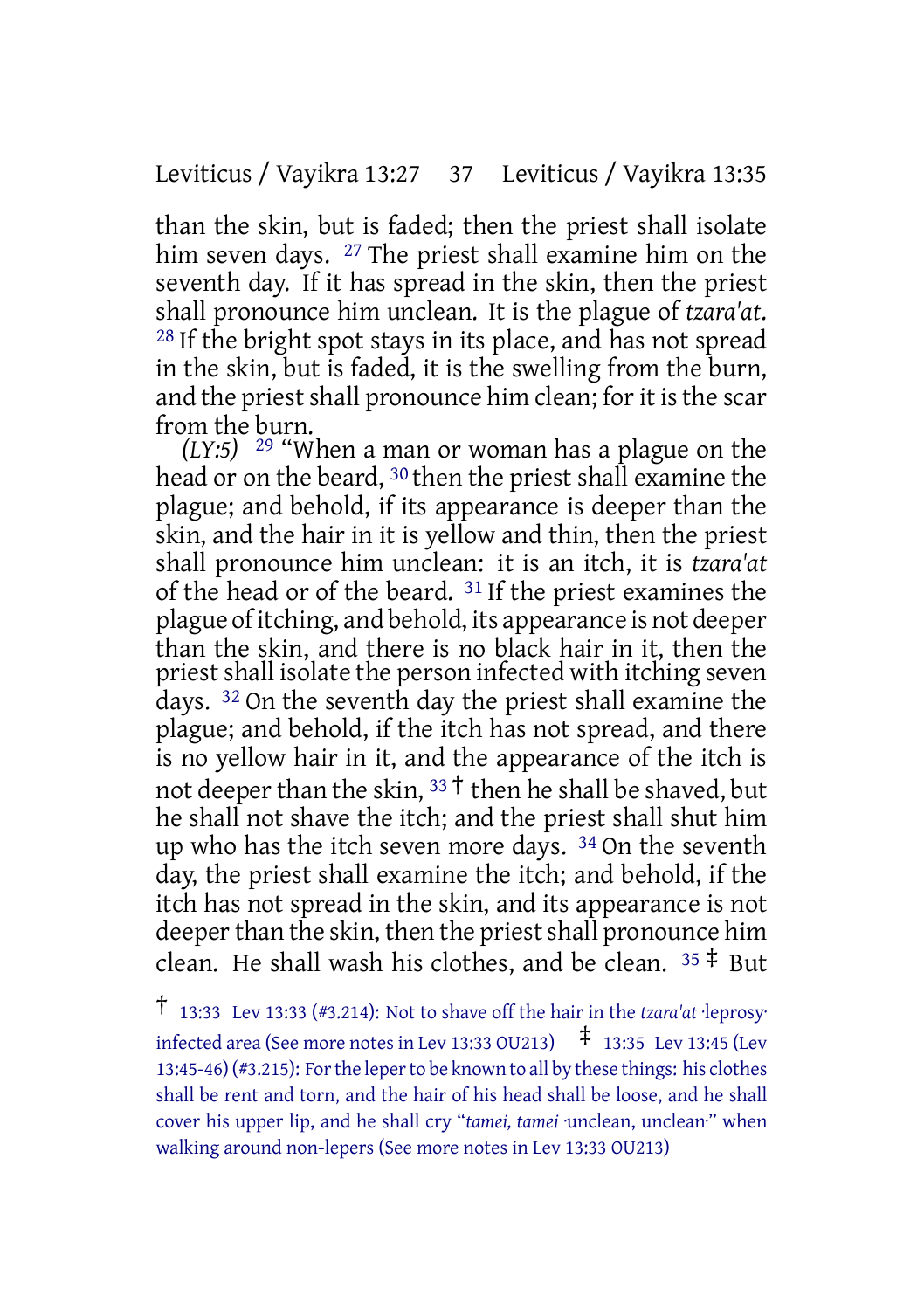## Leviticus / Vayikra 13:36 38 Leviticus / Vayikra 13:48

if the itch spreads in the skin after his cleansing, 36 then the priest shall examine him; and behold, if the itch has spread in the skin, the priest shall not look for the yellow hair; he is unclean. <sup>37</sup> But if in his eyes the itch is arrested, and black hair has grown in it; the itch is healed, he is clean. The priest shall pronounce him clean.

 $(RY:3, LY:6)$  <sup>38</sup> "When a man or a woman has bright spots in the skin of the body, even white bright spots;  $39$  then the priest shall examine them; and behold, if the bright spots on the skin of their body are a dull white, it is a harmless rash, it has broken out in the skin; he is clean.

<sup>40</sup> "If a man's hair has fallen from his head, he is bald. He is clean. 41 If his hair has fallen off from the front part of his head, he is forehead bald. He is clean. <sup>42</sup> But if there is in the bald head, or the bald forehead, a reddish-white plague; it is *tzara'at* breaking out in his bald head, or his bald forehead. 43 Then the priest shall examine him; and, behold, if the rising of the plague is reddish-white in his bald head, or in his bald forehead, like the appearance of *tzara'at* in the skin of the flesh, <sup>44</sup> he is a leprous man. He is unclean. The priest shall surely pronounce him unclean. His plague is on his head.

 $45$  "The leper in whom the plague is shall wear torn clothes, and the hair of his head shall hang loose. He shall cover his upper lip, and shall cry, 'Unclean! Unclean!' 46 All the days in which the plague is in him he shall be unclean. He is unclean. He shall dwell alone. Outside of the camp shall be his dwelling.

<sup>47</sup> § "The garment also that the plague of *tzara'at* is in, whether it is a woolen garment, or a linen garment; 48 whether it is in linen, or in wool; whether in a skin, or

<sup>§</sup> 13:47 Lev 13:47 (Lev 13:47-59) (#3.216): <sup>A</sup> leprous garment is unclean and causes defilement Directive: It is contagious, it shall be burned (See more notes in Lev 13:33 OU213)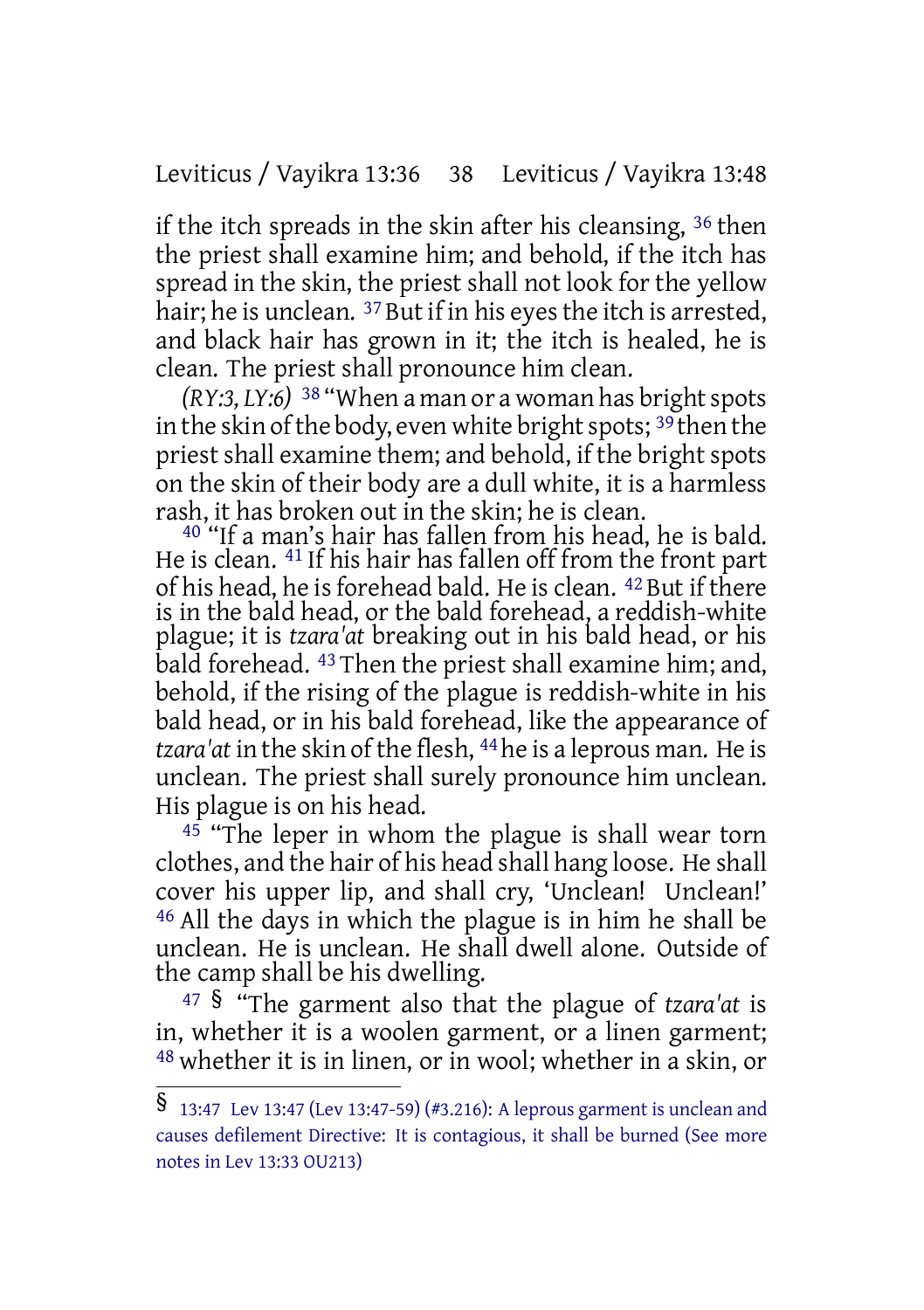in anything made of skin; 49 if the plague is greenish or reddish in the garment, or in the skin, or in the linnen, or in the woof, or in anything made of skin; it is the plague of *tzara'at*, and shall be shown to the priest. 50 The priest shall examine the plague, and isolate the plague seven days. <sup>51</sup> He shall examine the plague on the seventh day. If the plague has spread in the garment, either in the linnen, or in the woof, or in the skin, whatever use the skin is used for, the plague is a destructive *tzara'at* mildew. It is unclean. <sup>52</sup>He shall burn the garment, whether the linnen or the woof, in wool or in linen, or anything of skin, in which the plague is: for it is a destructive *tzara'at* mildew. It shall be burned in the fire.

53 "If the priest examines it, and behold, the plague has not spread in the garment, either in the linnen, or in the woof, or in anything of skin; 54 then the priest shall enjoin that they wash the thing in which the plague is, and he shall isolate it seven more days. *(RY:4, LY:7)* 55 Then the priest shall examine it, after the plague is washed; and behold, if the plague has not changed its color, and the plague has not spread, it is unclean; you shall burn it in the fire. It is a *tzara'at* mildewed spot, whether the bareness is inside or outside. <sup>56</sup> If the priest looks, and behold, the plague has faded after it is washed, then he shall tear it out of the garment, or out of the skin, or out of the fabric, or out of the leather: *(LY: Maftir ·Conclusion·*) <sup>57</sup> and if it appears again in the garment, either in the linnen, or in the woof, or in anything of skin, it is spreading. You shall burn with fire that in which the plague is. 58 The garment, either the linnen, or the woof, or whatever thing of skin it is, which you shall wash, if the plague has departed from them, then it shall be washed the second time, and it will be clean."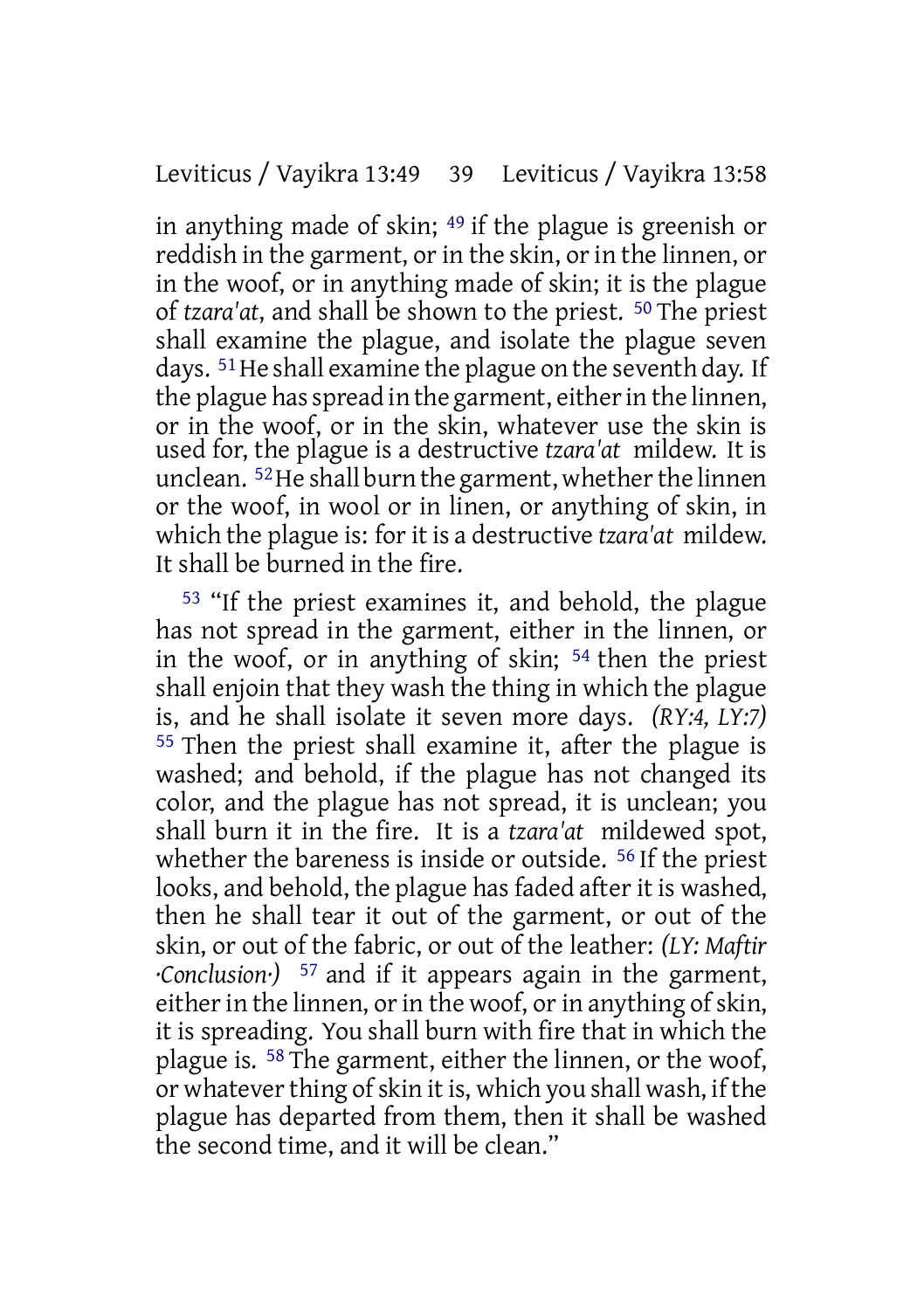Leviticus / Vayikra 13:59 40 Leviticus / Vayikra 14:2

59 This is the *Torah* ·Teaching· of the plague of *tzara'at* mildew in a garment of wool or linen, either in the linnen, or the woof, or in anything of skin, to pronounce it clean, or to pronounce it unclean.

*Haftarah Tazria ·Taking leave · She conceives·:*

*M'lakhim Bet / 2 Kings 4:42-5:19*

# *B'rit Hadashah ·New Covenant·: Mark 9:14-50* Parashah 28: *M'tzora* ·Person afflicted with *tzara'at*· 14:1-15:33

# 14

*Read with Parashah 27 in regular years; in leap years, read separately*

<sup>1</sup> ADONAI spoke to Moses [Drawn out], saying,  $2^*$  "This

<sup>\*</sup> 14:2 Lev 14:2 (Lev 14:1-20) (#3.217): Directions forthe cleansing of a leper (ritual) Note: This ritual is to be done with the offerings of cedar wood, hyssop, scarlet wool, two birds, and spring water. The complete ritual is described in (v1-20) (See more notes in Lev 13:33 OU213)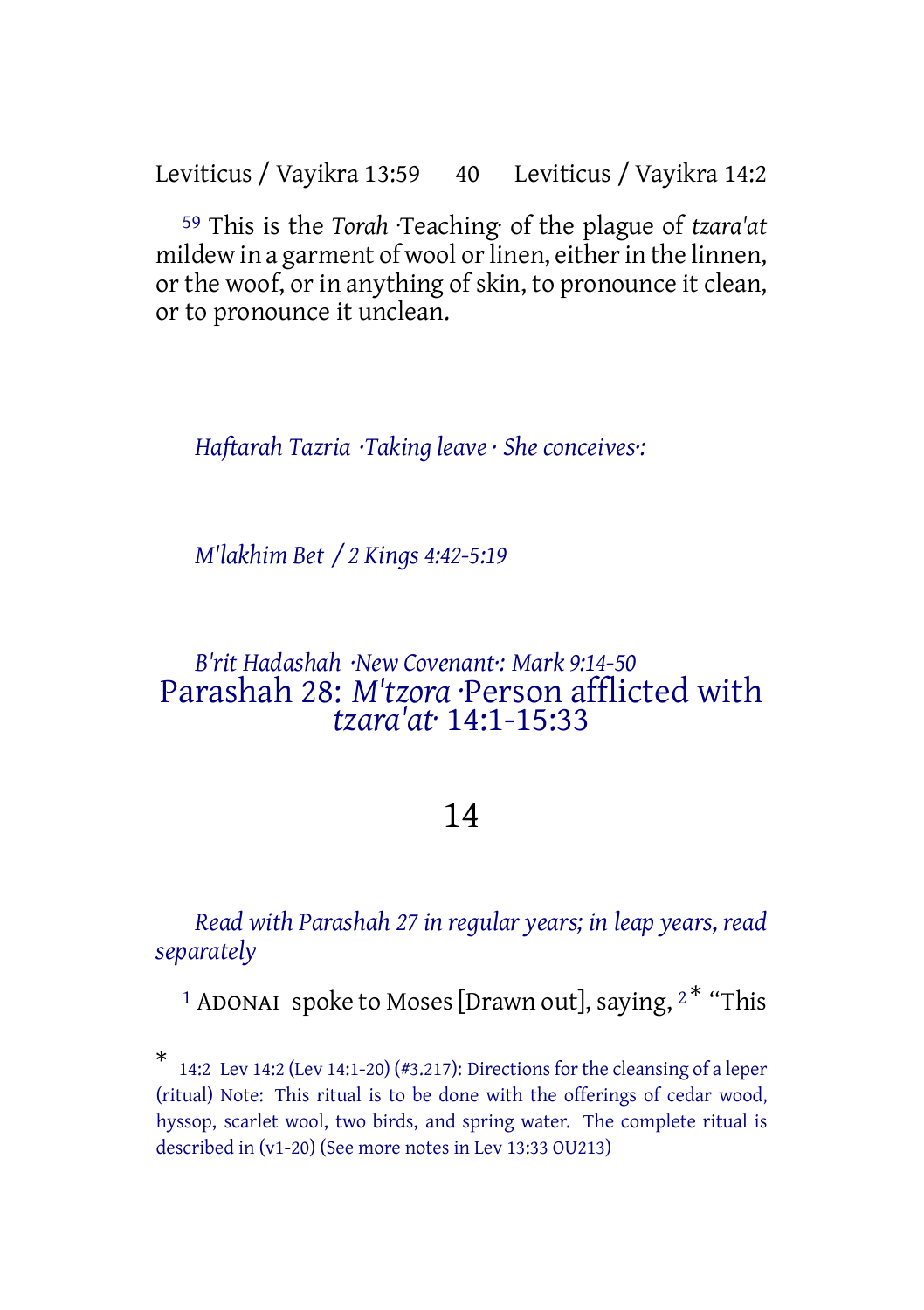## Leviticus / Vayikra 14:3 41 Leviticus / Vayikra 14:4

shall be the *Torah* ·Teaching of  $\dagger$  the  $\ddagger$  leper in the day of his cleansing. He shall be brought *to the priest,* § <sup>3</sup> and the priestshall go out of the camp.*The priest* shall*examine* \* him, † and behold, if the plague of *tzara'at* is healed in the leper,  $4$  then the priest shall enjoin them to take for him who is to be cleansed two living clean birds, and

<sup>†</sup> 14:2 Ch. <sup>14</sup> in Judaism, Leprosy is *Tzara'at:* The Rabbis teach that the Hebrew word *metzora* ·person afflicted with *tzara'at*· is a contraction of the words *motzi rah* which means ·one who spreads slander·. This chapter is as much about slander as it is about the disease of *tzara'at*. The "treatment" or punishment for such a person was being outcast for a period of time. During this time of isolation, the *metzorah* could reflect on the damage done by his or her words. Once the condition had been cured, the *metzorah* then offered a sacrifice which included two birds; one bird to slaughter and one bird to set free. Rashi says that God wanted the *metzorah* to sacrifice birds in order to remind the person about the sin of chattering like a bird. In *Midrash Shocher Tov* it reads, "The damage done by evil talk is compared to the piercing, irreparable destruction of an arrow. Why is the tongue compared to an arrow? An arrow cannot be called back once it has been shot, even if the marksman wishes to do so. Just as the victim does not know about it until it actually reaches him, so the effects of evil talk are not felt until the arrows of a wicked person pierce him."  $\pm$  14:2 MP: Only God can heal leprosy; really this is not Hansen's disease but a divine-origin disease called *tzara'at* in Hebrew. Only God can afflict and only God can remove. Messiah has the authority of God to preform healing works that only God alone can accomplish such as healing disabilities. Examples: God applies the disease at will: (Ex 4:5-8; Num 12:10, 2 Kings 5:27); God only can heal the disease as He wills (Num 12:13-15; 2 Kings 5:1-8,5:14-15). (Luke 17:14) refers to (Lev 14:1-9). (Matt 11:5; Mark 1:40-44; Luke 5:12-14, 17:12-14 (11-19))  $\frac{1}{3}$  14:2 Quoted in Matt 8:4; Luke 5:14; full contextis all of (Lev 14) \* 14:3 Quoted in Mark 1:44 † 14:3 According to *Mishnah Nega'im* 2:2 people who see white, leprous-like spots on their skin should not inspect themselves to determine whether they have a case of *tzara'at*. Rather, they should have a *cohen* ·priest· perform the inspection for them. This is because most of us are quite incapable of seeing our own faults.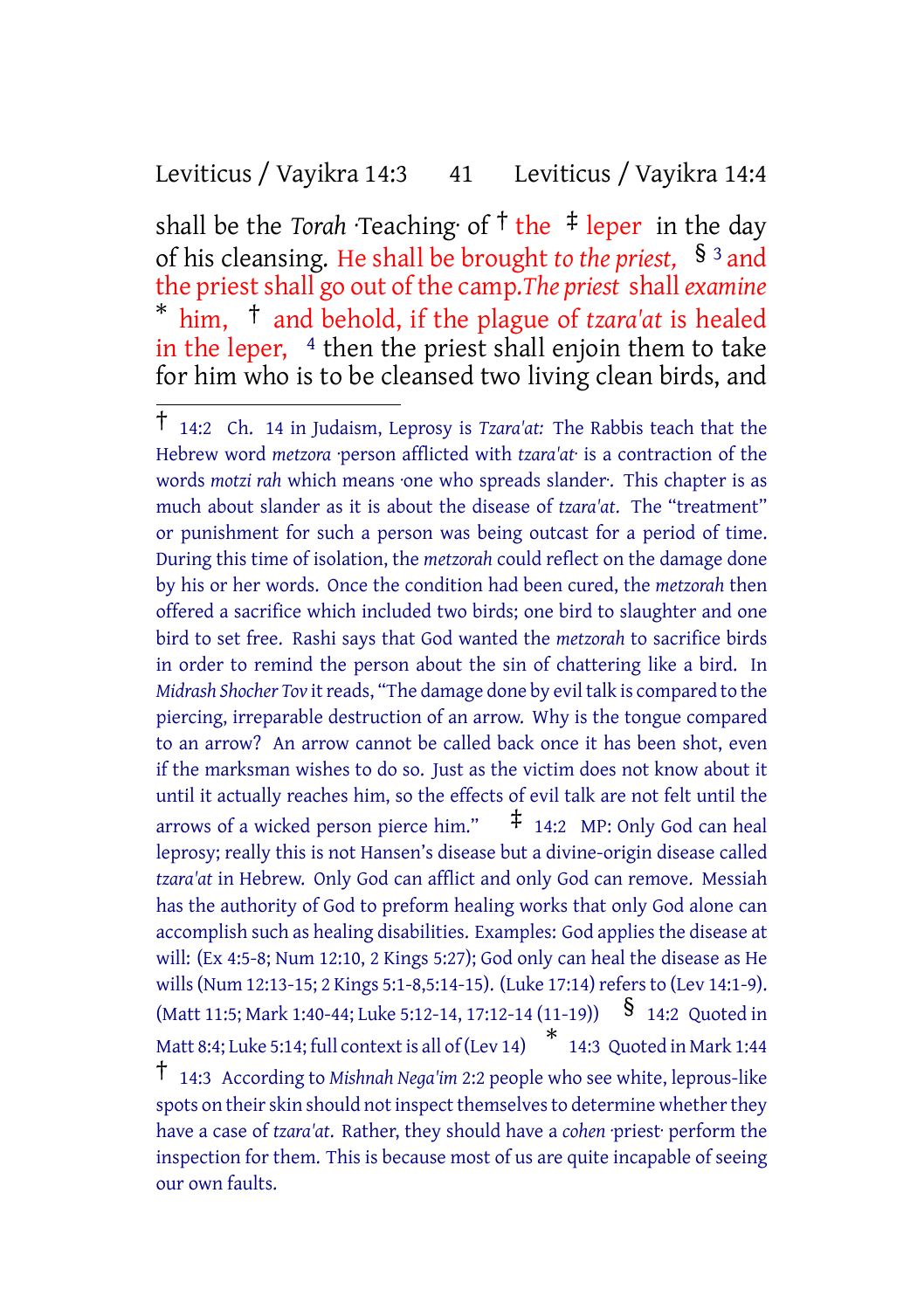### Leviticus / Vayikra 14:5 42 Leviticus / Vayikra 14:12

cedar wood, and scarlet, and hyssop. 5 The priest shall enjoin them to kill one of the birds in an earthen vessel over running water. 6 As for the living bird, he shall take it, and the cedar wood, and the scarlet, and the hyssop, and shall dip them and the living bird in the blood of the bird that was killed over the running water.  $7$  He shall sprinkle on him who is to be cleansed from the *tzara'at* seven times, and shall pronounce him clean, and shall let the living bird go into the open field.

8 "He who is to be cleansed shall wash his clothes, and shave off all his hair, and bathe himself in water; and he shall be clean. After that he shall come into the camp, but shall dwell outside his tent seven days.  $9 \frac{4}{3}$  It shall be on the seventh day, that he shall shave all his hair off his head and his beard and his eyebrows, even all his hair he shall shave off. He shall wash his clothes, and he shall bathe his body in water, then he shall be clean.

<sup>10</sup> § "On the eighth day he shall take two male lambs without defect, and one ewe lamb a year old without defect, and three tenths of an ephah [three omers; 6.9 q; 6.6 L] of fine flour for a meal offering, mingled with oil, and one  $log$  [0.65 qt; 0.31 L] of oil. <sup>11</sup> The priest who cleanses him shall set the man who is to be cleansed, and those things, before ADONAI , at the door of the Tent of Meeting.

12 "The priest shall take one of the male lambs, and offer him for a trespass offering, with the log [0.65 qt;

 $\ddagger$  14:9 Lev 14:9 (Lev 14:1-9) (#3.218): For the leper to shave all his hair upon being cleansed (See more notes in Lev 13:33 OU213)  $\frac{8}{14:10}$  Lev 14:10 (Lev 14:8-32, 14:2-8, 14:9, 14:10-20, 14:21-22, 14:23-32) (#3.219): T. People who are cleansed from their *tzara'at* ·leprosy· are to bring a sacrifice / R. People who are cleansed from their*tzara'at* ·leprosy· must bring an offering after going to the *mikvah* ·ritual washing, baptism· (See more notes in Lev 13:33 OU213)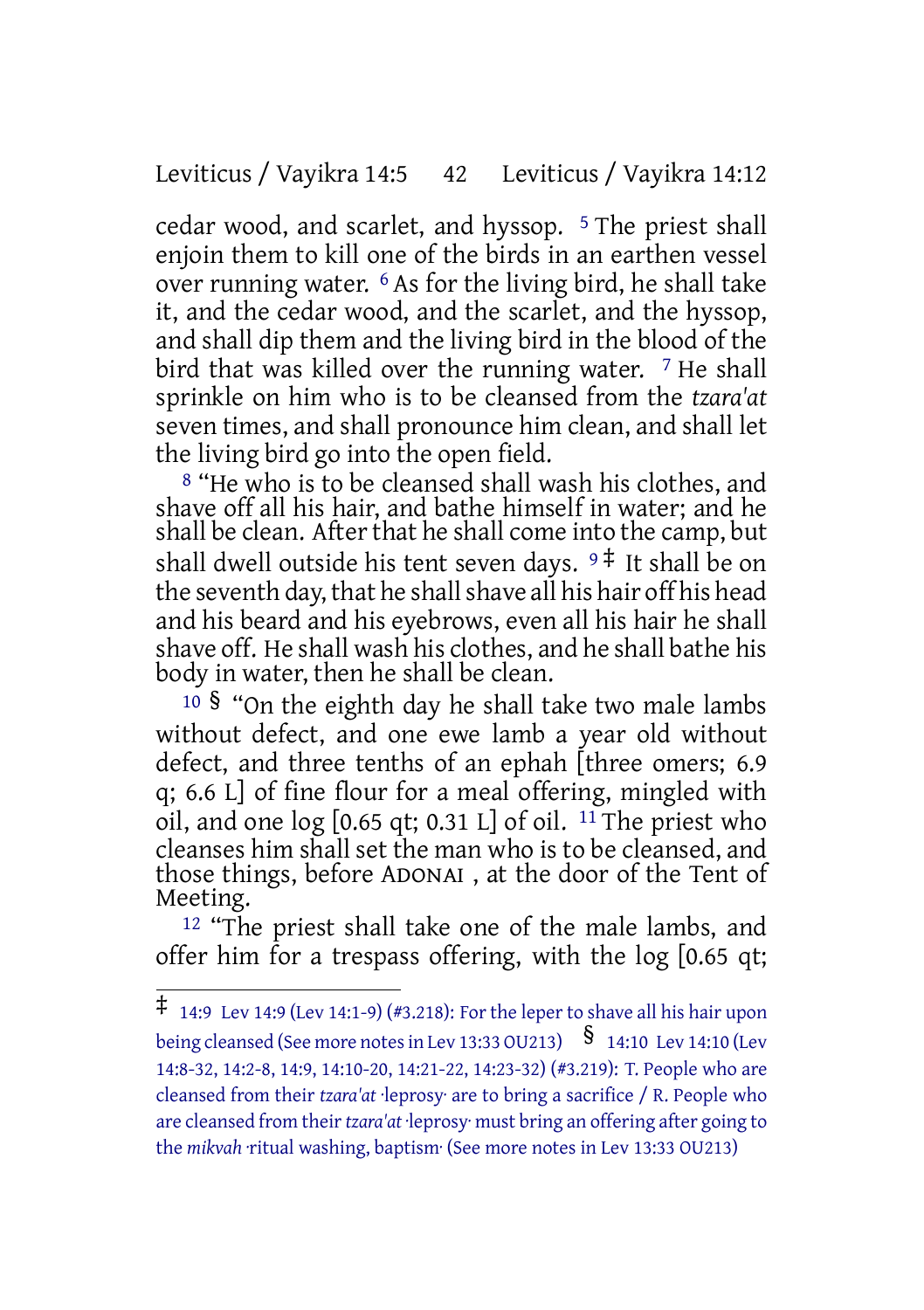0.31 L] of oil, and wave them for a wave offering before ADONAI . *(LY:2)* 13 He shall kill the male lamb in the place where they kill the sin offering and the burnt offering, in the place of the sanctuary; for as the sin offering is the priest's, so is the trespass offering. It is most holy. 14 The priest shall take some of the blood of the trespass offering, and the priest shall put it on the tip of the right ear of him who is to be cleansed, and on the thumb of his right hand, and on the big toe of his right foot.  $15$  The priest shall take some of the log [0.65 qt; 0.31 L] of oil, and pour it into the palm of his own left hand. 16 The priest shall dip his right finger in the oil that is in his left hand, and shall sprinkle some of the oil with his finger seven times before ADONAI . 17 The priest shall put some of the rest of the oil that is in his hand on the tip of the right ear of him who is to be cleansed, and on the thumb of his right hand, and on the big toe of his right foot, upon the blood of the trespass offering. 18 The rest of the oil that is in the priest's hand he shall put on the head of him who is to be cleansed, and the priest shall make atonement for him before ADONAI .

19 "The priest shall offer the sin offering, and make atonement for him who is to be cleansed because of his uncleanness: and afterward he shall kill the burnt offering; 20 and the priest shall offer the burnt offering and the meal offering on the altar. The priest shall make atonement for him, and he shall be clean.

*(RY:5, LY:3)* 21 "If he is poor, and can't afford so much, then he shall take one male lamb for a trespass offering to be waved, to make atonement for him, and one tenth of an ephah [an omer; 2.3 q; 2.2 L] of fine flour mingled with oil for a meal offering, and one log [0.65 qt; 0.31 L] of oil; 22 and two turtledoves, or two young pigeons, such as he is able to afford; and the one shall be a sin offering, and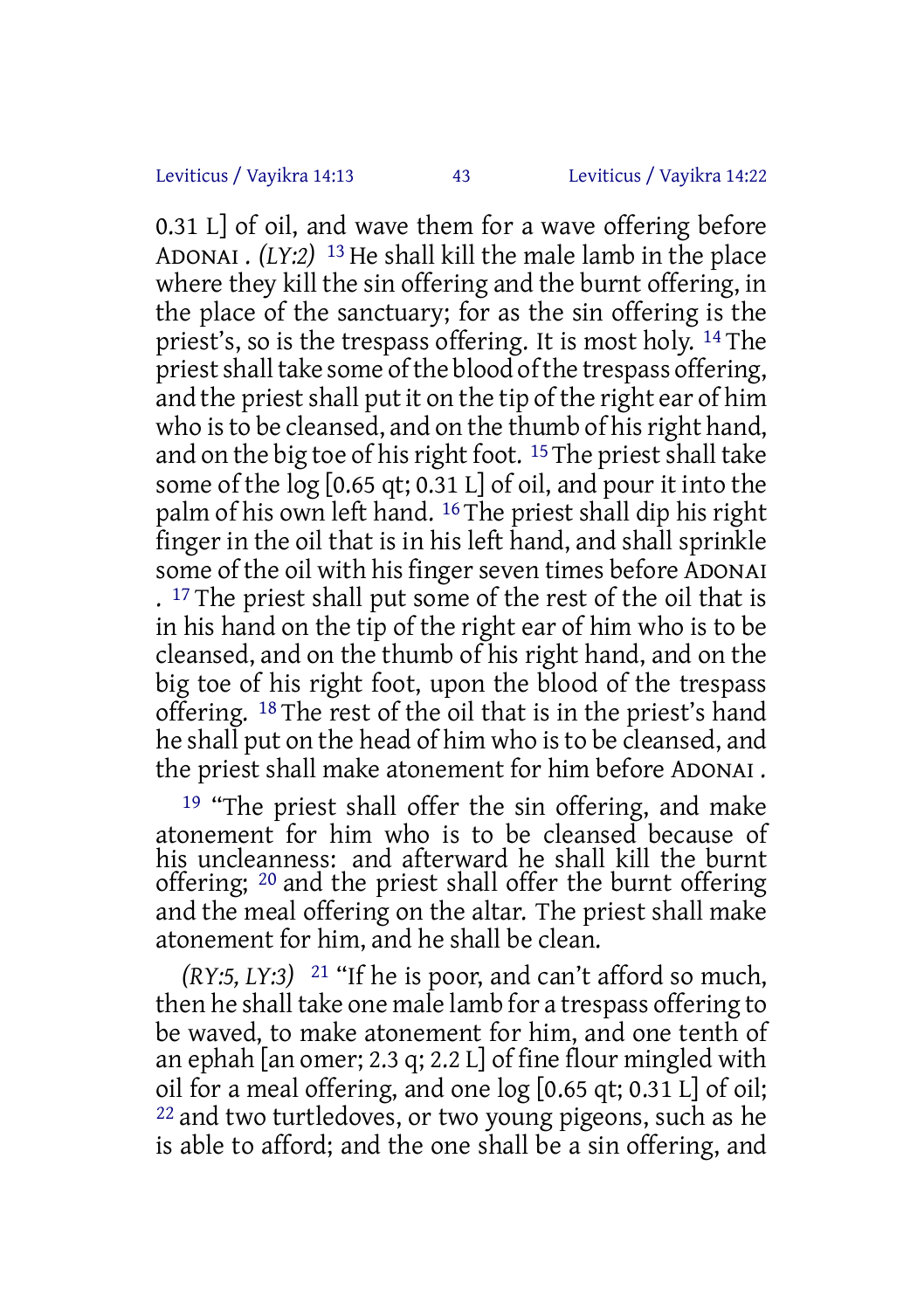the other a burnt offering.

23 "On the eighth day he shall bring them for his cleansing to the priest, to the door of the Tent of Meeting, before ADONAI . 24 The priest shall take the lamb of the trespass offering, and the log [0.65 qt; 0.31 L] of oil, and the priest shall wave them for a wave offering before ADONAI . <sup>25</sup> He shall kill the lamb of the trespass offering. The priest shall take some of the blood of the trespass offering and put it on the tip of the right ear of him who is to be cleansed, and on the thumb of hisright hand, and on the big toe of his right foot. 26 The priest shall pour some of the oil into the palm of his own left hand; 27 and the priest shall sprinkle with his right finger some of the oil that is in his left hand seven times before ADONAI . <sup>28</sup> Then the priest shall put some of the oil that is in his hand on the tip of the right ear of him who is to be cleansed, and on the thumb of his right hand, and on the big toe of his right foot, on the place of the blood of the trespass offering. 29 The rest of the oil that is in the priest's hand he shall put on the head of him who is to be cleansed, to make atonement for him before ADONAI . 30 He shall offer one of the turtledoves, or of the young pigeons, such as he is able to afford, 31 even such as he is able to afford, the one for a sin offering, and the other for a burnt offering, with the meal offering. The priest shall make atonement for him who is to be cleansed before ADONAI ."

32 This is the *Torah* ·Teaching· for him in whom is the plague of *tzara'at*, who is not able to afford the sacrifice for his cleansing.

*(RY:6, LY:4)* 33 ADONAI spoke to Moses [Drawn out]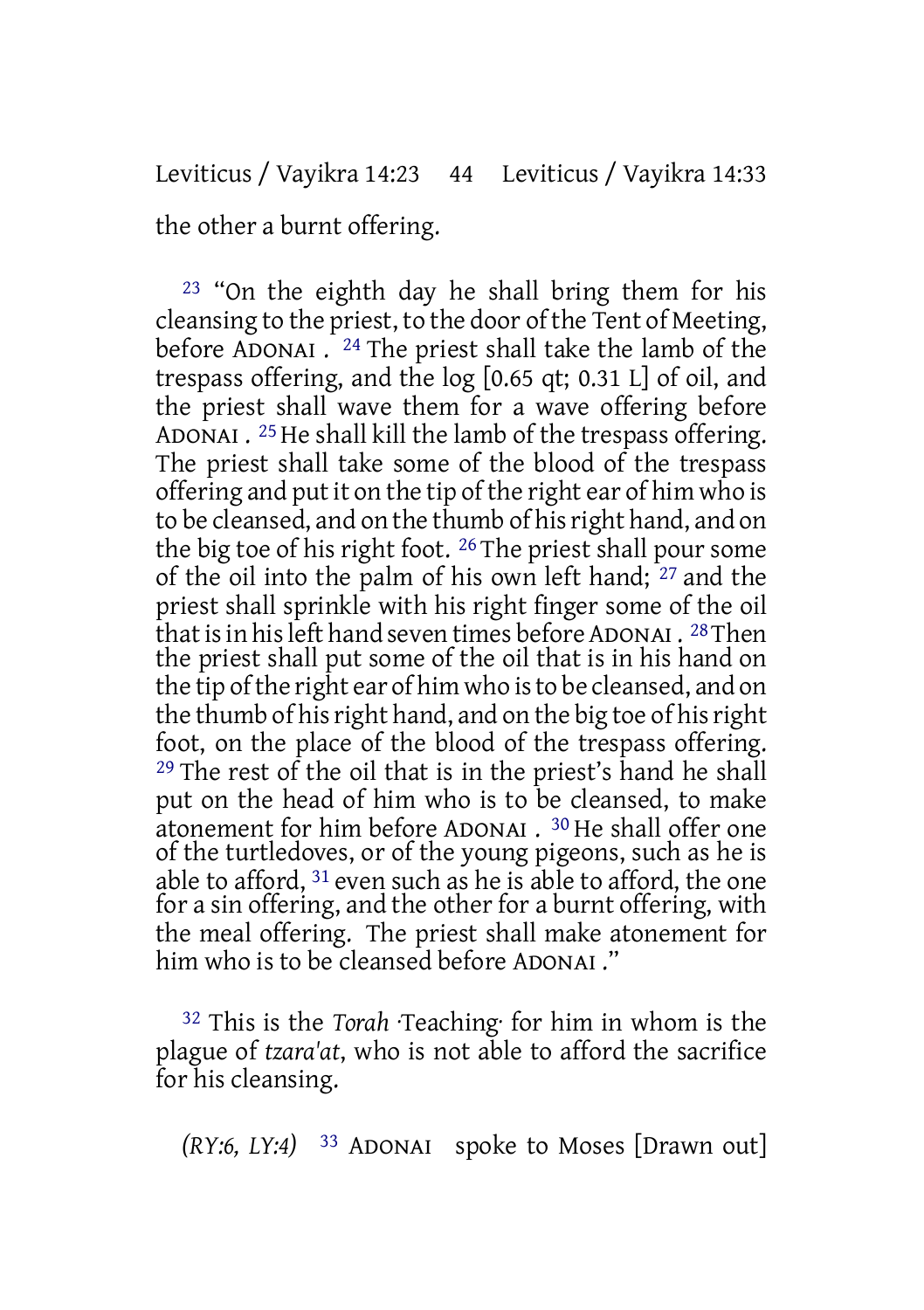### Leviticus / Vayikra 14:34 45 Leviticus / Vayikra 14:44

and to Aaron [Light-bringer], saying,  $34 *$  "When you have come into the land of Canaan [Humbled], which I give to you for a possession, and I put a spreading *tzara'at* mildew in a house in the land of your possession, 35 then he who owns the house shall come and tell the priest, saying, 'There seemsto me to be some sort of plague in the house.' 36 The priest shall enjoin that they empty the house, before the priest goes in to examine the plague, that all that is in the house not be made unclean. Afterward the priest shall go in to inspect the house. <sup>37</sup> He shall examine the plague; and behold, if the plague is in the walls of the house with hollow streaks, greenish or reddish, and it appears to be deeper than the wall; 38 then the priest shall go out of the house to the door of the house, and shut up the house seven days. 39 The priest shall come again on the seventh day, and look. If the plague has spread in the walls of the house, 40 then the priest shall enjoin that they take out the stones in which is the plague, and cast them into an unclean place outside of the city: 41 and he shall cause the inside of the house to be scraped all over, and they shall pour out the mortar, that they scraped off, outside of the city into an unclean place. 42 They shall take other stones, and put them in the place of those stones; and he shall take other mortar, and shall plaster the house.

<sup>43</sup> "If the plague comes again, and breaks out in the house, after he has taken out the stones, and after he has scraped the house, and after it was plastered; <sup>44</sup> then the

<sup>\*</sup> 14:34 Lev 14:34-35 (Lev 14:33-48, 14:49-53) (#3.220): The *Cohen* ·Priest·shall identify and declare a malignant*tzara'at* ·leprosy· on a house Consider: In (Lev 14:34) God himself placed *tzara'at* ·leprosy· in some houses of Cannites while Israel was entering into Cannan. This shows us that *tzara'at* ·leprosy· can be caused by God and there is purpose for it existing, but why? (See more notes in Lev 13:33 OU213)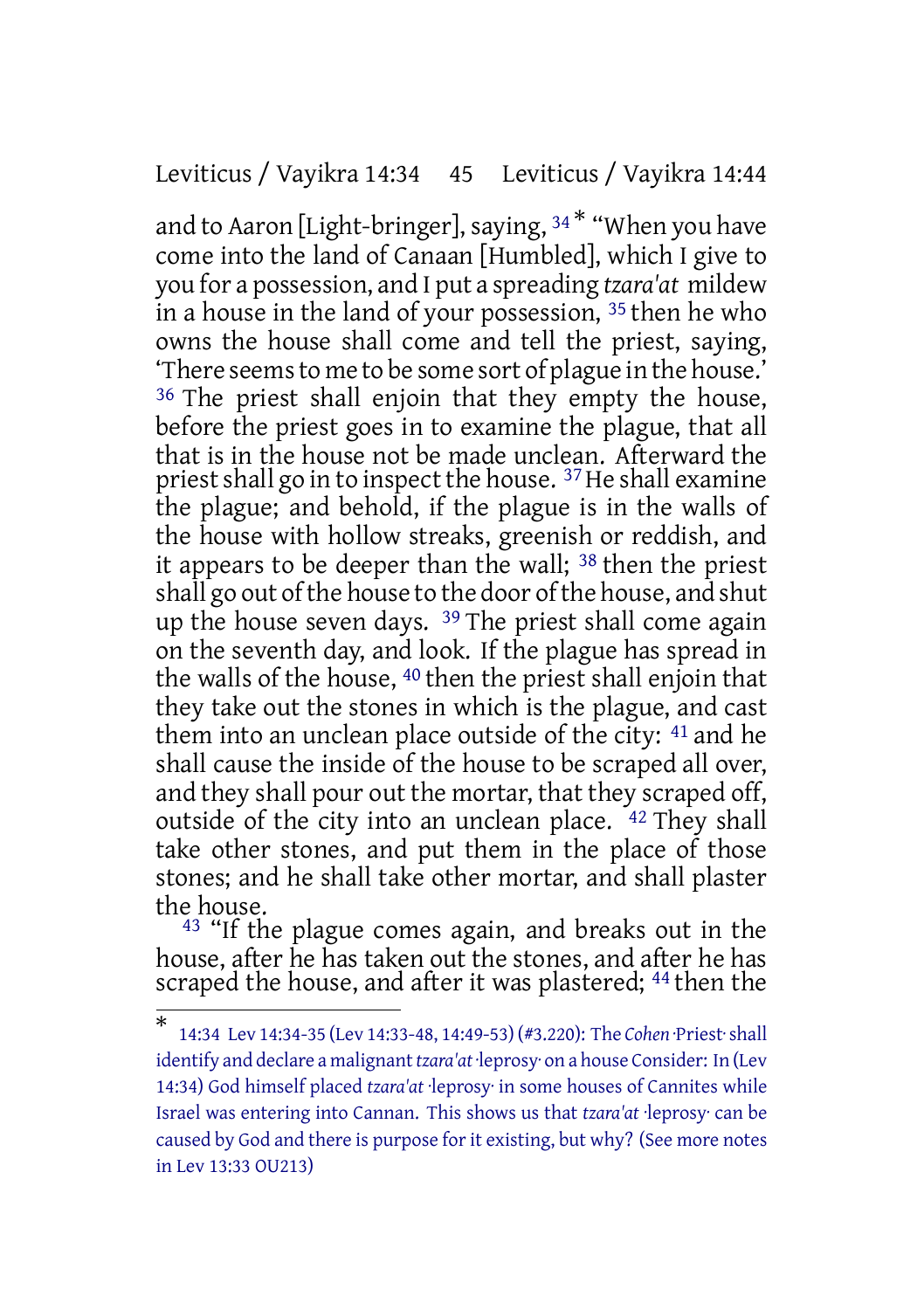priestshall come in and look; and behold, ifthe plague has spread in the house, it is a destructive *tzara'at* mildew in the house. It is unclean. <sup>45</sup> He shall break down the house, its stones, and its timber, and all the house's mortar. He shall carry them out of the city into an unclean place.

<sup>46</sup> "Moreover he who goes into the house while it is shut up shall be unclean until the evening. <sup>47</sup> He who lies down in the house shall wash his clothes; and he who eatsin the house shall wash his clothes.

48 "If the priest shall come in, and examine it, and behold, the plague has not spread in the house, after the house was plastered, then the priest shall pronounce the house clean, because the plague is healed. <sup>49</sup> To cleanse the house he shall take two birds, and cedar wood, and scarlet, and hyssop. <sup>50</sup> He shall kill one of the birds in an earthen vessel over running water. 51 He shall take the cedar wood, and the hyssop, and the scarlet, and the living bird, and dip them in the blood of the slain bird, and in the running water, and sprinkle the house seven times. <sup>52</sup> He shall cleanse the house with the blood of the bird, and with the running water, with the living bird, with the cedar wood, with the hyssop, and with the scarlet; 53 but he shall let the living bird go out of the city into the open field. So shall he make atonement for the house; and it shall be clean."

*(LY:5)* 54 This is the *Torah* ·Teaching· for any plague of *tzara'at*, and for an itch, 55 and for the destructive *tzara'at* mildew of a garment, and for a house, 56 and for a rising, and for a scab, and for a bright spot; 57 to teach when it is unclean, and when it is clean.

This is the *Torah* ·Teaching· of *tzara'at*.

# 15

1 ADONAI spoke to Moses [Drawn out] and to Aaron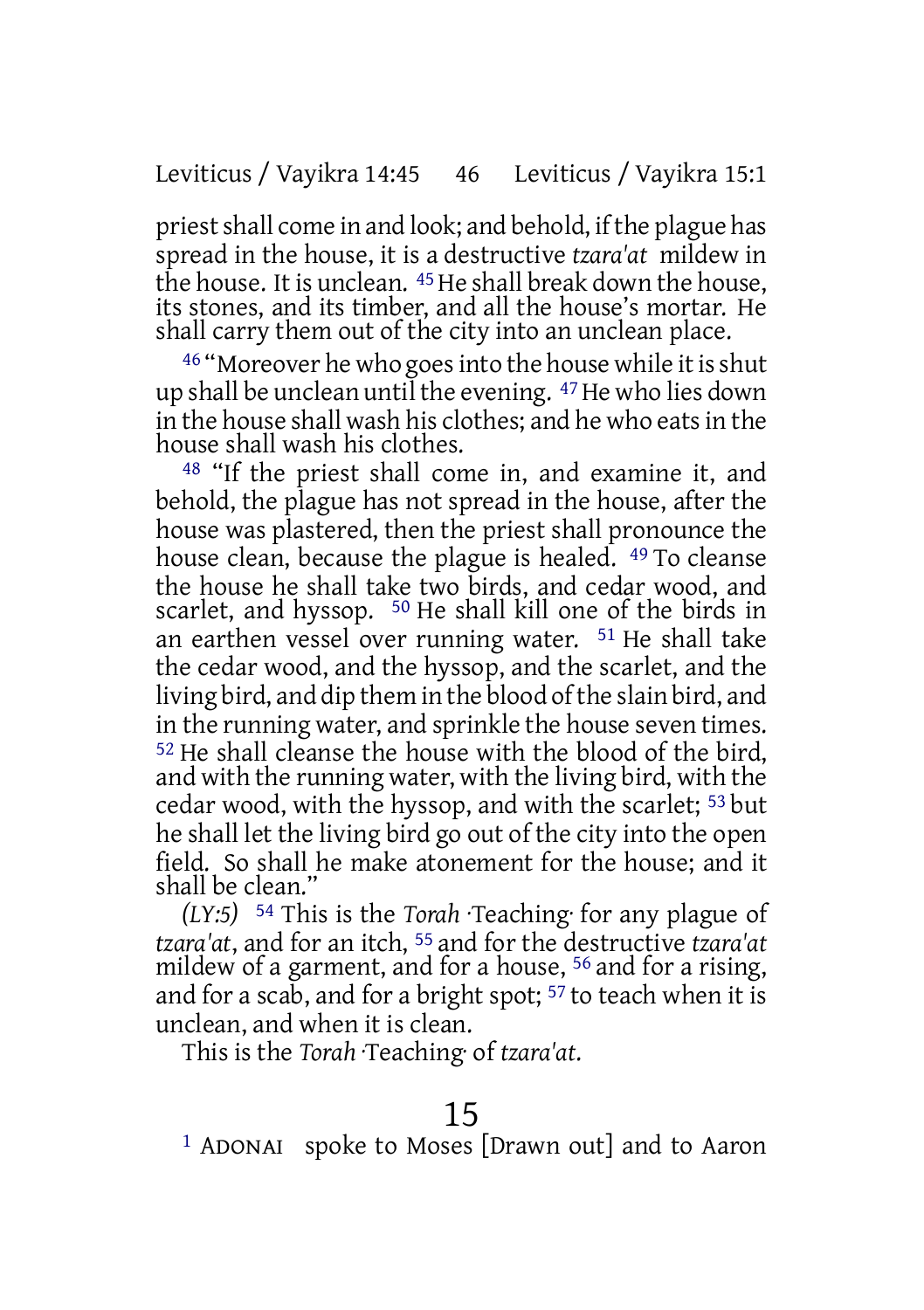#### Leviticus / Vayikra 15:2 47 Leviticus / Vayikra 15:11

[Light-bringer], saying, <sup>2</sup> \* "Speak to the children of Israel [God prevails], and tell them, 'When any man has a discharge from his body, because of his discharge he is unclean.  $\frac{3}{3}$  This shall be his uncleanness in his discharge: whether his body runs with his discharge, or his body has stopped from his discharge, it is his uncleanness.

<sup>4</sup> "'Every bed whereon he who has the discharge lies shall be unclean; and everything he sits on shall be unclean. <sup>5</sup>Whoever touches his bed shall wash his clothes, and bathe himself in water, and be unclean until the evening. <sup>6</sup>He who sits on anything whereon the man who has the discharge sat shall wash his clothes, and bathe himself in water, and be unclean until the evening.

<sup>7</sup> "'He who touches the body of him who has the discharge shall wash his clothes, and bathe himself in water, and be unclean until the evening.

8 " 'If he who has the discharge spits on him who is clean, then he shall wash his clothes, and bathe himself in water, and be unclean until the evening.

<sup>9</sup> " 'Whatever saddle he who has the discharge rides on shall be unclean. 10 Whoever touches anything that was under him shall be unclean until the evening. He who carries those things shall wash his clothes, and bathe himself in water, and be unclean until the evening.

<sup>11</sup> " 'Whoever he who has the discharge touches, without having rinsed his hands in water, he shall wash his clothes, and bathe himself in water, and be unclean until the evening.

<sup>\*</sup> 15:2 Lev 15:2-3 (Lev 15:1-12, 15:13-15, 15:31) (#3.221): T. A man having a discharge from the body, the discharge is unclean / R. Observe the laws of impurity caused by a man's running issue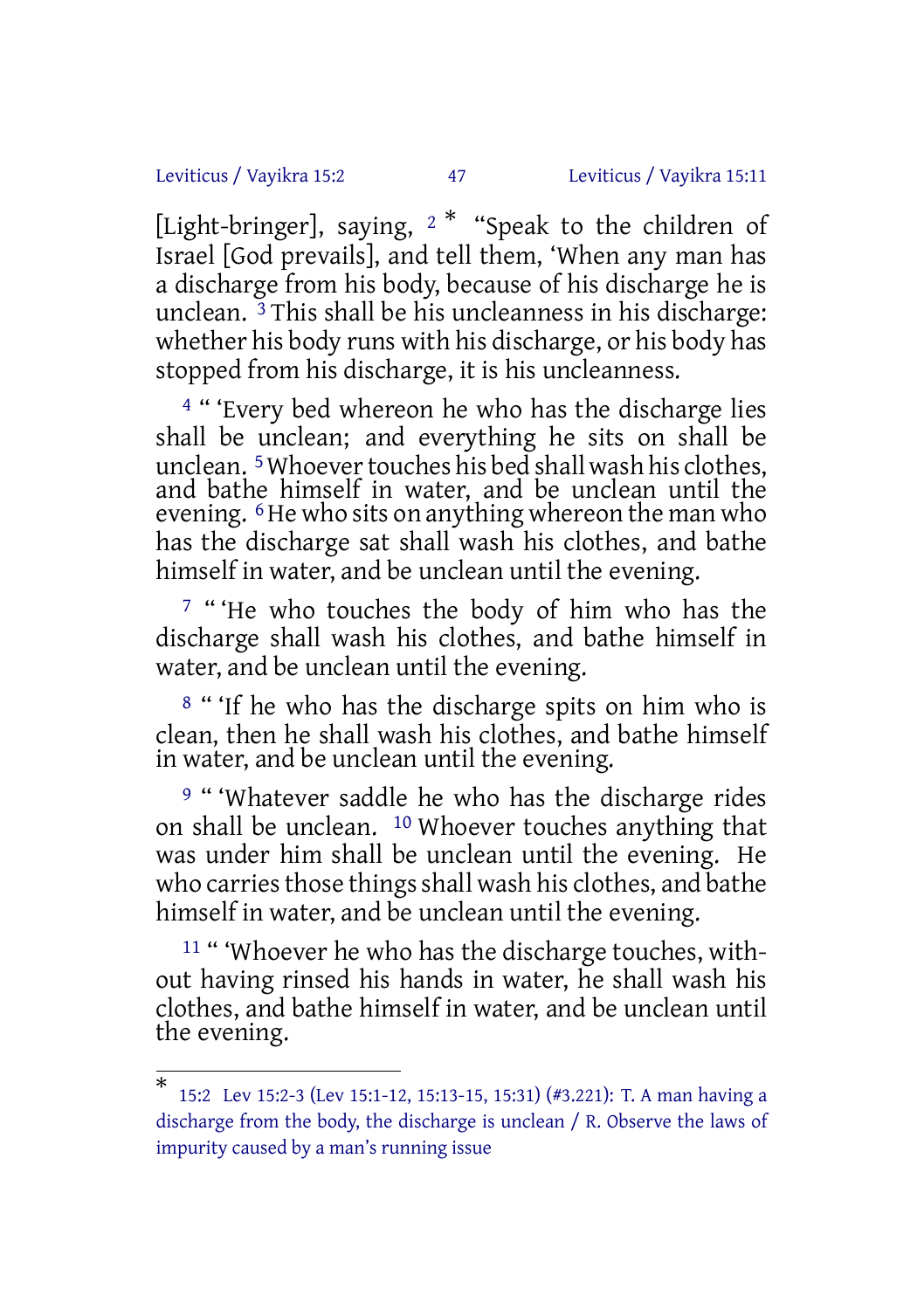Leviticus / Vayikra 15:12 48 Leviticus / Vayikra 15:18

12 " 'The earthen vessel, which he who has the discharge touches, shall be broken; and every vessel of wood shall be rinsed in water.

 $13 +$  " 'When he who has a discharge is cleansed of his discharge, then he shall count to himself seven days for his cleansing, and wash his clothes; and he shall bathe his flesh in running water, and shall be clean.

14 " 'On the eighth day he shall take two turtledoves, or two young pigeons, and come before ADONAI to the door of the Tent of Meeting, and give them to the priest: 15 and the priest shall offer them, the one for a sin offering, and the other for a burnt offering. The priest shall make atonement for him before ADONAI for his discharge.

 $(RY:7, LY:6)$  <sup>16</sup>  $\ddagger$  " If any man has an emission of semen, § then he shall bathe all his flesh in water, and be unclean until the evening. 17 Every garment, and every skin, whereon the semen is, shall be washed with water, and be unclean until the evening. 18 If a man lies with a woman and there is an emission of semen, they shall both bathe themselves in water, and be unclean until the evening.

<sup>†</sup> 15:13 Lev 15:13-14 (Lev 15:13-15, 15:31) (#3.222): T. After <sup>a</sup> person is cleansed from any bodily discharge causing them to be unclean, they will count seven days, then they are to wash their body and clothes in a *mikvah* ·ritual washing, baptism· and on the eighth day to offer sacrifice / R. A man who had a running issue must bring an offering after he goes to the *mikvah* ·ritual washing, baptism· ‡ 15:16 Lev 15:16 (Lev 15:16-18, 15:31) (#3.223): Seminal fluid emission causes defilement  $\frac{1}{5}$  15:16 Lev 15:16 (Lev 15:16-18, 15:31) (#3.224): T. Purification from all kinds of bodily discharge causing uncleanness is to be effected by immersion in the waters of a *mikvah* ·ritual washing, baptism· / R. Every unclean person must immerse himself in a *mikvah* ·ritual washing, baptism· to become pure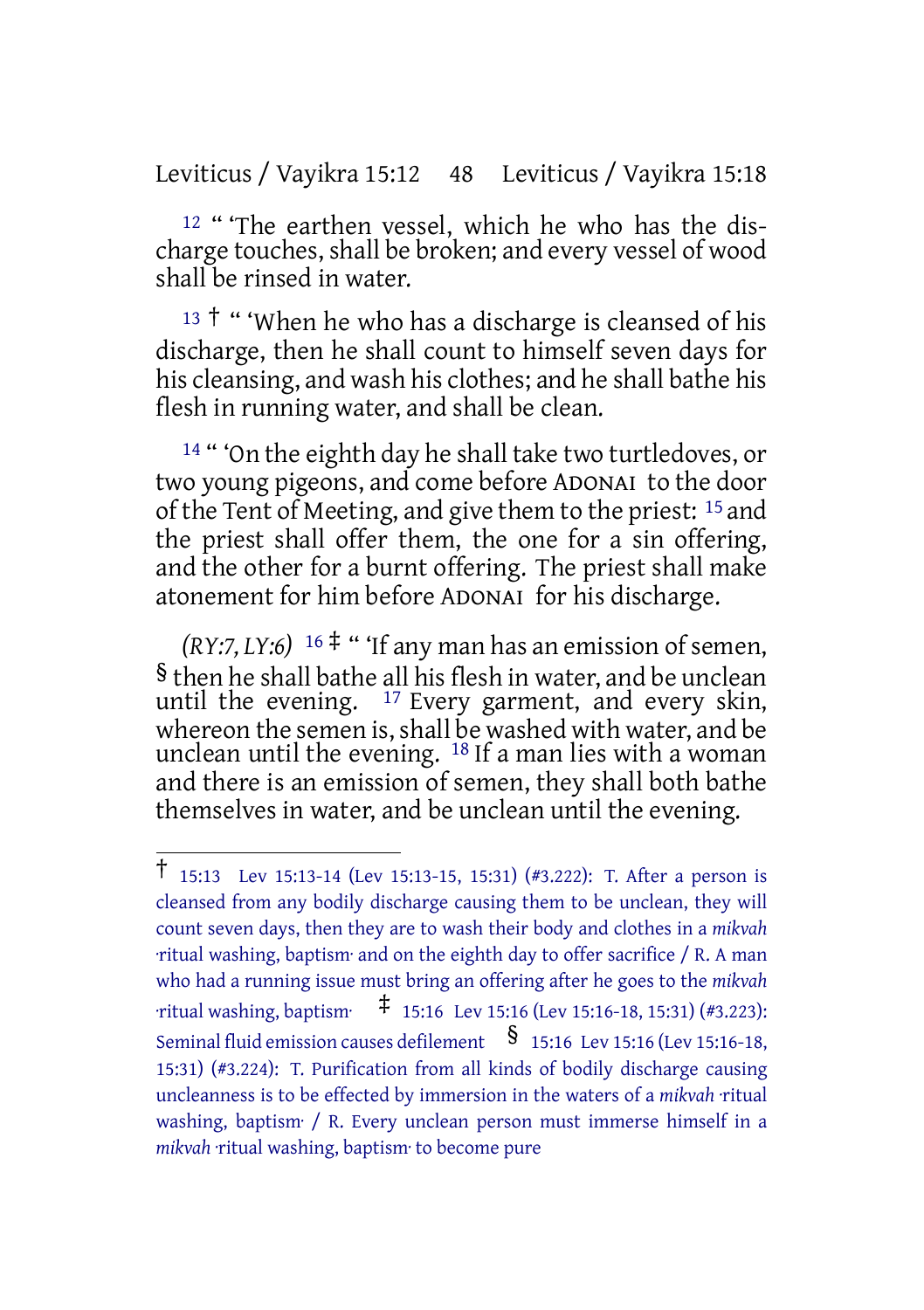#### Leviticus / Vayikra 15:19 49 Leviticus / Vayikra 15:27

<sup>19 \*</sup> " 'If a woman has a discharge, and her discharge in her flesh is blood, she shall be in her impurity seven days: and whoever touches her shall be unclean until the evening.

<sup>20</sup> " 'Everything that she lies on in her impurity shall be unclean. Everything also that she sits on shall be unclean. 21 Whoever touches her bed shall wash his clothes, and bathe himself in water, and be unclean until the evening. 22 Whoever touches anything that she sits on shall wash his clothes, and bathe himself in water, and be unclean until the evening. 23 If it is on the bed, or on anything whereon she sits, when he touches it, he shall be unclean until the evening.

<sup>24</sup> " 'If any man lies with her, and her monthly flow is on him, he shall be unclean seven days; and every bed whereon he lies shall be unclean.

 $25 +$  " 'If a woman has a discharge of her blood many days not in the time of her period, or if she has a discharge beyond the time of her period; all the days of the discharge of her uncleanness shall be as in the days of her period: she is unclean. 26 Every bed whereon she lies all the days of her discharge shall be to her as the bed of her period: and everything whereon she sits shall be unclean, as the uncleanness of her period. <sup>27</sup> Whoever touches these things shall be unclean, and shall wash his

<sup>\*</sup> 15:19 Lev 15:19 (Lev 15:19:24, 15:31) (#3.225): T. A woman in *niddah* ·menstruating is unclean for seven days and causes defilement for anyone who touches her / R. A menstruating woman is unclean and causes defilement

<sup>†</sup> 15:25 Lev 15:25 (Lev 15:25-30, 15:31) (#3.226): T. <sup>A</sup> woman having <sup>a</sup> not-regular flow of blood (whether it is excessively long or at the wrong time) is unclean like *niddah* ·menstruation· and causes defilement for anyone who touches her / R. Observe the laws of impurity caused by a woman's running issue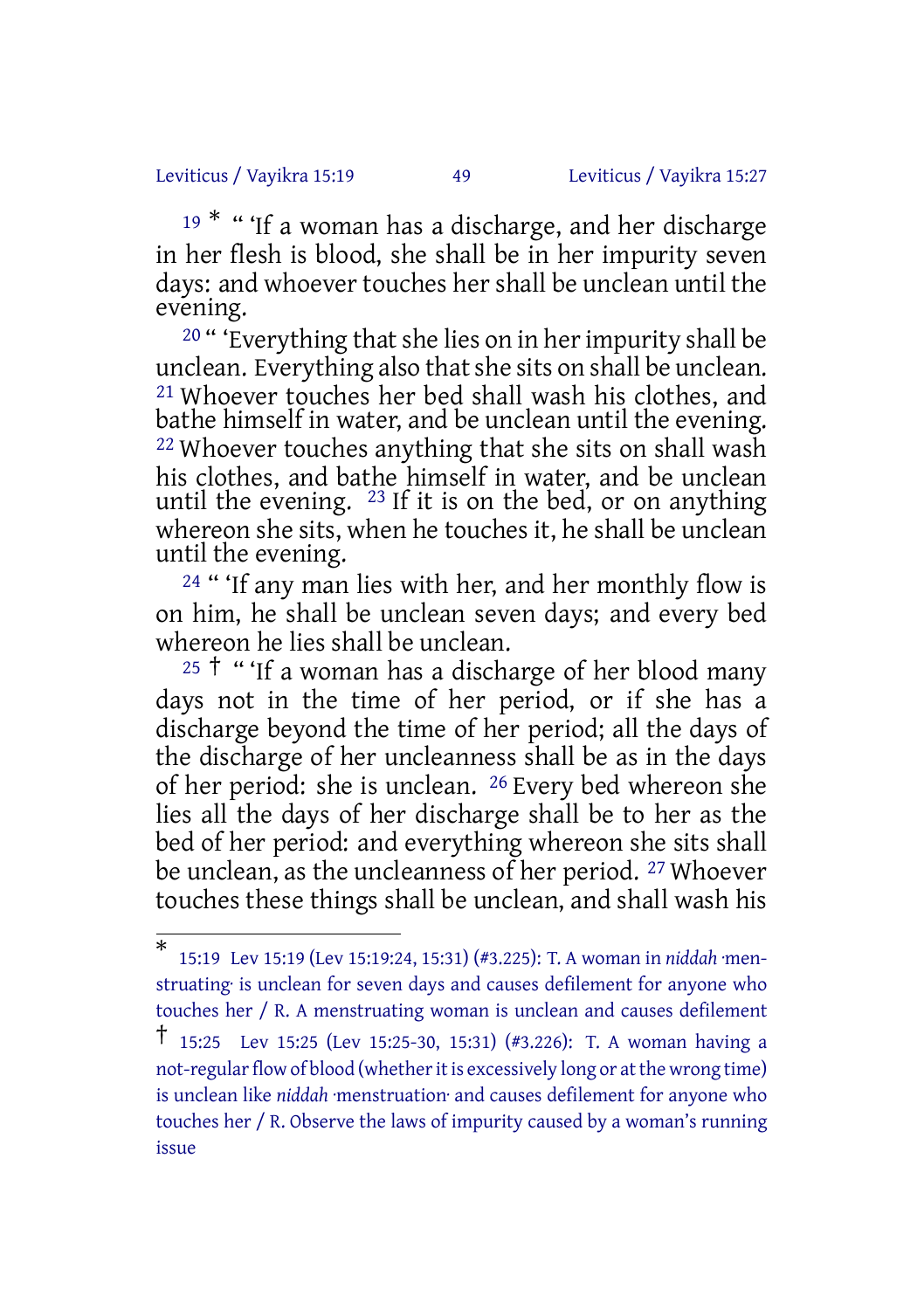#### *Leviticus / Vayikra 15:28 50 Leviticus / Vayikra 15:33*

clothes, and bathe himself in water, and be unclean until the evening.

 $28 \nless 4$  " 'But if she is cleansed of her discharge, then she shall count to herself seven days, and after that she shall be clean. *(LY:7)* 29 On the eighth day she shall take two turtledoves, or two young pigeons, and bring them to the priest, to the door of the Tent of Meeting. 30 The priest shall offer the one for a sin offering, and the other for a burnt offering; and the priest shall make atonement for her before ADONAI for the uncleanness of her discharge.

*(Maftir ·Conclusion·)* 31 " 'Thus you shall separate the children of Israel [God prevails] from their uncleanness, so they will not die in their uncleanness, when they defile my tabernacle that is among them.' "

32 This is the *Torah* ·Teaching· of him who has a discharge, and of him who has an emission of semen, so that he is unclean thereby; 33 and of her who has her period, and of a man or woman who has a discharge, and of him who lies with her who is unclean.

*Haftarah M'tzora ·Taking leave · Person afflicted with tzara'at·:*

*M'lakhim Bet / 2 Kings 7:3-20*

*B'rit Hadashah ·New Covenant·: Luke 9:51-10:42* Parashah 29: *Acharei Mot* ·After the Death· 16:1-18:30

<sup>‡</sup> 15:28 Lev 15:28-29 (Lev 15:28-30, 15:31) (#3.227): T. After <sup>a</sup> female person is cleansed from an unclean issue, she is to offer sacrifice / R. A woman who had a running issue must bring an offering aftershe goesto the *mikvah* ·ritual washing, baptism·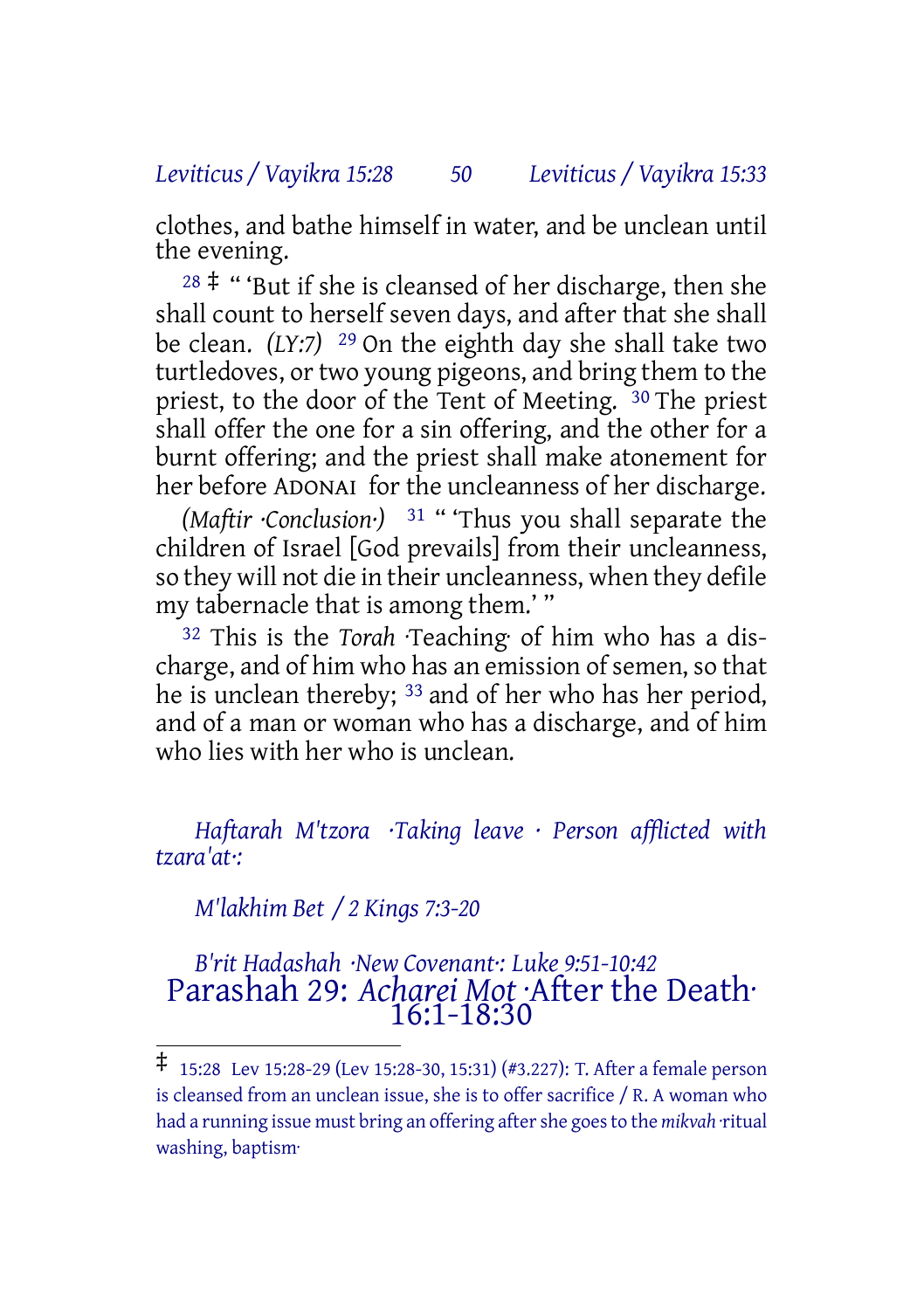### Leviticus / Vayikra 16:1 51 Leviticus / Vayikra 16:6

# 16

*Read with Parashah 30 in regular years; in leap years, read separately*

1 ADONAI spoke to Moses [Drawn out], after the death of the two sons of Aaron [Light-bringer], when they came near before ADONAI, and died; <sup>2\*</sup> and ADONAI said to Moses [Drawn out], "Tell Aaron [Light-bringer] your brother, not to come at all times into the Most Holy Place within the veil, before the mercy seat which is on the ark; lest he die: for I will appear in the cloud on the mercy seat.

<sup>3</sup> † "Aaron [Light-bringer] shall come into the sanctuary with a young bull for a sin offering, and a ram for a burnt offering.  $\frac{4}{7}$  He shall put on the holy linen coat. He shall have the linen breeches on his body, and shall put on the linen sash, and he shall be clothed with the linen turban. They are the holy garments. He shall bathe his body in water, and put them on.  $5$  He shall take from the congregation of the children of Israel [God prevails] two male goats for a sin offering, and one ram for a burnt offering.

6 "Aaron [Light-bringer] shall offer the bull of the sin offering, which is for himself, and make atonement for

<sup>\*</sup> 16:2 Lev 16:2 (Lev 16:1-2)(#4.290): T. Thatthe *Cohen Gadol* ·High Priest·shall not enter the Most Holy Place in the Sanctuary at any time / R. That the *Cohen* ·Priest· shall not enter the Sanctuary at all times, that is indiscriminately T. Directive: The *Cohen Gadol* ·High Priest must wait until the cloud of Adonai appears and covers the mercy seat, the covering on the ark in the most Holy Place before the *Cohen Gadol* ·High Priest· may enter in † 16:3 Lev 16:3-4 (Lev ch. 16) (#4.291): The *Cohen Gadol* ·High Priest· shall do the service of *Yom Kippur* ·Day of Atonement· T. Note: The service appointed for this day includes: preparing the *Cohen Gadol* ·High Priest<sup>,</sup>, regulations for the sacrifice, confessions, offerings in the most holy place, sending away of the scapegoat, and the associated promises of national forgiveness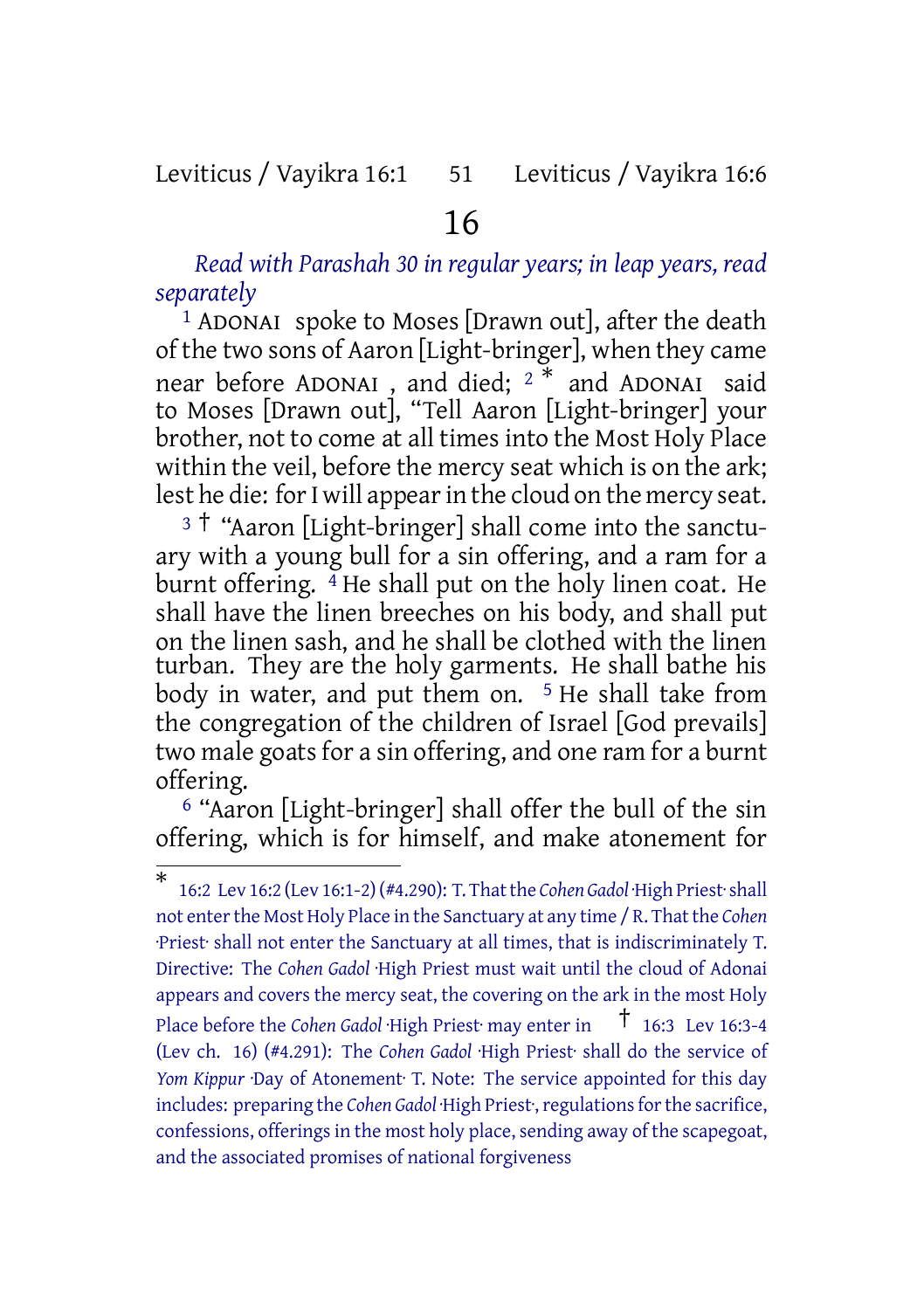#### Leviticus / Vayikra 16:7 52 Leviticus / Vayikra 16:17

himself and for his house. <sup>7</sup> He shall take the two goats, and set them before ADONAI at the door of the Tent of Meeting. 8 Aaron [Light-bringer] shall cast lots for the two goats; one lot for ADONAI , and the other lot for the scapegoat. <sup>9</sup> Aaron [Light-bringer] shall present the goat on which the lot fell for ADONAI , and offer him for a sin offering. 10 But the goat, on which the lot fell for the scapegoat, shall be presented alive before ADONAI , to make atonement for him, to send him away for the scapegoat into the wilderness.

11 "Aaron [Light-bringer] shall present the bull of the sin offering, which is for himself, and shall make atonement for himself and for his house, and shall kill the bull of the sin offering which is for himself. 12 He shall take a censer full of coals of fire from off the altar before ADONAI , and two handfuls of sweet incense beaten small, and bring it within the veil: <sup>13</sup> and he shall put the incense on the fire before ADONAI , that the cloud of the incense may cover the mercy seat that is on the testimony, so that he will not die. 14 He shall take some of the *blood of the bull,* and *sprinkle* it with his finger on the mercy seat on the east; and before the mercy seat he shall sprinkle some of the blood with his finger seven times.

15 "Then he shall kill the *goat* of the sin offering, that is for the people, and bring his *blood* ‡ within the veil, and do with his blood as he did with the blood of the bull, and sprinkle it on the mercy seat, and before the mercy seat. <sup>16</sup> He shall make atonement for the Holy Place, because of the uncleanness of the children of Israel [God prevails], and because of their transgressions, even all their sins; and so he shall do for the Tent of Meeting, that dwells with them in the middle of their uncleanness. <sup>17</sup> No one shall be in the Tent of Meeting when he enters to make

<sup>‡</sup> 16:15 Quoted in Heb 9:13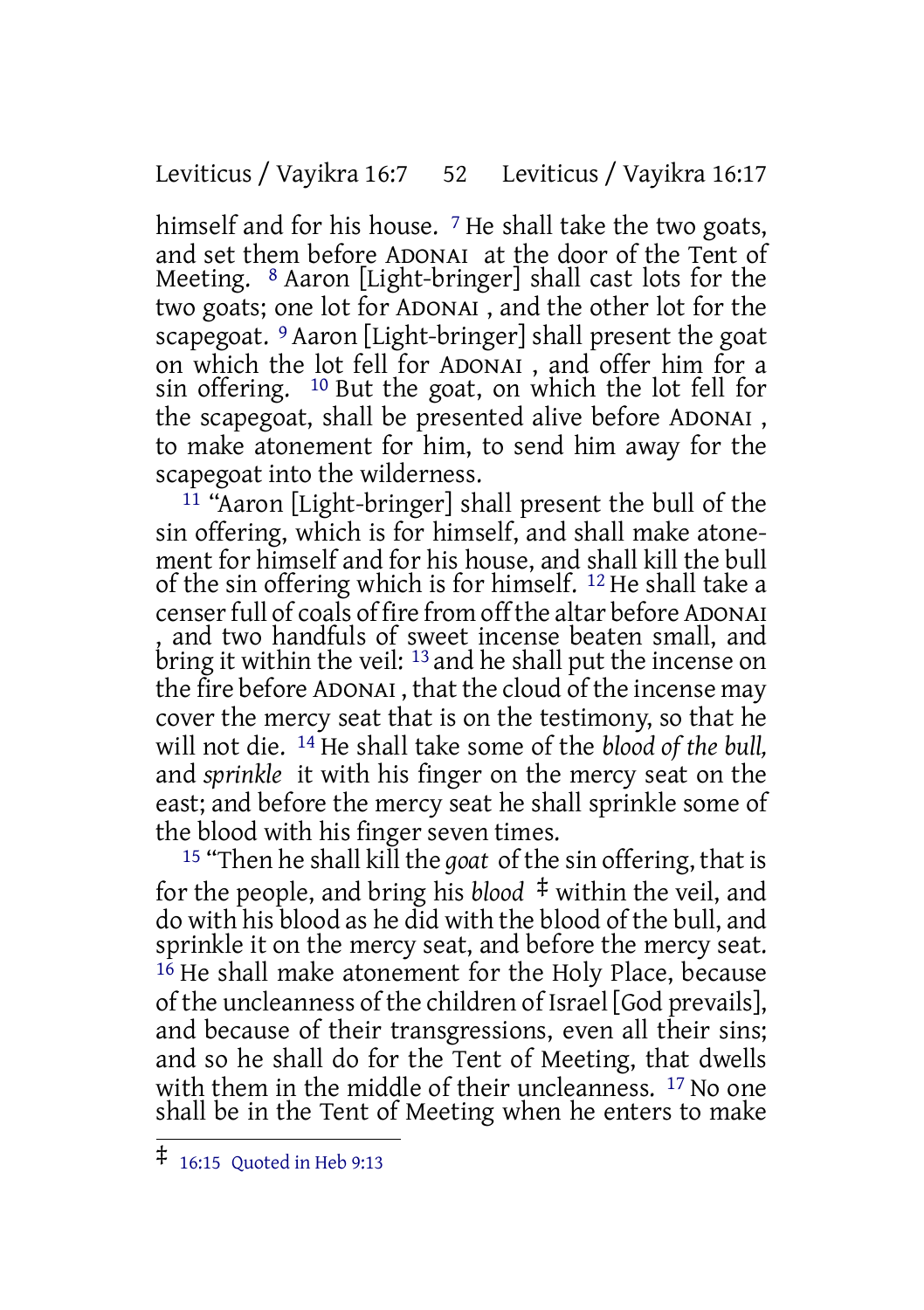atonement in the Holy Place, until he comes out, and has made atonement for himself and for his household, and for all the assembly of Israel [God prevails].

*(LY:2)* 18 "He shall go out to the altar that is before ADONAI and make atonement for it, and shall take some of the bull's blood, and some of the goat's blood, and put it around on the horns of the altar. 19 He shall sprinkle some of the blood on it with his finger seven times, and cleanse it, and make it holy from the uncleanness of the children of Israel [God prevails].

20 "When he has finished atoning for the Holy Place, the Tent of Meeting, and the altar, he shall present the live goat. 21Aaron [Light-bringer]shall lay both his hands on the head of the live goat, and *yadah* ·extend hands in confession· over him all the iniquities of the children of Israel [God prevails], and all their transgressions, even all their sins; and he shall put them on the head of the goat, and shall send him away into the wilderness by the hand of a man who is in readiness. 22 The goat shall carry all their iniquities on himself to a solitary land, and he shall let the goat go in the wilderness.

23 "Aaron [Light-bringer] shall come into the Tent of Meeting, and shall take off the linen garments, which he put on when he went into the Holy Place, and shall leave them there. 24 Then he shall bathe himself in water in a holy place, and put on his garments, and come out and offer his burnt offering and the burnt offering of the people, and make atonement for himself and for the people. *(RY:2, LY:3)* 25 The fat of the sin offering he shall burn on the altar.

 $26$  "He who lets the goat go for the scapegoat shall wash his clothes, and bathe his flesh in water, and afterward he shall come into the camp. 27 The bull for the *sin offering,*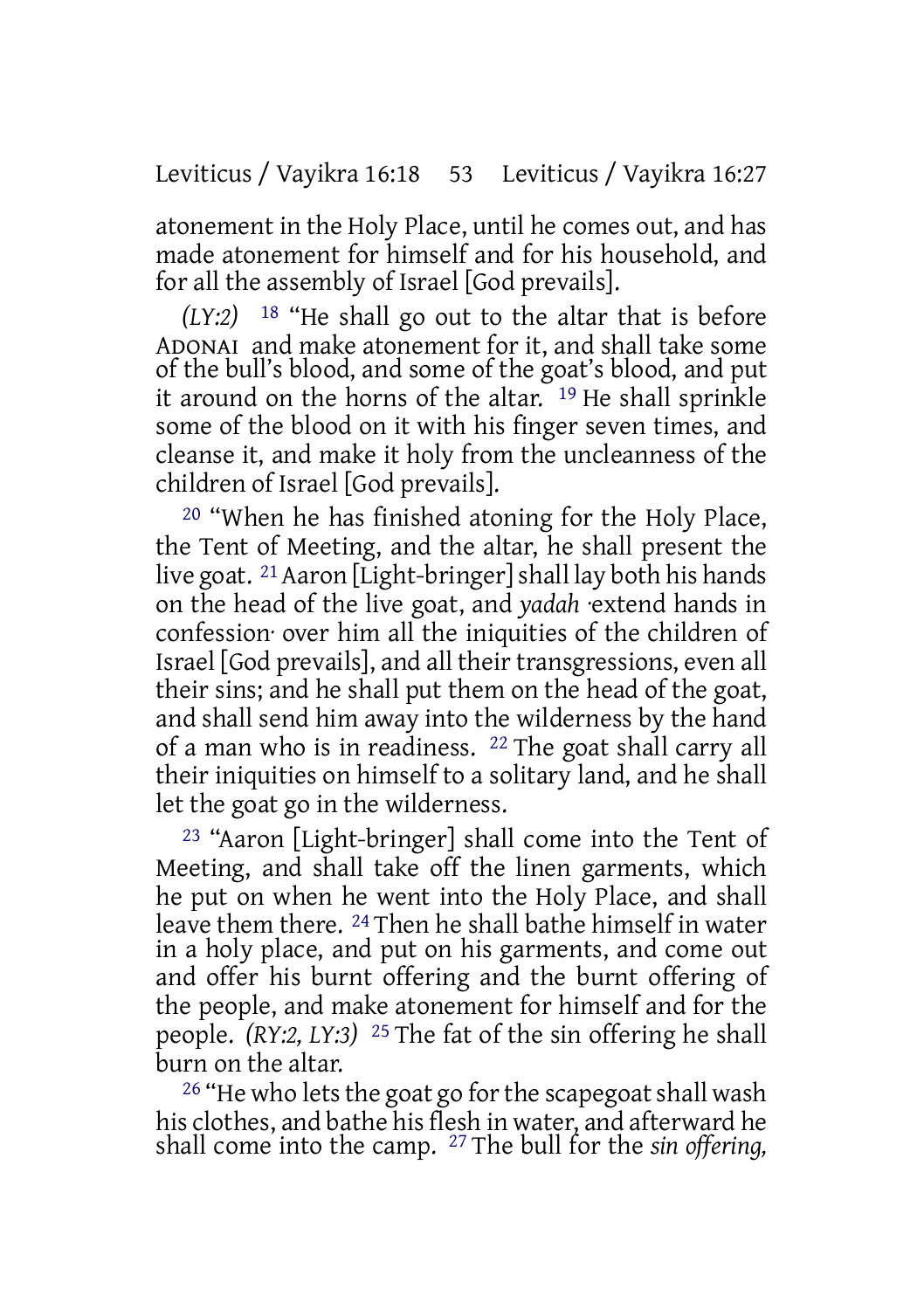Leviticus / Vayikra 16:28 54 Leviticus / Vayikra 16:34

and the goat for the sin offering, whose blood was brought in to make atonement *in the Holy Place,* shall be carried *outside the camp;* and they shall *burn* § their skins, their flesh, and their dung with fire. 28 He who burns them shall wash his clothes, and bathe his flesh in water, and afterward he shall come into the camp.

 $29$ <sup>\*</sup> "It shall be a regulation to you forever: in the seventh month, on the tenth day of the month, you shall afflict your souls, and shall do no kind of work, the native-born, or the stranger who lives as a foreigner among you: 30 for on this day shall atonement be made for you, to cleanse you; from all your sins you shall be clean before ADONAI . 31 It is a *Sabbath* ·To cease· of solemn rest to you, and you shall afflict your souls. It is a regulation forever. <sup>32</sup> The priest, who is anointed and who is consecrated to be priest in his father's place, shall make the atonement, and shall put on the linen garments, even the holy garments. <sup>33</sup> Then he shall make atonement for the Holy Sanctuary; and he shall make atonement for the Tent of Meeting and for the altar; and he shall make atonement for the priests and for all the people of the assembly.

<sup>34</sup> "This shall be an everlasting regulation for you, to make atonement for the children of Israel [God prevails] once in the year because of all their sins."

It was done as ADONAI enjoined Moses [Drawn out].

<sup>§</sup> 16:27 Quoted in Heb 13:11, 13:13 \* 16:29 Lev 16:29 (Lev 16:29-31) (#4.292): T. To afflict yourself on *Yom Kippur* ·Day of Atonement· 10th day of seventh month *Tishrei* / R. To fast and to deny yourself (on *Yom Kippur* ·Day of Atonement<sup>.</sup> 10th day of seventh month *Tishrei*) T. Directive: This is a Sabbath of complete rest, do no work and deny yourselves (v31)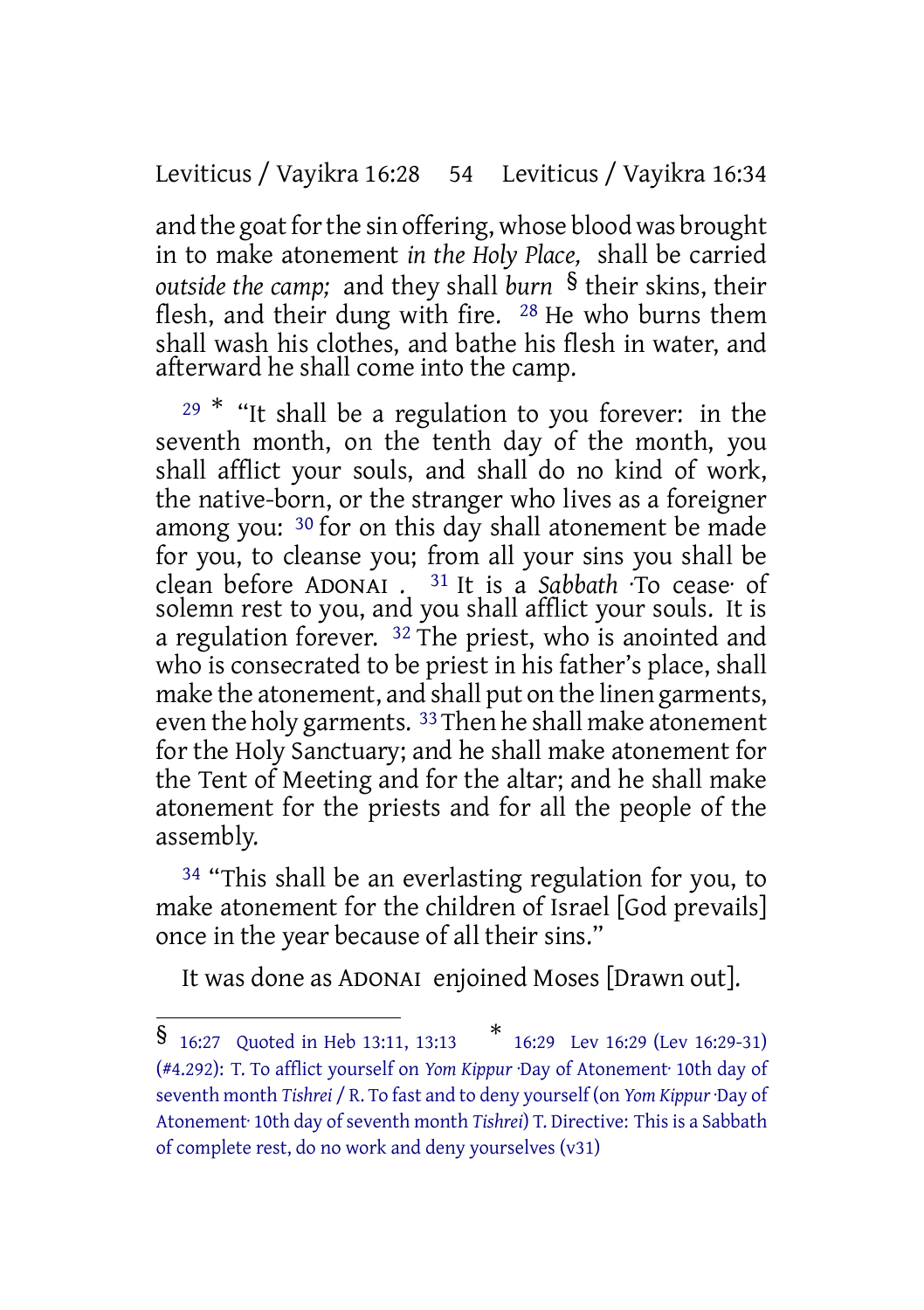Leviticus / Vayikra 17:1 55 Leviticus / Vayikra 17:10

# 17

*(LY:4)* 1 ADONAI spoke to Moses [Drawn out], saying, 2 "Speak to Aaron [Light-bringer], and to his sons, and to all the children of Israel [God prevails], and say to them: 'This is the thing which ADONAI has enjoined, <sup>3<sup>\*</sup></sup> Whatever man there is of the house of Israel [God prevails], who kills a bull, or lamb, or goat, in the camp, or who kills it outside the camp, <sup>4</sup> and has not brought it to the door of the Tent of Meeting, to offer it as an offering to ADONAI before ADONAI 's tabernacle: blood shall be imputed to that man. He has shed blood; and that man shall be cut off from among his people.  $5$  This is to the end that the children of Israel [God prevails] may bring their sacrifices, which they sacrifice in the open field, that they may bring them to ADONAI , to the door of the Tent of Meeting, to the priest, and sacrifice them for sacrifices of peace offerings to ADONAI . 6 The priest shall sprinkle the blood on ADONAI 's altar at the door of the Tent of Meeting, and burn the fat for a pleasant aroma to ADONAI .<sup>7</sup> They shall no more sacrifice their sacrifices to the goat idols, after which they play the prostitute. This shall be a regulation forever to them throughout their generations.'

*(RY:3, LY:5)* 8 "You shall say to them, 'Any man there is of the house of Israel [God prevails], or of the strangers who live as foreigners among them, who offers a burnt offering or sacrifice, 9 and does not bring it to the door of the Tent of Meeting, to sacrifice it to ADONAI ; that man shall be cut off from his people.

10 " 'Any man of the house of Israel [God prevails], or of the strangers who live as foreigners among them, who

<sup>\*</sup> 17:3 Lev 17:3-4 (Lev 17:1-7) (#2b.138): T. Not to slaughter concentrated animals outside the Sanctuary  $/$  R. Not to slaughter sacrifices outside the courtyard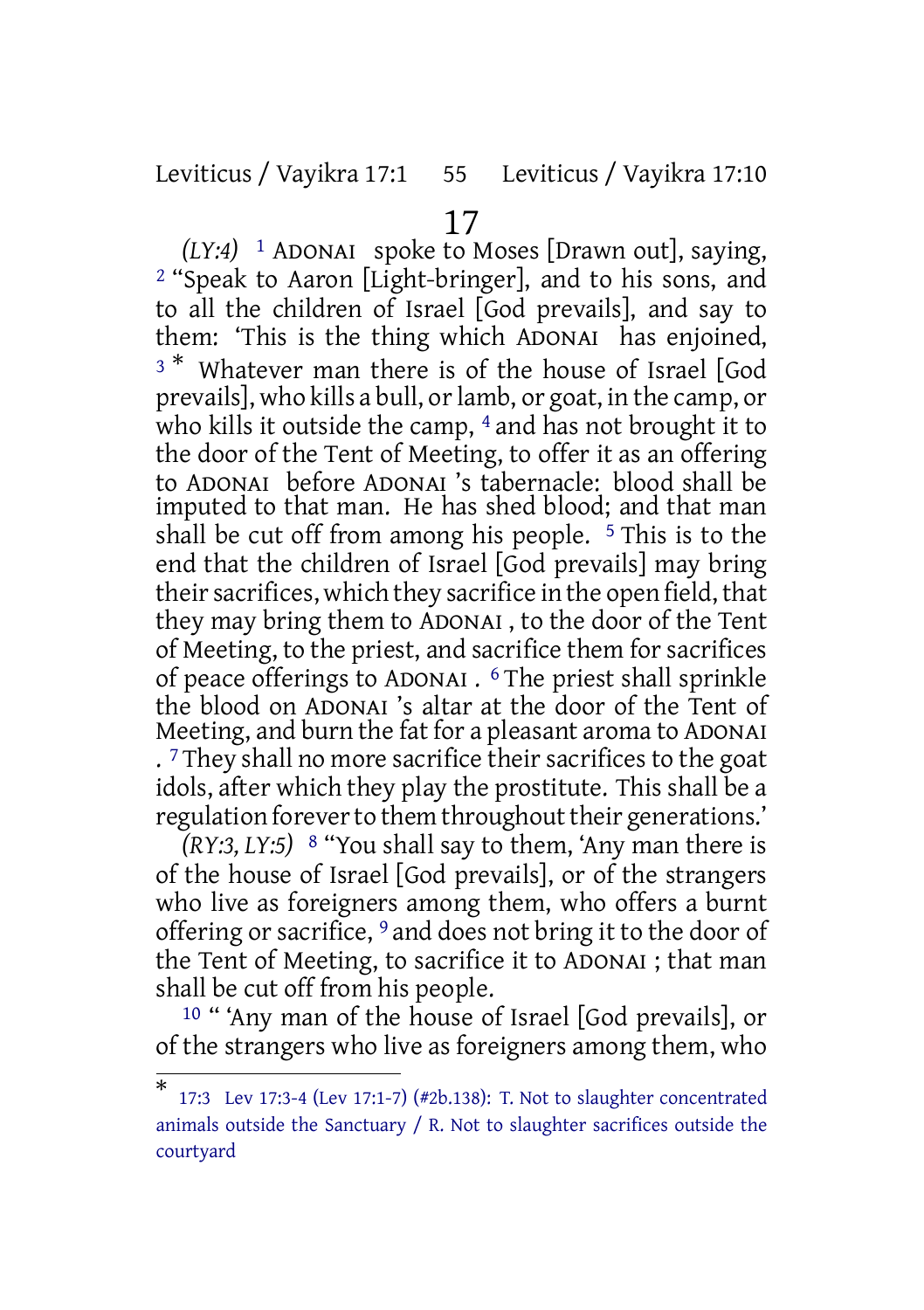#### Leviticus / Vayikra 17:11 56 Leviticus / Vayikra 18:3

eats any kind of blood, I will set my face against that soul who eats blood, and will cut him off from among his people. 11Forthe life ofthe flesh isin the blood; and I have given it to you on the altar to make atonement for your souls: for it is the blood that makes atonement by reason of the life. <sup>12</sup> Therefore I have said to the children of Israel [God prevails], "No person among you may eat blood, nor may any stranger who lives as a foreigner among you eat blood."

<sup>13</sup> <sup>†</sup> " 'Whatever man there is of the children of Israel [God prevails], or of the strangers who live as foreigners among them, who takes in hunting any animal or bird that may be eaten; he shall pour out its blood, and cover it with dust. 14 For as to the life of all flesh, its blood is with its life: therefore I said to the children of Israel [God prevails], "You shall not eat the blood of any kind of flesh; for the life of all flesh is its blood. Whoever eats it shall be cut off."

15 " 'Every person that eats what dies of itself, or that which is torn by animals, whether he is native-born or a foreigner, he shall wash his clothes, and bathe himself in water, and be unclean until the evening: then he shall be clean. 16 But if he does not wash them, or bathe his flesh, then he shall bear his iniquity.''

# 18

1 ADONAI said to Moses [Drawn out], 2 "Speak to the children of Israel [God prevails], and say to them, 'I am ADONAI your God. 3 You shall not do as they do in the land of Egypt [Abode of slavery], where you lived: and you shall not do as they do in the land of Canaan [Humbled],

<sup>†</sup> 17:13 Lev 17:13-14 (Lev 17:10:14) (#3.228): T. To cover the blood of <sup>a</sup> hunted and killed animal with earth or dirt / R. To cover the blood (of a slaughtered beast or fowl) with earth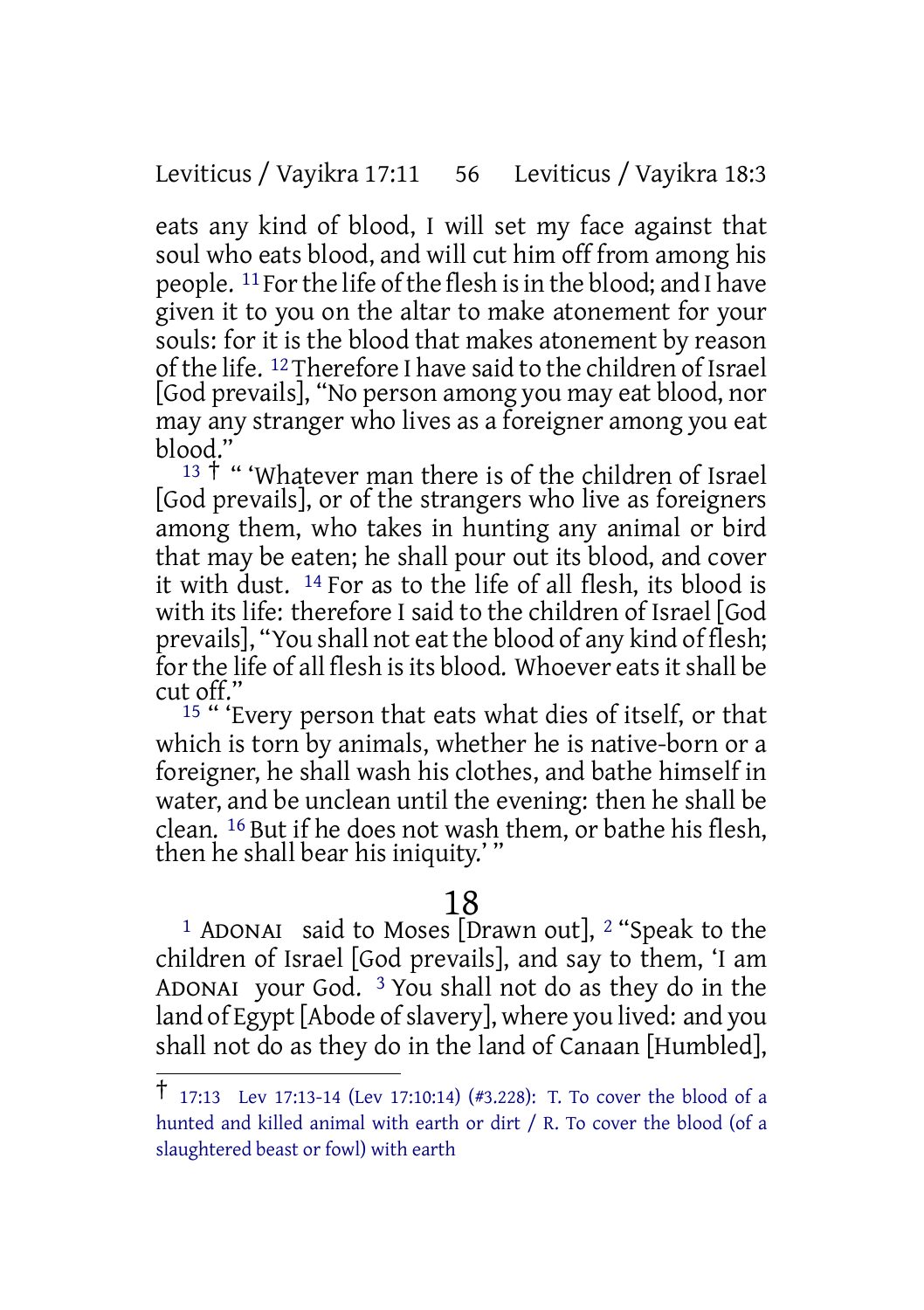Leviticus / Vayikra 18:4 57 Leviticus / Vayikra 18:10

where I am bringing you. You shall not follow their regulations. 4 You shall do my judgments, and you shall keep my regulations, and walk in them: I am ADONAI your God. 5 You shall therefore keep my regulations and my judgments; which if a *man does them, he shall live in them.* I am ADONAI.

*(LY:6)* <sup>6</sup> † " 'None of you shall approach anyone who are his close relatives, to uncover their nakedness: I am ADONAI .

<sup>7</sup> ‡ " 'You shall not uncover the nakedness of your father, § nor the nakedness of your mother: she is your mother. You shall not uncover her nakedness.

<sup>8</sub> \* " 'You shall not uncover the nakedness of your</sup> father's wife. It is your father's nakedness.

9<sup>†</sup> "You shall not uncover the nakedness of your sister, the daughter of your father, or the daughter of your mother, whether born at home, or born abroad.

<sup>10</sup> ‡ " 'You shall not uncoverthe nakedness of yourson's

<sup>\*</sup> 18:5 Quoted in Luke 10:28; Rom 10:5; Gal 3:12 † 18:6 Lev 18:6 (Lev 18:6-23) (#7.437): T. Not to approach anyone who is a close relative in order to have sexual relations (list given) / R. Not to be intimate, have pleasurable contact with, nor sexual relations with any forbidden woman R. Example: The Rabbis teach against actions such as embracing, kissing, hinting, and skipping, or other pleasurable contact that might lead to sexual relations / R. Note: Rabbinical Oral Tradition teaches this is a warning against intimacy that might lead to sexual relations  $\frac{1}{18:7}$  Lev 18:7 (Lev 18:24-30) (#7.438): T. Not to have sexual relations with your father / R. Not to have homosexual relations with your father  $\frac{1}{8}$  18:7 Lev 18:7 (Lev 18:24-30) (#7.439): Not to have sexual relations with your mother \* 18:8 Lev 18:8 (Lev 18:24-30) (#7.440): Not to have sexual relations with your father's wife  $\overline{1}$  18:9 Lev 18:9 (Lev 18:24-30) (#7.441): Not to have sexual relations with your sister  $\ddagger$  18:10 Lev 18:10 (Lev 18:24-30) (#7.442): Not to have sexual relations with your son's daughter (granddaughter)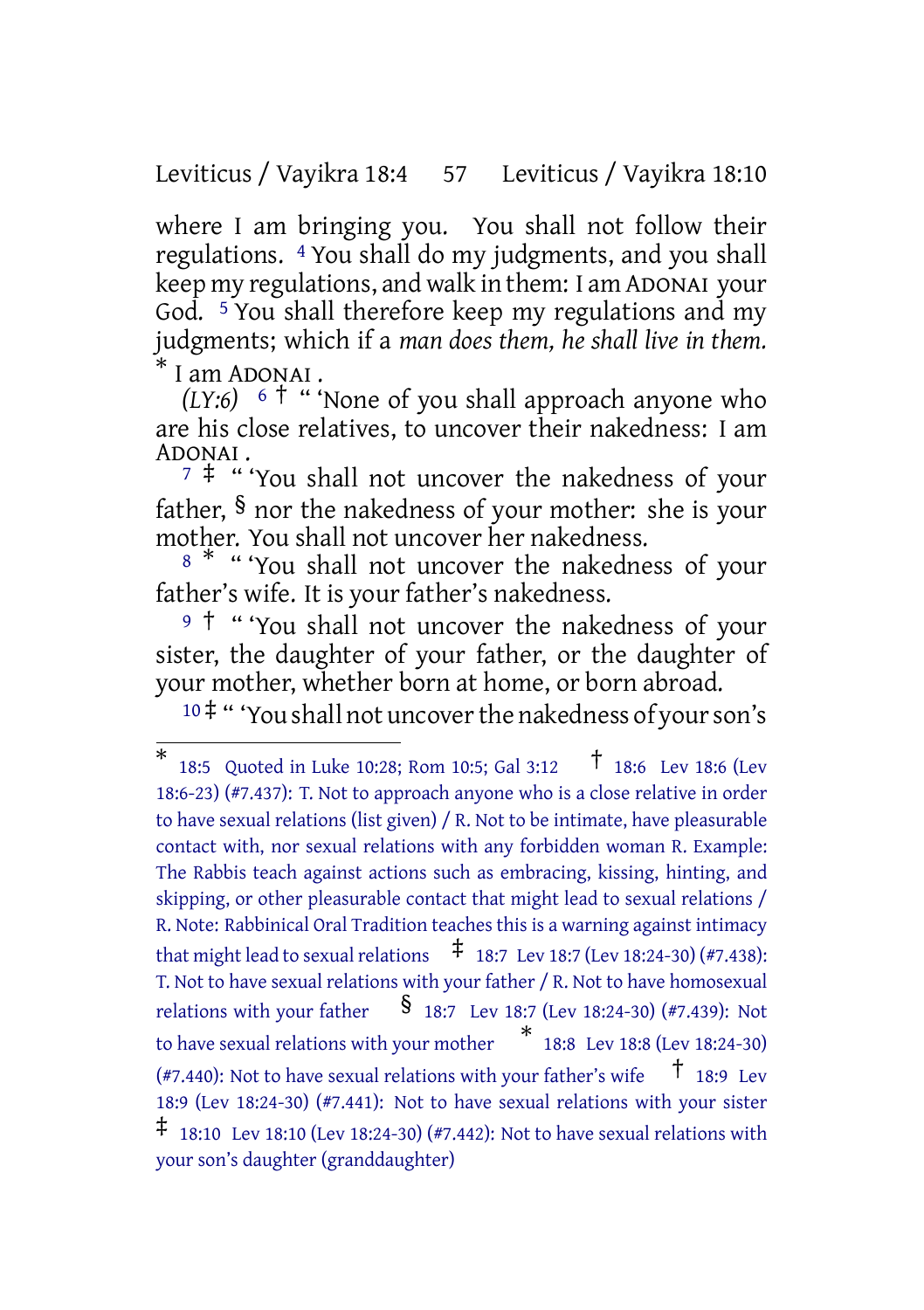Leviticus / Vayikra 18:11 58 Leviticus / Vayikra 18:15

daughter, § or of your daughter's daughter, even their nakedness: \* for theirs is your own nakedness.

 $11 +$  " 'You shall not uncover the nakedness of your father's wife's daughter, conceived by your father, since she is your sister.

 $12 \div$  " 'You shall not uncover the nakedness of your father's sister: she is your father's near kinswoman.

<sup>13</sup> § " 'You shall not uncover the nakedness of your mother's sister: for she is your mother's near kinswoman.

<sup>14</sup> \* " 'You shall not uncover the nakedness of your father's brother † by not approaching his wife. She is your aunt.

<sup>15</sup> ‡ " 'You shall not uncover the nakedness of your daughter-in-law: she is your son's wife. You shall not uncover her nakedness.

<sup>§</sup> 18:10 Lev 18:10 (Lev 18:24-30) (#7.443): Not to have sexual relations with your daughter's daughter (granddaughter) \* 18:10 Lev 18:10 (Lev 18:11, 18:24-30) (#7.444): T. This (second) command is not found in the straightforward text / R. Not to have sexual relations with your own daughter R. Note: Oral Tradition says this command is actually a *Torah* ·Teaching· command not originating from Oral Tradition; it was not mentioned because it is so natural it is straightforward without being mentioned (derived from Lev 18:11)  $\uparrow$  18:11 Lev 18:11 (Lev 18:24-30) (#7.445): Not to have sexual relations with your father's wife's daughter (sister or step sister)  $\pm$  18:12 Lev 18:12 (Lev 18:24-30) (#7.446): Not to have sexual relations with your father's sister (aunt) <br>
§ 18:13 Lev 18:13 (Lev 18:24-30) (#7.447): Not to have sexual relations with your mother's sister (aunt) \* 18:14 Lev 18:14 (Lev 18:24-30) (#7.448): Not to have sexual relations with your father's brother's wife (aunt) † 18:14 Lev 18:14 (Lev 18:24-30) (#7.449): T. This command is not found in the straightforward text / R. Not to have sexual relations with your father's brother (uncle) / R. Not to have homosexual relations with your father's brother  $\pm$  18:15 Lev 18:15 (Lev 18:24-30) (#7.450): Not to have sexual relations with your son's wife (daughter-in-law)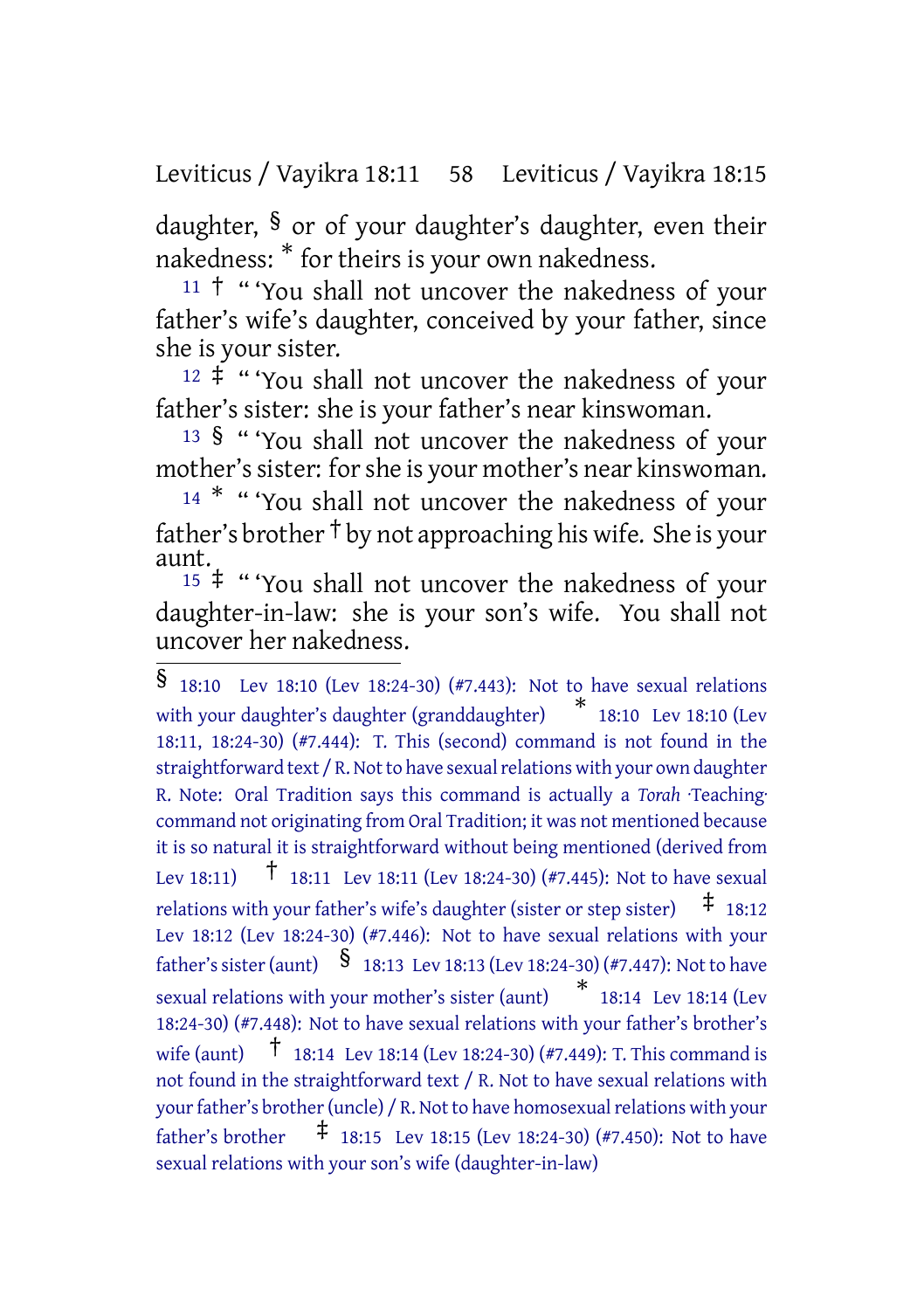Leviticus / Vayikra 18:16 59 Leviticus / Vayikra 18:22

<sup>16</sup> § " 'You shall not uncover the nakedness of your brother's wife. It is your brother's nakedness.

<sup>17\*</sup> " 'You shall not uncover the nakedness of a woman and her daughter.  $\dagger$  You shall not take her son's daughter, ‡ or her daughter's daughter, to uncover her nakedness; they are near kinswomen: it is wickedness.

 $18\frac{18}{3}$  " 'You shall not take a wife to her sister, to be a rival, to uncover her nakedness, while her sister is yet alive.

<sup>19</sub> \* " 'You shall not approach a woman to uncover her</sup> nakedness, as long as she is impure by her uncleanness.

<sup>20</sup> † " 'You shall not lie carnally with your neighbor's wife, and defile yourself with her.

<sup>21</sup> ‡ " 'You shall not give any of your children to sacrifice to Molech. You shall not profane the name of your God. I am ADONAI .

*(RY:4, LY:7)* <sup>22</sup>  $\frac{1}{2}$  "You shall not go to bed with a man, as with a woman; it is an abomination.

<sup>§</sup> 18:16 Lev 18:16 (Lev 18:24-30) (#7.451): Not to have sexual relations with your brother's wife (sister-in-law) \* 18:17 Lev 18:17 (Lev 18:24-30) (#7.452): Not to have sexual relations with a woman and her daughter † 18:17 Lev 18:17 (Lev 18:24-30) (#7.453): Not to have sexual relations with a woman and her son's daughter (great granddaughter)  $\pm$  18:17 Lev 18:17 (Lev 18:24-30) (#7.454): Not to have sexual relations with a woman and her daughter's daughter (great granddaughter)  $\frac{1}{8}$  18:18 Lev 18:18 (Lev 18:24-30) (#7.455): Not to have sexual relations with your wife's sister (sister-in-law) \* 18:19 Lev 18:19 (Lev 18:24-30)(#7.456): Notto have sexual relations with <sup>a</sup> woman unclean due to *niddah* ·menstruation· † 18:20 Lev 18:20 (Lev 18:24-30) (#7.457): Not to have sexual relations with another man's wife  $\pm$  18:21 Lev 18:21 (#2a.65): Not to sacrifice your children to the Molech false god T. Note: Whose worship includes children to be burned in sacrifice on the red-hot statue of the idol, this practice is also called "to pass thru the fire" in some translations  $\frac{1}{8}$  18:22 Lev 18:22 (Lev 18:24-30) (#7.458): Not to have sexual relations a male with a male, that is homosexual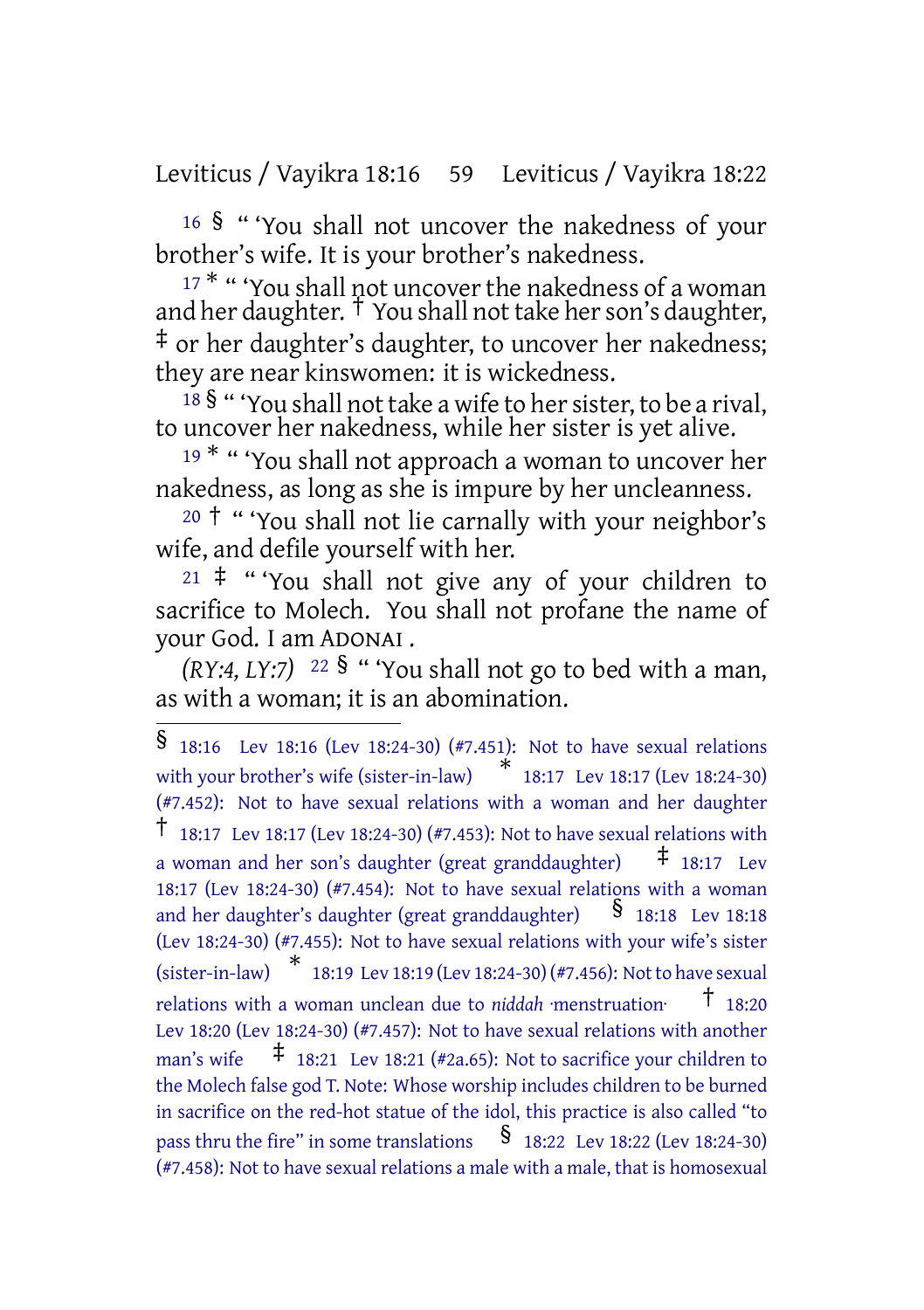## *Leviticus / Vayikra 18:23 60 Leviticus / Vayikra 18:30*

<sup>23</sup> \* " 'You shall not lie with any animal to defile yourself with it. † No woman may give herself to an animal, to lie down with it: it is a perversion.

24 " 'Don't defile yourselves in any of these things: for in all these the nations which I am casting out before you were defiled. 25 The land was defiled: therefore I punished its iniquity, and the land vomited out her inhabitants. 26 You therefore shall keep my regulations and my judgments, and shall not do any of these abominations; neither the native-born, nor the stranger who lives as a foreigner among you; *(LY: Maftir ·Conclusion·)* 27 (for the men of the land that were before you had done all these abominations, and the land became defiled); 28 that the land not vomit you out also, when you defile it, as it vomited out the nation that was before you.

<sup>29</sup> " 'For whoever shall do any of these abominations, even the souls that do them shall be cut off from among their people. 30 Therefore you shall keep my requirements, that you do not practice any of these abominable regulations and customs, which were practiced before you, and that you do not defile yourselves with them. I am ADONAI your God.' "

*Haftarah Acharei Mot ·Taking leave · After the Death·: Yechezk'el / Ezekiel 22:1-19 (A); 22:1-16 (S)*

*B'rit Hadashah ·New Covenant·: John 7:1-52* Parashah 30: *K'doshim* ·Holy people, Set-apart people· 19:1-20:27

<sup>\*</sup> 18:23 Lev 18:23 (Lev 18:24-30) (#7.459): A man shall not have sexual relations with an animal  $\uparrow$  18:23 Lev 18:23 (Lev 18:24-30) (#7.460): A woman shall not have sexual relations with an animal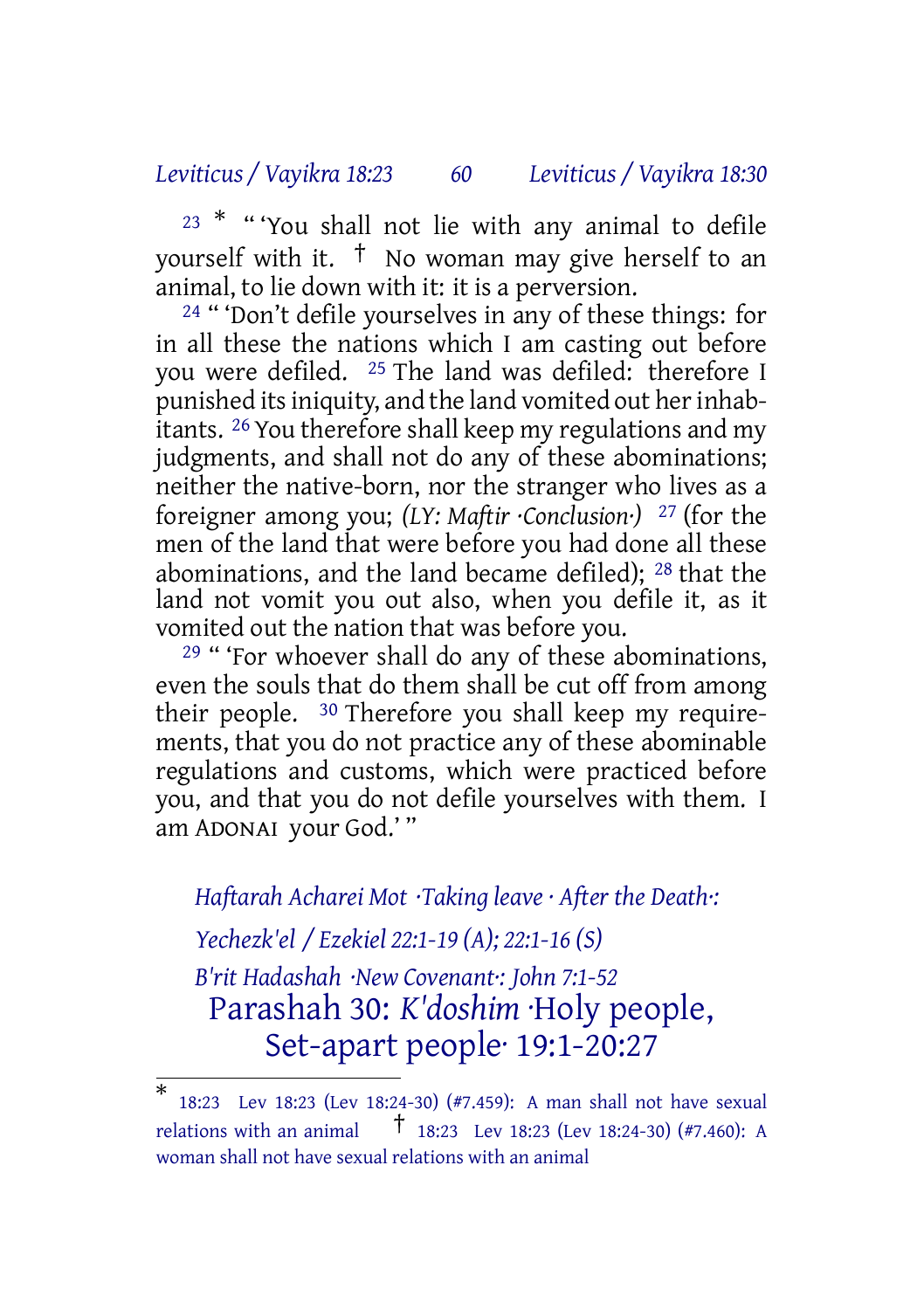# Leviticus / Vayikra 19:1 61 Leviticus / Vayikra 19:9

# 19

*Read with Parashah 29 in regular years; in leap years, read separately*

<sup>1</sup> ADONAI spoke to Moses [Drawn out], saying,  $2$  "Speak to all the congregation of the children of Israel [God prevails], and tell them, *'You shall be* holy; *for* I, ADONAI *your* God, *am* holy. \*

<sup>3</sup> <sup>†</sup> " 'Each one of you shall respect his mother and his father. You shall keep my Sabbaths. I am ADONAI your God.

<sup>4</sup> ‡ " 'Don't turn to idols, § nor make molten deities for yourselves. I am ADONAI your God.

5 " 'When you offer a sacrifice of peace offerings to ADONAI , you shall offer it so that you may be accepted. 6 It shall be eaten the same day you offer it, and on the next day: and if anything remains until the third day, it shall be burned with fire.  $7 *$  If it is eaten at all on the third day, it is an abomination. It will not be accepted; 8 but everyone who eats it shall bear his iniquity, because he has profaned the holy thing of ADONAI , and that soul shall be cut off from his people.

9<sup>†</sup> " 'When you reap the harvest of your land, you shall

<sup>\*</sup> 19:2 Quoted in Matt 5:48 † 19:3 Lev 19:3 (#5.367): T. To revere your father and mother / R. To fear your father and mother  $\pm$  19:4 Lev 19:4 (#2a.66): T. Not to turn to idolatry / R. Not to inquire into idolatry  $\S$  19:4 Lev 19:4 (#2a.67): Not to make an idol for yourself or for others  $\quad$   $^*$  19:7 Lev 19:7-8 (Lev 17:5-8) (#2b.139): Not to eat a sacrifice that has been left over (on the third day) † 19:9 Lev 19:9 (Lev 19:9-10, 23:22) (#8.493): To leave the corner of the field unharvested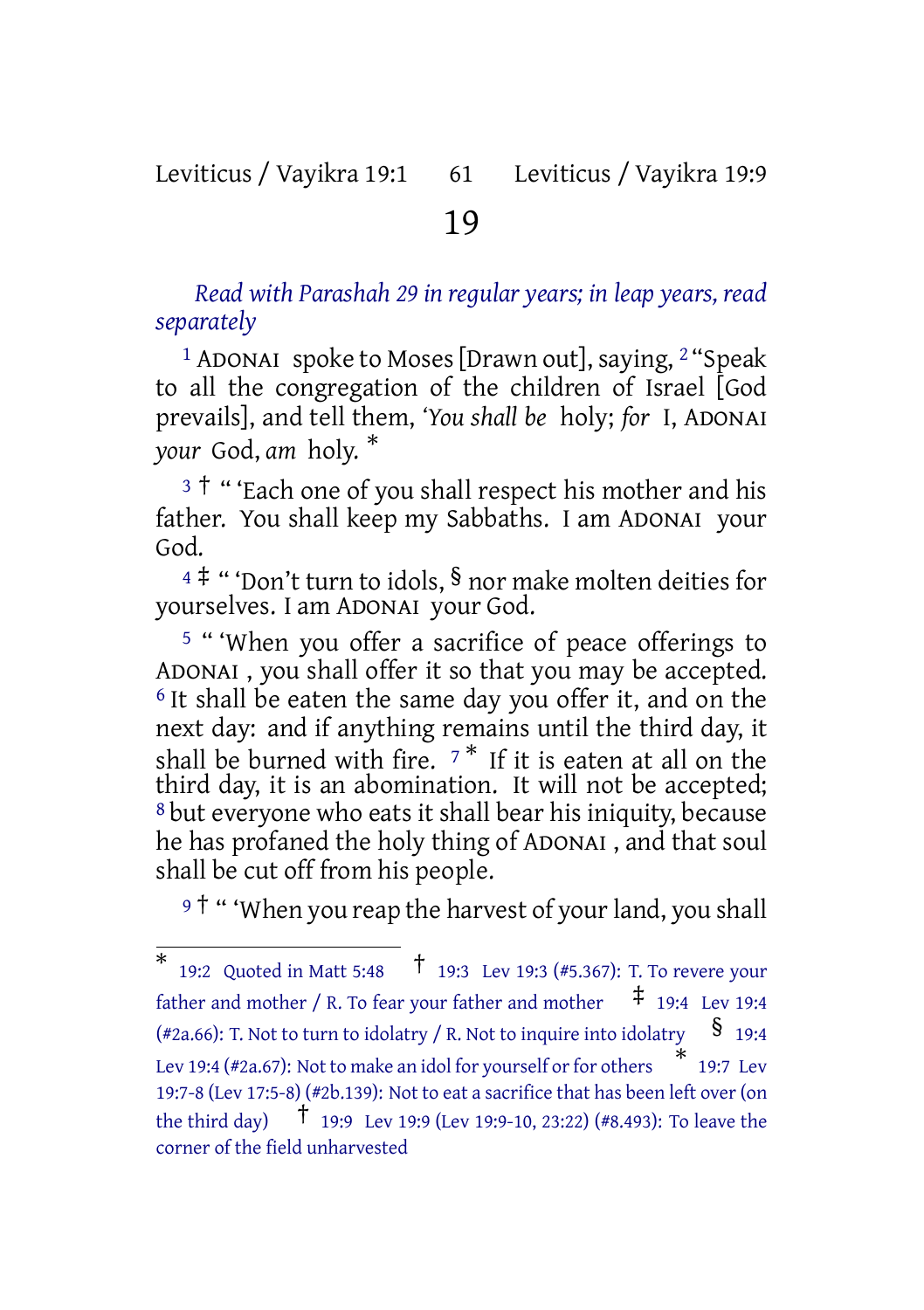# Leviticus / Vayikra 19:10 62 Leviticus / Vayikra 19:12

not wholly reap the corners of your field,  $\frac{1}{2}$  § neither shall you gather the gleanings of your harvest. <sup>10</sup> \* You shall not glean your vineyard,  $\dagger \ddagger$  neither shall you gather the fallen grapes of your vineyard.  $\frac{1}{8}$   $*$  You shall leave them for the poor and for the foreigner. I am ADONAI your God.

<sup>11</sup> <sup>†</sup> "You shall not steal from,  $\frac{4}{7}$  defraud,  $\frac{6}{7}$  or lie to one another.

<sup>12</sup> \* *" 'You shall not swear by my name falsely,* † and profane the name of your God. I am ADONAI .

<sup>‡</sup> 19:9 Lev 19:9 (Lev 19:9-10) (#8.494): Not to gather the stalks that have fallen while reaping your field  $\frac{\$}{\$}$  19:9 Lev 19:9 (Lev 19:9-10, 23:22) (#8.495): T. This is not found in the straight forward text, it is implied / R. To leave the gleanings of the harvest, that is the corners of your field \* 19:10 Lev 19:10 (Lev 19:9-10) (#8.496): T. Not to gather the grapes left on the vine or on the ground after harvesting / R. Not to harvest the undeveloped or imperfect clusters of your vineyard † 19:10 Lev 19:10 (Lev 19:9-10) (#8.497): T. Not to gather the grapes left on the vine or on the ground after harvesting / R. Not to gather individual fallen grapes while reaping your field  $\pm$  19:10 Lev 19:10 (Lev 19:9-10) (#8.498): T. To leave the grapes left on the vine or on the ground after harvesting / R. To leave the undeveloped or imperfect clusters of your vineyard  $\frac{\$}{\$}$  19:10 Lev 19:10 (Lev 19:9-10, 23:22) (#8.499): T. To leave the gleanings of the vineyard, that is the corners of your field / R. To leave a corner of the field uncut for the poor \* 19:10 Lev 19:10 (Lev 19:9-10) (#8.500): To leave the fallen grapes of the vineyard for the poor and the proselyte  $\overline{1}$  19:11 Lev 19:11 (#8.501): T. Not to steal from each other / R. Not to steal money stealthily  $\uparrow$  19:11 Lev 19:11 (#9.559): T. Not to deal falsely with or defraud ·illegal acquisition of money by deception· each other / R. Not to falsely deny another's claim to property / R. Not to deny possession of something entrusted to you  $\frac{\$}{\$}$  19:11 Lev 19:11 (#9.560): T. Not to lie to each other / R. Not to swear falsely in denial of another's claim to property \* 19:12 Lev 19:12 (#3.229): T. Do not violate an oath; not to swear falsely by the name of Adonai / R. Not to swear falsely in God's Name / Reason: For this would be profaning the name of your God  $\pm$  19:12 Paraphrase Quoted in Matt 5:33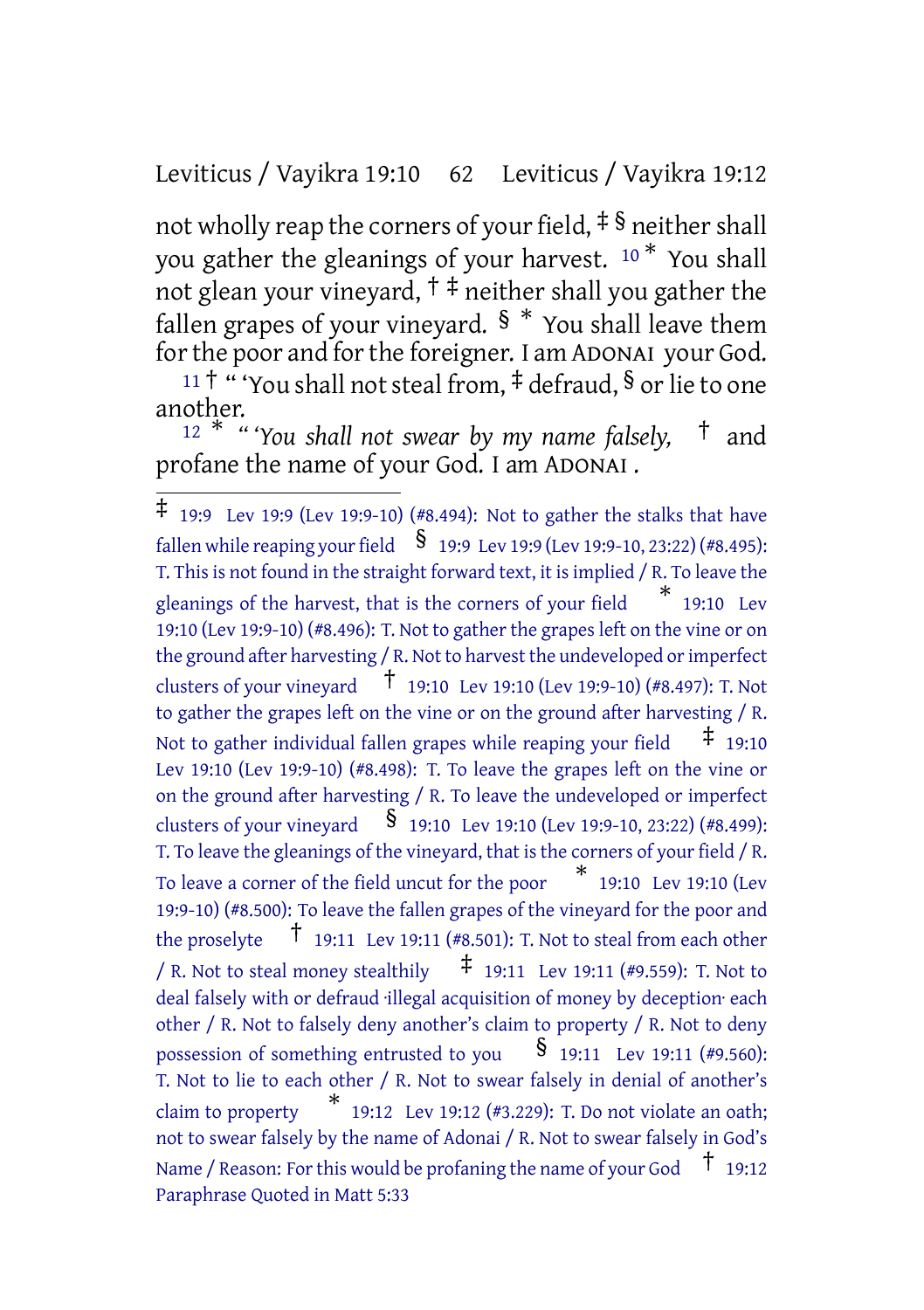Leviticus / Vayikra 19:13 63 Leviticus / Vayikra 19:16

<sup>13</sup> ‡ " 'You shall not oppress your neighbor, norrob him. § \* " 'The wages of a hired servant shall not remain with you all night until the morning.

<sup>14</sup> <sup>†</sup> "You shall not curse the deaf,  $\ddagger$  nor put a stumbling block before the blind; but you shall fear your God. I am ADONAI .

*(RY:5, LY:2)* <sup>15</sup> § " 'You shall do no injustice in judgment. You shall not be partial to the poor,  $\dagger$  nor show favoritism to the great; ‡ but you shall judge your neighbor uprightly.

<sup>16</sup> § " 'You shall not go up and down as a slanderer among your people.

<sup>‡</sup> 19:13 Lev 19:13 (#8.502): T. Not to rob your neighbor / R. Not to rob openly  $\S$  19:13 Lev 19:13 (#8.503): T Not to withhold the wages of a hired worker until morning / R. Not to delay payment of wages past the agreed  $\stackrel{*}{\text{time}}$  19:13 Lev 19:13 (#8.504): T. This is not found in the straight forward text, it is implied / R. Not to withhold wages or fail to repay a debt  $\pm$  19:14 Lev 19:14 (#6.390): T. Not to curse a deaf person / R. Not to curse any other Israelite / R. Not to curse any upstanding Jew  $\pm$  19:14 Lev 19:14 (#6.391): T. Not to place a stumbling block in front of a blind person / R. Not to cause the innocent to stumble on the way / R. Not to put a stumbling block before a blind man / R. Not to give a blind man harmful advice  $\frac{1}{9}$  19:15 Lev 19:15 (#10.586): T. Not to do injustice in a judgment / R. A judge must not pervert justice \* 19:15 Lev 19:15 (#10.587): Not to take pity on a poor man when judging  $\frac{1}{1}$  19:15 Lev 19:15 (#10.588): Not to show favoritism toward an important or wealthy man when judging  $\pm$  19:15 Lev 19:15 (#10.589): T. To impart equal justice by not favoring one party over the other in disputes / R. To judge righteously  $\frac{\$}{}$  19:16 Lev 19:16-18 (#9.561): T. Not to gossip nor slander / R. Not to speak derogatorily of others R. Consider: "Evil talk kills three people: the speaker, the listener, and the one who is spoken of" - The Lubavitcher Rebbe / R. Consider: "Before you speak, you are the master of your words. After you speak, your words master you" (Talmud, Erachin 15A)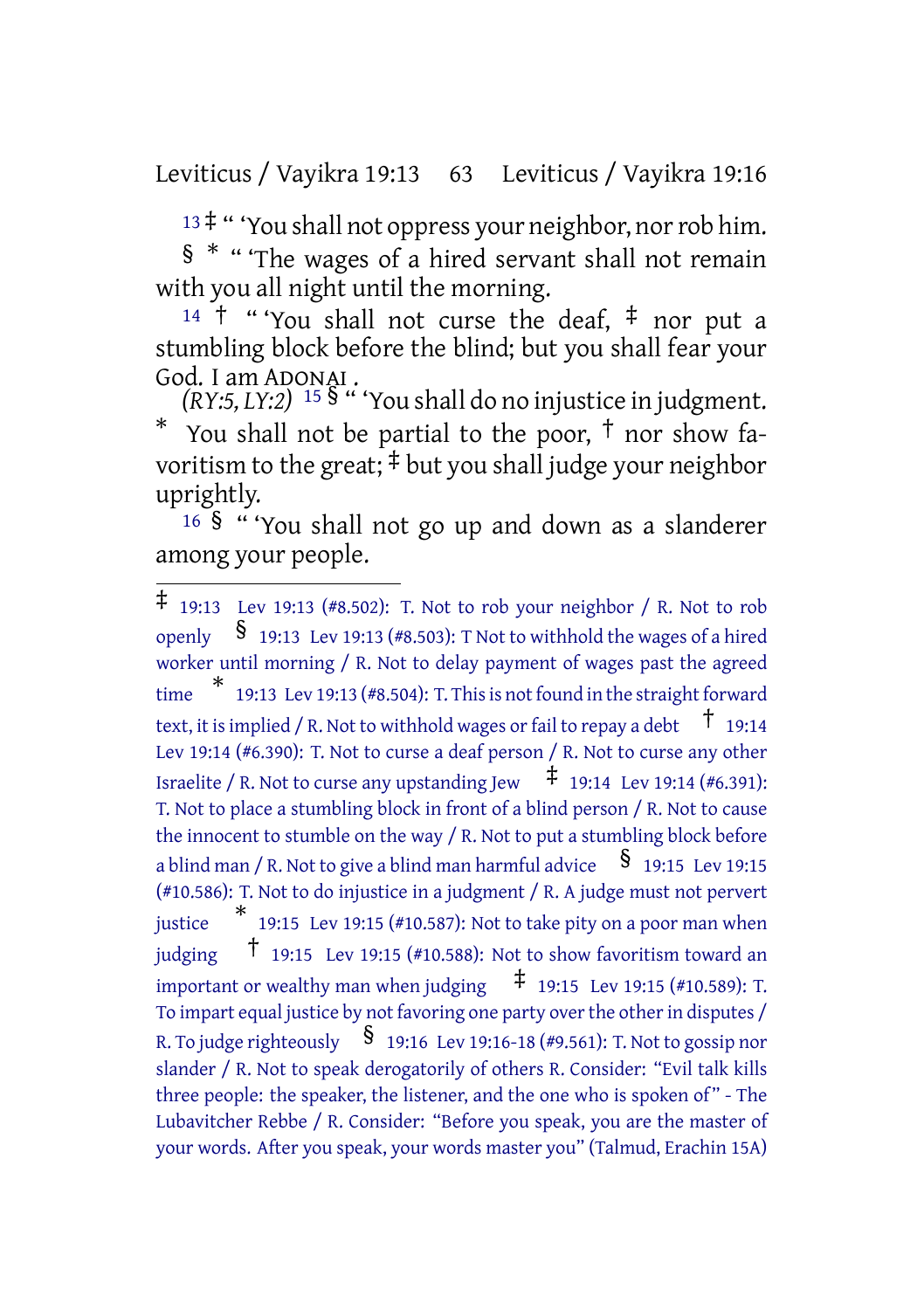Leviticus / Vayikra 19:17 64 Leviticus / Vayikra 19:19

\* " 'You shall not endanger the life of your neighbor. I am ADONAI .

17 <sup>†</sup> " 'You shall not hate your brother in your heart. <sup>‡</sup> § You shall surely rebuke your neighbor, and not bear sin because of him.

 $18 * "$  You shall not take vengeance or revenge,  $\dagger$  nor bear any grudge against the children of your people;  $\ddagger$  but *you shall 'ahav ·affectionately love· your neighbor as yourself.* § I am ADONAI .

<sup>19</sup> " 'You shall keep my regulations.

<sup>\*</sup> 19:16 Lev 19:16-18 (#6.392): Not to stand by idly when life is in danger Directive: Consider that this command also says to "not gossip nor slander" † 19:17 Lev 19:17 (Lev 19:17-18) (#6.393): T. Not to hate your brotherin your heart / R. Not to hate fellow Jews  $\frac{1}{4}$  19:17 Lev 19:17 (Lev 19:17-18) (#6.394): T. You are to rebuke and reprove your neighbor and thereby not bear a sin because of him / R. To rebuke and reprove a sinner  $\frac{1}{2}$  19:17 Lev 19:17 (Lev 19:17-18) (#6.395): T. This command is not found in the straightforward text, it is implied by not incurring guilt of sin due to hatred or grudge against your neighbor / R. Not to shame or embarrass any person of Israel \* 19:18 Lev 19:18 (Lev 19:17-18) (#6.396): Not to take revenge inflicting harm against someone for a wrong suffered at their hands·  $\frac{1}{1}$  19:18 Lev 19:18 (Lev 19:17-18) (#6.397): Not to bear a grudge persistent feeling of resentment or ill-will due to a past insult or injury:  $\uparrow$  19:18 Lev 19:18 (Lev 19:17-18) (#6.398): T. To love your neighbor as you love yourself / R. To love Jews R. Example: To love is elaborated as having and expressing profound concern and affection for other Jews R. Consider: Rabbinical Oral Tradition teaches to love your neighbor applies to those only inside the covenant. Rabbi Yeshua teaches your neighbor are those around you whether in the covenant or outside the covenant (Luke 10:25-37) / R. Consider: Rabbi Hillel teaches "That which is hateful to you, do not do to your fellow. That is the whole *Torah* ·Teaching·; the rest is the explanation. Now go and learn" (Talmud: Shabbat 31A) § 19:18 Quoted in Matt 5:43, 19:19, 22:39; Mark 12:31, 12:33; Luke 10:27; Rom 13:9; Gal 5:14; James 2:8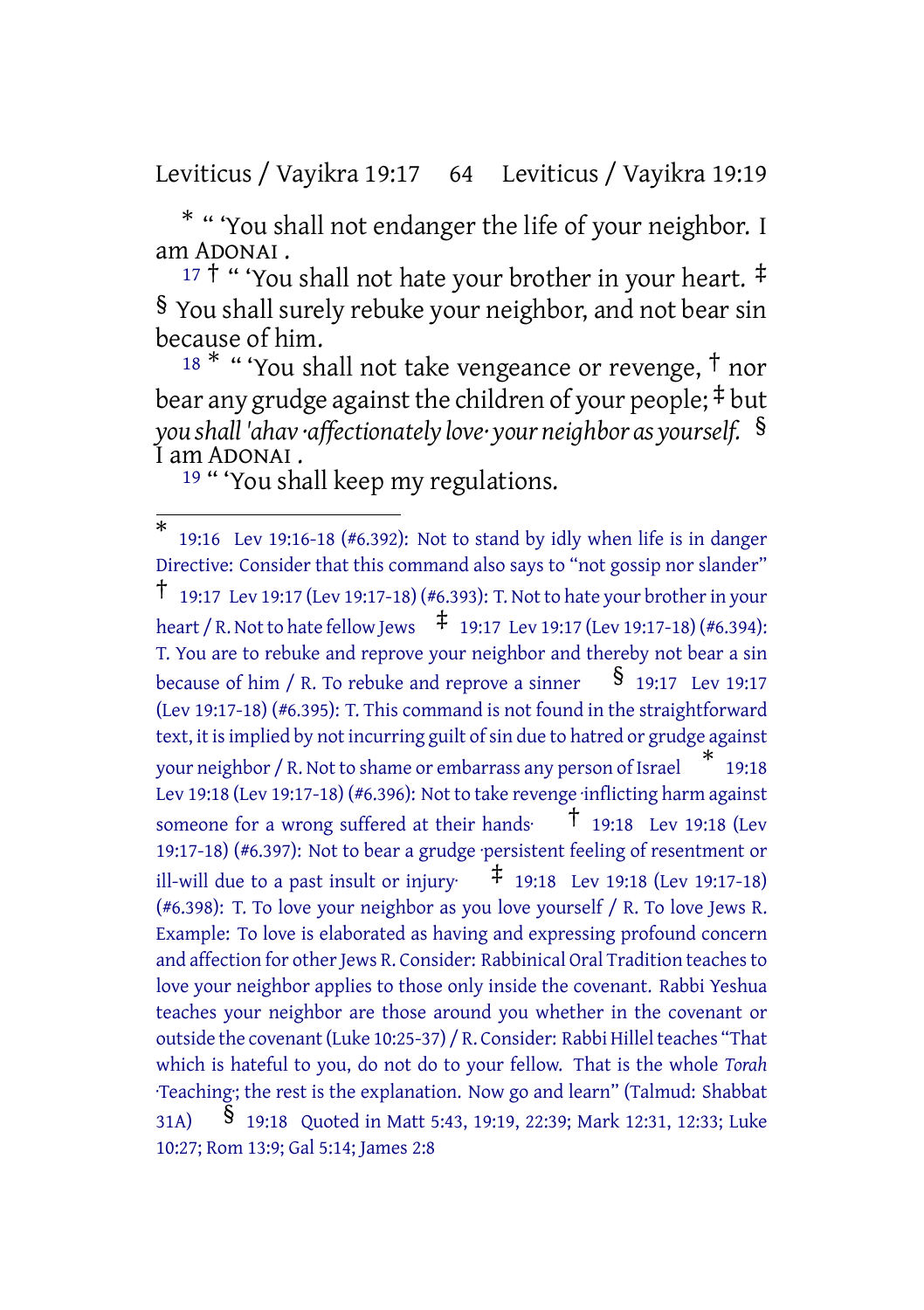Leviticus / Vayikra 19:20 65 Leviticus / Vayikra 19:26

\* " 'You shall not cross-breed different kinds of animals.

† " 'You shall notsow your field with two kinds ofseed;

" 'Don't wear a garment made of two kinds of material.

<sup>20</sup> " 'If a man lies carnally with a woman who is a slave girl, pledged to be married to another man, and not ransomed, or given her freedom; they shall be punished. They shall not be put to death, because she was not free. 21 He shall bring his trespass offering to ADONAI , to the door of the Tent of Meeting, even a ram for a trespass offering. <sup>22</sup> The priest shall make atonement for him with the ram of the trespass offering before ADONAI for his sin which he has committed: and the sin which he has committed shall be forgiven him.

 $(LY:3)$  <sup>23</sup> <sup> $\ddagger$ </sup> " 'When you come into the land, and have planted all kinds of trees for food, then you shall count their fruit as forbidden. Three years they shall be forbidden to you. It shall not be eaten.  $24\,$ § But in the fourth year all its fruit shall be holy, for giving praise to ADONAI . 25 In the fifth year you shall eat its fruit, that it may yield its increase to you. I am ADONAI your God.

26 " 'You shall not eat any meat with the blood still in

<sup>\*</sup> 19:19 Lev 19:19 (#1.10): Not to crossbreed animals of different species

<sup>†</sup> 19:19 Lev 19:19 (#1.11): Not to sow different kinds of seed together

<sup>‡</sup> 19:23 Lev 19:23 (Lev 19:23-25) (#8.505): Not to eat fruit of <sup>a</sup> tree in the first three years from planting § 19:24 Lev 19:24 (Lev 19:23-25) (#8.506): T. The fruit of fruit-bearing trees in the fourth year of planting will be holy (not to be eaten) / R. The fourth year crops must be totally for holy purposes like *ma'aser sheni* ·second tithe·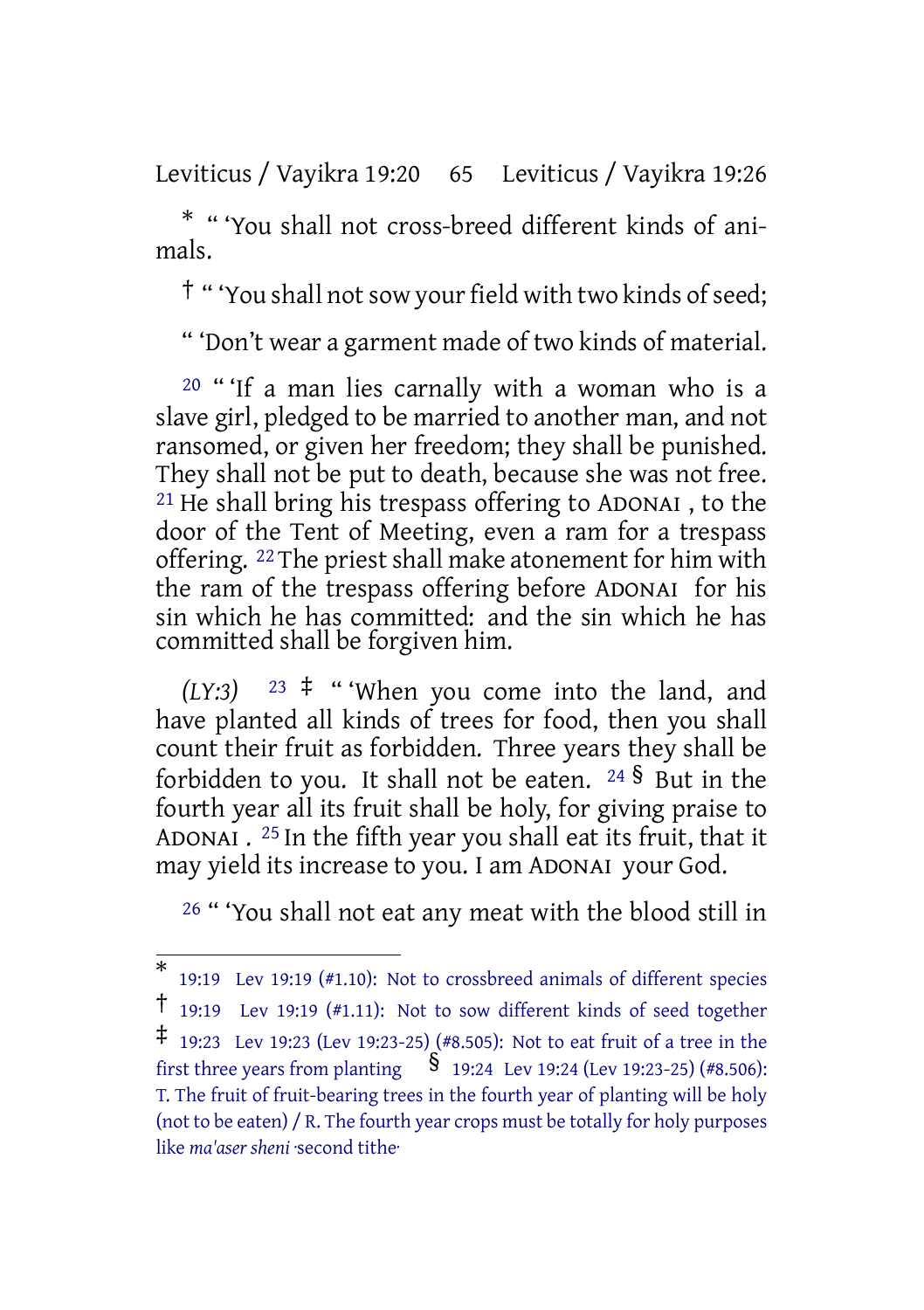Leviticus / Vayikra 19:27 66 Leviticus / Vayikra 19:30

it. \* You shall not use enchantments,  $\uparrow \ddagger$  nor practice sorcery.

<sup>27</sup> § " 'You shall not cut the hair on the sides of your head or clip off the edge of your beard.

<sup>28</sub> \* " 'You shall not make any cuttings in your flesh for</sup> the dead, nor tattoo any marks on you. I am ADONAI .

29 " 'Don't profane your daughter, to make her a prostitute; lest the land fall to prostitution, and the land become full of wickedness.

<sup>30</sup> " 'You shall keep my Sabbaths, and  $\dagger$  reverence my sanctuary; I am ADONAI.

<sup>\*</sup> 19:26 Lev 19:26 (#2a.68): T. Not to practice divination ·occultist method of fortune telling· or to believe in lucky charms / R. Not to engage in astrology † 19:26 Lev 19:26 (#2a.68): T. Not to practice divination ·occultist method of fortune telling· or to believe in lucky charms / R. Not to engage in astrology ‡ 19:26 Lev 19:26 (#2a.69): T. Not to practice sorcery ·magic with spirits· or fortunetelling / R. Not to be superstitious Note: Definition of Superstitious: A belief not based on knowledge or ominous significance of a circumstance or occurrence; a custom or act based on such a belief; an irrational fear of a mystery; any blindly accepted belief or notion. This dictionary definition of superstitious does not allow for blind faith  $\frac{1}{2}$  19:27 Lev 19:27 (Lev 19:27-28) (#2b.140): T. Not to *nakaph* ·violently strike / to round / shave· the sides of your head / R. Men shall not shave off the sides of their head, like the idolaters Consider: The Hebrew word used, *nakaph*, means to violently strike, also to round, mar, or trim. In the context of the following verse (v28) which rejects cutting or tattoos for the dead (both acts involving blood). It can be inferred this "cutting hair" is in regard to pagan rituals involving service unto the dead, the sun god, or other false deities R. Consider: The Rabbis interpret this command as having *paz* ·side-locks· \* 19:28 Lev 19:28 (Lev 19:26-28; Deut 14:1-2) (#2b.142): T. Not to tattoo or gash your body for the dead / R. Not to tattoo your skin T. Example: Like the pagan nations make marks on their bodies or cut themselves for the dead (1 King 18:28)  $\pm$  19:30 Lev 19:30 (Lev 26:2) (#1.12): Revere Adonai's Sanctuary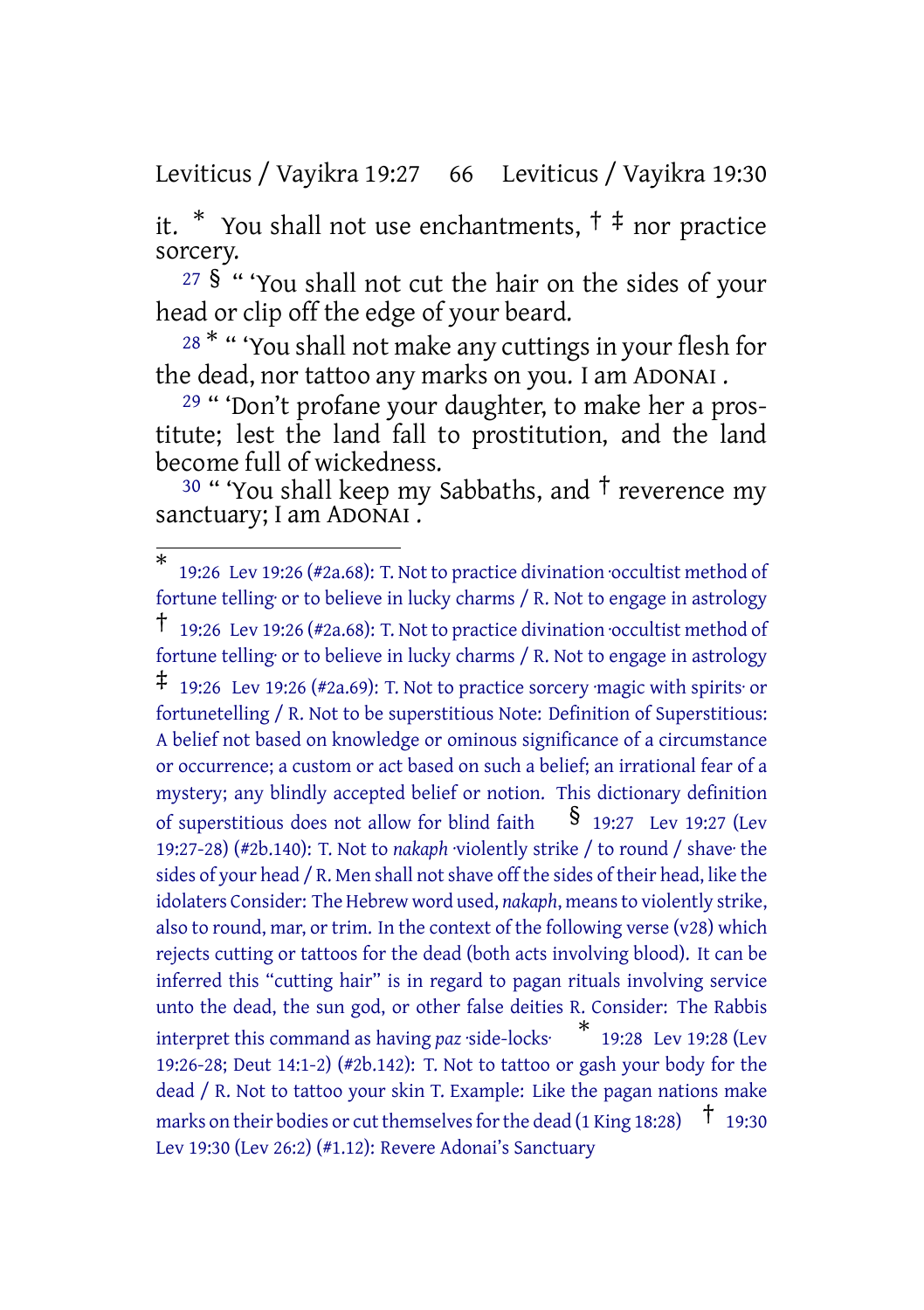Leviticus / Vayikra 19:31 67 Leviticus / Vayikra 19:37

 $31 \div$  " 'Don't turn to those who are spirit-mediums, § nor to the sorcerers. Don't seek them out, to be defiled by them. I am ADONAI your God.

<sup>32</sup> \* " 'You shall rise up before the silver haired, and honorthe face of an elder old man, and you shall fear your God. I am ADONAI .

*(RY:6, LY:4)* 33 " 'If a stranger lives as a foreigner with you in your land, you shall not do him wrong. 34 The stranger who lives as a foreigner with you shall be to you as the native-born among you, and you shall *'ahav* ·affectionately love· him as yourself; for you lived as foreigners in the land of Egypt [Abode of slavery]. I am ADONAI your God.

<sup>35</sup> † " 'You shall do no unrighteousness in judgment, in measures of length, of weight, or of quantity.  $36 \div$  You shall have just balances, just weights, a just ephah [0.63 bushels; 5.9 gal; 22 L], and a just hin [0.98 gal; 3.7 L]. I am ADONAI your God, who brought you out of the land of Egypt [Abode of slavery].

37 " 'You shall observe all my regulations, and all my judgments, and do them. I am ADONAI .' "

 $\ddagger$  19:31 Lev 19:31 (#2a.70): T. Not to seek out spirit mediums to consult them / R. Not to preform *ov* ·medium with familiar spirits<sup> $\S$ </sup> 19:31 Lev 19:31 (#2a.71): T. Not to consult familiar spirits / R. Not to preform *yidoni* ·a person with familiar spirits, <sup>a</sup> knower· \* 19:32 Lev 19:32 (#5.368): T. To honor the older and wiser / R. To honor those who teach and know *Torah* ·Teaching· Example: Specificity referenced are those with gray hair and the face of an elder † 19:35 Lev 19:35 (Lev 19:35-37) (#9.562): Not to commit injustice with scales and weights R. Note: Oral Tradition teaches this warns against unrighteousness in judging of measurements  $\uparrow$  19:36 Lev 19:36 (Lev 19:35-37) (#9.563): T. To keep honest and accurate balance-scales, weights, and measures (both dry and liquid) / R. Each individual must ensure that his scales and weights are accurate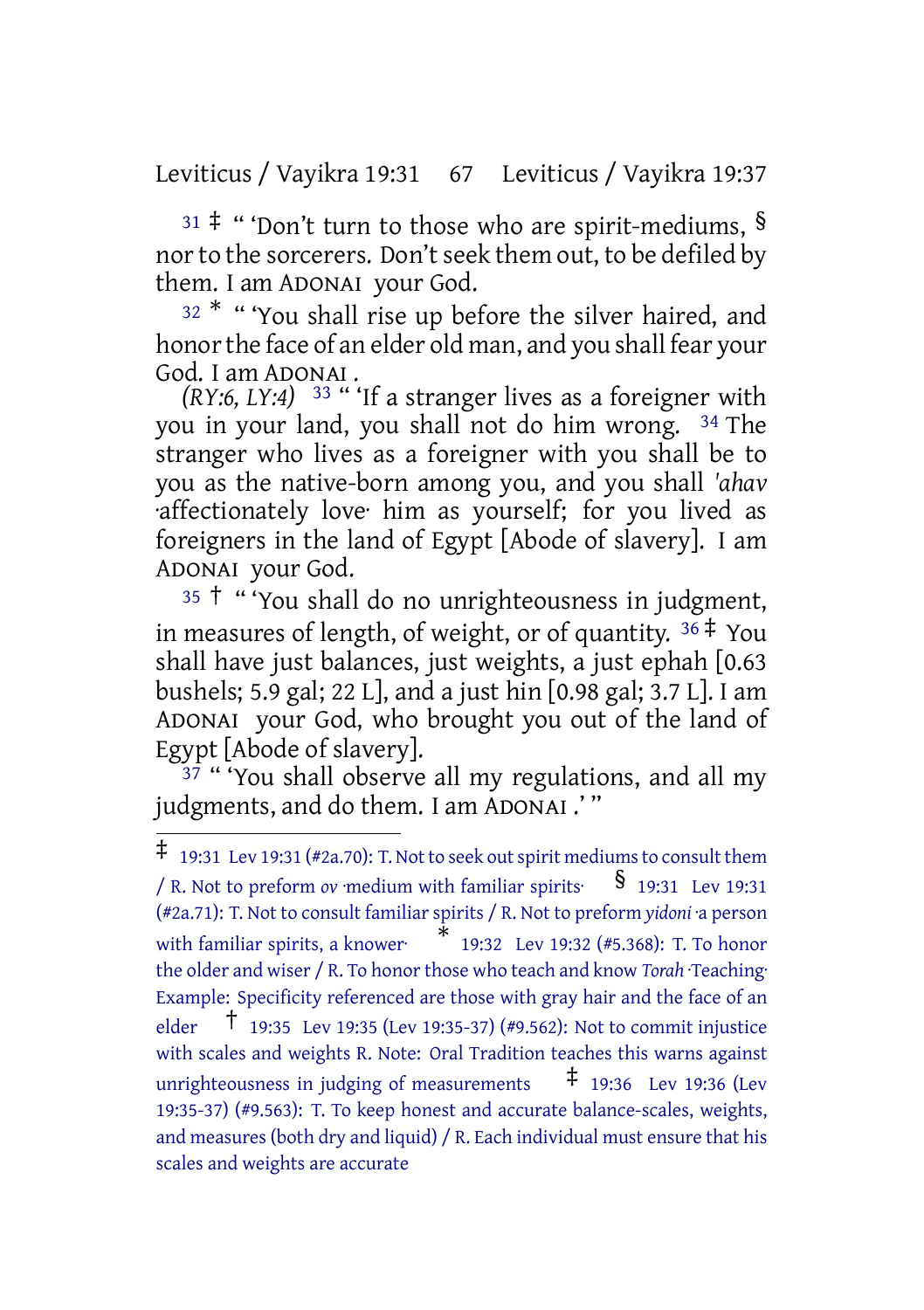#### Leviticus / Vayikra 20:1 68 Leviticus / Vayikra 20:9

# 20

*(LY:5)* 1 ADONAI spoke to Moses [Drawn out], saying, 2 "Moreover, you shall tell the children of Israel [God prevails], 'Anyone of the children of Israel [God prevails], or of the strangers who live as foreigners in Israel [God prevails], who gives any of his offspring to Molech; he shall surely be put to death. The people of the land shall stone him with stones.  $3$  I also will set my face against that person, and will cut him off from among his people because he has given of his offspring to Molech, to defile my sanctuary, and to profane my holy name. 4 If the people of the land all hide their eyes from that person, when he gives of his offspring to Molech, and don't put him to death; <sup>5</sup> then I will set my face against that man, and against his family, and will cut him off, and all who play the prostitute after him, to play the prostitute with Molech, from among their people.

<sup>6</sup> "The person that turns to those who are mediums, and to the wizards, to play the prostitute after them, I will even set my face against that person, and will cut him off from among his people.

<sup>7</sup> "Sanctify yourselves therefore, and be holy; for I am *Yahweh M'Kaddesh* [Yahweh our Santifier / He sustains breathing who makes you holy]. *(RY:7, LY:6)* 8 You shall keep my regulations, and do them. I am *Yahweh M'Kaddesh* [Yahweh our Santifier / He sustains breathing who makes you holy].

9 " 'For *everyone who curses his father or his mother shall surely be put to death:* \* he has cursed his father or his mother; his blood shall be upon him.

<sup>\*</sup> 20:9 Quoted in Matt 15:4; Mark 7:10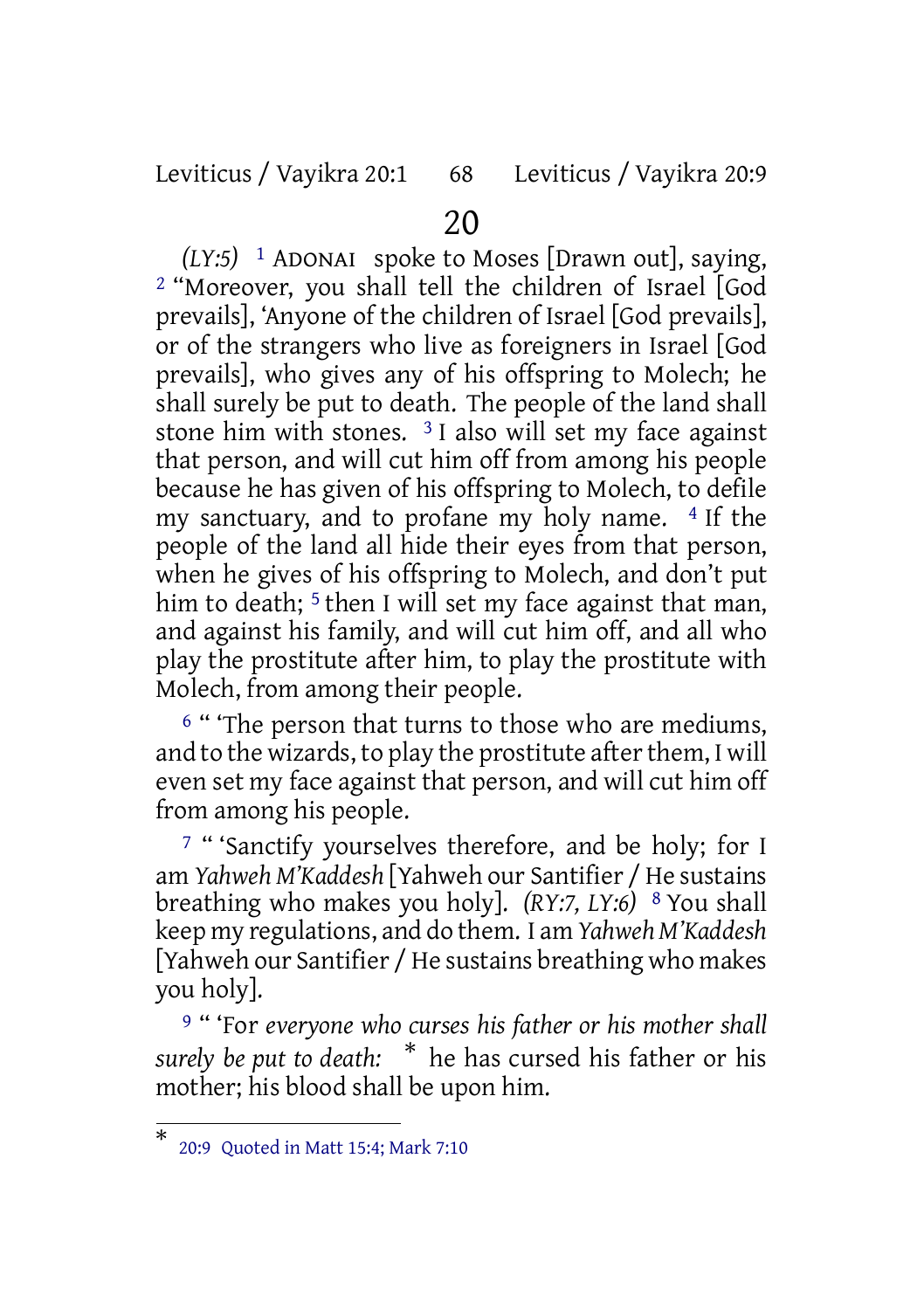Leviticus / Vayikra 20:10 69 Leviticus / Vayikra 20:16

<sup>10</sup> † " 'The man who *commits adultery* with another man's wife, that is with the wife of a fellow countryman, the adulterer and the *adulteress* shall surely be put *to death.* ‡ §

<sup>11</sup> " The man who lies with his father's wife has uncovered his father's nakedness: both of them shall surely be put to death; their blood shall be upon them.

12 " 'If a man lies with his daughter-in-law, both of them shall surely be put to death: they have committed a perversion; their blood shall be upon them.

13 " 'If a man lies with a male, as with a woman, both of them have committed an abomination: they shall surely be put to death; their blood shall be upon them.

 $14$  " 'If a man takes a wife and her mother, it is wickedness: \* they shall be burned with fire, both he and they; that there may be no wickedness among you.

15 " 'If a man lies with an animal, he shall surely be put to death; and you shall kill the animal.

16 " 'If a woman approaches any animal, and lies down with it, you shall kill the woman and the animal. They shall surely be put to death. Their blood shall be upon them.

 $\dagger$  20:10 Lev 20:10 (#6.399): T. "Both the adulterer and the adulteress shall surely be put to death" / R. For the court to execute by strangulation T. Note: (Leviticus 20) does not explain how the adulterers are to be put to death, simply that they are to be executed R. Note: The Rabbis teach this strangulation execution was not preformed in malice nor by human hands. "The strangling was thus performed; they that were strangled were fixed up to their knees in dung, and then they put a hard napkin within a soft one, and rolled it about his neck" (*Sanhedrin*, c.7. sect.3)  $\pm$  20:10 Selectively Quoted in John 8:4-5 § 20:10 Context of John 8:5 \* 20:14 Lev 20:14 (#6.400): T. To burn a man (and the women) by fire as punishment for taking / acquiring / buying / marrying a woman and her mother / R. For the court to execute by burning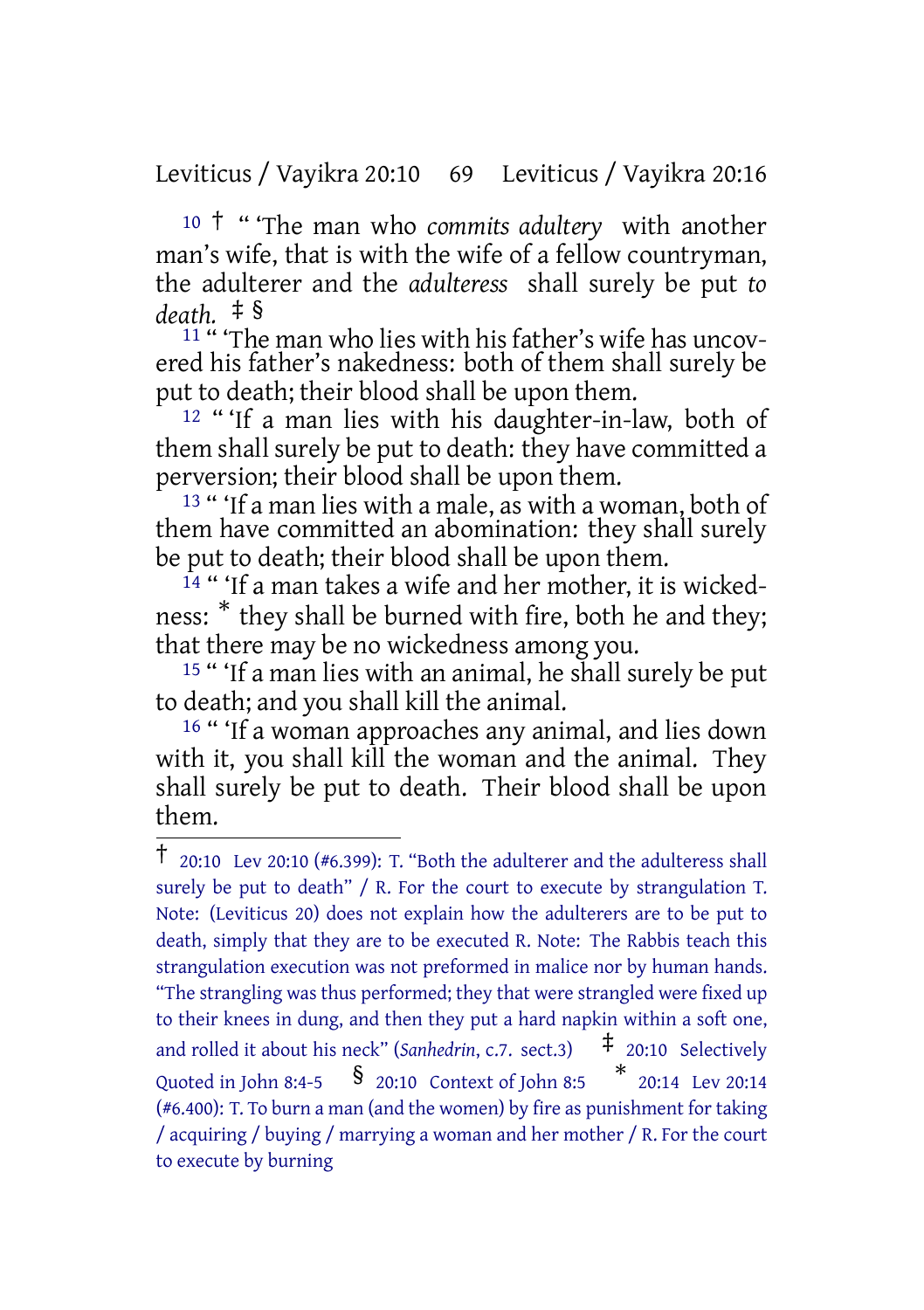Leviticus / Vayikra 20:17 70 Leviticus / Vayikra 20:24

17 " 'If a man takes his sister, his father's daughter, or his mother's daughter, and sees her nakedness, and she sees his nakedness; it is a *cheshed* ·disgraceful· thing. They shall be cut off in the sight of the children of their people. He has uncovered his sister's nakedness. He shall bear his iniquity.

 $18$  " 'If a man lies with a woman having her monthly period, and uncovers her nakedness; he has made naked her fountain, and she has uncovered the fountain of her blood. Both of them shall be cut off from among their people.

<sup>19</sup> " 'You shall not uncover the nakedness of your mother's sister, nor of your father's sister; for he has made his close relative naked. They shall bear their iniquity. 20 If a man lies with his uncle's wife, he has uncovered his *dod* uncle's nakedness. They shall bear their sin. They shall die childless.

21 " 'If a man takes his brother's wife, it is an impurity. He has uncovered his brother's nakedness. They shall be childless.

22 " 'You shall therefore keep all my regulations, and all my judgments, and do them; that the land, where I am bringing you to dwell, may not vomit you out. *(LY:7)* <sup>23</sup> † You shall not walk in the regulations and customs of the nations, which I am casting out before you: for they did all these things, and therefore I abhorred them. 24 But I have said to you, "You shall inherit their land, and I will give it to you to possess it, a land flowing with milk and honey." I am ADONAI your God, who has separated you from the peoples.

<sup>†</sup> 20:23 Lev 20:23 (Lev 20:22-26) (#2b.143): T. Not to adopt the practices or institutions of idolaters / R. Not to imitate idolaters in their customs and clothing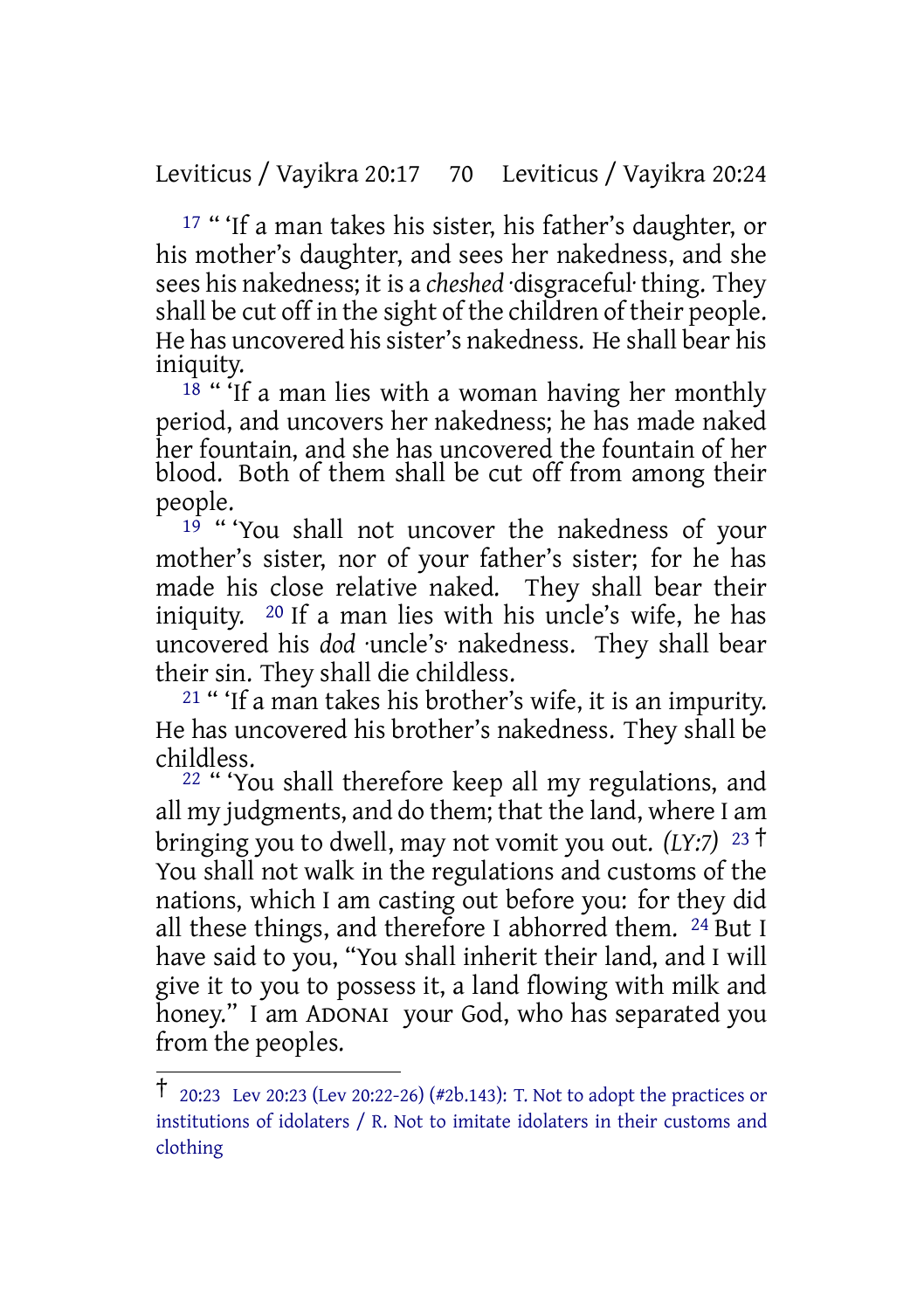Leviticus / Vayikra 20:25 71 Leviticus / Vayikra 21:4

*(Maftir ·Conclusion·)* 25 " 'You shall therefore make a distinction between the clean animal and the unclean, and between the unclean fowl and the clean: and you shall not make yourselves detestable by animal, or by bird, or by anything with which the ground teems, which I have separated from you as unclean for you. <sup>26</sup> You shall be holy to me; for I, ADONAI, am holy, and have set you apart from the peoples, that you should be mine.

27 " 'A man or a woman that is a spirit-medium, or is a sorcerer, shall surely be put to death: they shall stone them with stones. Their blood shall be upon them.' "

*Haftarah K'doshim ·Taking leave · Holy people / Set-apart people·:*

*'Amos /Amos 9:7-15 (A); Yechezk'el / Ezekiel 20:2-20 (S)*

*B'rit Hadashah ·New Covenant·: John 7:53-10:21* Parashah 31: *Emor* ·Speak· 21:1-24:23

# 21

<sup>1</sup> \* ADONAI said to Moses [Drawn out], "Speak to the priests, the sons of Aaron [Light-bringer], and say to them, 'A priest shall not defile himself for the dead among his people; <sup>2</sup> except for his relatives that are near to him: for his mother, for his father, for his son, for his daughter, for his brother, 3 and for his virgin sister who is near to him, who has had no husband; for her he may defile himself. 4 He shall not defile himself, being a chief man among his people, to profane himself.

<sup>\*</sup> 21:1 Lev 21:1 (Lev 21:1-6) (#2b.144): T. The *Cohenim* ·Priests· shall not become unclean by contact with the dead / R. A *Cohen* ·Priest· must not defile himself for anyone except relatives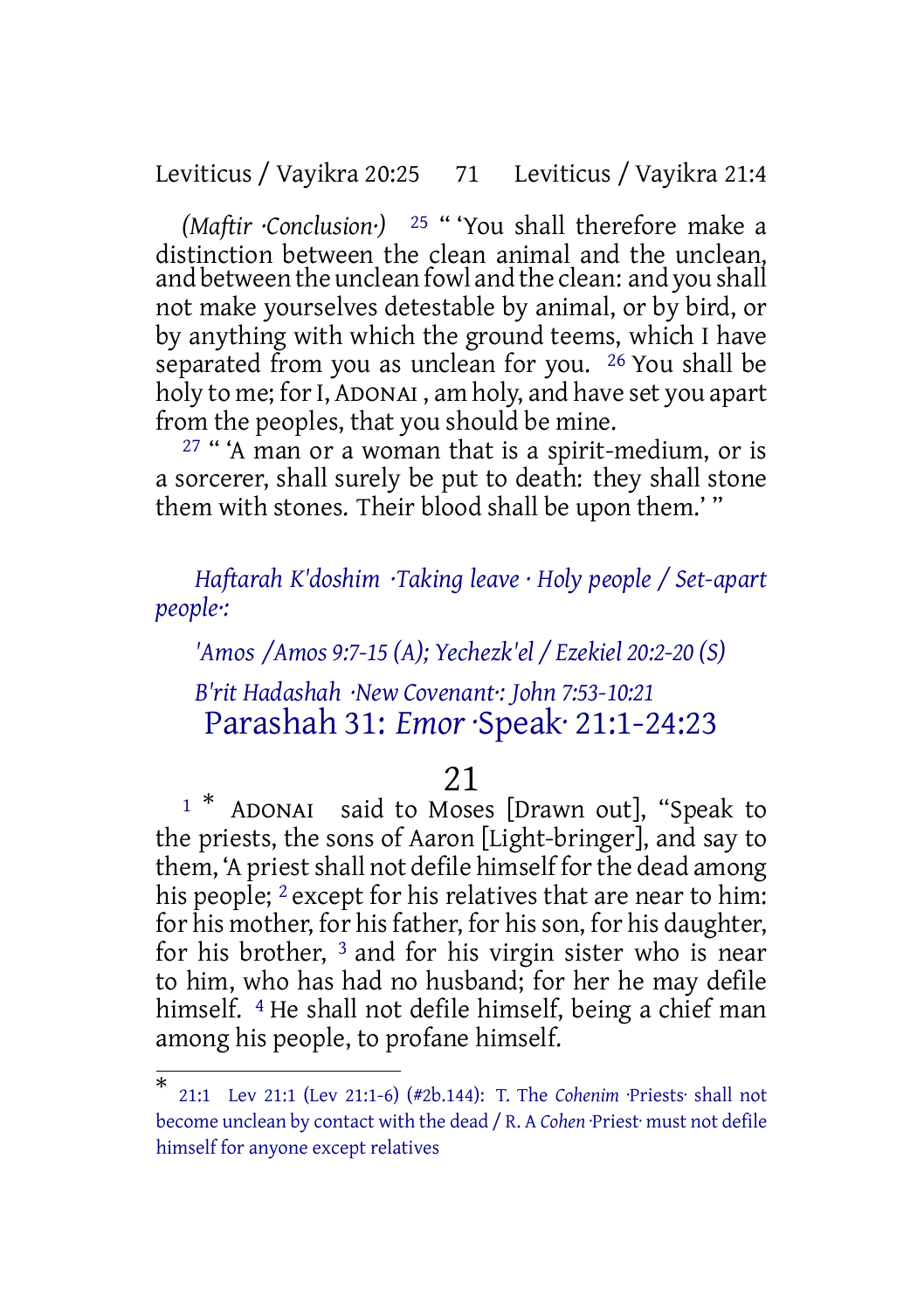# Leviticus / Vayikra 21:5 72 Leviticus / Vayikra 21:11

5 " 'They shall not shave their heads or shave off the corners of their beards or make any cuttings in their flesh. 6 They shall be holy to their God, and not profane the name of their God; for they offer the offerings of ADONAI made by fire, the bread of their God; therefore they shall be holy.

 $7\dagger$  " They shall not marry a woman who is a prostitute, ‡ who has been profaned. § They shall not marry a woman divorced from her husband; for he is holy to his God.  $8*$  You shall sanctify him therefore; for he offers the bread of your God. He shall be holy to you; for I ADONAI , who sanctify you, am holy.

<sup>9</sup> "The daughter of any priest, if she profanes herself by playing the prostitute, she profanes her father. She shall be burned with fire.

 $10$  " 'He who is the high priest among his brothers, upon whose head the anointing oil is poured, and that is consecrated to put on the garments, shall not let the hair of his head hang loose, or tear his clothes.  $11<sup>†</sup>$  He must not

<sup>†</sup> 21:7 Lev 21:7 (Lev 21:7-8) (#7.461): T. <sup>A</sup> *Cohen* ·Priest· shall not marry <sup>a</sup> harlot or a prostitute / R. A *Cohen* ·Priest· must not marry a *zonah* ·a woman who had forbidden relations  $\frac{1}{7}$  21:7 Lev 21:7 (Lev 21:7-8) (#7.462): T. A *Cohen* ·Priest·shall not marry a prostitute / T. A *Cohen* ·Priest·shall not marry a *chalalah* ·pierced, fatally wounded, profaned· woman / R. A *Cohen* ·Priest· must not marry a *chalalah* ·an illegitimate child·; a party to or product of OU463 - OU466 found in (Lev 21:14, 21:15, 21:13, 21:7) § 21:7 Lev 21:7 (Lev 21:7-8) (#7.463): A *Cohen* ·Priest·shall not marry a divorced woman \* 21:8 Lev 21:8 (#2b.145): T. To set apart and honor the descendants of Aaron [Light-bringer] with priority in all things holy / R. To dedicate the *Cohen* ·Priest · for service † 21:11 Lev 21:11 (Lev 21:10-12) (#2b.146): T. When the *Cohen Gadol* ·High Priest· has the holy anointing oil poured on his head (in the time of his service) and is consecrated to wear the holy garments on shall not go into the place of a corpse / R. The *Cohen Gadol* ·High Priest· shall not go into the place of a corpse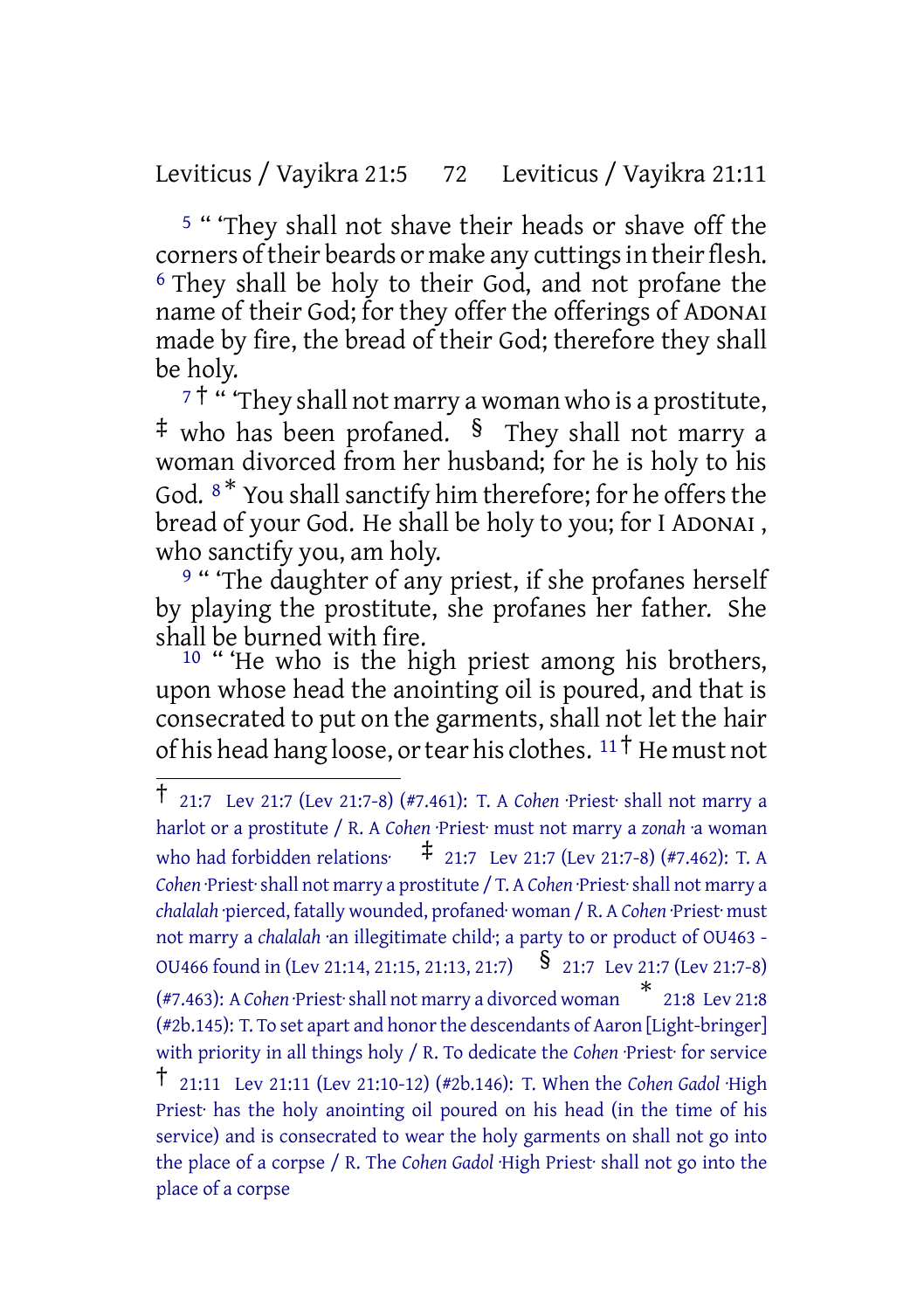# Leviticus / Vayikra 21:12 73 Leviticus / Vayikra 21:18

go in to any dead body,  $\ddagger$  or defile himself for his father, or for his mother. 12 He shall not go out of the sanctuary, nor profane the sanctuary of his God; for the crown of the anointing oil of his God is upon him. I am ADONAI .

<sup>13</sup> § " 'He shall take a wife in her virginity.  $14 * A$  widow, or one divorced, or a woman who has been defiled, or a prostitute, these he shall not marry: but a virgin of his own people shall he take as a wife.  $15 \dagger$  He shall not profane his offspring among his people, for I am ADONAI who sanctifies him.'

*(2)* 16 ADONAI spoke to Moses [Drawn out], saying,  $17\ddagger$  "Say to Aaron [Light-bringer], 'None of your offspring throughout their generations who has  $\frac{1}{2}$  a defect may approach to offer the bread of his God. 18 For whatever man he is that has a defect, he shall not draw near: a

<sup>‡</sup> 21:11 Lev 21:11 (Lev 21:10-12) (#5.369): T. <sup>A</sup> *Cohen Gadol* ·High Priest· shall not become unclean even forrelativessuch asfather or mother / R. The *Cohen* Gadol ·High Priest· must not defile himself for any relative <sup>§</sup> 21:13 Lev

<sup>21:13</sup> (#7.464): The *Cohen Gadol* ·High Priest· shall marry a virgin \* 21:14 Lev 21:14 (#7.465): T. A *Cohen Gadol* ·High Priest· shall not marry a widow, or one divorced, or a *chalalah* ·pierced / fatally wounded / profaned·, or a harlot / R. The *Cohen Gadol* ·High Priest· must not marry <sup>a</sup> widow † 21:15 Lev 21:15 (#7.466): T. The *Cohen Gadol* ·High Priest· shall not disqualify his descendants (from serving as *Cohenim* ·Priests·) / R. That a *Cohen Gadol* ·High Priest· shall not have sexual relations with a widow, not within marriage not even as a concubine, because he profanes her  $\pm$  21:17 Lev 21:17 (Lev 21:16-23) (#3.230): T. A *Cohen* ·Priest· with a disqualifying defectshall not offerthe daily bread in the Sanctuary / R. A Cohen Priest<sup>.</sup> with a physical blemish must not serve T. Example: List of disqualifying defects: blind, lame, a mutilated face, a limb too long, a broken foot, a broken arm, a hunched back, stunted growth, a cataract in his eye, festering or running sores, or damaged testicles (v18-20) § 21:17 Lev 21:17 (Lev 21:16-23) (#3.231): T. <sup>A</sup> *Cohen* ·Priest· with <sup>a</sup> temporary

disqualifying blemish shall not serve in the Sanctuary / R. A *Cohen* ·Priest· with a temporary blemish must not serve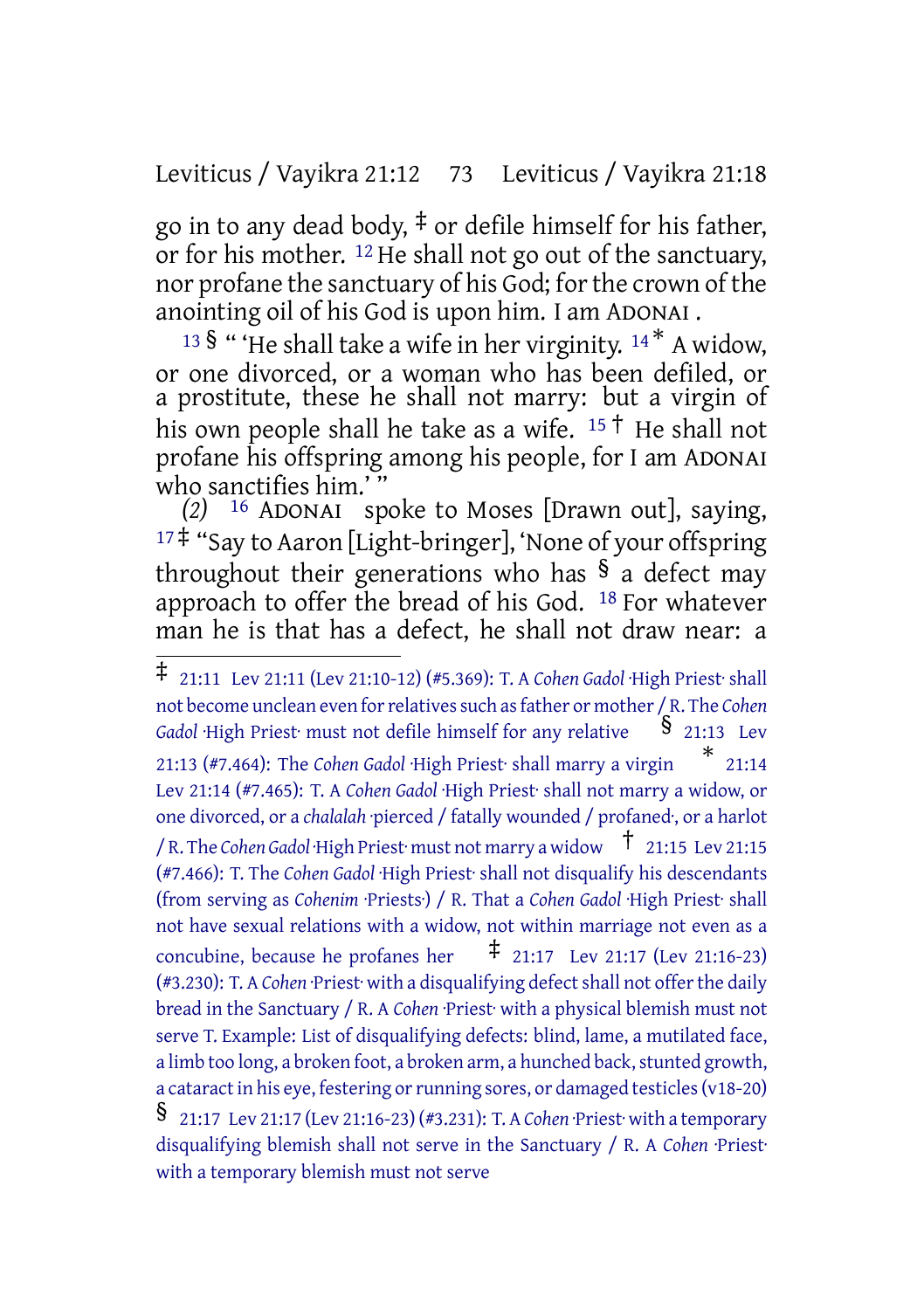#### Leviticus / Vayikra 21:19 74 Leviticus / Vayikra 22:2

blind man, or a lame, or he who has a flat nose, or any deformity, 19 or a man who has an injured foot, or an injured hand, 20 or hunchbacked, or a dwarf, or one who has a defect in his eye, or an itching disease, or scabs, or who has damaged testicles. <sup>21</sup> No man of the offspring of Aaron [Light-bringer] the priest who has a defect shall come near to offer the offerings of ADONAI made by fire. Since he has a defect, he shall not come near to offer the bread of his God. <sup>22</sup> He shall eat the bread of his God, both of the most holy, and of the holy. <sup>23</sup> \* He shall not come nearto the veil, nor come nearto the altar, because he has a defect; that he may not profane my sanctuaries, for I am *Yahweh M'Kaddesham* [Yahweh our Santifier / He sustains breathing who makes them holy].' "

<sup>24</sup> So Moses [Drawn out] spoke to Aaron [Light-bringer], and to his sons, and to all the children of Israel [God prevails].

# 22

<sup>1</sup> ADONAI spoke to Moses [Drawn out], saying, <sup>2\*</sup> "Tell Aaron [Light-bringer] and his sons to separate themselves from the holy things of the children of Israel [God prevails], which they make holy to me, and that they not profane my holy name. I am ADONAI .

<sup>\*</sup> 21:23 Lev 21:23 (Lev 21:22-23, 21:18-20) (#3.232): A *Cohen* ·Priest· with a disqualifying defect shall not enter the Temple up to the altar or beyond T. Example: List of disqualifying defects: blind, lame, a mutilated face, a limb too long, a broken foot, a broken arm, a hunched back, stunted growth, a cataract in his eye, festering or running sores, or damaged testicles (v18-20)

<sup>\*</sup> 22:2 Lev 22:2 (#3.233): T. The *Cohenim* ·Priests· must separate themselves from the holy things the people of Israel dedicate to Adonai / R. A *Cohen* ·Priest· who is unclean shall not serve in the offerings / R. Impure, unclean *Cohenim* ·Priests· must not do service in the Temple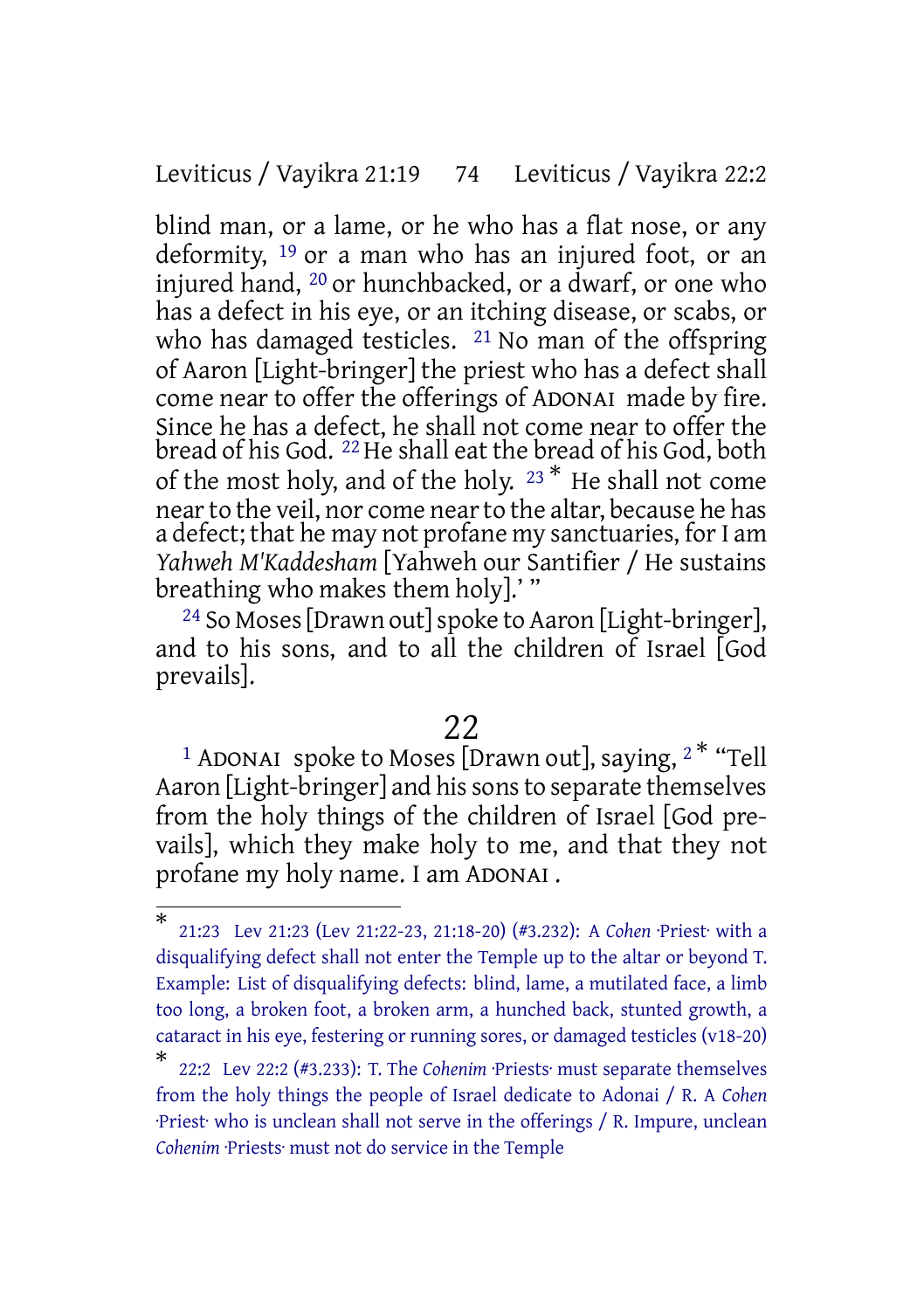# Leviticus / Vayikra 22:3 75 Leviticus / Vayikra 22:9

<sup>3</sup> "Tell them, 'If anyone of all your offspring throughout all your generations approaches the holy things, which the children of Israel [God prevails] make holy to ADONAI , having his uncleanness on him, that soul shall be cut off from before me. I am ADONAI .

<sup>4†</sup> "Whoever of the offspring of Aaron [Light-bringer] is a leper or has an issue; he shall not eat of the holy things, until he is clean. Whoever touches anything that is unclean by the dead, or a man whose offspring goes from him; 5 or whoever touches any creeping thing, whereby he may be made unclean, or a man of whom he may take uncleanness, whatever uncleanness he has; 6 the person that touches any such shall be unclean until the evening, and shall not eat of the holy things, unless he bathe his body in water.  $7\ddagger$  When the sun is down, he shall be clean; and afterward he shall eat of the holy things, because it is his bread. 8 That which dies of itself, or is torn by animals, he shall not eat, defiling himself by it. I am ADONAI .

<sup>9</sup> " 'They shall therefore follow my requirements, lest they bear sin for it, and die therein, if they profane it. I am *Yahweh M'Kaddesham* [Yahweh our Santifier / He sustains breathing who makes them holy].

<sup>†</sup> 22:4 Lev 22:4 (Lev 22:4-9) (#3.234): <sup>A</sup> *Cohen* ·Priest· who is unclean shall not eat the holy offerings  $\frac{1}{22:7}$  Lev 22:7 (Lev 22:4-9) (#3.235): T. An impure, unclean *Cohen* ·Priest·, following *mikvah* ·ritual washing, baptism·, must wait until after sundown before eating the sacred offerings / R. An impure, unclean *Cohen* ·Priest·, following *mikvah* ·ritual washing, baptism·, must wait until after sundown before returning to service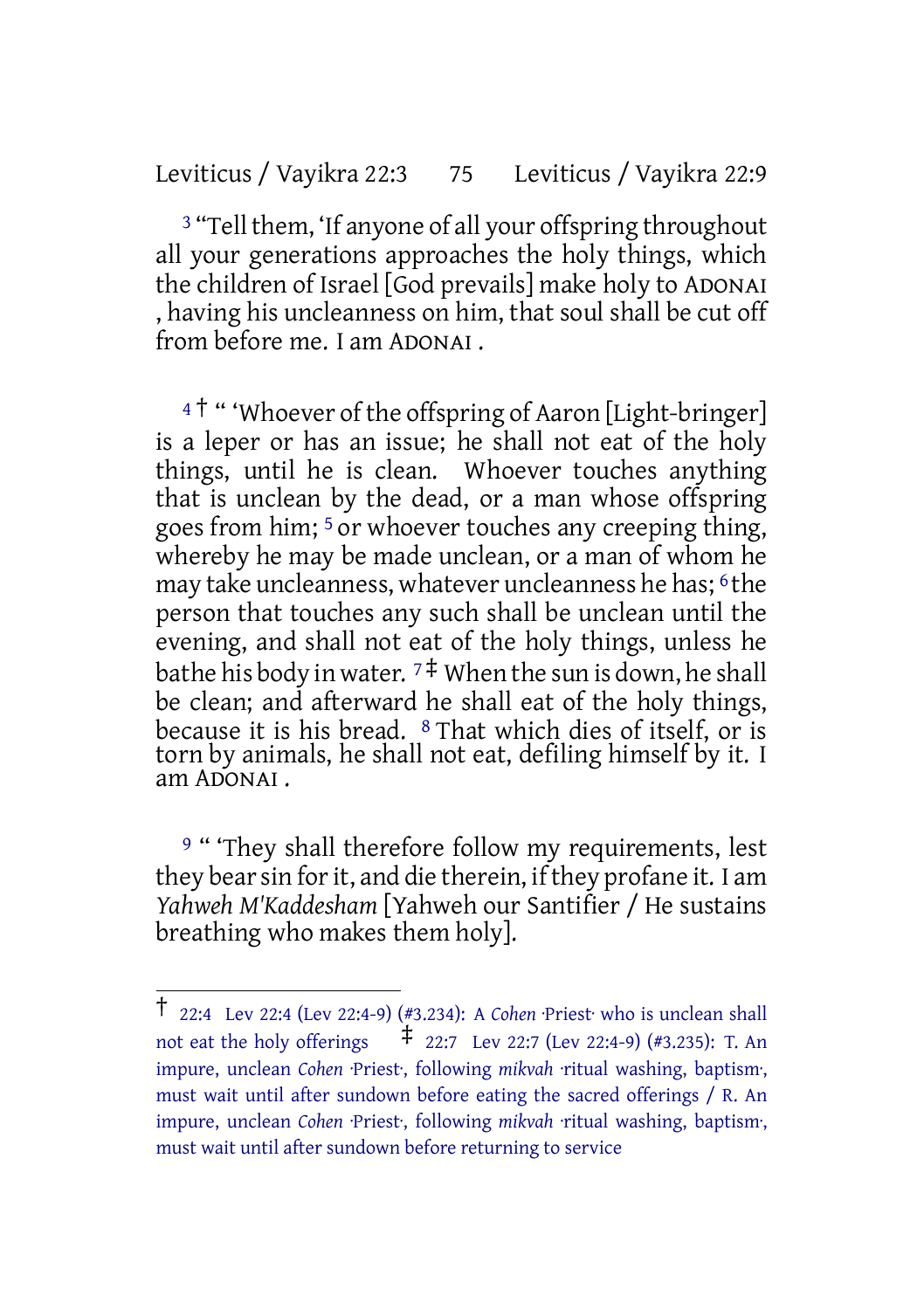Leviticus / Vayikra 22:10 76 Leviticus / Vayikra 22:17

<sup>10</sup> § "'No stranger shall eat of the holy thing: \* a foreigner living with the priests, or a hired servant, shall not eat of the holy thing. 11 But if a priest buys a slave, purchased by his money, he shall eat of it; and such as are born in his house, they shall eat of his bread.  $12 \uparrow$  If a priest's daughter is married to an outsider, she shall not eat of the heave offering of the holy things. 13 But if a priest's daughter is a widow, or divorced, and has no child, and has *teshuvah* ·completely returned· to her father's house, as in her youth, she may eat of her father's bread: but no stranger shall eat any of it.

<sup>14</sup> " If a man eats something holy unwittingly, then he shall add the fifth part of its value to it, and shall give the holy thing to the priest.  $15 \div$  The priests shall not profane the holy things of the children of Israel [God prevails], which they offer to ADONAI , 16 and so cause them to bear the iniquity that brings guilt, when they eat their holy things; for I am *Yahweh M'Kaddesham* [Yahweh our Santifier / He sustains breathing who makes them holy].'"

*(3)* 17 ADONAI spoke to Moses [Drawn out], saying,

<sup>§</sup> 22:10 Lev 22:10 (Lev 22:10-16) (#2b.147): An unauthorized person, anyone who is not a *Cohen* ·Priest·, shall not eat any of the *trumah* ·holy offerings·

<sup>\*</sup> 22:10 Lev 22:10 (Lev 22:10-16) (#2b.148): T. The tenant of a *Cohen* ·Priest· nor his hired worker shall not eat any of the holy offerings / R. A hired worker or a Jewish bondsman of a *Cohen* ·Priest· must not eat *trumah* ·holy offerings· † 22:12 Lev 22:12 (Lev 22:12-13, 22:14-15) (#2b.149): The daughter of <sup>a</sup> *Cohen* ·Priest· married to a layman ·non-priest· shall not eat consecrated food that her father and his family do eat  $\frac{1}{4}$  22:15 Lev 22:15 (Lev 22:14-16) (#1.13): T. When giving a heave offering unto Adonai, you must remove the tithe for the *Cohenim* ·Priests· and the tithe for Adonai; nothing may be eaten of until this separation happens / T. The non-priest is not to eat the *Cohenoh* ·Priest's<sup>-</sup> portion or tithe / R. Not to eat untithed fruits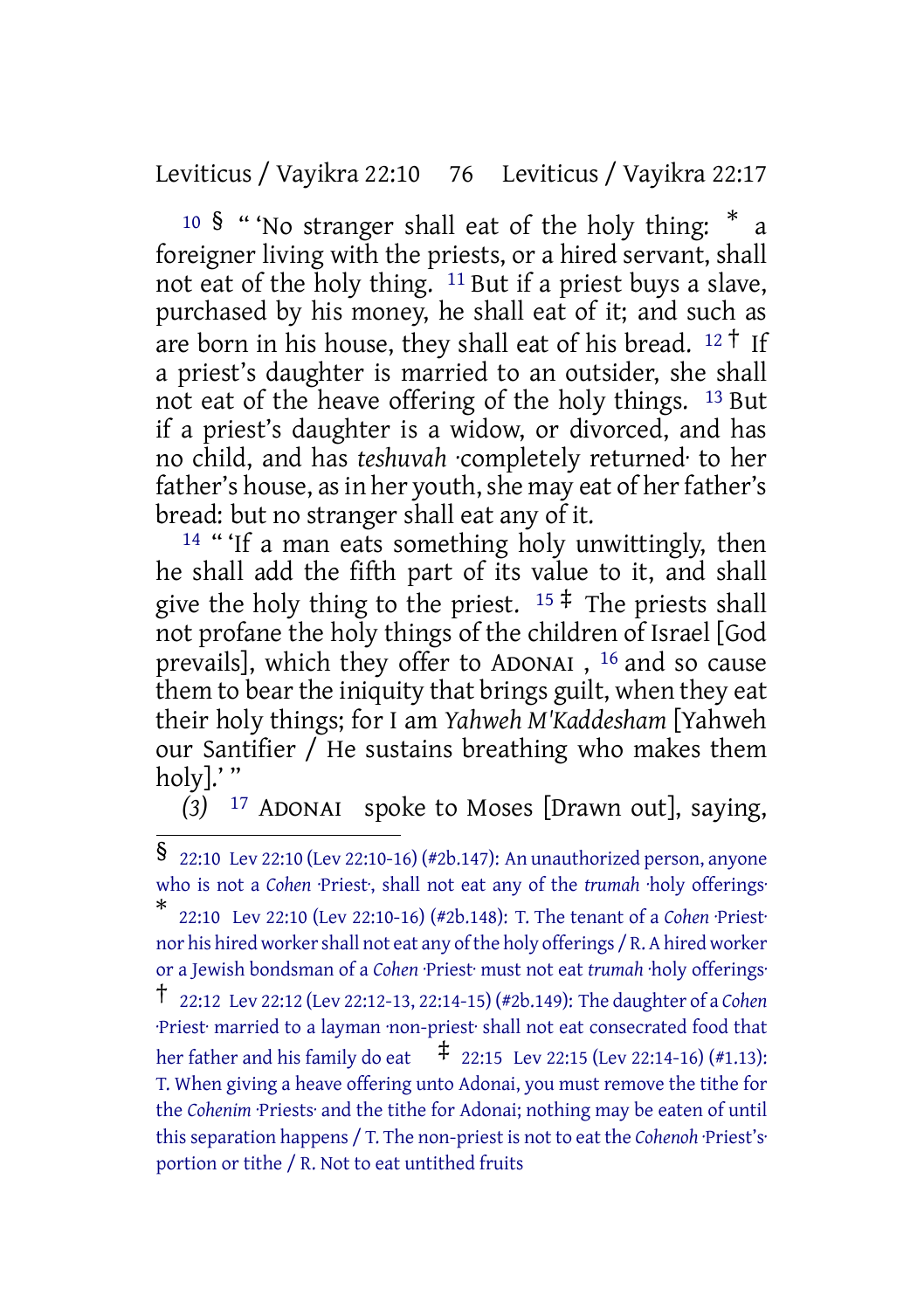#### Leviticus / Vayikra 22:18 77 Leviticus / Vayikra 22:23

18 "Speak to Aaron [Light-bringer], and to his sons, and to all the children of Israel [God prevails], and say to them, 'Whoever is of the house of Israel [God prevails], or of the foreigners in Israel [God prevails], who offers his offering, whether it is any of their vows, or any of their free will offerings, which they offer to ADONAI for a burnt offering; 19 that you may be accepted, you shall offer a male without defect, of the bulls, of the sheep, or of the goats.  $20\frac{1}{9}$  But whatever has a defect, that you shall not offer; for it shall not be acceptable for you.  $21 * †$ Whoever offers a sacrifice of peace offerings to ADONAI to accomplish a vow, or for a free will offering, of the herd or of the flock, it shall be perfect to be accepted. It shall have no defect. 22 Blind, injured, maimed, having a wart, festering, or having a running sore: you shall not offer these to ADONAI,  $\frac{1}{2}$  nor make an offering by fire of them on the altar to ADONAI . 23 Either a bull or a lamb that

<sup>§</sup> 22:20 Lev 22:20 (Lev 22:17-25) (#2b.150): Not to vow or dedicate animals with disqualifying blemishes as a sacrifice unto Adonai  $*$  22:21 Lev 22:21 (Lev 22:17-25) (#2b.151): T. Every animal offered for peace offering or vow to be sacrificed must be perfect, without blemish / R. To offer only unblemished animals T. Example: Disqualifying blemishes include: blind, injured, mutilated, abnormal growth, festering wound, running sore, or is its genitals that are bruised, crushed, torn, or cut / T. Example: Directive: If a lamb or bull have irregular growth in their limbs, too short or too long, that animal may be given as Voluntary Offering but not in fulfillment of a Vow Offering † 22:21 Lev 22:21 (Lev 22:17-25) (#2b.152): T. This command is not found in the straightforward text, it is implied / R. Not to inflict a blemish or wound on a vowed or dedicated animal  $\pm$  22:22 Lev 22:22 (Lev 22:17-25) (#2b.153): Not to slaughter animals with disqualifying blemishes as sacrifices § 22:22 Lev 22:22 (Lev 22:17-25) (#2b.154): T. This command is not found in the straightforward text, it is implied by the sacrificial procedure / R. Not to burn the choice portions(the fat) from animals with disqualifying blemishes upon the altar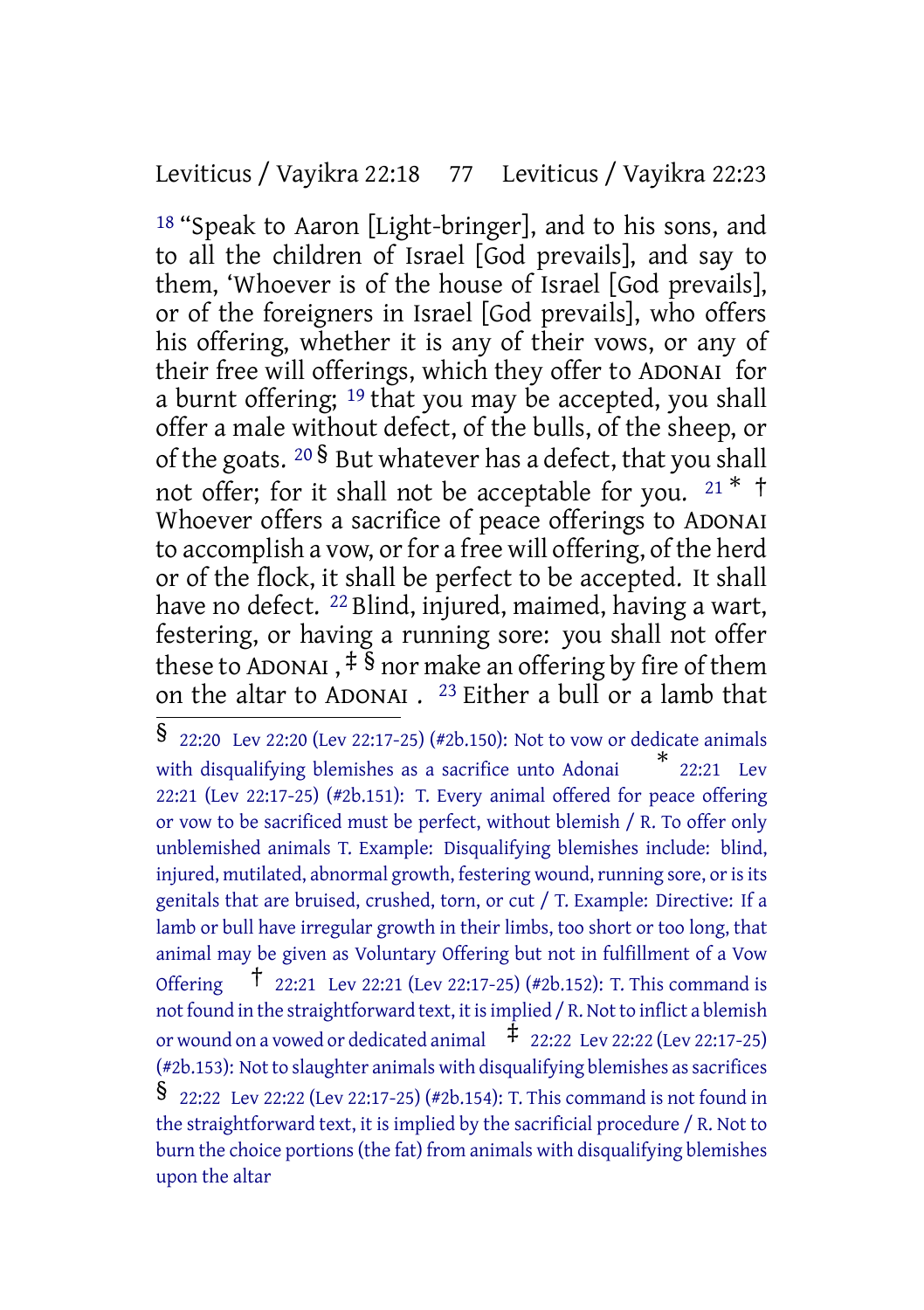#### Leviticus / Vayikra 22:24 78 Leviticus / Vayikra 22:30

has any deformity or lacking in his parts, that you may offer for a free will offering; but for a vow it shall not be accepted.  $24 * †$  You must not offer to ADONAI that which has its testicles bruised, crushed, broken, or cut. You must not do this in your land.  $25 \ddot{+}$  You must not receive any of these from the hand of a foreigner to offer as bread for your God, because their deformity is a defect in them. They shall not be accepted for you.'"

<sup>26</sup> ADONAI spoke to Moses [Drawn out], saying,  $27\frac{8}{9}$ "When a bull, or a sheep, or a goat, is born, then it shall remain seven days with its mother; and from the eighth day and thenceforth it shall be accepted for the offering of an offering made by fire to ADONAI . <sup>28 \*</sup> Whether it is a cow or ewe, you shall not kill it and its young both in one day.

<sup>29</sup> "When *you offer a sacrifice of thanksgiving* † to ADONAI , you shall sacrifice it so that you may be accepted.  $30 \stackrel{+}{\ast}$  It

<sup>\*</sup> 22:24 Lev 22:24 (Lev 22:17-25) (#2b.155): T. Not to sacrifice, vow, or dedicate an animal whose testicles are damaged or removed / R. Not to castrate the male of any species, neither a man, nor a domestic or wild animal, nor a fowl  $\frac{1}{22:24}$  Lev 22:24 (Lev 22:17-25) (#2b.156): T. This command is not found in the straightforward text, it is implied by the sacrificial procedure / R. The *Cohenim* ·Priests· shall not apply the blood of animals with disqualifying defects on the altar  $\pm$  22:25 Lev 22:25 (Lev 22:17-25) (#2b.157): T. Not to sacrifice an animal with disqualifying defects received from a foreigner / R. Not to sacrifice blemished animals even if offered by non-Jews (Gentiles)  $\frac{1}{22:27}$  Lev 22:27 (#2b.158): The sacrificial animals will not be any younger than eight days old \* 22:28 Lev 22:28 (Lev 22:26-28) (#1.14): Not to slaughter an animal and its young on the same day † 22:29 Quoted in Heb 13:15 ‡ 22:30 Lev 22:30 (Lev 22:29-30) (#2b.159): T. Not to leave any flesh of the thanksgiving offering, it must be eaten the same day as it is offered / R. Not to leave sacrifices past the time allowed for eating them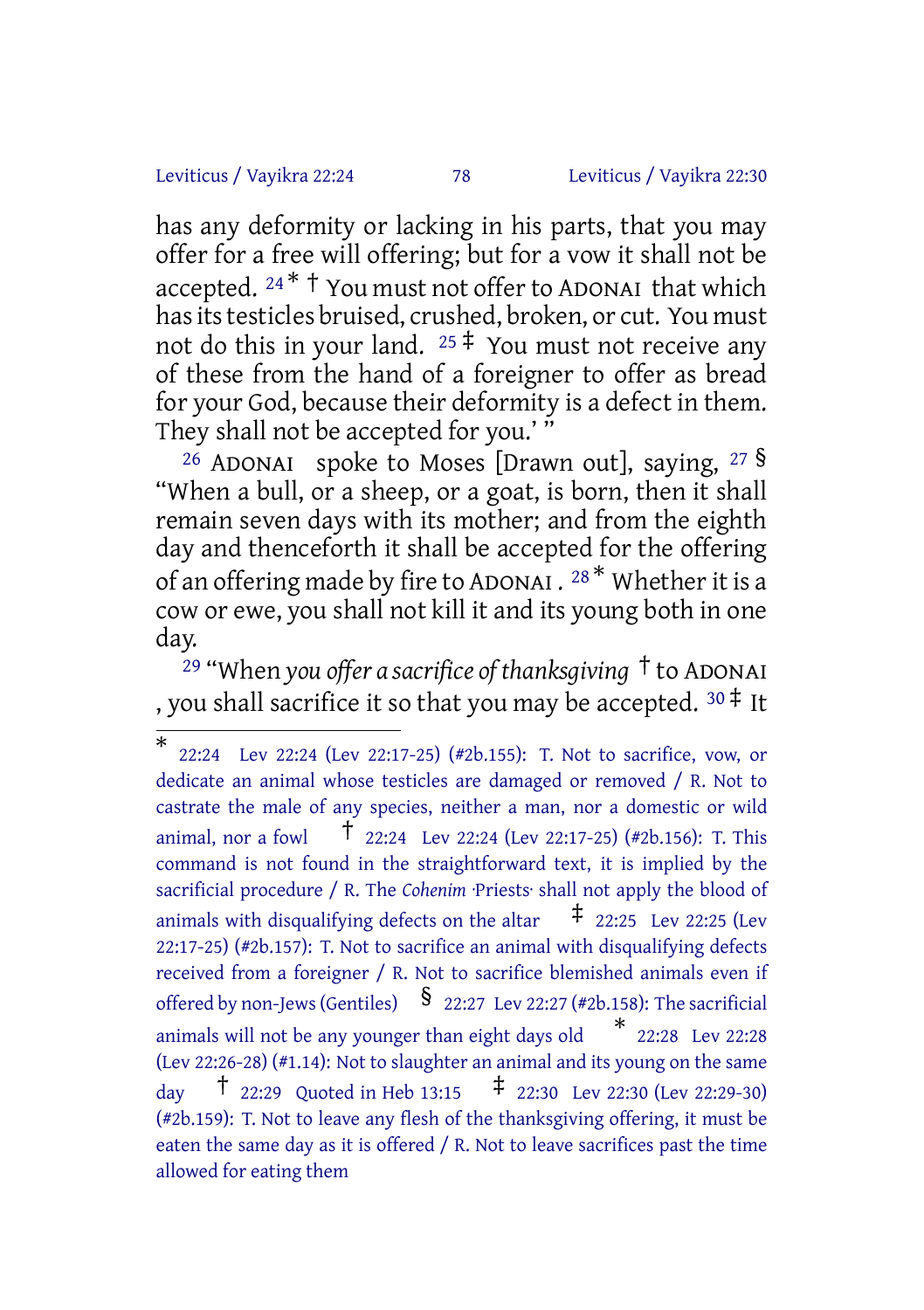Leviticus / Vayikra 22:31 79 Leviticus / Vayikra 23:7

shall be eaten on the same day; you shall leave none of it until the morning. I am ADONAI .

31 "Therefore you shall keep my *mitzvot* ·instructions·, and do them. I am ADONAI .  $^{32}$   $\bar{\text{S}}$  You shall not profane my holy name, \* but I will be made holy among the children of Israel [God prevails]. I am ADONAI who makes you holy, 33 who brought you out of the land of Egypt [Abode of slavery], to be your God. I am ADONAI ."

#### 23

*(4)* 1 ADONAI spoke to Moses [Drawn out], saying, 2 "Speak to the children of Israel [God prevails], and tell them, 'The set feasts of ADONAI, which you shall proclaim to be holy convocations, even these are my set feasts.

<sup>3</sup> " 'Six days shall work be done, but on the seventh day is a *Sabbath* ·To cease· of solemn rest, a holy convocation; you shall do no kind of work. It is a *Sabbath* ·To cease· to ADONAI in all your dwellings.

4 " 'These are the set feasts of ADONAI , even holy convocations, which you shall proclaim in their appointed season. 5 In the first month, on the fourteenth day of the month in the evening, is ADONAI 's *Pesac* ·Passover·. 6 On the fifteenth day of the same month is the festival of *Matzah* ·Unleavened bread· to ADONAI . Seven days you shall eat *matzah* unleavened bread. <sup>7\*</sup> In the first day you shall have a holy convocation. You shall do no regular

<sup>§</sup> 22:32 Lev 22:32 (Lev 22:31-33) (#3.236): Not to profane or desecrate the holy name of Adonai \* 22:32 Lev 22:32 (Lev 22:31-33) (#3.237): To sanctify, set apart, and make holy theName ofAdonai \* 23:7 Lev 23:7 (Lev 23:5-8; Ex 12:15-17) (#4.293): T. To rest on the first day of *matzah* ·Unleavened Bread· as a holy convocation / R. To rest on the first day of *Pesac*·Passover· as a Sabbath day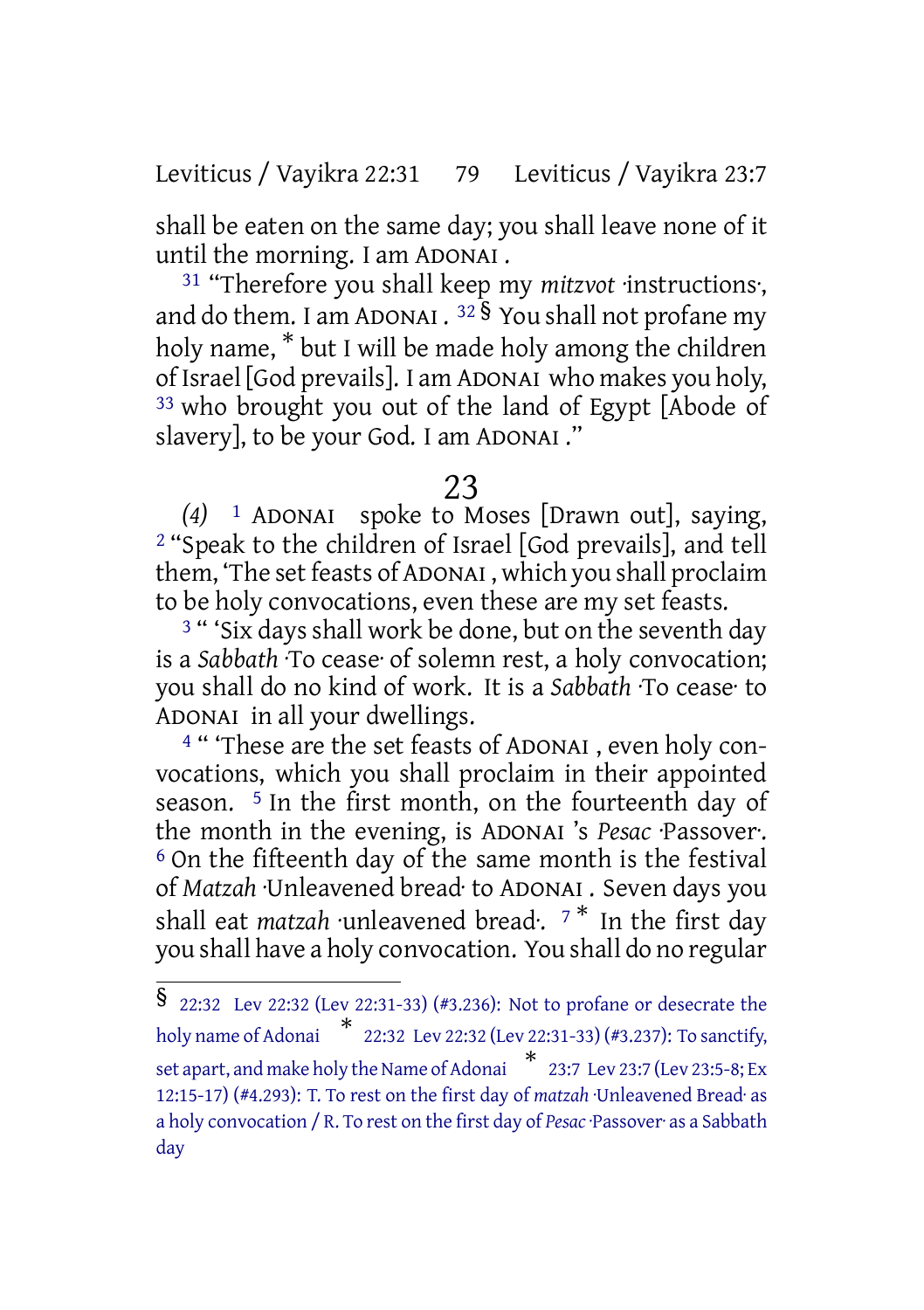# Leviticus / Vayikra 23:8 80 Leviticus / Vayikra 23:13

*aboda* ·service·. <sup>8</sup> † But you shall offer an offering made by fire to ADONAI seven days.  $\ddagger$  In the seventh day is a holy convocation: § you shall do no regular *aboda* ·service·.' "

<sup>9</sup> ADONAI spoke to Moses [Drawn out], saying,  $10<sup>*</sup>$ "Speak to the children of Israel [God prevails], and tell them, 'When you have come into the land which I give to you, and shall reap its harvest, then you shall bring the sheaf of the first fruits of your harvest to the priest:  $11$  and he shall wave the sheaf before ADONAI , to be accepted for you. On the next day after the *Sabbath* To cease the priest shall wave it.  $12$  On the day when you wave the sheaf, you shall offer a male lamb without defect a year old for a burnt offering to ADONAI. <sup>13</sup> The meal offering with it shall be one tenth of an ephah [two omers; 4.6 q; 4.4 L] of fine flour mingled with oil, an offering made by fire to ADONAI for a pleasant aroma; and the drink offering with it shall be of wine, the fourth part of a hin [2.6 qt;

<sup>†</sup> 23:8 Lev 23:8 (Lev 23:5-8; Ex 12:15-17) (#4.294): T. Not to do work on the first day of *matzah* ·Unleavened Bread· / R. Not to do prohibited labor on the first day of Passover T. Directive: Do no ordinary work, the only exception is to prepare your food ‡ 23:8 Lev 23:8 (Lev 23:5-8, Ex 12:15-17) (#4.295): T. To rest on the seventh day of *matzah* ·Unleavened Bread· as a holy convocation / R. To rest on the seventh day of *Pesac* ·Passover· as a Sabbath day  $\frac{\$}{}$  23:8 Lev 23:8 (Lev 23:5-8, Ex 12:15-17) (#4.296): T. Not to do work on the seventh day of *matzah* ·Unleavened Bread· / R. Not to do prohibited labor on the seventh day of Passover \* 23:10 Lev 23:10 (Lev 23:9-14, 23:11, 23:15-16) (#4.297): T. To bring the First Fruits of your harvest, the *Omer*·Sheath of grain· / R. To offer the wave offering from the grain of the new wheat T. Note: This is the First Fruits barley offering (#1 of the First Fruits offerings). Barley is considered the poor man's grain, in contrast to wheat (think market value cost)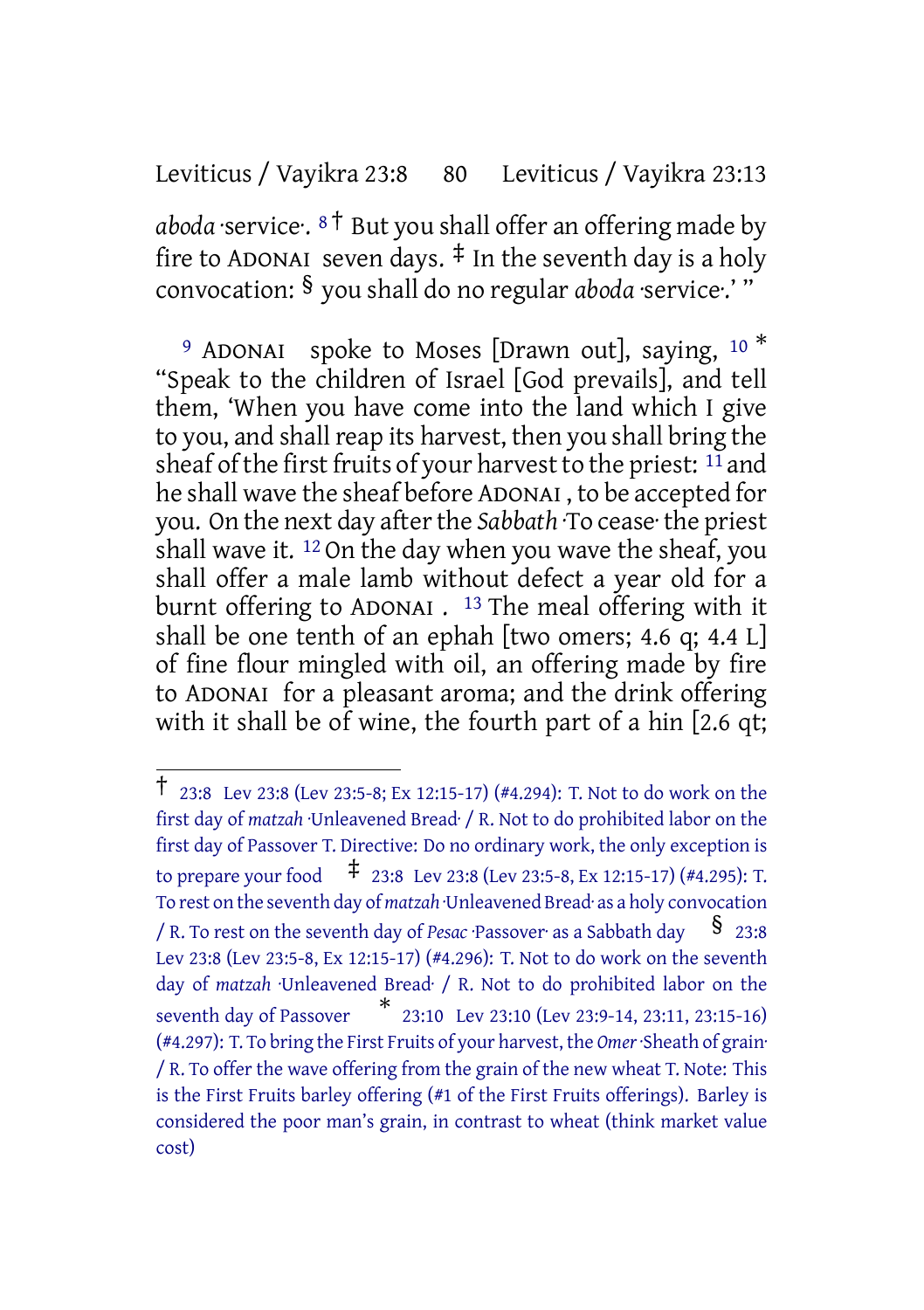Leviticus / Vayikra 23:14 81 Leviticus / Vayikra 23:18

1.2 L]. <sup>14†</sup> You must not eat bread,  $\frac{4}{7}$  or roasted grain, § or fresh grain, until this same day, until you have brought the offering of your God. This is a regulation forever throughout all your generations in all your dwellings.

 $15 * "$  " 'You shall count from the next day after the Sabbath, from the day that you brought the sheaf of the wave offering; seven Sabbaths shall be completed: <sup>16</sup> even to the next day after the seventh *Sabbath* ·To cease· you shall count fifty days; and you shall offer a new meal offering to ADONAI .  $17 \dagger$  You shall bring out of your habitations two loaves of bread for a wave offering made of one tenth of an ephah [two omers; 4.6 q; 4.4 L] of fine flour. They shall be baked with yeast, for first fruits to ADONAI . 18 You shall present with the bread seven lambs without defect a year old, one young bull, and two rams. They shall be a burnt offering to ADONAI , with their meal

<sup>†</sup> 23:14 Lev 23:14 (Lev 23:9-14) (#4.298): T. Not to eat bread of the new crop until you bring the First Fruits offering for your God / R. Not to eat bread from new grain before the *Omer* ·Sheath of grain· ‡ 23:14 Lev 23:14 (Lev 23:9-14) (#4.299): T. Not to eat roasted grain of the new crop until you bring the First Fruits offering for your God / R. Not to eat parched grains from new grain before the *Omer* ·Sheath of grain:  $\frac{1}{2}$  23:14 Lev 23:14 (Lev 23:9-14) (#4.300): T. Not to eat fresh grain of the new crop until you bring the offering for your God / R. Not to eat ripened grains from new grain before the *Omer* ·Sheath of grain· \* 23:15 Lev 23:15 (Lev 23:15-16) (#4.301): T. To count the *Omer* ·Sheath of grain· forty nine days from the Sabbath ·7th day / Complete· after *Pesac* ·Passover· / R. To count the *Omer* ·Sheath of grain· forty nine days from the time of harvesting the barley first fruits following Passover and the Sabbath / R. Each man must count the *Omer* ·Sheath of grain· - seven weeks from the day the new First Fruits #1 wheat offering was brought  $\pm$  23:17 Lev 23:17 (Lev 23:16-18, 23:15-20, 23:21; Num 28:26-31) (#4.302): To bring two loaves of bread together with the sacrifices that are offered because of the loaves on the Festival of *Shavu'ot* ·Weeks· / *Pentacost* ·50·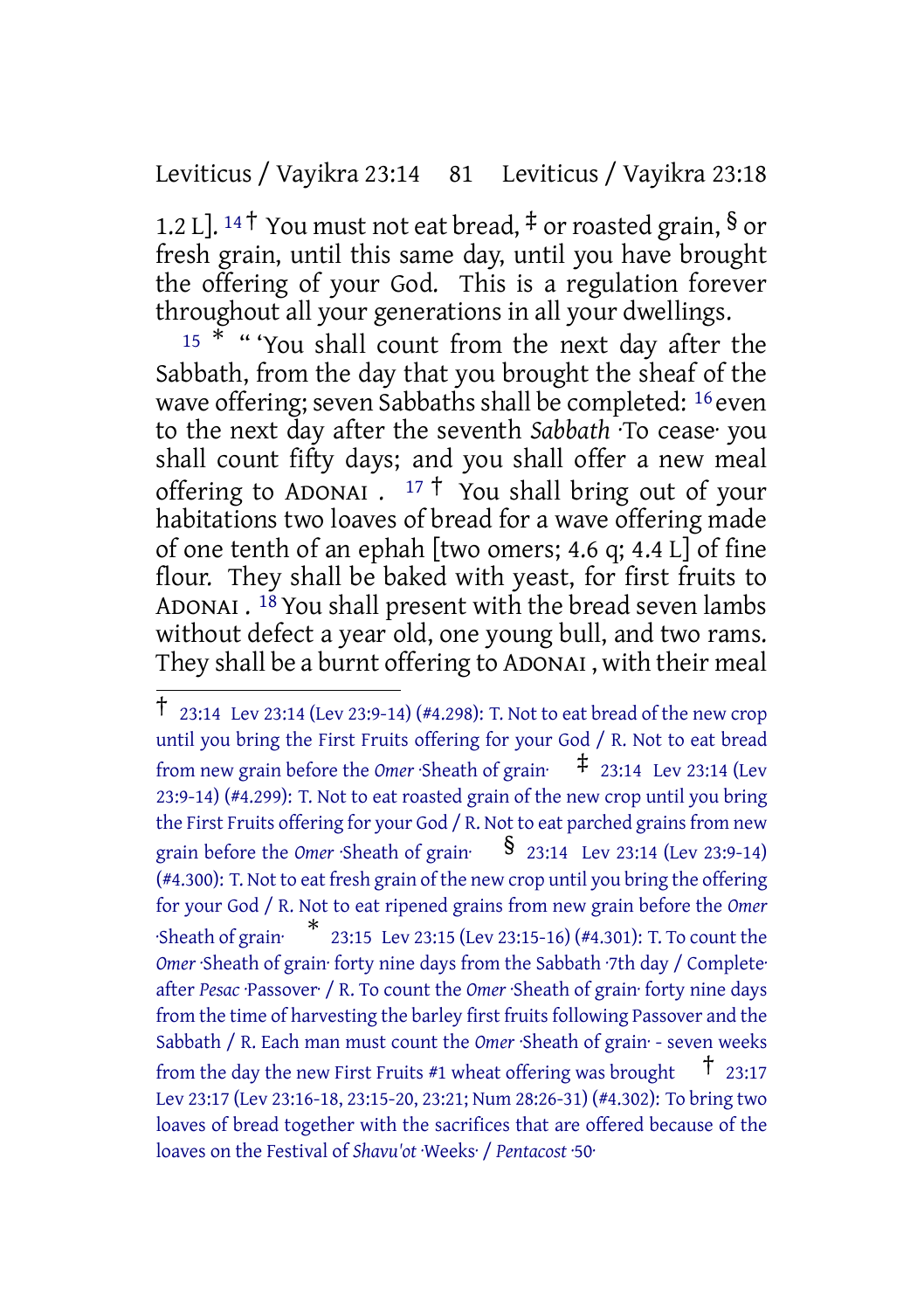#### Leviticus / Vayikra 23:19 82 Leviticus / Vayikra 23:24

offering, and their drink offerings, even an offering made by fire, of a sweet aroma to ADONAI . <sup>19</sup> You shall offer one male goat for a sin offering, and two male lambs a year old for a sacrifice of peace offerings.  $20 \frac{4}{3}$  The priest shall wave them with the bread of the first fruits for a wave offering before ADONAI , with the two lambs. They shall be holy to ADONAI for the priest.  $21 \text{ }\frac{1}{2}$  You shall make proclamation on the same day: there shall be a holy convocation to you; \* you shall do no regular *aboda* ·service·. This is a regulation forever in all your dwellings throughout all your generations.

22 " 'When you reap the harvest of your land, you must not wholly reap into the corners of your field, and you must not gather the gleanings of your harvest. You must leave them for the poor, and for the foreigner. I am ADONAI your God.' "

*(5)* 23 ADONAI spoke to Moses [Drawn out], saying, <sup>24†</sup> "Speak to the children of Israel [God prevails], saying, 'In the seventh month, on the first day of the month,

<sup>‡</sup> 23:20 MPr: "Whatever time of year the Messiah was to appear, the Jews were to greet and hail Him by taking of the Lulav (Lev 23:40 – Palm, Willow, Myrtle and good fruits) clusters and singing Hosannas [Save Now] to him as the Holy One of Israel." (Midrash Peskita de-Rabbi Kahana 27:3). (Willow Matt 21:8; Myrtle Mark 11:8; Good fruits Luke 19:35-36; Palm John 12:12-13) § 23:21 Lev 23:21 (Lev 23:15-21) (#4.303): T. To rest on the fiftieth day of counting the *Omer* ·Sheath of grain· / R. To rest on *Shavu'ot* ·Weeks· / Note: The 50th day of the *Omer* ·Sheath of grain· is *Shavu'ot* ·Weeks· in Hebrew or in Greek it is called *Pentacost* ·50· \* 23:21 Lev 23:21 (Lev 23:15-21) (#4.304): T. Not to do work on the Festival of *Shavu'ot* ·Weeks· / *Pentacost* ·50· / R. Not to do prohibited labor on *Shavu'ot* ·Weeks· / *Pentacost* ·50· † 23:24 Lev 23:24 (Lev 23:23-25) (#4.305): T. To rest on *Yom Terurah* ·Day of *shofars·*, the first day of the seventh month *Tishrei* / R. To rest on *Rosh Hashana* ·New the Year· R. Note: Rabbinical Judaism considers this feast day as the start of the civil calendar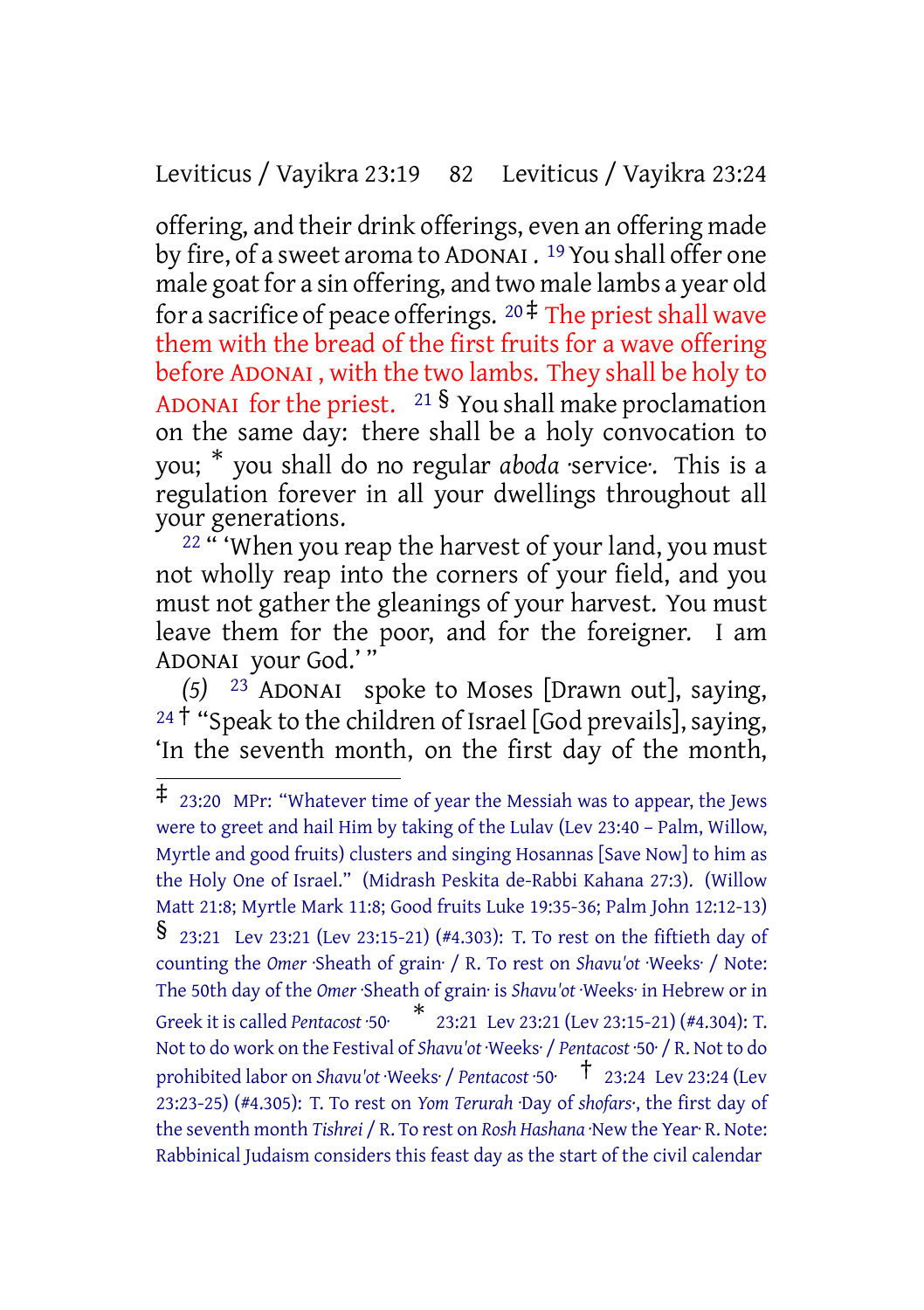Leviticus / Vayikra 23:25 83 Leviticus / Vayikra 23:32

shall be a solemn rest to you, a memorial of blowing of *shofarot* ·ram horns·, a holy convocation. <sup>25</sup> ‡ You shall do no regular *aboda* ·service·; and you shall offer an offering made by fire to ADONAI .' "

26 ADONAI spoke to Moses [Drawn out], saying, <sup>27</sup> "However on the tenth day of this seventh month is *Yom-Kippur* ·Day of Atonement·: it shall be a holy convocation to you, and you shall afflict yourselves; and you shall offer an offering made by fire to ADONAI . 28 You shall do no kind of work in that same day; for it is *Yom-Kippur* ·Day of Atonement·, to make atonement for you before ADONAI your God. 29 For whoever it is who shall not deny himself in that same day; shall be cut off from his people. 30 Whoever it is who does any kind of work in that same day, that person I will destroy from among his people. 31 You shall do no kind of work: it is a statute forever throughout all your generations in all your dwellings. <sup>32</sup> § It shall be a Sabbath of solemn rest for you, \* and you shall deny yourselves. In the ninth day

<sup>‡</sup> 23:25 Lev 23:25 (Lev 23:23-25; Num 29:1-6) (#4.306): T. Not to do work on *Yom Terurah* ·Day of *shofars·*, the first day of the seventh month *Tishrei* / R. Not to do prohibited labor on *Rosh Hashana* ·New the Year· § 23:32 Lev 23:32 (Lev 26:29-31, 23:26-32; Num 29:7-11) (#4.307): T. Not to do work on *Yom Kippur* ·Day of Atonement· 10th day of seventh month *Tishrei*, it is a sabbath of complete rest / R. Not to do prohibited labor on *Yom Kippur* ·Day of Atonement· T. Directive: You must observe your Sabbath. This is a Sabbath day from evening the ninth day of the seventh month *Tishrei* to the following evening \* 23:32 Lev 23:32 (Lev 23:26-32) (#4.308): T. To deny yourself on the day of the Fast, that is *Yom Kippur* ·Day of Atonement·, 10th day of the seventh month *Tishrei*, it is a Sabbath of complete rest / R. Not to eat or drink on the Day of the Fast, *Yom Kippur* ·Day of Atonement· R. Note: This day we are commanded to be humble before God, the Rabbis encourage fasting this day. That is why it is also called "The Fast"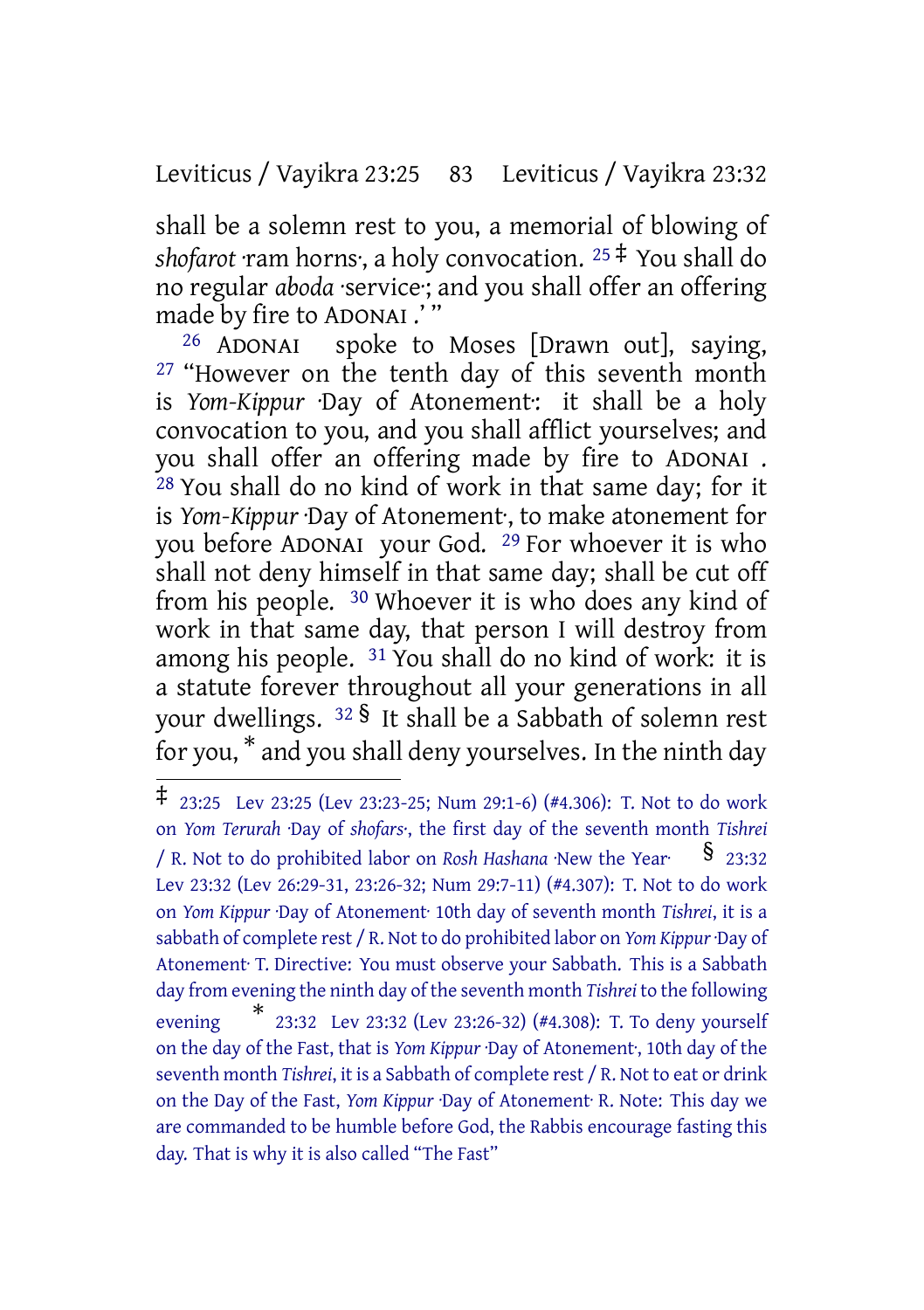Leviticus / Vayikra 23:33 84 Leviticus / Vayikra 23:38

of the month at evening, from evening to evening,  $\dagger$  you shall keep your Sabbath."

*(6)* 33 ADONAI spoke to Moses [Drawn out], saying, <sup>34</sup> "Speak to the children of Israel [God prevails], and say, 'On the fifteenth day of this seventh month is the festival of *Sukkot* ·Booths· for seven days to ADONAI . <sup>35</sup> ‡ On the first day shall be a holy convocation:  $\frac{6}{5}$  you shall do no regular *aboda* ·service·. 36 Seven days you shall offer an offering made by fire to ADONAI . \* On the eighth day shall be a holy convocation to you; and you shall offer an offering made by fire to ADONAI . It is a solemn assembly; † you shall do no regular *aboda* ·service·.

<sup>37</sup> " 'These are the appointed feasts of ADONAI , which you shall proclaim to be holy convocations, to offer an offering made by fire to ADONAI , a burnt offering, and a meal offering, a sacrifice, and drink offerings, each on its own day; 38 besides the Sabbaths of ADONAI , and besides

<sup>†</sup> 23:32 Lev 23:32 (Lev 23:26-32) (#4.309): T. To rest on the day of *Yom Kippur* ·Day of Atonement·, it is a Sabbath of complete rest / T. To rest on the day of the Fast / R. To rest from prohibited labor on Sabbath  $\pm$  23:35 Lev 23:35 (Lev 23:33-35) (#4.310): To rest and assemble on the first day of the Feast of *Sukkot* ·Tabernacles·, 15th day of the seventh month *Tishrei* § 23:35 Lev 23:35 (Lev 23:33-36, 23:39-43; Num 29:12-16, 29:17-34) (#4.311): T. Not to do work on the first day of *Sukkot* ·Tabernacles·, 15th day of the seventh month *Tishrei* / R. Not to do prohibited labor on *Sukkot* ·Tabernacles· T. Directive: You must not do any regular work, it is a day of complete rest. This is a day for sacred assembly  $*$  23:36 Lev 23:36 (Lev 23:33-43) (#4.312): To rest and assemble on *Shemini Atzeret* ·the eighth day of assembly· of the Festival of *Sukkot* ·Tabernacles· † 23:36 Lev 23:36 (Lev 23:33-36, 23:39-43; Num 29:35-38) (#4.313): T. Not to do work on *Shemini Atzeret* ·the eighth day of assembly· of the Festival of *Sukkot* ·Tabernacles· / R. Not to do prohibited labor on *Shemini Atzeret* ·the eighth day of assembly· T. Directive: You must not do any regular work, it is a day of complete rest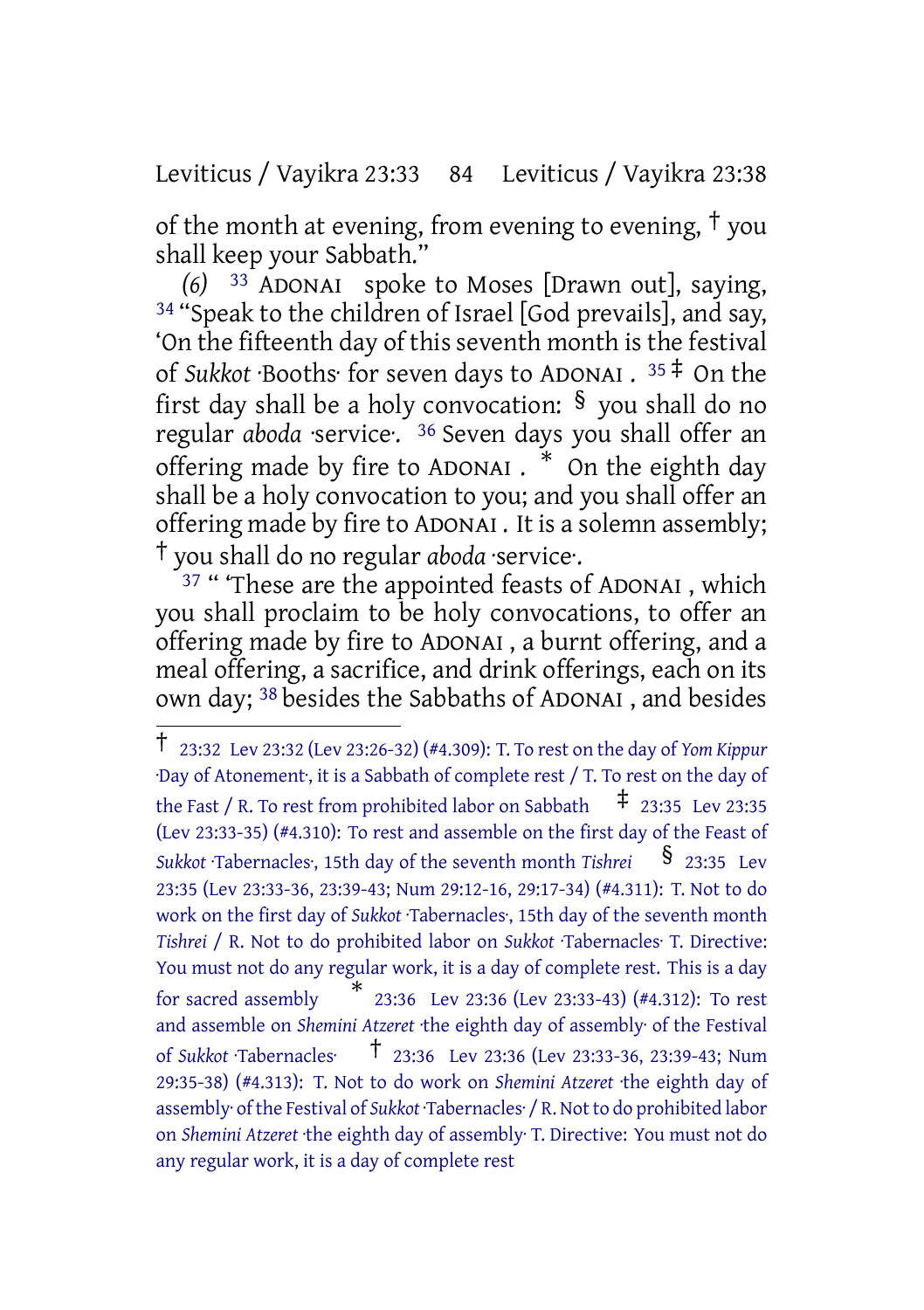# Leviticus /Vayikra 23:3985Leviticus /Vayikra 23:44

your gifts, and besides all your vows, and besides all your free will offerings, which you give to ADONAI .

 $39$  " 'So on the fifteenth day of the seventh month, when you have gathered in the fruits of the land, you shall keep the festival of ADONAI seven days: on the first day shall be a solemn rest, and on the eighth day shall be a solemn rest.  $40 \div$  You shall take on the first day the fruit of goodly trees, branches of palm trees, and boughs of thick trees, and willows of the brook; and you shall rejoice before ADONAI your God seven days. 41 You shall keep it a feast to ADONAI seven days in the year. It is a statute forever throughout all your generations. You shall keep it in the seventh month. <sup>42</sup> § You shall dwell in *sukkot* ·temporary tents· seven days. All who are native-born in Israel [God prevails] shall dwell in a *sukkah* ·temporary tent·, 43 that your generations may know that I made the children of Israel [God prevails] to dwell in *sukkot* ·temporary tents·, when I brought them out of the land of Egypt [Abode of slavery]. I am ADONAI your God.' "

44 Moses [Drawn out] declared to the children of Israel

<sup>‡</sup> 23:40 Lev 23:40 (Lev 23:39-43) (#4.314): T. To take up <sup>a</sup> *lulav* ·sprout· during *Sukkot* ·Tabernacles· / R. To take up a *lulav* ·sprout· and *Etrog* all seven days T. Directive: To rejoice before Adonai your God for seven days. The *lulav* ·sprout· is composed of "choice fruit" the *Etrog*, a Citron, "palm fronds" Palm Tree leaf, "leafy branches" Myrtle, and "River Willows". The Rabbis teach symbolically of each. *Etrog* – person learned of *Torah* ·Teaching· with scent of good deeds (fruit); Palm – learned person without good deeds; Myrtle – person with good deeds but not learned; Willow – a person possessing neither good deeds nor learning (Shulchan Aruch; Orach Chaim, Section 651) / Note: The Gospels record each part of the *lulav* also, Willow (Matt 21:8); Myrtle (Mark 11:8); Good fruits (Luke 19:35-36); Palm (John 12:12-13) § 23:42 Lev 23:42 (Lev 23:39-43) (#4.315): To dwell in <sup>a</sup> *sukkah* ·temporary dwellings· for seven days during *Sukkot* ·Tabernacles·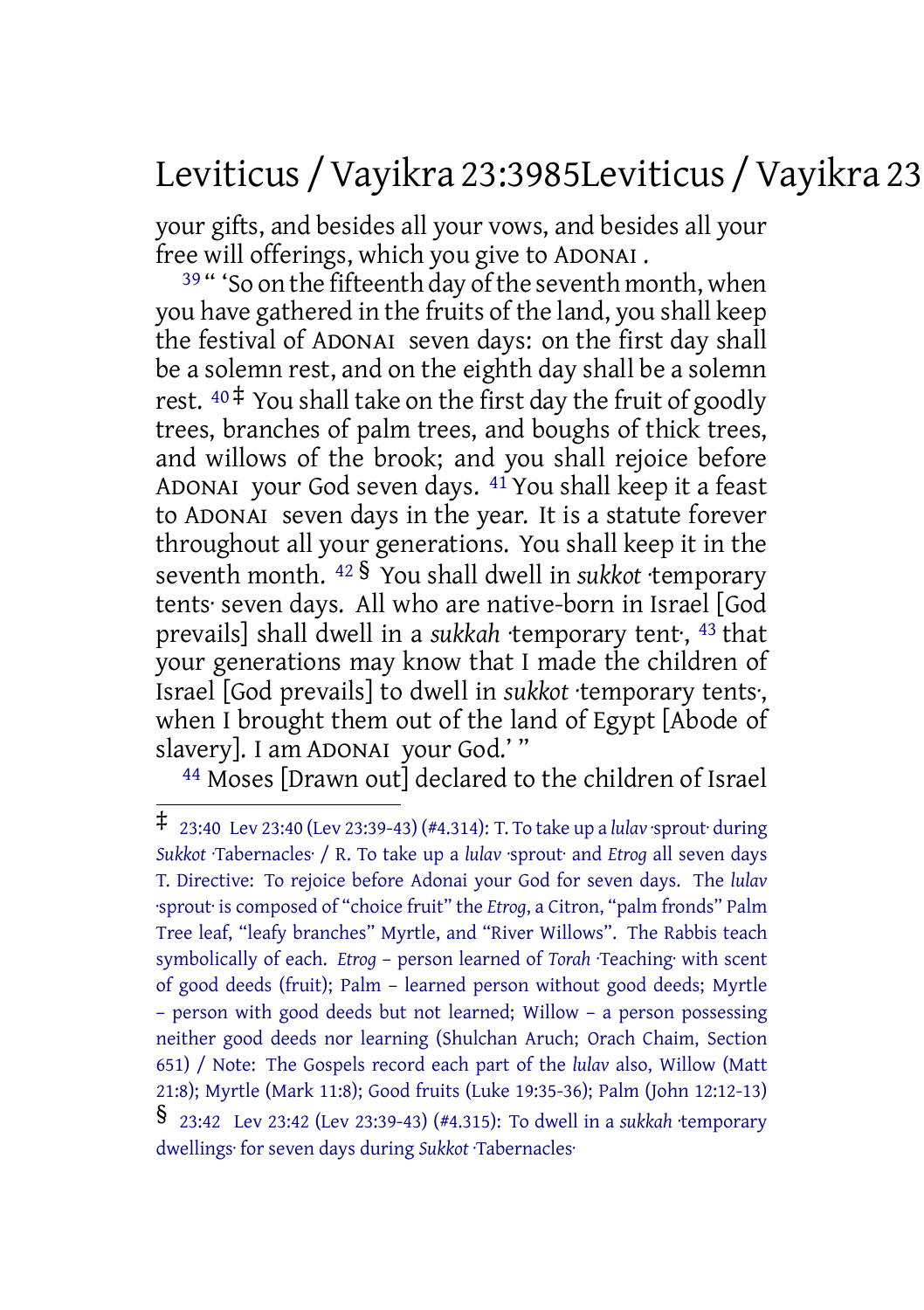Leviticus / Vayikra 24:1 86 Leviticus / Vayikra 24:11

[God prevails] the appointed feasts of ADONAI .

# 24

*(7)* 1 ADONAI spoke to Moses [Drawn out], saying, 2 "Enjoin the children of Israel [God prevails], that they bring to you pure olive oil beaten for the light, to cause a *menorah* ·lamp· to burn continually. 3 Outside of the veil of the Testimony, in the Tent of Meeting, shall Aaron [Light-bringer] keep it in order from evening to morning before ADONAI continually: it shall be a statute forever throughout all your generations. 4 He shall keep in order the lamp candles on the pure gold *menorah* ·lamp· before ADONAI continually.

5 "You shall take fine flour, and bake twelve cakes of it: one tenth of an ephah [two omers; 4.6 q; 4.4 L] shall be in one cake. 6 You shall set them in two rows, six on a row, on the pure gold table before ADONAI . 7You shall put pure frankincense on each row, that it may be to the bread for a memorial, even an offering made by fire to ADONAI . 8 Every *Sabbath* ·To cease· day he shallset it in order before ADONAI continually. It is on the behalf of the children of Israel [God prevails] an everlasting covenant. 9 It shall be for Aaron [Light-bringer] and his sons; and they shall eat it in a holy place: for it is most holy to him of the offerings of ADONAI made by fire by a perpetual statute."

10 The son of an Israelite [Descendant of God prevails] woman, whose father was an Egyptian [person from Abode of slavery], went out among the children of Israel [God prevails]; and the son of the Israelite [Descendant of God prevails] woman and a man of Israel [God prevails] strove together in the camp. 11 The son of the Israelite [Descendant of God prevails] woman blasphemed the Name, and cursed; and they brought him to Moses[Drawn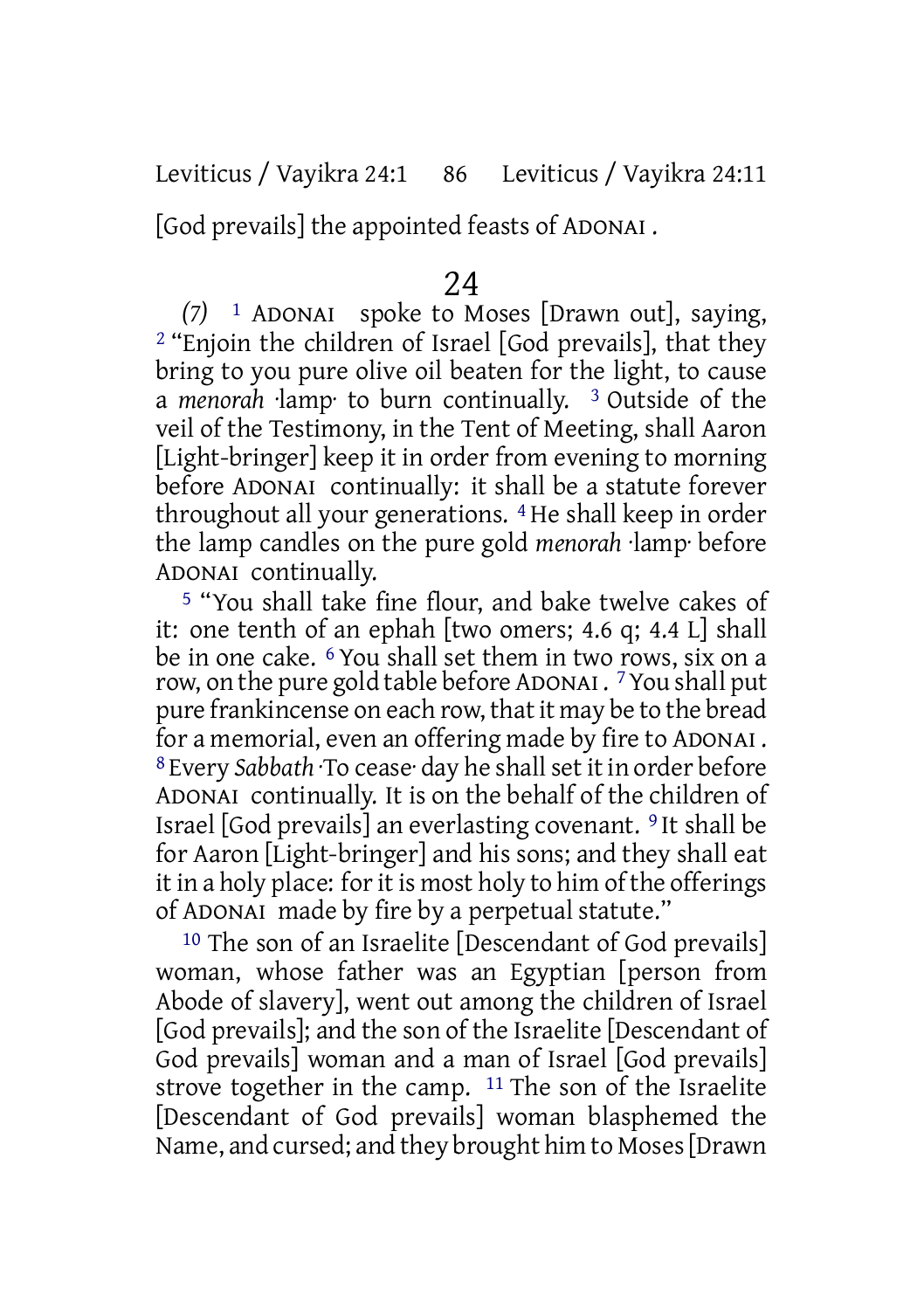#### *Leviticus / Vayikra 24:12 87 Leviticus / Vayikra 24:23*

out]. His mother's name was Shelomith, the daughter of Dibri, of the tribe of Dan [He judged].  $12$  They put him in custody, until ADONAI 's will should be declared to them. 13 ADONAI spoke to Moses [Drawn out], saying, 14 "Bring out of the camp him who cursed; and let all who *sh'ma* ·heard obeyed· him lay their hands on his head, and let all the congregation stone him. 15 You shall speak to the children of Israel [God prevails], saying, 'Whoever curses his God shall bear his sin. 16 He who blasphemes ADONAI 's name, he shall surely be put to death. All the congregation shall certainly stone him. The foreigner as well as the native-born, when he blasphemes the Name, shall be put to death.

<sup>17</sup> "'He who strikes any man mortally shall surely be put to death.  $*$ <sup>18</sup> He who strikes an animal mortally shall make it good, life for life. <sup>19</sup> If anyone injures his neighbor; as he has done, so shall it be done to him: 20 fracture for fracture, *eye for eye, tooth for tooth;* † as he has injured someone, so shall it be done to him. *(Maftir ·Conclusion·)* 21 He who kills an animal shall make it good; and he who kills a man shall be put to death. <sup>22</sup> You shall have one kind of judgment for the foreigner as well as the native-born; for I am ADONAI your God.' "

23 Moses [Drawn out] spoke to the children of Israel [God prevails]; and they brought out him who had cursed out of the camp, and stoned him with stones. The children of Israel [God prevails] did as ADONAI enjoined Moses [Drawn out].

*Haftarah Emor ·Taking leave · Speak·:*

<sup>\*</sup> 24:17 Paraphrase Quoted in Matt 5:21  $\uparrow$  24:20 Quoted in Matt 5:38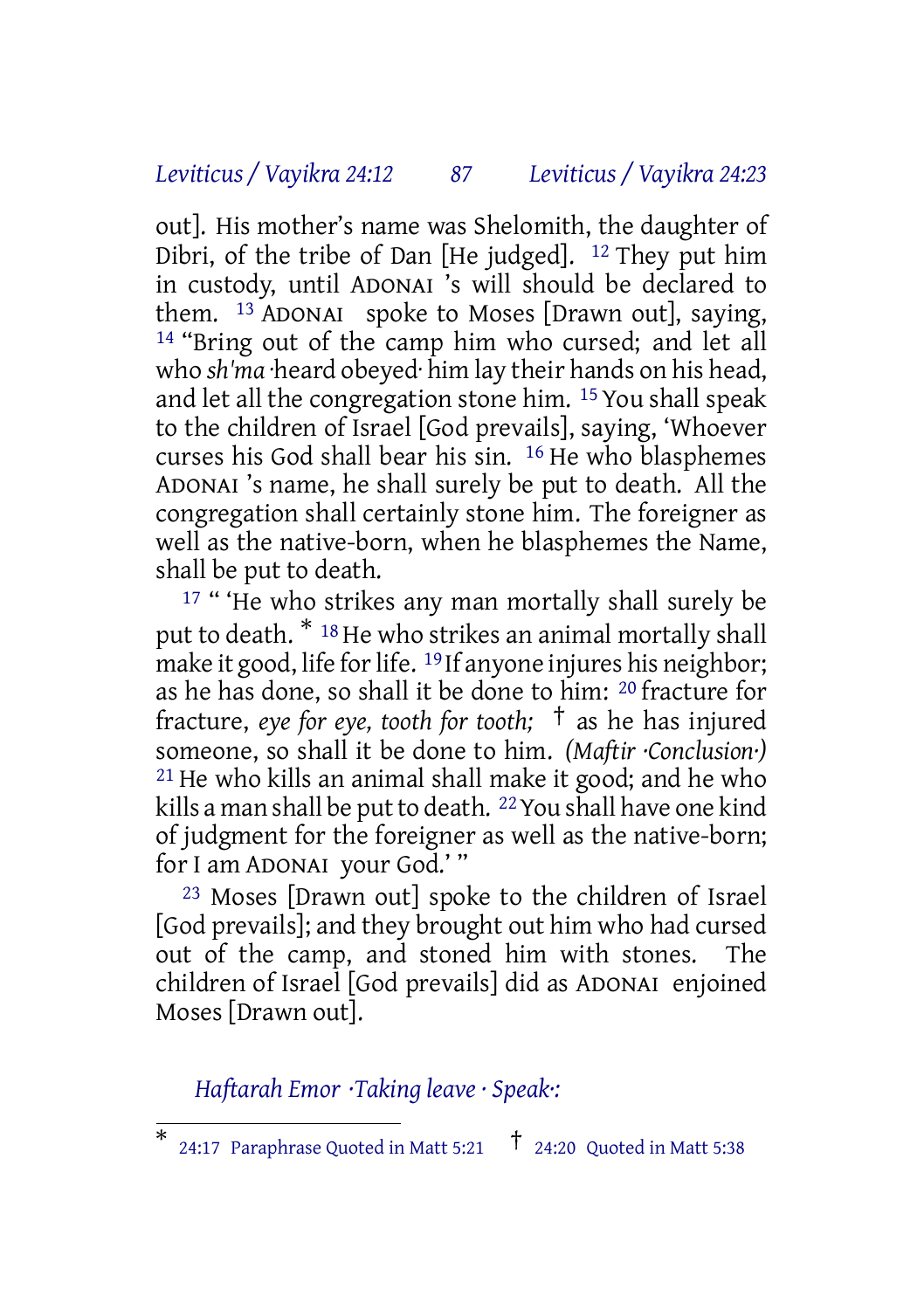# Leviticus / Vayikra 25:1 88 Leviticus / Vayikra 25:6

#### *Yechezk'el / Ezekiel 44:15-31*

# *B'rit Hadashah ·New Covenant·: Luke 11:1-12:59* Parashah 32: *B'har* ·On mount· 25:1-26:2

# 25

#### *Read with Parashah 33 in regular years; in leap years, read separately*

1 ADONAI said to Moses [Drawn out] in Mount Sinai [Thorn], 2 "Speak to the children of Israel [God prevails], and tell them, 'When you come into the land which I give you, then the land shall keep a *Sabbath* ·To cease· to ADONAI . <sup>3</sup> You shall sow your field six years, and you shall prune your vineyard six years, and gather in its fruits; <sup>4\*</sup> but in the seventh year there shall be a Sabbath of solemn rest for the land, a Sabbath to ADONAI . You shall not sow your field or  $\dagger$  prune your vineyard.  $5 \ddot{+}$  What grows of itself in your harvest you shall not reap, § and you shall not gather the grapes of your undressed vine. It shall be a year of solemn rest for the land. 6 The *Sabbath* ·To cease· of the land shall be for food for you; for yourself, for your

<sup>\*</sup> 25:4 Lev 25:4 (Lev 25:1-7, 25:20-22) (#4.316): Not to till the ground in the Sabbath year, the seventh Year, the *Sh'mitta* ·Release· Year <sup>†</sup> 25:4 Lev 25:4 (Lev 25:1-7, 25:20-22) (#4.317): T. Not to work the vines in the Sabbath year, the seventh Year, the *Sh'mitta* ·Release· Year / R. Not to work with trees to produce fruit in the Sabbath year, the seventh Year, the *Sh'mitta* ·Release· Year ‡ 25:5 Lev 25:5 (Lev 25:1-7, 25:20-22) (#4.318): T. Not to harvest what grows by itself in the Sabbath year, the seventh Year, the *Sh'mitta* ·Release· Year / R. Not to harvest crops that grow wild in the normal manner during the Sabbath year, the seventh Year, the *Sh'mitta* ·Release· Year **§** 25:5 Lev 25:5 (Lev 25:1-7, 25:20-22) (#4.319): T. Not to gather the grapes of your unattended vine in the Sabbath year, the seventh Year, the *Sh'mitta* ·Release· Year / R. Not to gather the fruit of vines in the Sabbath year, the seventh Year Sh'mitta ·Release· Year in the way it is gathered in all the other years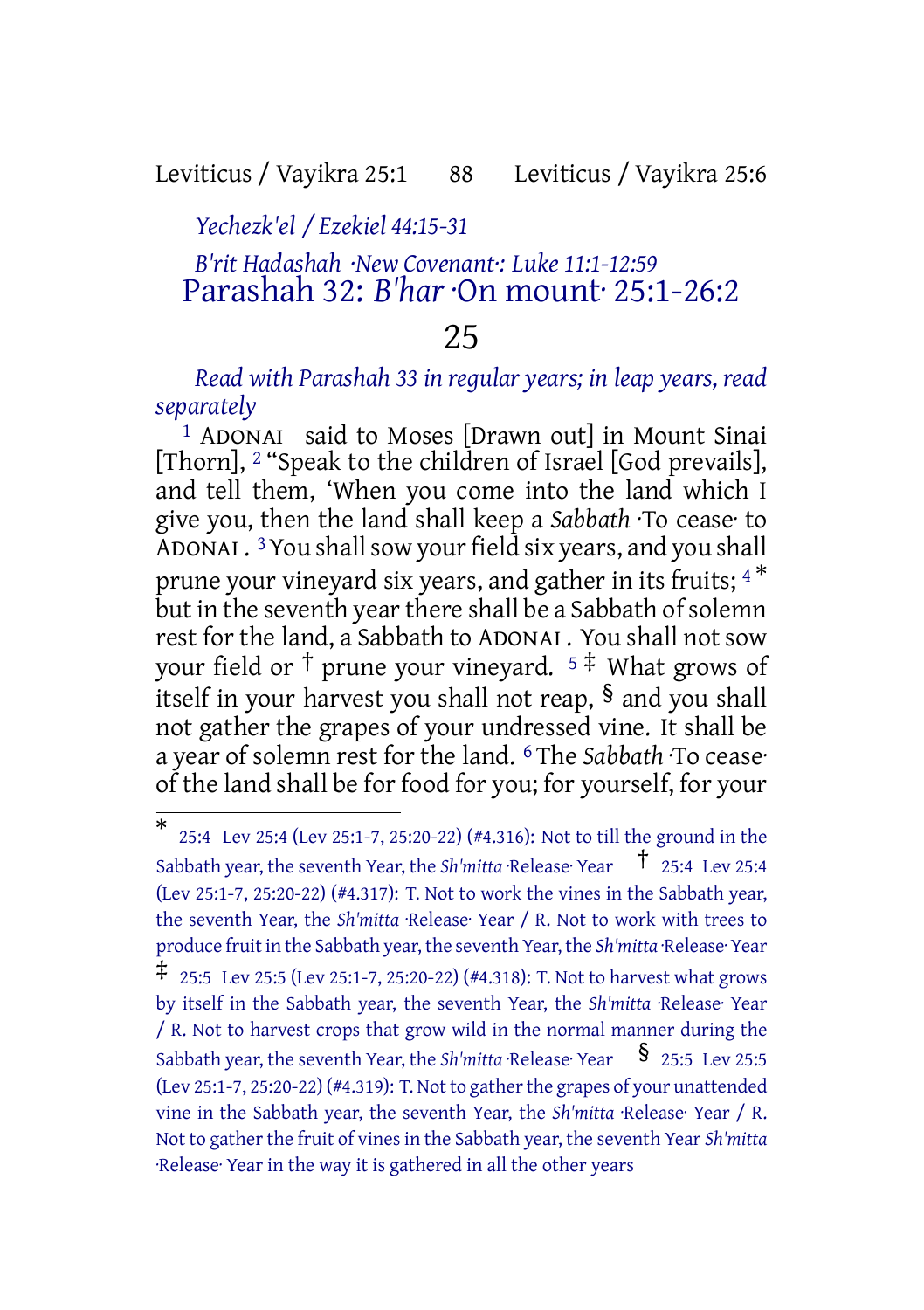#### Leviticus / Vayikra 25:7 89 Leviticus / Vayikra 25:11

servant, for your maid, for your hired servant, and for your stranger, who lives as a foreigner with you. 7 For your livestock also, and for the animals that are in your land, shall all its increase be for food.

8<sup>\*</sup> " 'You shall count off seven Sabbaths of years, seven times seven years; and there shall be to you the days of seven Sabbaths of years, even forty-nine years. <sup>9†</sup> Then you shallsound the loud *shofar*·ram horn· on the tenth day of the seventh month. On *Yom-Kippur* ·Day of Atonement· you shall sound the *shofar* ·ram horn· throughout all your land.  $10 \div$  You shall make the fiftieth year holy, and proclaim liberty throughout the land to all its inhabitants. It shall be a Jubilee to you; and each of you shall *teshuvah* ·completely return· to his own property, and each of you shall *teshuvah* ·completely return· to his family. 11 That

<sup>\*</sup> 25:8 Lev 25:8 (Lev 25:8-13, 25:20-22) (#4.320): T. To count the seven Sabbath years leading up to the *Yovel* · *shofar* blast· / *Jubilee* · *shofar*· / R. The Great Rabbinical Court / the *Sanhedrin* ·Sitting together· must count seven groups of seven years T. Note: Counting seven sets of the seventh Year Sabbath, that is the *Sh'mitta* ·Release· Year, so 7 *Sh'mitta* ·Release· Years x 7 sets of years each, this totals 49 years, plus one year which is the 50th year *Yovel* · *shofar* blast· / *Jubilee* · *shofar*· † 25:9 Lev 25:9 (Lev 25:8-13, 25:20-22) (#4.321): T. To sound the *shofar*·ram's horn· in the *Yovel* Year·*shofar* blast Year·, also called the *Jubilee* Year · *shofar* Year·, the 50th year / R. To blow the *shofar* ·ram's horn· on the tenth of the month *Tishrei* to free the slaves T. Directive: On *Yom Kippur* ·Day of Atonement· in the *Yovel* Year · *shofar* blast Year·, also called *Jubilee* Year · *shofar* Year, the 50th year release is to start  $\pm$  25:10 Lev 25:10 (Lev 25:8-13, 25:20-22) (#4.322): T. To set apart the *Yovel* Year· *shofar* blast Year·, also called the *Jubilee* Year · *shofar* Year·, the 50th year, similar to the seventh Year Sabbath, the *Sh'mitta* ·Release· Year / R. The Great Rabbinical Court / the *Sanhedrin* ·Sitting together· must sanctify the fiftieth year, that is the *Yovel* Year · *shofar* blast Year·, also called the *Jubilee* Year · *shofar* Year·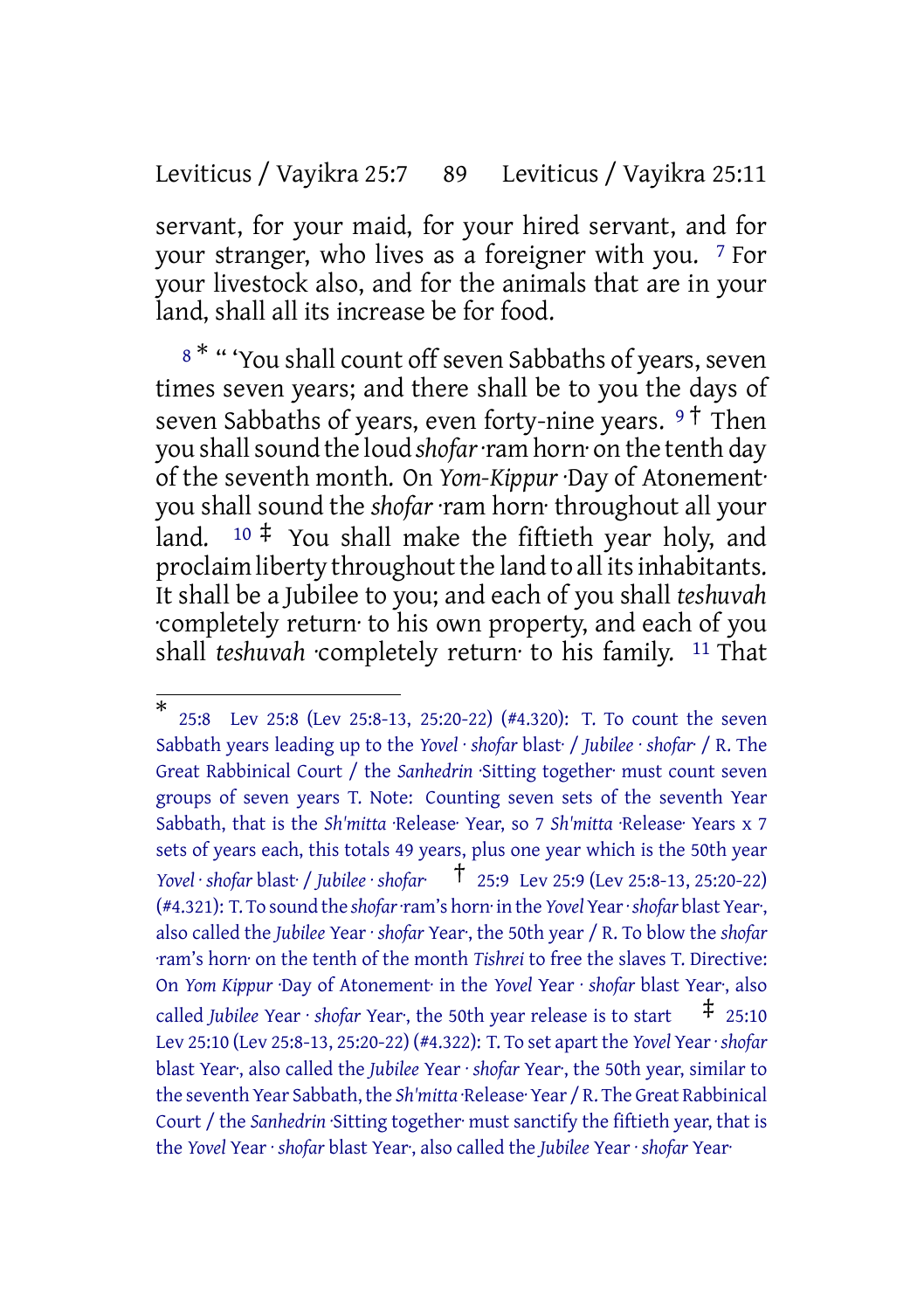# Leviticus / Vayikra 25:12 90 Leviticus / Vayikra 25:16

fiftieth year shall be a Jubilee to you.  $\frac{1}{2}$  In it you shall not sow,  $^*$  neither reap that which grows of itself,  $^\dagger$  nor gather from the undressed vines. 12 For it is a Jubilee; it shall be holy to you. You shall eat of its increase out of the field.

13 " 'In this *Jubilee* Year ·Shofar Year· each of you shall *teshuvah* ·completely return· to his property.

*(LY:2)*  $14 \neq 8$  " *If you sell anything to your neighbor, or* buy from your neighbor, you shall not wrong one another. 15 According to the number of years after the Jubilee you shall buy from your neighbor. According to the number of years of the crops he shall sell to you. 16 According to the length of the years you shall increase its price, and according to the shortness of the years you shall diminish

<sup>§</sup> 25:11 Lev 25:11 (Lev 25:8-13, 25:20-22) (#4.323): T. Not to sow seed in the *Yovel* Year · *shofar* blast Year·, also called the *Jubilee* Year · *shofar* Year· / R. Not to work the soil in the *Yovel* Year · *shofar* blast Year·, also called the *Jubilee* Year · *shofar* Year· \* 25:11 Lev 25:11 (Lev 25:8-13, 25:20-22) (#4.324): T. Not to harvest what grows by itself in the *Yovel* Year · *shofar* blast Year·, also called the *Jubilee* Year · *shofar* Year·, as in the other years / R. Not to reap in the normal manner that which grows wild in the fiftieth year, the *Yovel* Year · *shofar* blast Year·, also called the *Jubilee* Year · *shofar* Year· † 25:11 Lev 25:11 (Lev 252:8-13, 5:20-22) (#4.325): T. Not to gather fruit of the vine in the *Yovel* Year· *shofar* blast Year·, also called the *Jubilee* Year· *shofar* Year·, asin the other years / R. Not to pick grapes which grew wild in the normal manner in the fiftieth year, the *Yovel* Year · *shofar* blast Year·, also called the *Jubilee* Year · *shofar* Year· ‡ 25:14 Lev 25:14 (Lev 25:14-19) (#10.590): T. You shall not wrong your neighbor in buying and selling / R. Buy and sell according to *Torah* ·Teaching· law T. Example: Specify the context is buying and selling land in the greater context of the *Yovel* Year ·Shofar blast Year·, also called the *Jubilee* Year ·Shofar Year<sup>.</sup>  $\frac{1}{25:14}$  Lev 25:14 (#10.591): T. To judge the case of purchase and sale / R. Not to overcharge for an item nor to underpay for an item T. Example: Specify the context is buying and selling land in the greater context ofthe *Yovel* Year·Shofar blast Year·, also called the *Jubilee* Year ·Shofar Year·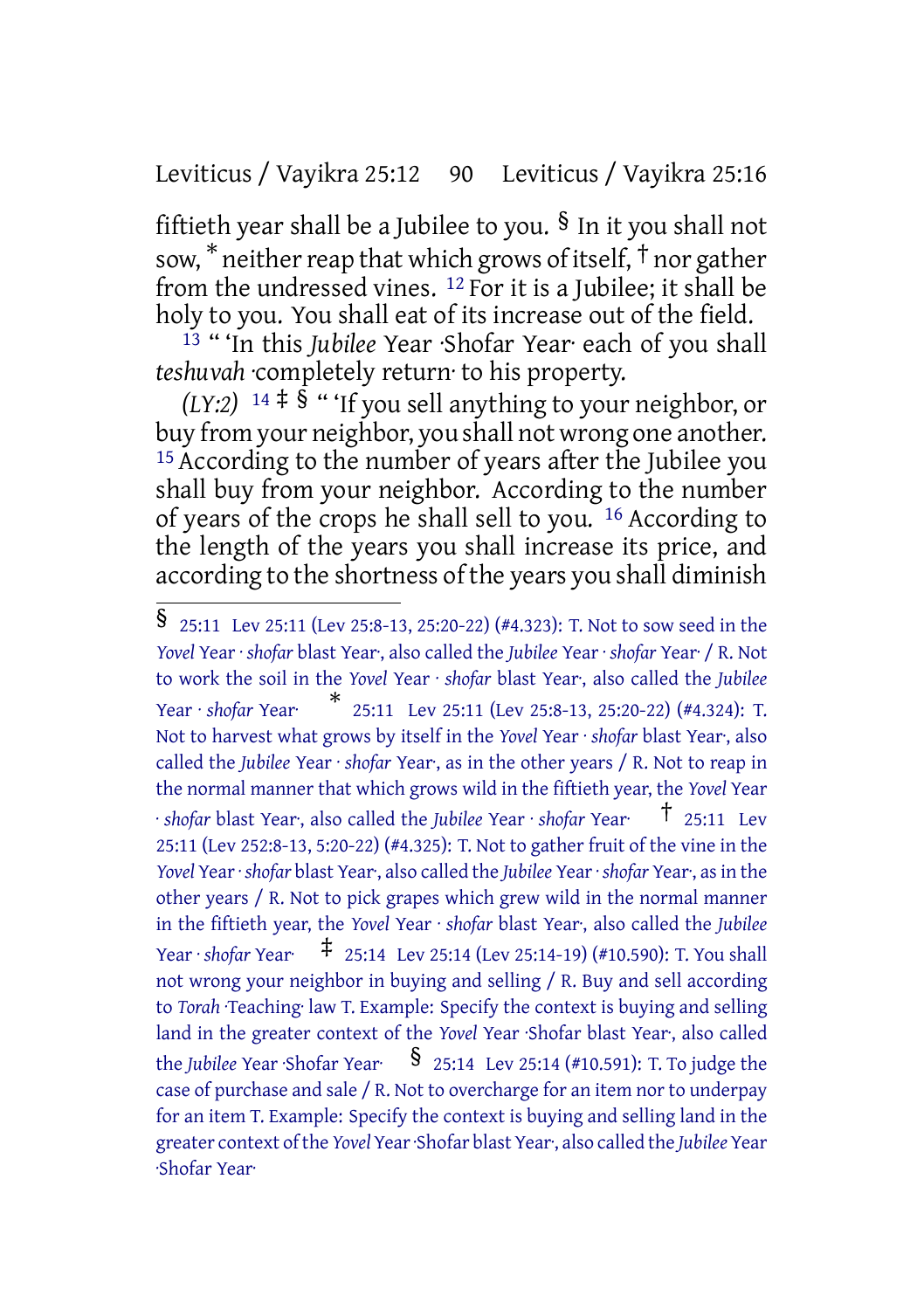Leviticus / Vayikra 25:17 91 Leviticus / Vayikra 25:26

its price; for he is selling the number of the crops to you.  $17 *$  You shall not wrong one another; but you shall fear your God: for I am ADONAI your God.

18 " 'Therefore you shall do my statutes, and keep my judgments and do them; and you shall dwell in the land in safety. *(RY:2, LY:3)* 19 The land shall yield its fruit, and you shall eat your fill, and dwell therein in safety. <sup>20</sup> If you said, "What shall we eat the seventh year? Behold, we shall not sow, nor gather in our increase;" 21 then I will enjoin my blessing on you in the sixth year, and it shall bear fruit for the three years. 22 You shall sow the eighth year, and eat of the fruits, the old store; until the ninth year, until its fruits come in, you shall eat the old store.

 $23 +$  " The land shall not be sold in perpetuity, for the land is mine; for you are strangers and live as foreigners with me.  $24 \div \text{In all the land of your possession you shall}$ grant a redemption for the land.

*(LY:4)* 25 " 'If your brother becomes poor, and sells some of his possessions, then his kinsman who is next to him shall come, and redeem that which his brother has sold. 26 If a man has no one to redeem it, and he becomes prosperous and finds sufficient means to

<sup>\*</sup> 25:17 Lev 25:17 (Lev 25:13-17) (#10.592): T. You shall not take advantage of each other in context of selling land; by considering the *Yovel* Year ·Shofar blast Year·, also called the *Jubilee* Year ·Shofar Year· / R. That one shall not wrong others in speech / R. Not to insult or harm anybody with words  $\dagger$  25:23 Lev 25:23 (Lev 25:23-28) (#4.326): Not to sell land in the Land of Israel [God prevails] in perpetuity, permanently, without reclaim, nor indefinitely T. Note Reason: For the land is mine (Adonai's) and you are strangers and live as temporary residents with me  $\frac{1}{4}$  25:24 Lev 25:24 (Lev 25:8-13, 25:23-28) (#4.327): T. To grant the right of land redemption which occurs in the 50th *Yovel* ·*shofar* blast· / *Jubilee*·*shofar*· year / R. To carry outthe laws ofsold family properties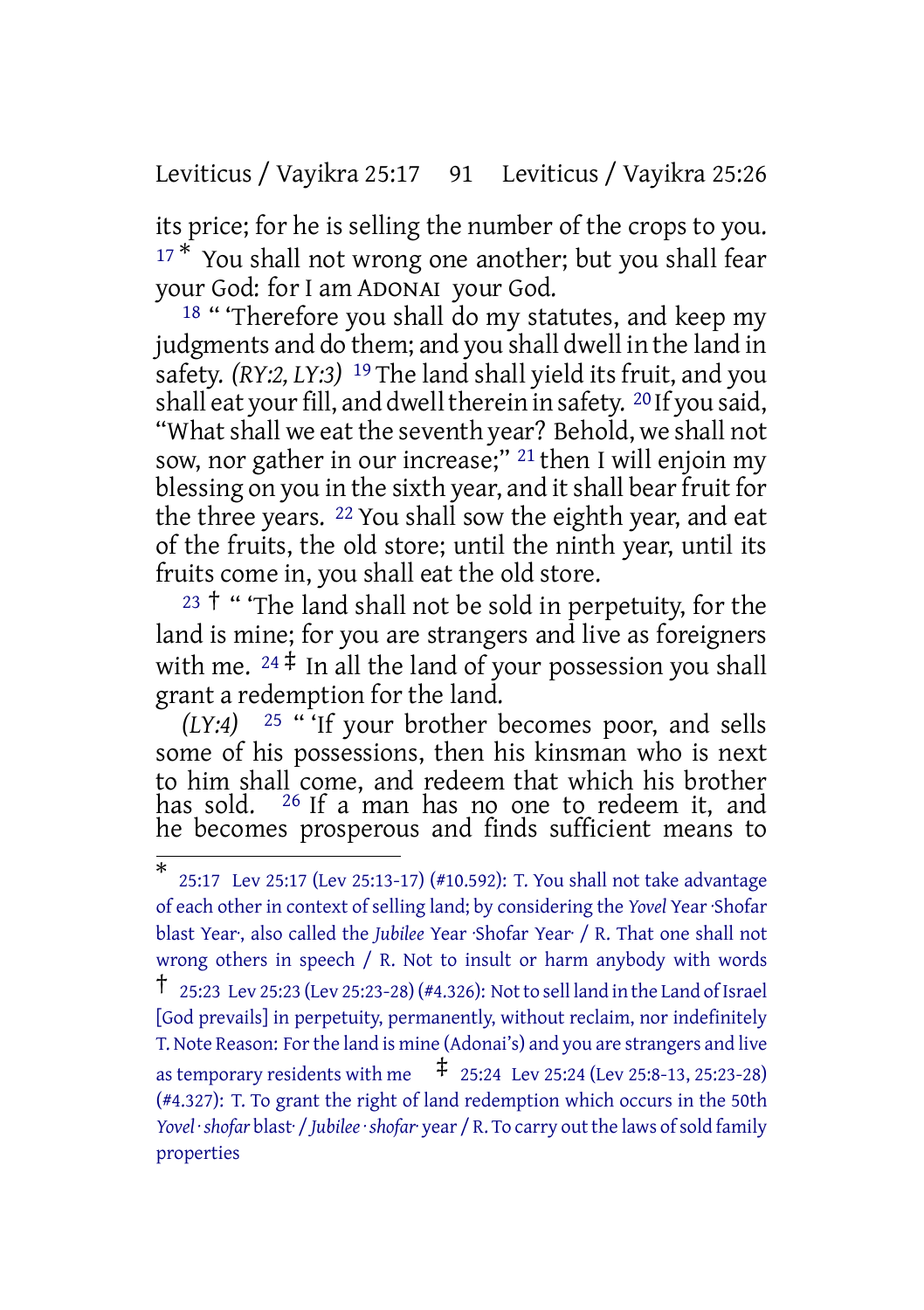# Leviticus / Vayikra 25:27 92 Leviticus / Vayikra 25:33

redeem it; 27 then let him reckon the years since its sale, and restore the surplus to the man to whom he sold it; and he shall *teshuvah* ·completely return· to his property. 28 But if he is not able to get it back for himself, then what he has sold shall remain in the hand of him who has bought it until the *Jubilee* Year ·Shofar Year·: and in the Jubilee it shall be released, and he shall *teshuvah* ·completely return· to his property.

*(RY:3, LY:5)* <sup>29</sup> § " 'If a man sells a dwelling house in a walled city, then he may redeem it within a whole year after it has been sold. For a full year he shall have the right of redemption. 30 If it is not redeemed within the space of a full year, then the house that is in the walled city shall be made sure in perpetuity to him who bought it, throughout his generations. It shall not be released in the Jubilee. 31 But the houses of the villages which have no wall around them shall be accounted for with the fields of the country: they may be redeemed, and they shall be released in the Jubilee.

<sup>32</sup> " 'Nevertheless the cities of the Levites [Descendants of United with], the houses in the cities of their possession, the Levites [Descendants of United with] may redeem at any time. <sup>33</sup>The Levites [Descendants of United with] may redeem the house that was sold, and the city of his possession, and it shall be released in the Jubilee; for the houses of the cities of the Levites [Descendants of United with] are their possession among the children

<sup>§</sup> 25:29 Lev 25:29 (Lev 25:29-30, 25:31) (#4.328): T. Houses sold within <sup>a</sup> walled city may be redeemed within a year / R. Carry out the laws of houses in walled cities T. Note: This is called the Right of Redemption. If it is not redeemed in a year, it shall be perpetually the property of him who bought it, through all generations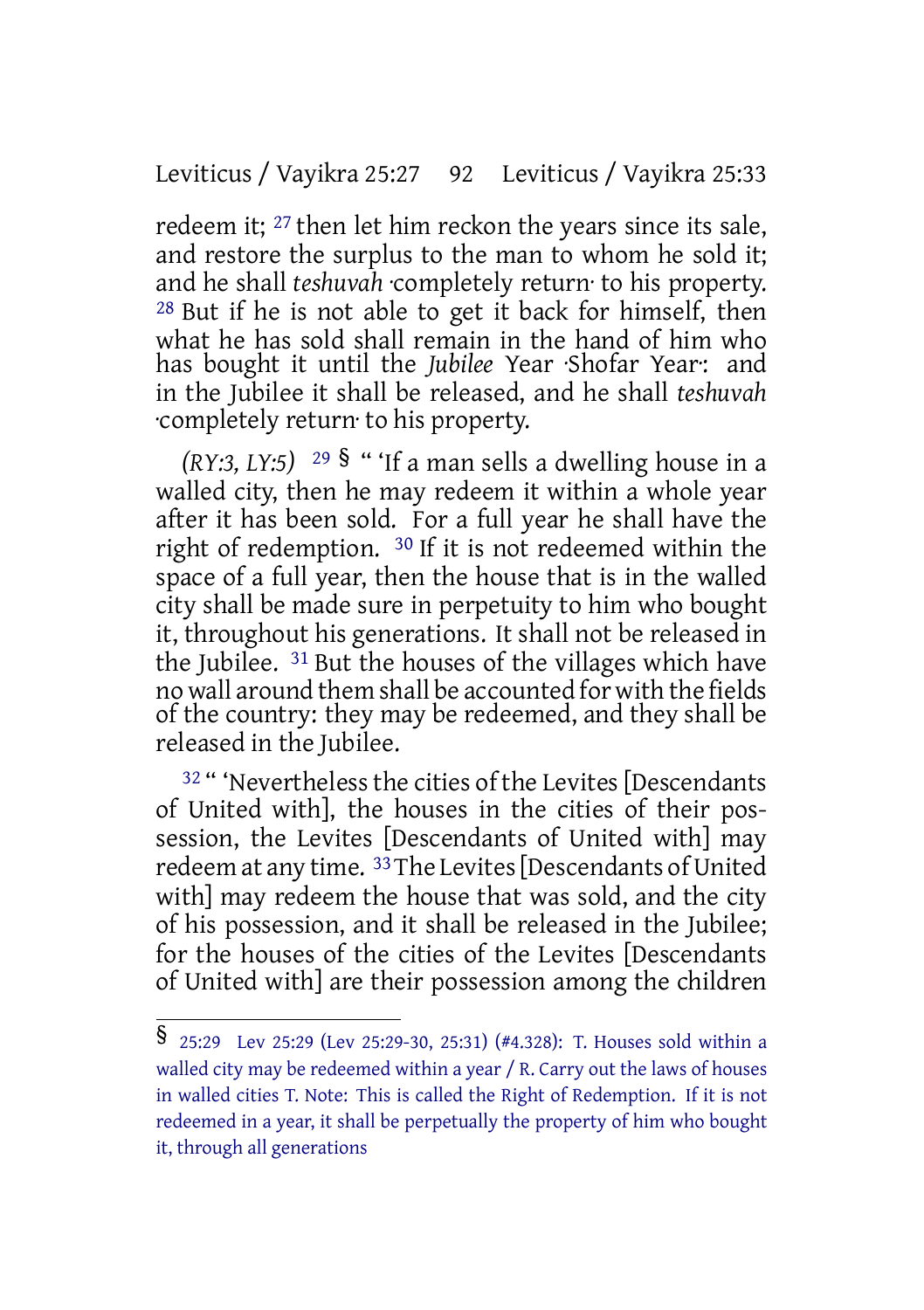Leviticus / Vayikra 25:34 93 Leviticus / Vayikra 25:42

of Israel [God prevails]. <sup>34</sup> \* But the field of the suburbs of their cities may not be sold; for it is their perpetual possession.

<sup>35</sup> " 'If your brother has become poor, and his hand can't support himself among you; then you shall uphold him. He shall live with you like an alien and a temporary resident. 36 Take no interest from him or profit, but fear your God; that your brother may live among you.  $37 \text{ }^{\circ}$ You shall not lend him your money at interest, nor give him your food for profit. <sup>38</sup> I am ADONAI your God, who brought you out of the land of Egypt [Abode of slavery], to give you the land of Canaan [Humbled], and to be your God.

*(RY:4, LY:6)*  $39 \div$  "*if your brother has grown poor* among you, and sells himself to you; you shall not make him to serve as a slave. <sup>40</sup> As a hired servant, and as a temporary resident, he shall be with you; he shall serve with you until the *Jubilee* Year ·Shofar Year·: 41 then he shall go out from you, he and his children with him, and shall *teshuvah* ·completely return· to his own family, and to the possession of his fathers.  $42 \text{ }$  For they are my servants, whom I brought out of the land of Egypt [Abode

<sup>\*</sup> 25:34 Lev 25:34 (Lev 35:32-34) (#1.15): T. Not to sell the open lands and fields around the cities of the Levites / R. Not to sell the fields but they shall remain the Levites' before and after the *Yovel* Year ·Shofar blast Year·, also called the *Jubilee* Year ·Shofar Year· † 25:37 Lev 25:37 (#10.593): T. Not to make a profit when you sell food to the poor among your people / R. Not to loan to an Israelite on interest  $\frac{1}{4}$  25:39 Lev 25:39 (Lev 25:39-43) (#5.370): T. Not to work a Hebrew male servant in the same way as a slave / R. Not to have him do menial slave labor (More notes in Ex 21:8 OU360)  $\frac{\$}{}$  25:42 Lev 25:42 (Lev 25:39-43) (#5.371): Not to sell a Hebrew male servant as slaves are sold (More notes in Ex 21:8 OU360)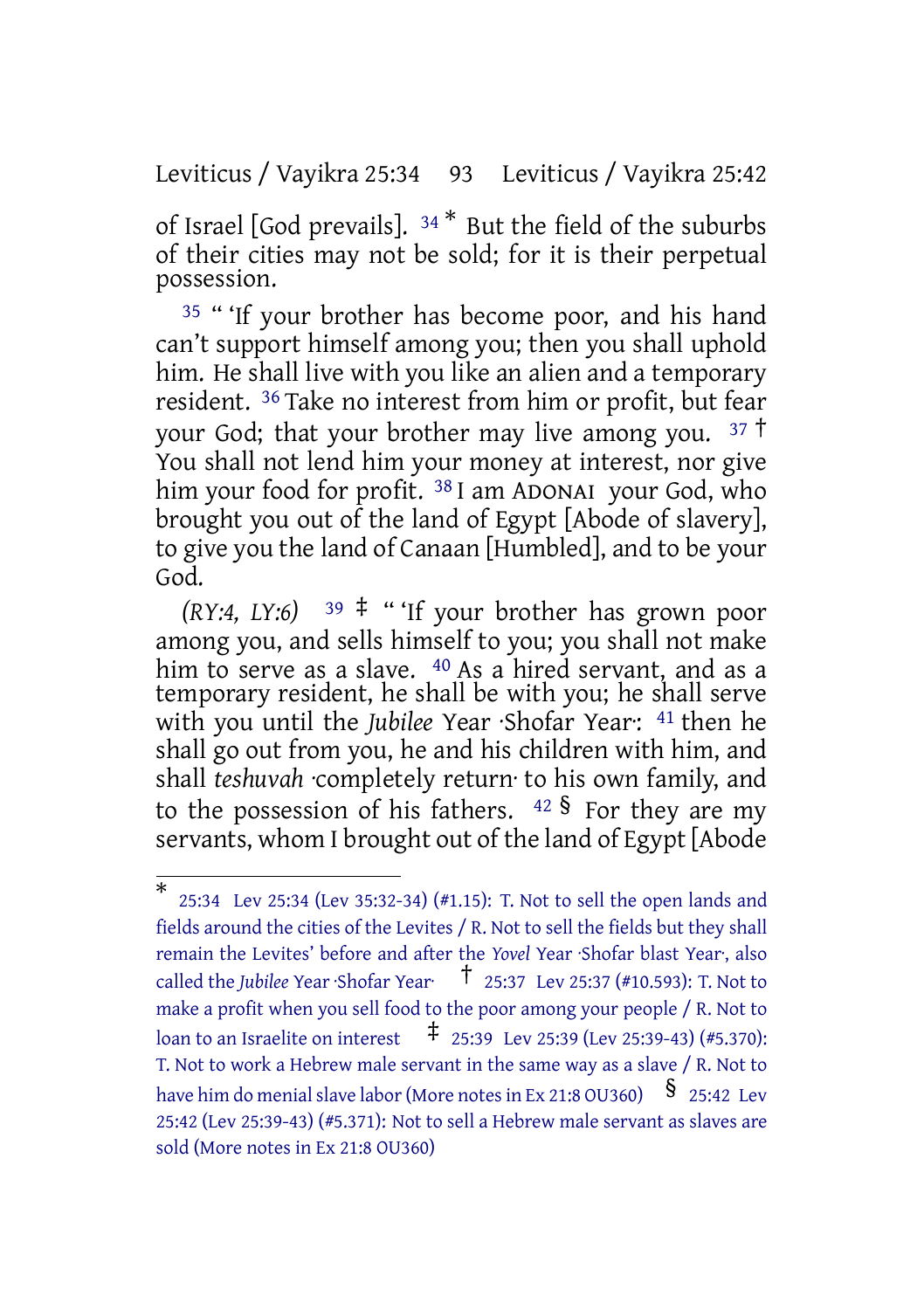#### Leviticus / Vayikra 25:43 94 Leviticus / Vayikra 25:51

of slavery]. They shall not be sold as slaves. <sup>43</sup> \* You shall not rule over him with harshness, but shall fear your God.

<sup>44</sup> " 'As for your male and your female slaves, whom you may have; of the nations that are around you, from them you may buy male and female slaves. 45 Moreover of the children of the aliens who live among you, of them you may buy, and of their families who are with you, which they have conceived in your land; and they will be your property.  $46 \dagger$  You may make them an inheritance for your children after you, to hold for a possession; of them may you take your slaves forever; but over your brothers the children of Israel [God prevails] you shall notrule, one over another, with harshness.

*(LY:7)* 47 " 'If an alien or temporary resident with you becomes rich, and your brother beside him has grown poor, and sells himself to the stranger or foreigner living among you, or to a member of the stranger's family; 48 after he is sold he may be redeemed. One of his brothers may redeem him; 49 or his *dod* ·uncle·, or his *dod* ·uncle's· son, may redeem him, or any who is a close relative to him of his family may redeem him; or if he has grown rich, he may redeem himself. <sup>50</sup> He shall reckon with him who bought him from the year that he sold himself to him to the *Jubilee* Year ·Shofar Year·. The price of his sale shall be according to the number of years; he shall be with him according to the time of a hired servant. <sup>51</sup> If there are yet many years, according to them he shall give

<sup>\*</sup> 25:43 Lev 25:43 (Lev 25:39-46) (#5.372): T. Not to treat a Hebrew male servant harshly / R. Not to subjugate a Hebrew male servant to strenuous nor oppressive work (More notes in Ex 21:8 OU360)  $\uparrow$  25:46 Lev 25:46 (Lev 25:44-46) (#5.373): T. Permission to take slaves from the surrounding nations perpetually / R. To use the Canaanites as slaves forever / R. Canaanite slaves must work forever unless injured in one of their limbs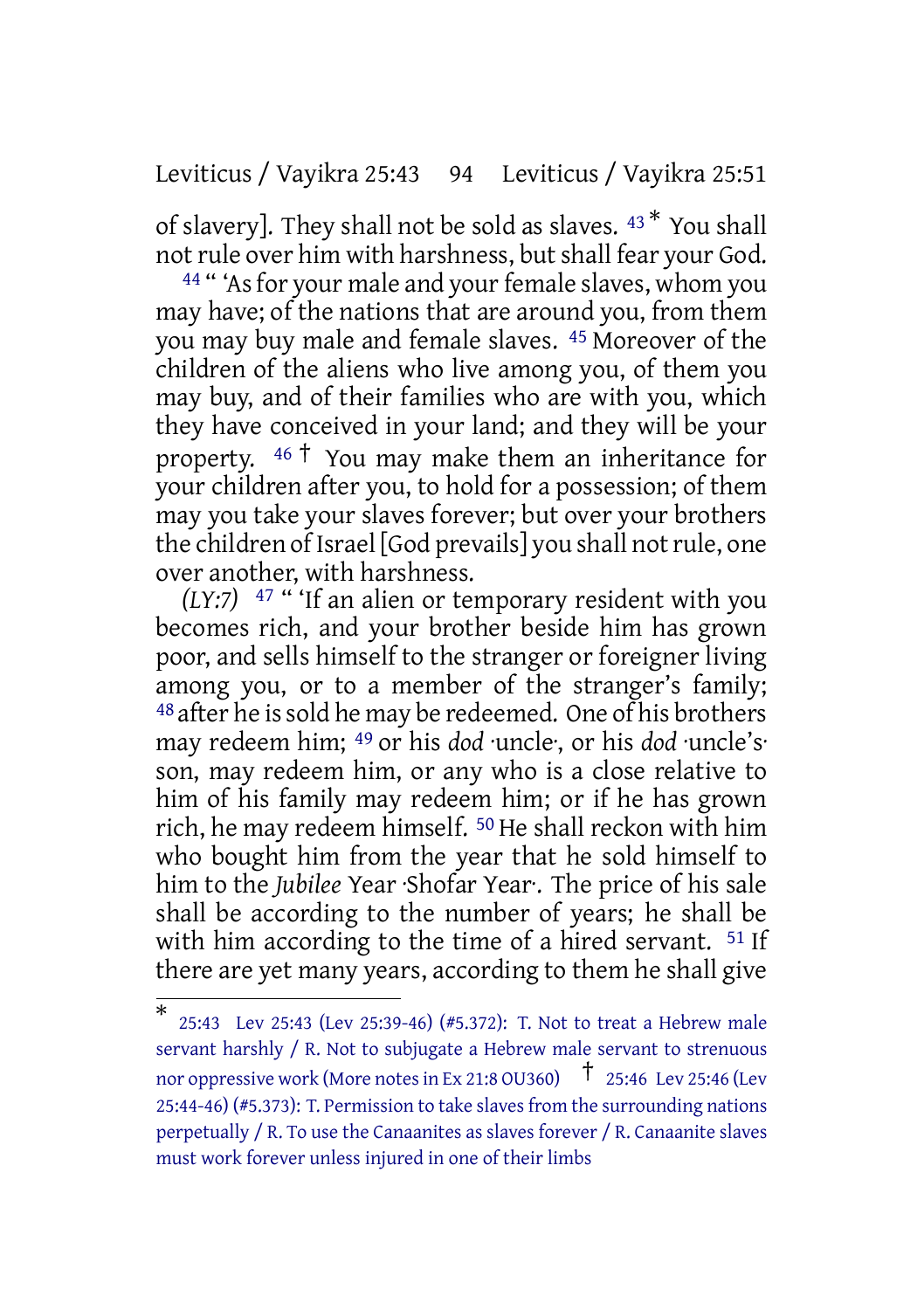# *Leviticus / Vayikra 25:52 95 Leviticus / Vayikra 26:2*

back the price of his redemption out of the money that he was bought for. <sup>52</sup> If there remain but a few years to the year of Jubilee, then he shall reckon with him; according to his years of service he shall give back the price of his redemption. 53 As a servant hired year by year shall he be with him. ‡ He shall not rule with harshness over him in your sight. <sup>54</sup> If he is not redeemed by these means, then he shall be released in the *Jubilee* Year ·Shofar Year·, he, and his children with him. *(LY: Maftir ·Conclusion·)* 55 For to me the children of Israel [God prevails] are servants; they are my servants whom I brought out of the land of Egypt [Abode of slavery]. I am ADONAI your God.

#### 26

<sup>1</sup> \* " 'You shall make for yourselves no idols, and you shall not raise up an engraved image or a pillar, and you shall not place any figured stone in your land, to *hawa* ·bow low, prostrate· to it; for I am ADONAI your God.

<sup>2</sup> "You shall keep my Sabbaths, and have reverence for my sanctuary. I am ADONAI .

#### *Haftarah B'har ·Taking leave · On mount·:*

*Yirmeyahu / Jeremiah 32:6-27*

*B'rit Hadashah ·New Covenant·: Luke 13:1-33*

<sup>‡</sup> 25:53 Lev 25:53 (Lev 25:47-55) (#5.374): T. Not to allow <sup>a</sup> foreigner living among the people of Israel to work a Hebrew male servant, who was sold to him, harshly or oppressively / R. Not to allow a Gentile to work a Hebrew male servant who was sold to him in strenuous work \* 26:1 Lev 26:1 (#2a.72): T. Not to set up a stone as an idol for worship / R. Not to bow down to a smooth, figured stone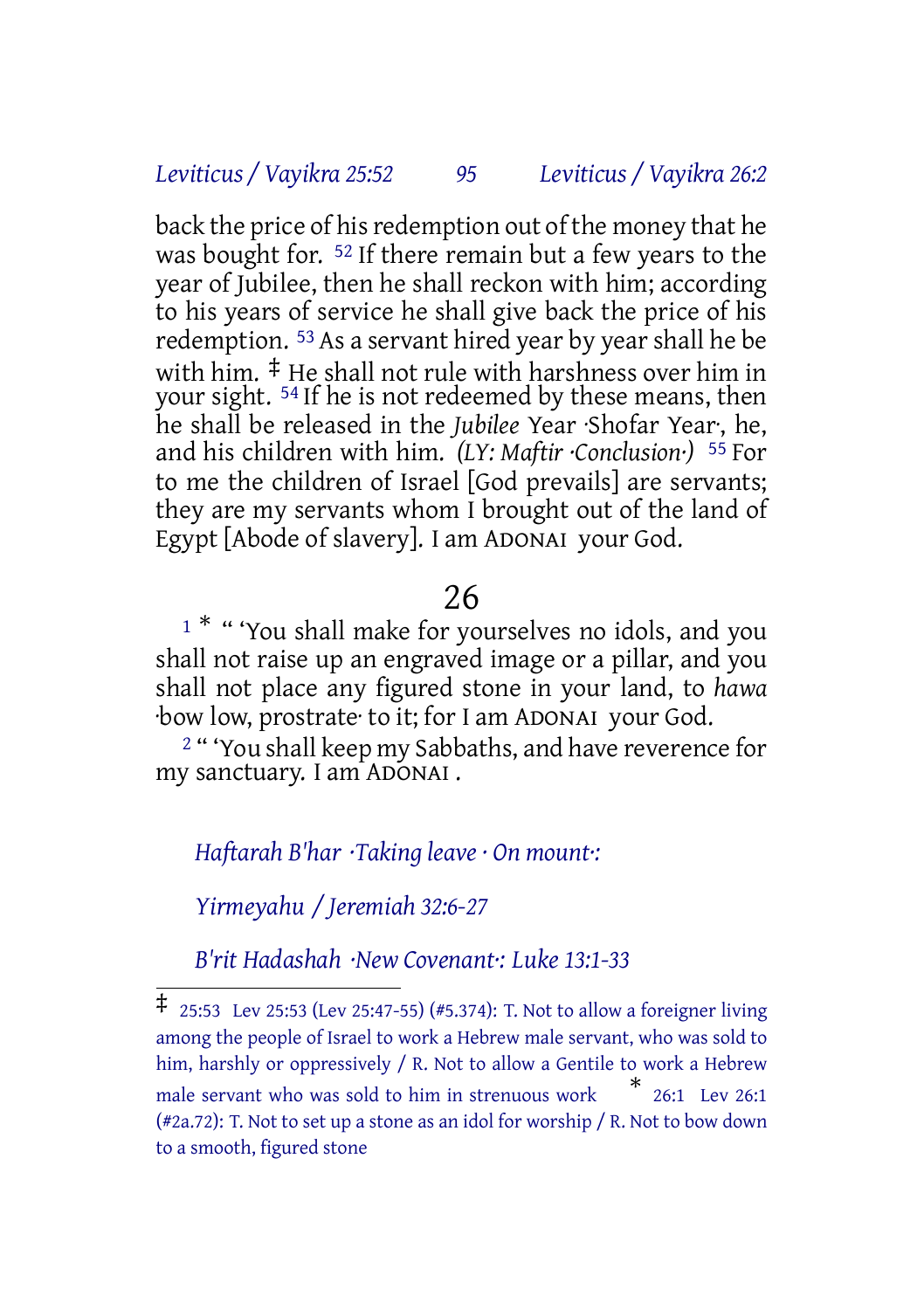# Leviticus / Vayikra 26:3 96 Leviticus / Vayikra 26:13

# Parashah 33: *B'chukkotai* ·In my regulations· 26:3-27:34

*Read with Parashah 32 in regular years; in leap years, read separately*

3 " 'If you walk in my statutes, and keep my *mitzvot* ·instructions·, and do them; 4 then I will give you your rains in their season, and the land shall yield its increase, and the trees of the field shall yield their fruit. 5 Your threshing shall reach to the vintage, and the vintage shall reach to the sowing time. You shall eat your bread to the full, and dwell in your land safely.

*(LY:2)* 6 " 'I will give peace in the land, and you shall lie down, and no one will make you afraid. I will remove evil animals out of the land, neither shall the sword go through your land. 7 You shall chase your enemies, and they shall fall before you by the sword. 8 Five of you shall chase a hundred, and a hundred of you shall chase ten thousand; and your enemies shall fall before you by the sword.

<sup>9 ""</sup>I will have respect for you, and make you fruitful, and multiply you, and will establish my covenant ·binding contract between two or more parties· with you. *(RY:5, LY:3)* 10 You shall eat old store long kept, and you shall move out the old because of the new. 11 *I will set my tent among you,* and my soul won't abhor you. 12 *I will walk among you, and will be your God, and you will be my people.* † 13 I am ADONAI your God, who brought you out ofthe land of Egypt [Abode of slavery], that you should not be their slaves. I have broken the bars of your yoke, and made you go upright.

<sup>†</sup> 26:12 Quoted in <sup>2</sup> Cor 6:16; Rev 21:3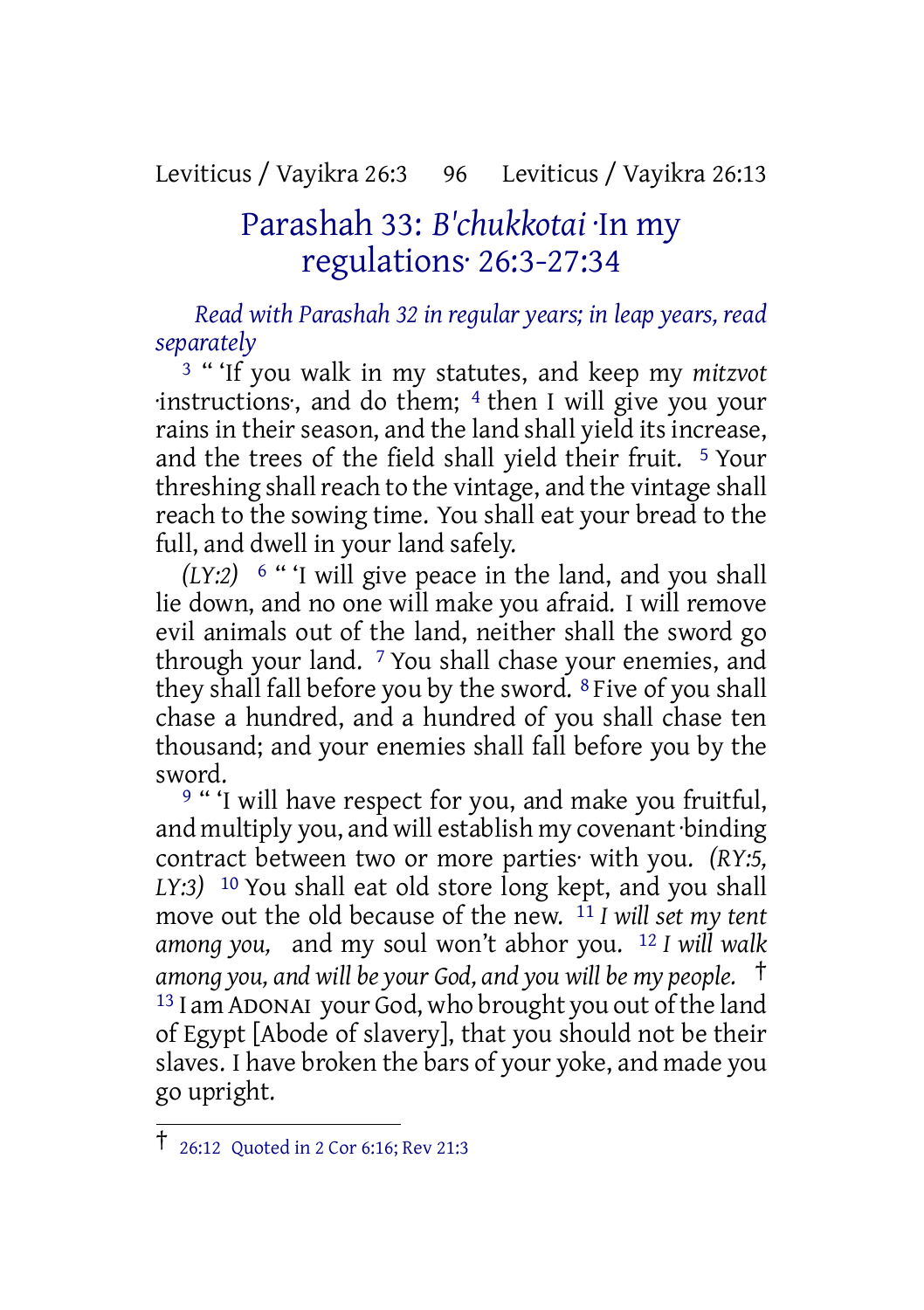14 " 'But if you will not *sh'ma* ·hear obey· me, and will not do all these *mitzvot* ·instructions·; 15 and if you shall reject my statutes, and if your soul abhors my judgments, so that you will not do all my *mitzvot* ·instructions·, but break my covenant ·binding contract between two or more parties; <sup>16</sup> I also will do this to you: I will appoint terror over you, even consumption and fever, that shall consume the eyes, and make the soul to pine away. You will sow your seed in vain, for your enemies will eat it.  $17$  I will set my face against you, and you will be struck before your enemies. Those who hate you will rule over you; and you will flee when no one pursues you.

18 " 'If you in spite of these things will not *sh'ma* ·hear obey· me, then I will chastise you seven times more for yoursins. 19 I will break the pride of your power, and I will make your sky like iron, and your soil like bronze. 20 Your strength will be spent in vain; for your land won't yield its increase, neither will the trees of the land yield their fruit.

21 " 'If you walk contrary to me, and won't *sh'ma* ·hear obey· me, then I will bring seven times more plagues on you according to your sins. 22 I will send the wild animals among you, which will rob you of your children, destroy your livestock, and make you few in number. Your roads will become desolate.

23 " 'If by these things you won't be reformed to me, but will walk contrary to me; <sup>24</sup> then I will also walk contrary to you; and I will strike you, even I, seven times for your sins. 25 I will bring a sword upon you that will execute the vengeance ofthe covenant. You will be gathered together within your cities, and I will send the pestilence among you. You will be delivered into the hand of the enemy. 26 When I break your staff of bread, ten women shall bake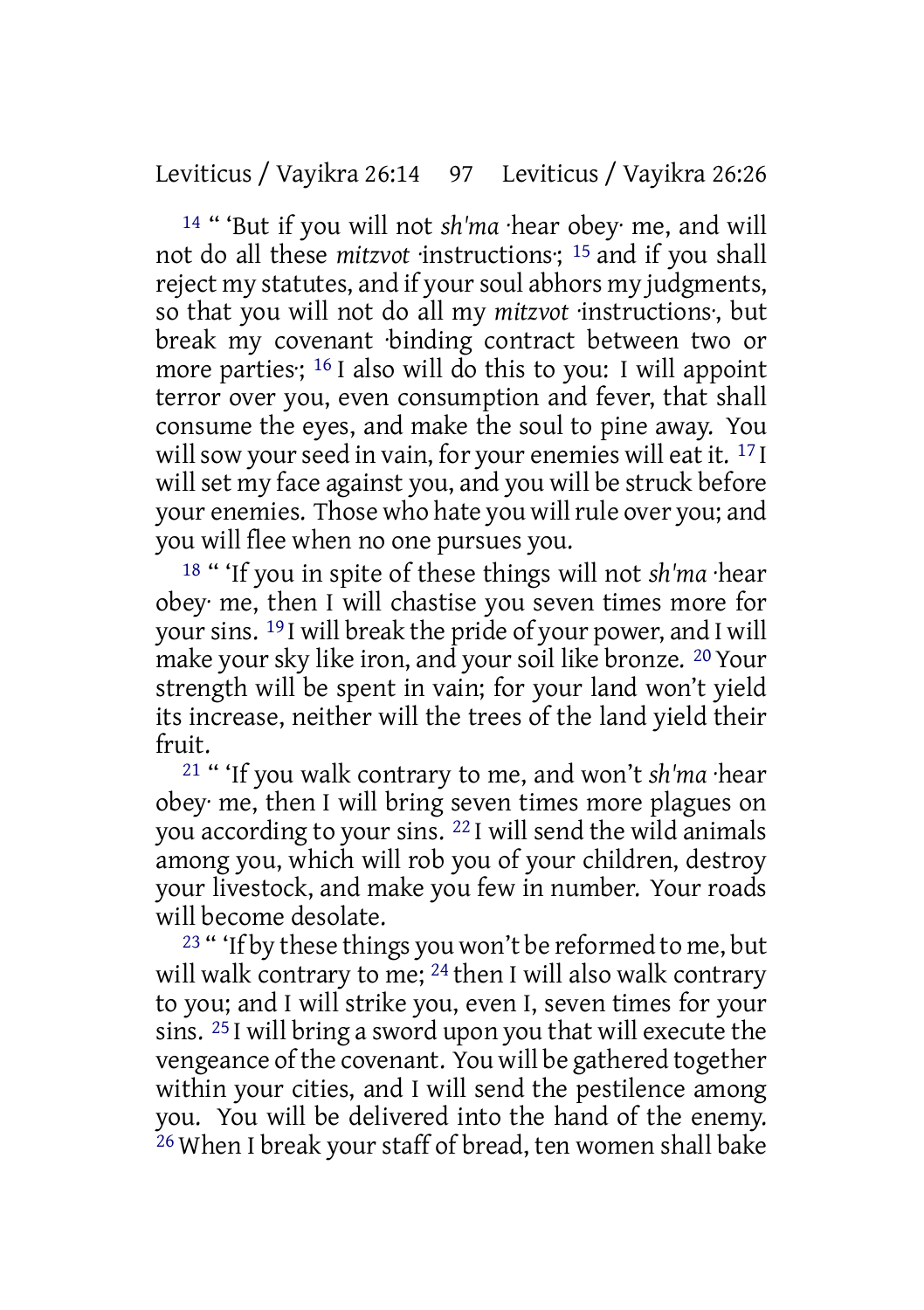your bread in one oven, and they shall deliver your bread again by weight. You shall eat, and not be satisfied.

27 " 'If you in spite of this won't *sh'ma* ·hear obey· me, but walk contrary to me; 28 then I will walk contrary to you in wrath. I will also chastise you seven times for your sins. 29 You will eat the flesh of your sons, and you will eat the flesh of your daughters.  $30$  I will destroy your high places, and cut down your incense altars, and cast your dead bodies upon the bodies of your idols; and my soul will abhor you. <sup>31</sup> I will lay your cities waste, and will bring your sanctuaries to desolation. I will not take delight in the sweet fragrance of your offerings. 32 I will bring the land into desolation; and your enemies that dwell therein will be astonished at it.  $33$  I will scatter you among the nations, and I will draw out the sword after you. Your land will be a desolation, and your cities shall be a waste. 34 Then the land will enjoy its Sabbaths as long as it lies desolate and you are in your enemies' land. Even then the land will rest and enjoy its Sabbaths. 35 As long as it lies desolate it shall have rest, even the rest which it didn't have in your Sabbaths, when you lived on it.

36 " 'As for those of you who are left, I will send a faintness into their hearts in the lands of their enemies. The sound of a driven leaf will put them to flight; and they shall flee, as one flees from the sword. They will fall when no one pursues. 37 They will stumble over one another, as it were before the sword, when no one pursues. You will have no power to stand before your enemies. 38 You will perish among the nations. The land of your enemies will eat you up.  $\frac{39}{9}$  Those of you who are left will pine away in their iniquity in your enemies' lands; and also in the iniquities of their fathers they shall pine away with them.

40 " 'If they *yadah* ·extend hands in confession· of their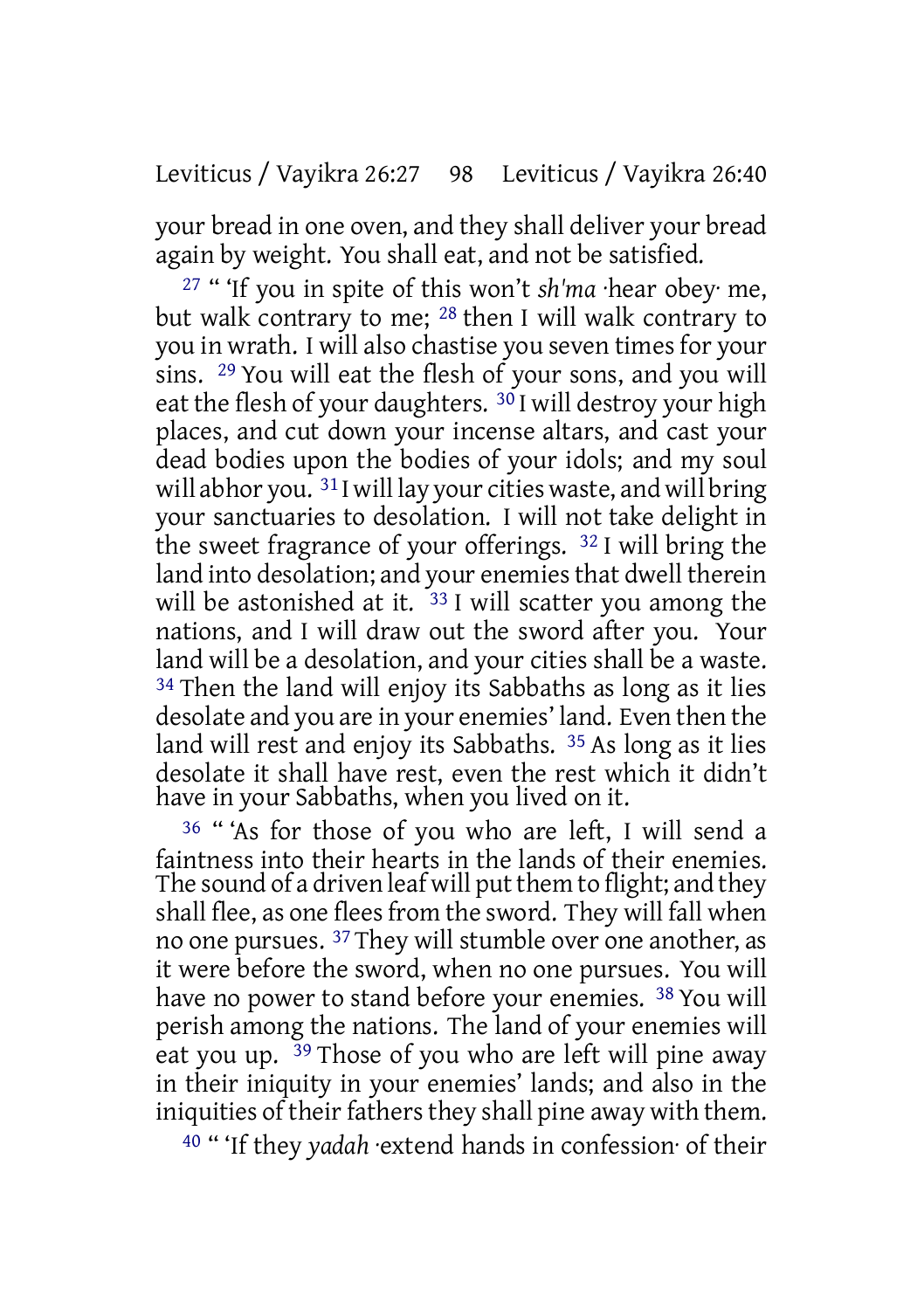#### Leviticus / Vayikra 26:41 99 Leviticus / Vayikra 27:2

iniquity, and the iniquity of their fathers, in their trespass which they trespassed against me, and also that, because they walked contrary to me, 41 I also walked contrary to them, and brought them into the land of their enemies; if then their *uncircumcised* heart  $\ddagger$  is humbled, and they then accept the punishment of their iniquity; 42 then I will remember my covenant with Jacob [Supplanter]; and also my covenant with Isaac [Laughter], and also my covenant with Abraham [Father of a multitude]; and I will remember the land. <sup>43</sup> The land also will be left by them, and will enjoy its Sabbaths while it lies desolate without them: and they will accept the punishment of their iniquity; because, even because they rejected my judgments, and their soul abhorred my statutes. <sup>44</sup> Yet for all that, when they are in the land of their enemies, I will not reject them, neither will I abhor them, to destroy them utterly, and to break my covenant with them; for I am ADONAI their God; <sup>45</sup> but I will for their sake remember the covenant of their ancestors, whom I brought out of the land of Egypt [Abode of slavery] in the sight of the nations, that I might be their God. I am ADONAI .' "

46 These are the statutes, judgments and *torot* ·teachings·, which ADONAI made between him and the children of Israel [God prevails] in Mount Sinai [Thorn] by Moses [Drawn out].

# 27

*(RY:6, LY:4)* 1 ADONAI spoke to Moses [Drawn out], saying,  $2^*$  "Speak to the children of Israel [God prevails], and say to them, 'When a man consecrates a person to

<sup>‡</sup> 26:41 Quoted in Acts 7:51 \* 27:2 Lev 27:2 (Lev 27:2-8) (#10.594): For one who voluntarily vows the value of a person unto Adonai, to pay the amount fixed in the *Torah* ·Teaching·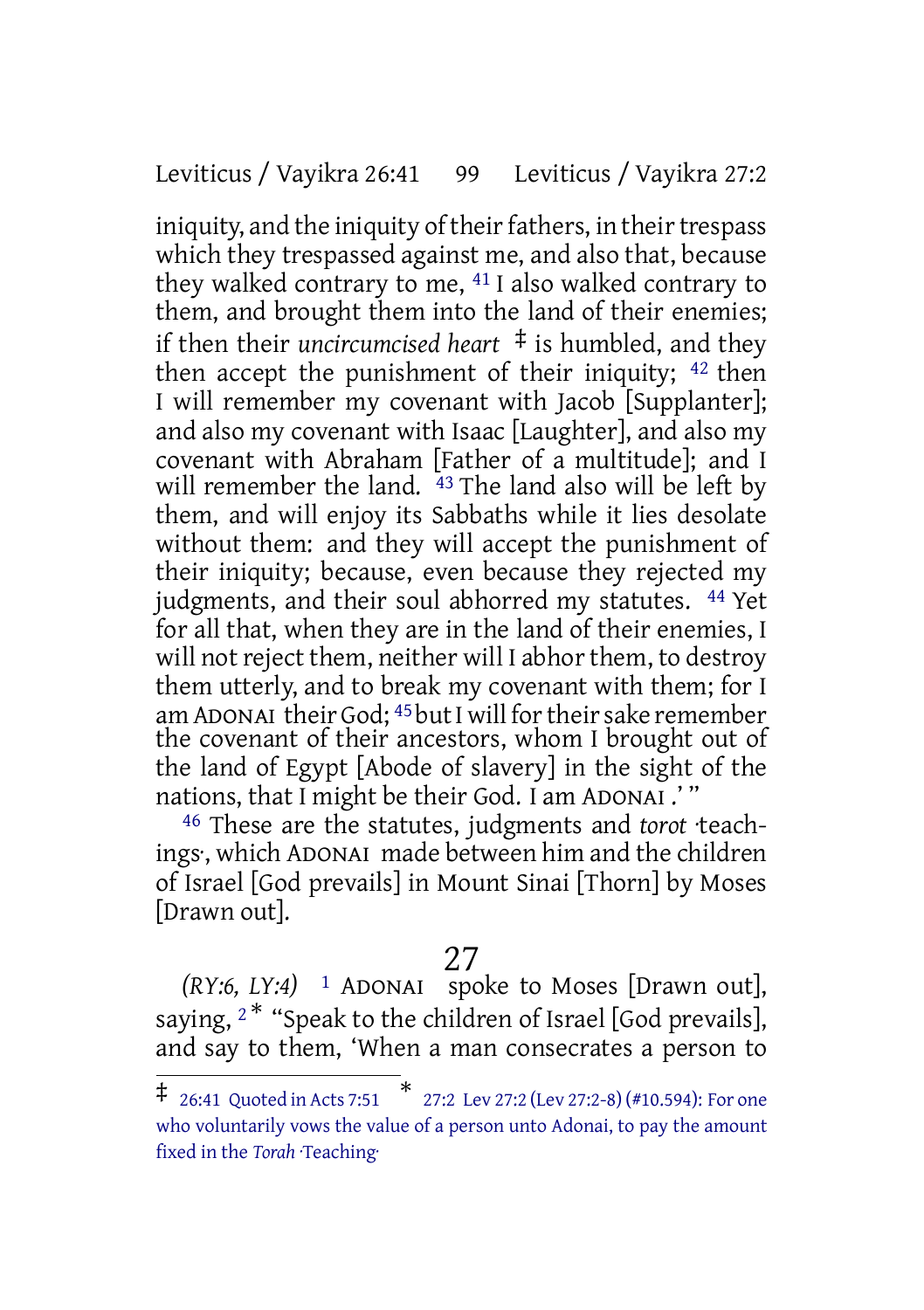Leviticus / Vayikra 27:3 100 Leviticus / Vayikra 27:11

ADONAI in a vow, according to your valuation, 3 your valuation of a male from twenty years old even to sixty years old shall be fifty shekels [1.25 lb; 0.57 kg] of silver, after the shekel of the sanctuary (the shekel is 0.4oz; 11.34 g). 4 If she is a female, then your valuation shall be thirty shekels  $[12 oz; 3/4 lb; 340.2 g]$ . <sup>5</sup> If the person is from five years old even to twenty years old, then your valuation shall be for a male twenty shekels [8 oz; 1/2 lb; 226.8 g], and for a female ten shekels  $[4 \text{ oz}; 113.4 \text{ g}]$ .  $\epsilon$  If the person is from a month old even to five years old, then your valuation shall be for a male five shekels [2 oz; 56.7 g] of silver, and for a female your valuation shall be three shekels of silver. <sup>7</sup> If the person is from sixty years old and upward; if he is a male, then your valuation shall be fifteen shekels [6 oz; 170.1 g], and for a female ten shekels [4 oz; 113.4 g].  $8$  But if he is poorer than your valuation, then he shall be set before the priest, and the priest shall assign a value to him. The priest shall assign a value according to his ability to pay.

<sup>9</sup> "'If it is an animal, of which men offer an offering to ADONAI , all that any man gives of such to ADONAI becomes holy. <sup>10</sup> † He shall not alter it, ‡ nor change it, a good for a bad, or a bad for a good: and if he shall at all change animal for animal, then both it and that for which it is changed shall be holy.  $11\frac{1}{5}$  If it is any unclean animal, of which they do not offer as an offering to ADONAI , then

<sup>†</sup> 27:10 Lev 27:10 (Lev 27:9-10) (#10.595): Not to substitute <sup>a</sup> voluntarily vowed animal ‡ 27:10 Lev 27:10 (Lev 27:9-10) (#10.596): When trying to substitute a voluntarily vowed animal, both the new animal and the substituted animal remain dedicated  $\frac{1}{27:11}$  Lev 27:11-12 (#10.597): T. For one who voluntarily vows an unclean animal to pay its value according to the *Cohen* ·Priest· / R. To estimate the value of consecrated animals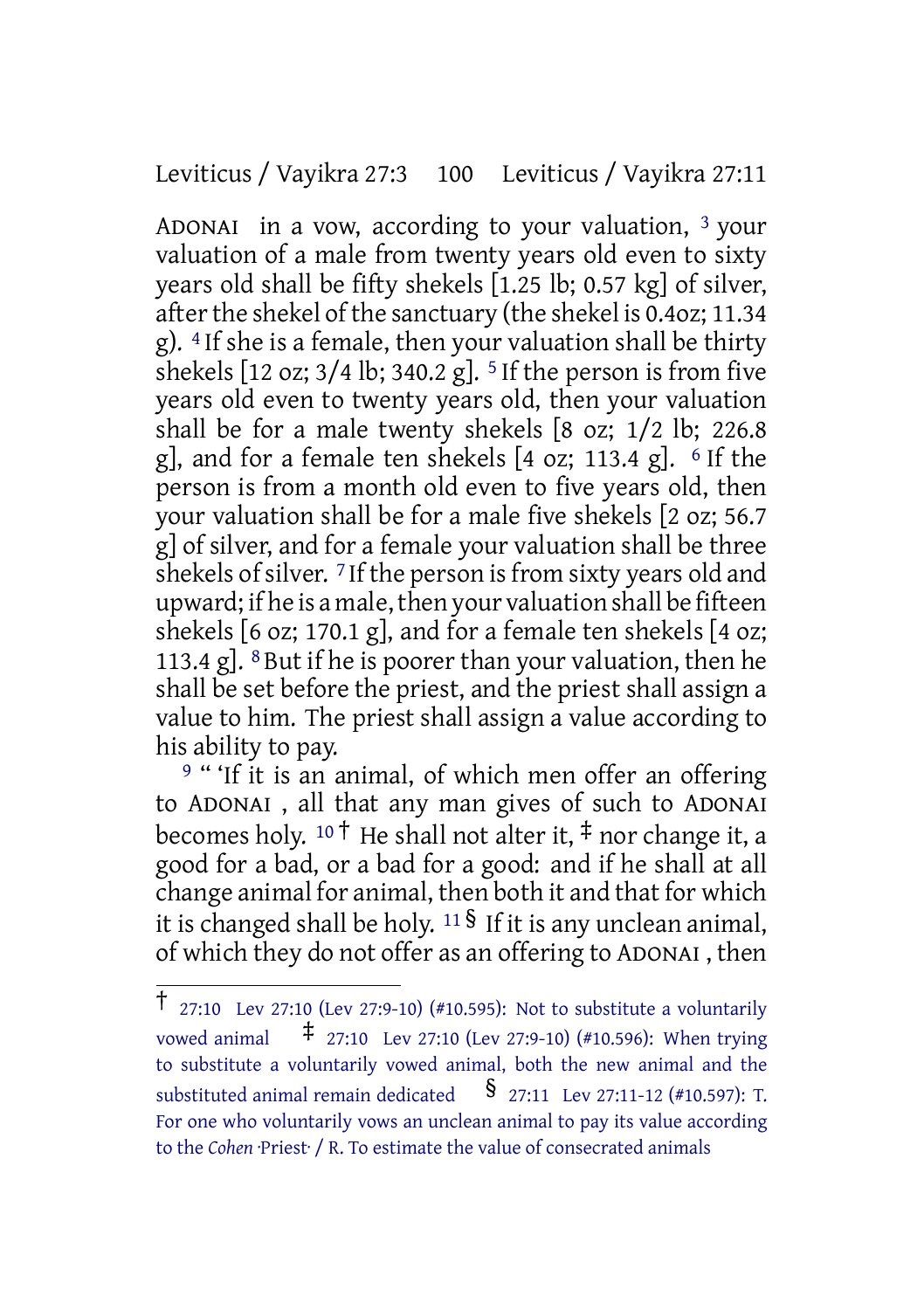#### *Leviticus / Vayikra 27:12 101 Leviticus / Vayikra 27:21*

he shall set the animal before the priest; 12 and the priest shall value it, whether it is good or bad. As you the priest values it, so shall it be. 13 But if he will indeed redeem it, then he shall add the fifth part of it to its valuation.

<sup>14 \*</sup> " 'When a man dedicates his house to be holy to ADONAI , then the priest shall evaluate it, whether it is good or bad: as the priest shall evaluate it, so shall it stand. <sup>15</sup> If he who dedicates it will redeem his house, then he shall add the fifth part of the money of your valuation to it, and it shall be his.

*(RY:7, LY:5)* <sup>16</sup> † " 'If a man dedicates to ADONAI part of the field of his possession, then your valuation shall be according to the seed for it. The sowing of a homer [6.33 bushels; 59 gal; 220 L] of barley shall be valued at fifty shekels [1.25 lb; 0.57 kg] of silver. 17 If he dedicates his field from the *Jubilee* Year ·Shofar Year·, according to your valuation it shall stand. <sup>18</sup> But if he dedicates his field after the Jubilee, then the priest shall reckon to him the money according to the years that remain to the *Jubilee* Year ·Shofar Year·; and an abatement shall be made from your valuation. 19 If he who dedicated the field will indeed redeem it, then he shall add the fifth part of the money of your valuation to it, and it shall remain his. 20 If he will not redeem the field, or if he has sold the field to another man, it shall not be redeemed any more; <sup>21</sup> but the field,

<sup>\*</sup> 27:14 Lev 27:14 (#10.598): T. For one who voluntarily vows the value of his house to give according to the value evaluated by the *Cohen* ·Priest· / R. To estimate the value of consecrated houses † 27:16 Lev 27:16 (Lev 27:16-24, 27:22-23, 27:28) (#10.599): T. For one who consecrates a portion of his land unto Adonai, he isto give according to its estimated production and the years before the *Yovel* Year ·Shofar blast Year·, also called the *Jubilee* Year ·Shofar Year<sup>,</sup> as appointed in the (Lev ch. 27) portion / R. To estimate the value of consecrated fields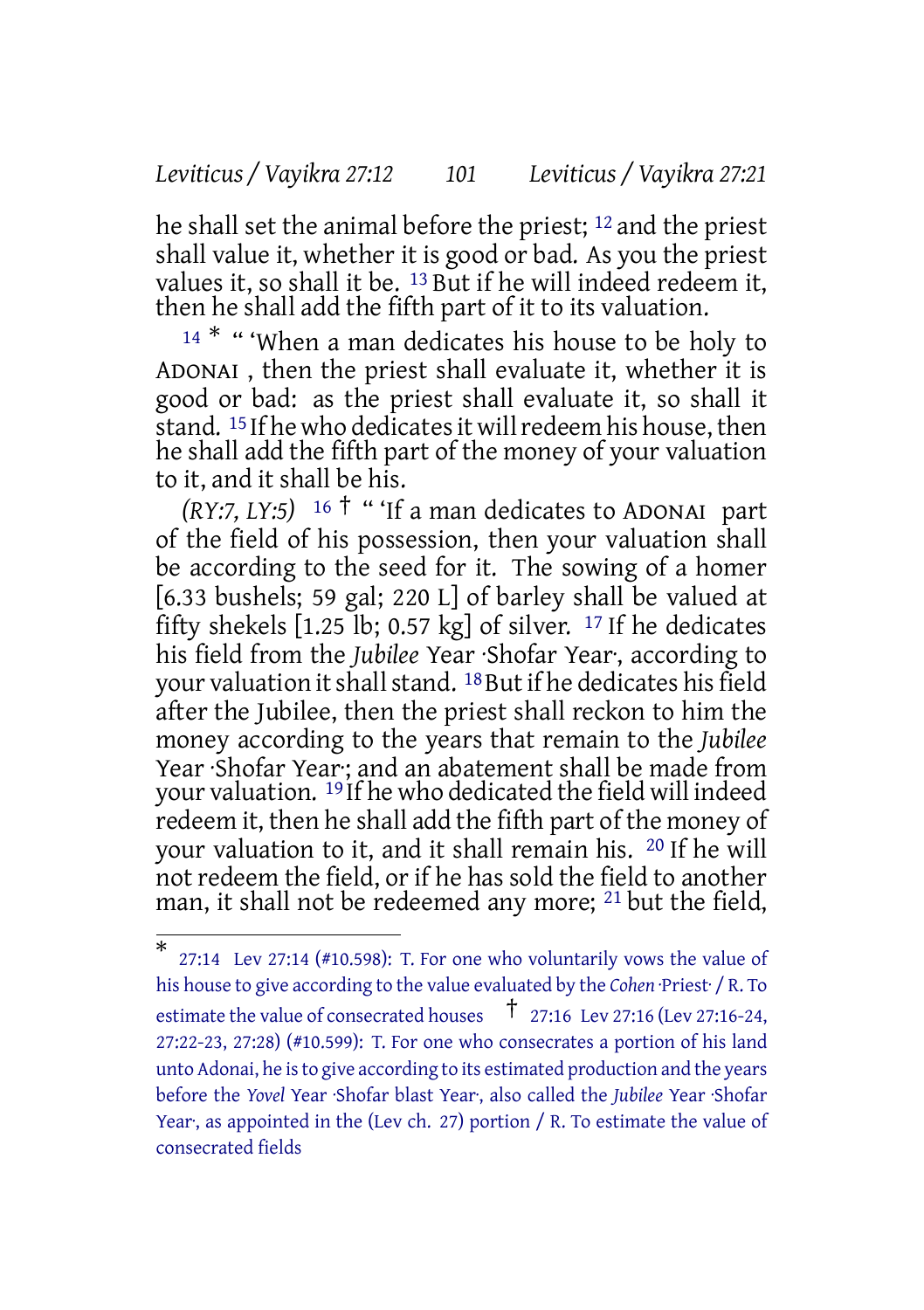Leviticus / Vayikra 27:22 102 Leviticus / Vayikra 27:28

when it goes out in the Jubilee, shall be holy to ADONAI , as a devoted field. It shall be owned by the priests.

*(LY:6)* 22 " 'If he dedicates a field to ADONAI which he has bought, which is not of the field of his possession, <sup>23</sup> then the priest shall reckon to him the worth of your valuation up to the *Jubilee* Year ·Shofar Year·; and he shall give your valuation on that day, as a holy thing to ADONAI . 24 In the *Jubilee* Year ·Shofar Year· the field shall *teshuvah* ·completely return·to him from whom it was bought, even to him to whom the possession of the land belongs. 25 All your valuations shall be according to the shekel of the sanctuary: the shekel is 0.4oz; 11.34 g; or called twenty gerahs 20/50 of an oz.

 $26 \ddagger$  " 'Only the firstborn among animals, which is made a firstborn to ADONAI , no man may dedicate it; whether an ox or sheep. It is ADONAI's. <sup>27</sup> If it is an unclean animal, then he shall buy it back according to your valuation, and shall add to it the fifth part of it; or if it is not redeemed, then it shall be sold according to your valuation.

 $28\,$  § " 'Notwithstanding, no devoted thing, that a man shall devote to ADONAI of all that he has, whether of man

<sup>‡</sup> 27:26 Lev 27:26 (Lev 27:26-28) (#10.600): T. Not to voluntarily consecrate the firstborn animal to Adonai / R. Not to change a consecrated animal from one sacrifice to another § 27:28 Lev 27:28 (Lev 27:28-33) (#10.601): T. "No devoted thing that a man shall voluntarily vow and devote to Adonai of all that he has shall be sold or redeemed" / R. Carry out the laws of interdicting ·prohibited / forbidden· possessions, in Hebrew this is called *cherem* ·devoted to destruction / under the ban· T. Note: The Hebrew *cherem* is commonly translated as "put under the ban" or "devote to destruction," it can also mean "exterminate," and infrequently it can mean to "ostracize" or "excommunicate"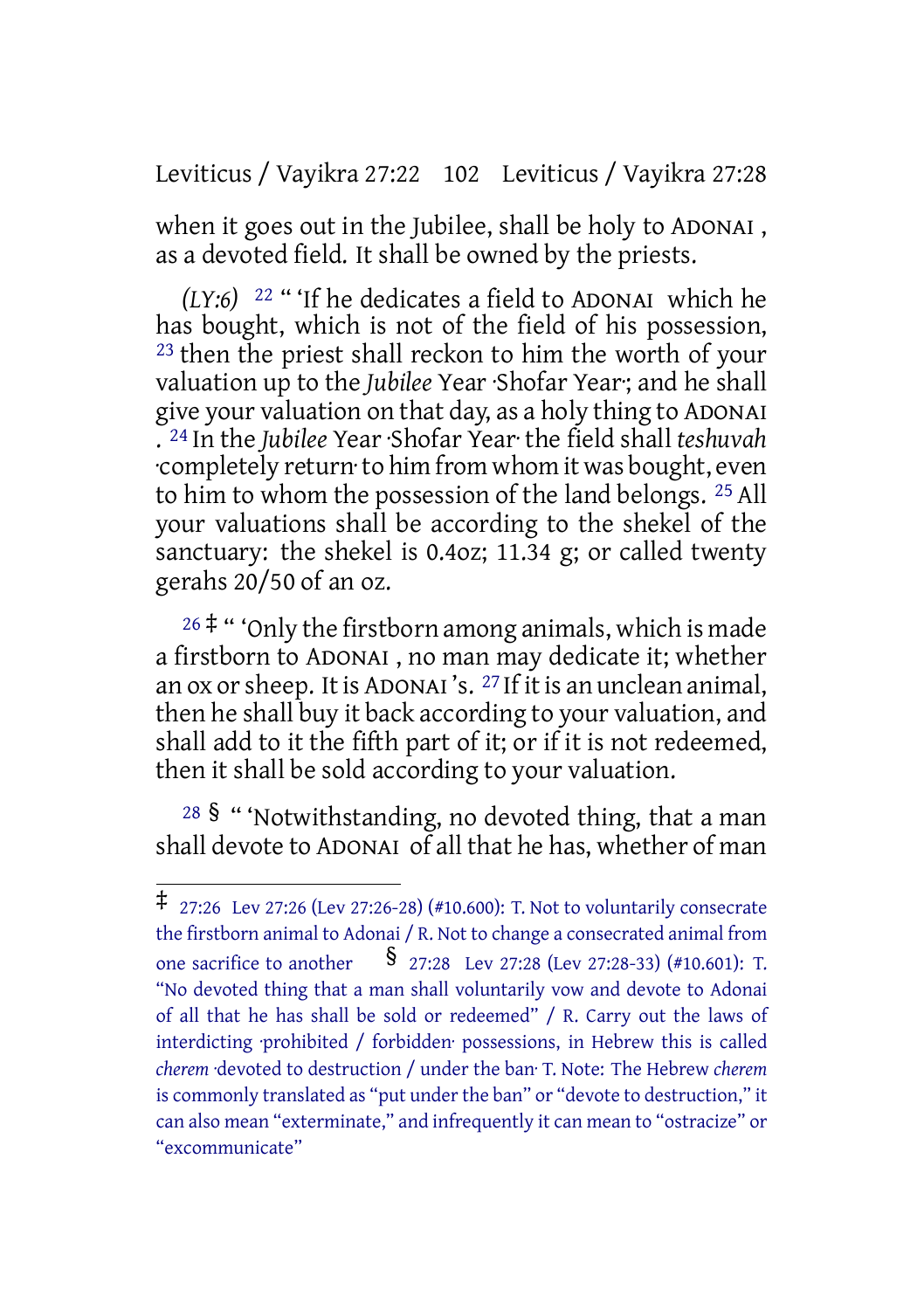# *Leviticus / Vayikra 27:29 103 Leviticus / Vayikra 27:34*

or animal, or of the field of his possession,  $*$  shall be sold  $\dagger$ or redeemed: every devoted thing is most holy to ADONAI .

*(LY:7)* 29 " 'No one devoted, who shall be devoted from among men, shall be ransomed; he shall surely be put to death.

<sup>30</sup> " 'All the tithe of the land, whether of the seed of the land or of the fruit of the trees, is ADONAI 's. It is holy to ADONAI . 31 If a man redeems anything of his tithe, he shall add a fifth part to it. *(Maftir ·Conclusion·)* <sup>32</sup> ‡ All the tithe of the herds or the flocks, whatever passes under the rod, the tenth shall be holy to ADONAI . <sup>33</sup> § He shall not search whether it is good or bad, neither shall he change it. If he changes it at all, then both it and that for which it is changed shall be holy. It shall not be redeemed.' "

34 These are the *mitzvot* ·instructions· which ADONAI enjoined Moses[Drawn out] forthe children of Israel [God prevails] on Mount Sinai [Thorn].

#### *Haftarah B'chukkotai ·Taking leave ·In my regulations·:*

*Yirmeyahu / Jeremiah 16:19-17:14*

*B'rit Hadashah ·New Covenant·: Luke 14:1-15:32*

<sup>\*</sup> 27:28 Lev 27:28 (Lev 27:26-29) (#10.602): T. Not to sell anything unconditionally concentrated to Adonai of all a person may own / R.Notto sell*cherem* ·devoted to destruction / underthe ban· a field that has been concentrated to Adonai † 27:28 Lev 27:28 (Lev 27:26-29) (#10.603): Not to redeem *cherem* ·devoted to destruction / under the ban· a field that has been concentrated to Adonai  $\pm$  27:32 Lev 27:32 (Lev 27:32-33) (#8.507): To set apart a tenth tithe from herd or flock (for the Levites)  $\int$  27:33 Lev 27:33 (Lev 27:32-33) (#8.508): The tenth tithe from the flock or herd cannot be redeemed or exchanged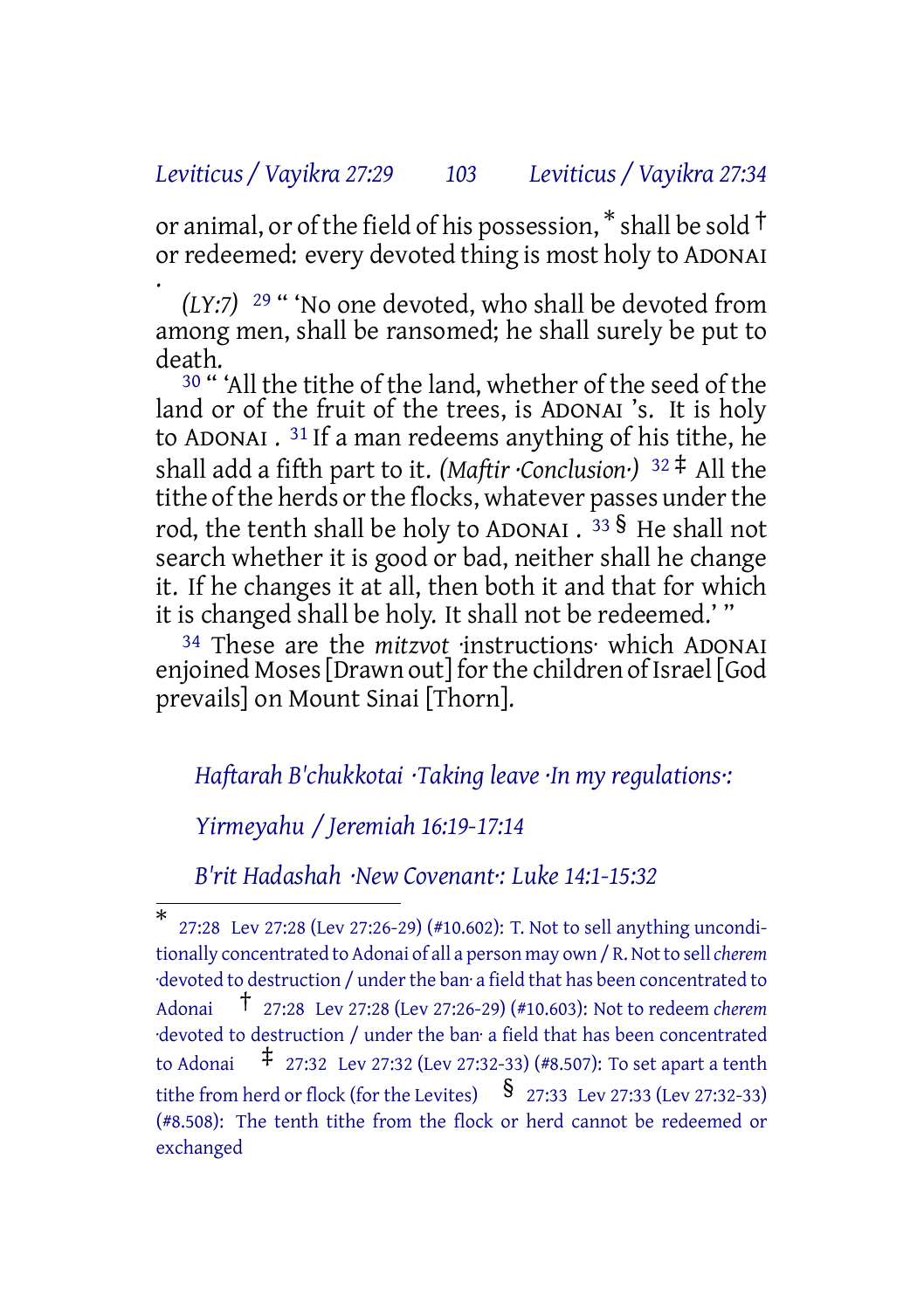# Leviticus / Vayikra 27:34 104 Leviticus / Vayikra 27:34

*Chazak, chazak v'nitchazek! ·Be Strong, be strong, and let us show ourselves courageous!· (2 Samuel 10:12)*